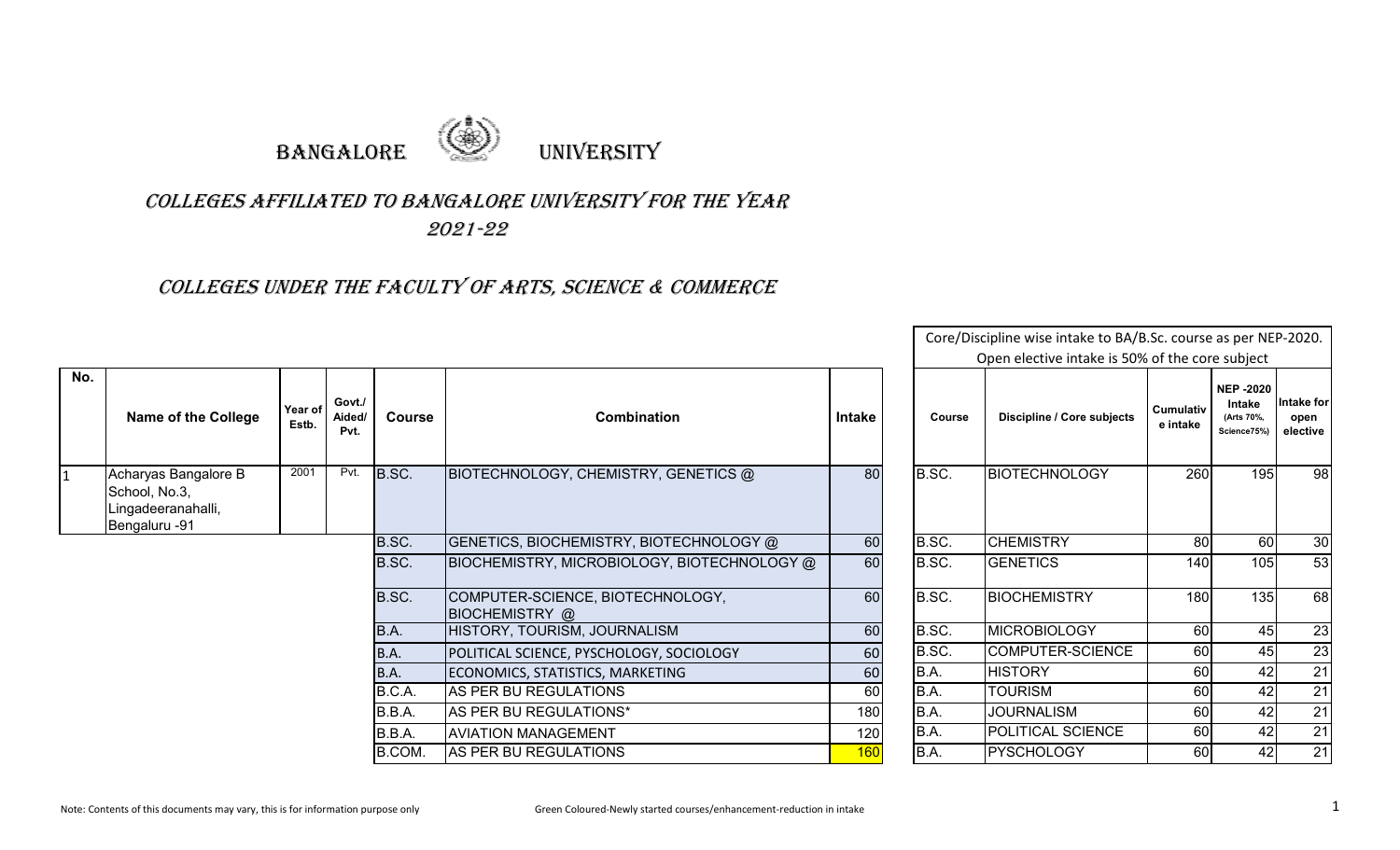| No. | <b>Name of the College</b> | Year of<br>Estb. | Govt./<br>Aided/<br>Pvt. | Course | Combination                                                                                                                             | <b>Intake</b> | Course | Discipline / Core subjects | <b>Cumulativ</b><br>e intake | <b>NEP -2020</b><br><b>Intake</b><br>(Arts 70%,<br>Science75%) | ntake for<br>open<br>elective |
|-----|----------------------------|------------------|--------------------------|--------|-----------------------------------------------------------------------------------------------------------------------------------------|---------------|--------|----------------------------|------------------------------|----------------------------------------------------------------|-------------------------------|
|     |                            |                  |                          | B.COM. | LOGISTICS AND SUPPLY CHAIN MANAGEMENT                                                                                                   | 100           | B.A.   | SOCIOLOGY                  | 60                           |                                                                | 21                            |
|     |                            |                  |                          | M.COM. | AS PER BU REGULATIONS                                                                                                                   | 40            | IB.A.  | <b>ECONOMICS</b>           | 60I                          |                                                                | 21                            |
|     |                            |                  |                          | M.B.A. | AS PER BU REGULATIONS                                                                                                                   | 240           | B.A.   | <b>STATISTICS</b>          | 60                           |                                                                | 21                            |
|     |                            |                  |                          |        | *Renewal of permanent recommended by LIC from 2021-22<br>for BBA, Govt. order is awaited<br>@ permanent affiilated courses upto 2024-25 |               | B.A.   | <b>MARKETING</b>           | 60I                          |                                                                | 21                            |

| Course | Discipline / Core subjects | Cumulativ<br>e intake | <b>NEP-2020</b><br>Intake<br>(Arts 70%,<br>Science75%) | Intake for<br>open<br>elective |
|--------|----------------------------|-----------------------|--------------------------------------------------------|--------------------------------|
| B.A.   | <b>SOCIOLOGY</b>           | 60                    | 42                                                     | 21                             |
| B.A.   | <b>ECONOMICS</b>           | 60                    | 42                                                     | 21                             |
| B.A.   | <b>STATISTICS</b>          | 60                    | 42                                                     | 21                             |
| B.A.   | <b>MARKETING</b>           | 60                    | 42                                                     | 21                             |

| Adityas Global Institute of | 2021 | Pvt. |               |                              |     |
|-----------------------------|------|------|---------------|------------------------------|-----|
| Management, Bangalore-      |      |      |               |                              |     |
| Mysore Road, Kanakapura     |      |      |               |                              |     |
| Town, Kanakapura Taluk,     |      |      |               |                              |     |
| Ramanagara Dist             |      |      |               |                              |     |
|                             |      |      | B.COM.        | <b>AS PER BU REGULATIONS</b> | 100 |
|                             |      |      | <b>B.B.A.</b> | AS PER BU REGULATIONS        | 60  |

| Adharsh Vidhya Kendra<br>College, 27th Cross,<br>Banashankari 2nd Stage,<br>Bengaluru-70 | 2001 | Pvt. | IB.C.A. | <b>JAS PER BU REGULATIONS</b> | 40I             |
|------------------------------------------------------------------------------------------|------|------|---------|-------------------------------|-----------------|
|                                                                                          |      |      | IB.COM. | <b>AS PER BU REGULATIONS</b>  | 60              |
|                                                                                          |      |      | M.COM.  | AS PER BU REGULATIONS         | 30 <sup>1</sup> |

| 14 | Administrative           | 1993 | Pvt. | B.SC. | BIOTECHNOLOGY, CHEMISTRY, ZOLOOGY         | 180 | B.SC. | <b>BIOTECHNOLOGY</b> | 180I       | 135. | 68  |
|----|--------------------------|------|------|-------|-------------------------------------------|-----|-------|----------------------|------------|------|-----|
|    | Management College, 18th |      |      |       |                                           |     |       |                      |            |      |     |
|    | Km. Bannerghatta Road,   |      |      |       |                                           |     |       |                      |            |      |     |
|    | Bengaluru-83             |      |      |       |                                           |     |       |                      |            |      |     |
|    |                          |      |      | B.SC. | PHYSICS, MATHEMATICS, COMPUTER-SCIENCE    | 120 | B.SC. | <b>ICHEMISTRY</b>    | <b>290</b> | 218  | 109 |
|    |                          |      |      | B.SC. | MICROBIOLOGY, CHEMISTRY, ZOOLOGY          |     | B.SC. | <b>ZOLOOGY</b>       | 350        | 263  | 132 |
|    |                          |      |      | B.SC. | STATISTICS, MATHEMATICS, COMPUTER-SCIENCE | 120 | B.SC. | <b>IPHYSICS</b>      | 120I       | 90   | 45  |
|    |                          |      |      | B.SC. | GENETICS, CHEMISTRY, ZOOLOGY              | 60  | B.SC. | <b>MATHEMATICS</b>   | 240        | 180  | 90  |

| B.SC. | <b>BIOTECHNOLOGY</b> | 180 | 135 | 68  |
|-------|----------------------|-----|-----|-----|
|       |                      |     |     |     |
|       |                      |     |     |     |
| B.SC. | <b>CHEMISTRY</b>     | 290 | 218 | 109 |
| B.SC. | ZOLOOGY              | 350 | 263 | 132 |
| B.SC. | <b>PHYSICS</b>       | 120 | 90  | 45  |
| B.SC. | <b>MATHEMATICS</b>   | 240 | 180 | 90  |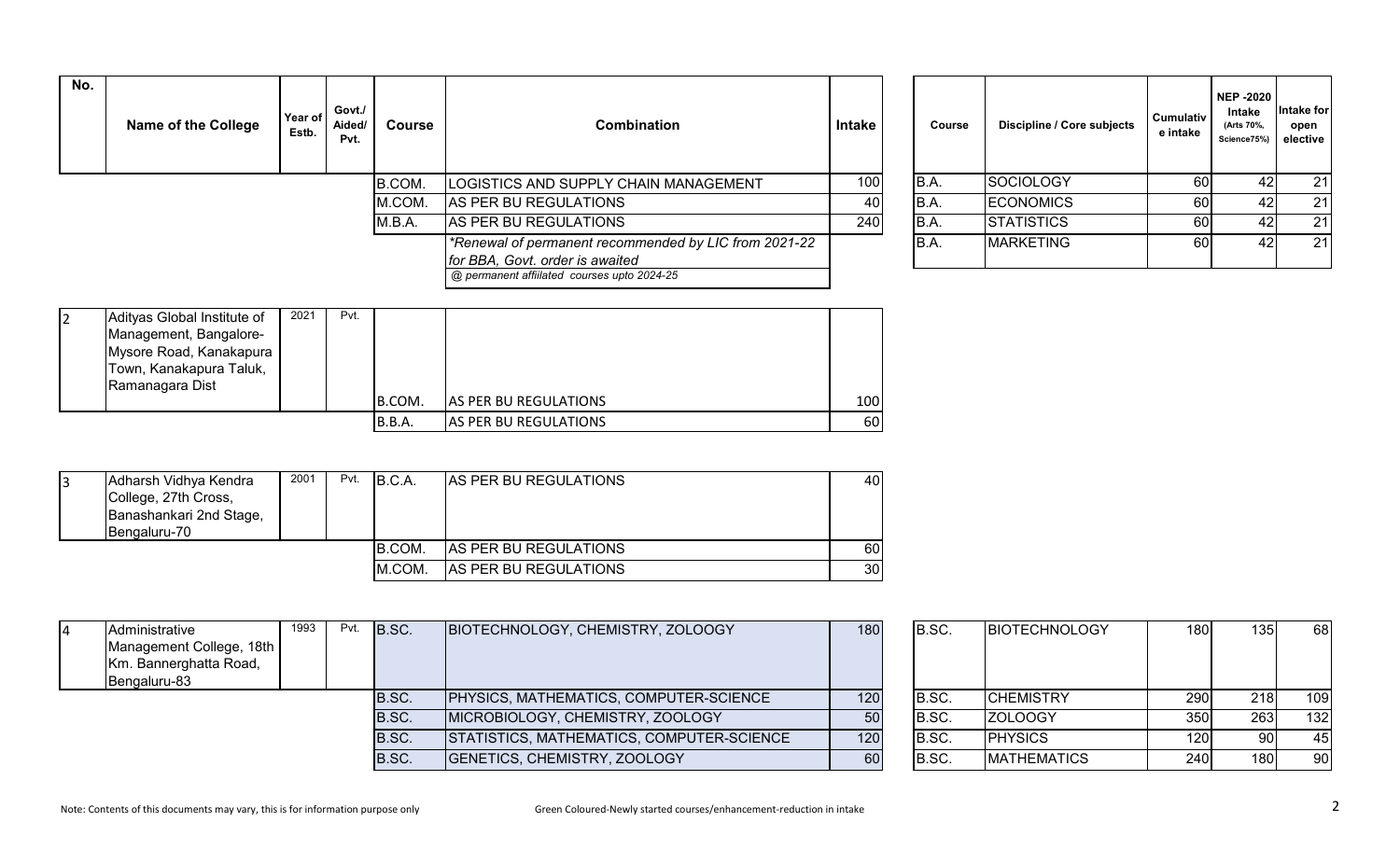| No. | <b>Name of the College</b> | Year of<br>Estb. | Govt./<br>Aided/<br>Pvt. | Course | <b>Combination</b>                     | Intake | <b>Course</b> | <b>Discipline / Core subjects</b> | <b>Cumulativ</b><br>e intake | <b>NEP-2020</b><br>Intake<br>(Arts 70%,<br>Science75%) | ∣ntake foı<br>open<br>elective |
|-----|----------------------------|------------------|--------------------------|--------|----------------------------------------|--------|---------------|-----------------------------------|------------------------------|--------------------------------------------------------|--------------------------------|
|     |                            |                  |                          | B.SC.  | <b>BIOCHEMISTRY, GENETICS, ZOOLOGY</b> | 60     | B.SC.         | COMPUTER-SCIENCE                  | 240                          | 180                                                    | 90                             |
|     |                            |                  |                          | B.COM. | AS PER BU REGULATIONS                  | 200    | B.SC.         | <b>MICROBIOLOGY</b>               | 50                           | 38                                                     | 19                             |
|     |                            |                  |                          | B.COM. | LOGISTICS AND SUPPLY CHAIN MANAGEMENT  | 60     | B.SC.         | <b>STATISTICS</b>                 | 120                          | 90                                                     | 45                             |
|     |                            |                  |                          | B.COM. | <b>INSURANCE AND ACTURIAL STUDIES</b>  | 60     | B.SC.         | <b>GENETICS</b>                   | 120                          | 90                                                     | 45                             |
|     |                            |                  |                          | B.B.A. | AS PER BU REGULATIONS                  | 180    | B.SC.         | <b>BIOCHEMISTRY</b>               | 60                           | 45                                                     | 23                             |
|     |                            |                  |                          | B.B.A. | <b>AVIATION MANAGEMENT</b>             | 60     |               |                                   |                              |                                                        |                                |
|     |                            |                  |                          | B.C.A. | AS PER BU REGULATIONS                  | 120    |               |                                   |                              |                                                        |                                |
|     |                            |                  |                          | M.SC.  | <b>BIOTECHNOLOGY</b>                   | 30     |               |                                   |                              |                                                        |                                |
|     |                            |                  |                          | M.SC.  | <b>BIOCHEMISTRY</b>                    | 30     |               |                                   |                              |                                                        |                                |
|     |                            |                  |                          | B.H.M. | AS PER BU REGULATIONS                  | 108    |               |                                   |                              |                                                        |                                |
|     |                            |                  |                          | M.B.A. | AS PER BU REGULATIONS                  | 196    |               |                                   |                              |                                                        |                                |
|     |                            |                  |                          | M.C.A. | AS PER BU REGULATIONS                  | 60     |               |                                   |                              |                                                        |                                |
|     |                            |                  |                          | PG.DIP | <b>E-COMMERCE</b>                      | 40     |               |                                   |                              |                                                        |                                |
|     |                            |                  |                          | PG.DIP | <b>RETAIL MANAGEMENT</b>               | 40     |               |                                   |                              |                                                        |                                |

| Course | Discipline / Core subjects | <b>Cumulativ</b><br>e intake | <b>NEP -2020</b><br>Intake<br>(Arts 70%,<br>Science75%) | Intake for<br>open<br>elective |
|--------|----------------------------|------------------------------|---------------------------------------------------------|--------------------------------|
| B.SC.  | COMPUTER-SCIENCE           | 240                          | 180                                                     | 90                             |
| B.SC.  | <b>MICROBIOLOGY</b>        | 50                           | 38                                                      | 19                             |
| B.SC.  | <b>STATISTICS</b>          | 120                          | 90                                                      | 45                             |
| B.SC.  | <b>GENETICS</b>            | 120                          | 90                                                      | 45                             |
| B.SC.  | <b>BIOCHEMISTRY</b>        | 60                           | 45                                                      | 23                             |

| 15. | Acharya Institute of<br>Management & Sciences<br>(AIMS Institute of Higher<br>Education), Ist Stage, | 1994 | Pvt. | B.B.A.     | AS PER BU REGULATIONS                       | 120             |       |                     |    |                 |    |
|-----|------------------------------------------------------------------------------------------------------|------|------|------------|---------------------------------------------|-----------------|-------|---------------------|----|-----------------|----|
|     | Peenya Industrial Estate,<br>Bengaluru-58                                                            |      |      |            |                                             |                 | B.A.  | <b>PSYCHOLOGY</b>   | 60 | 42              | 21 |
|     |                                                                                                      |      |      | B.B.A.     | <b>AVIATION MANAGEMENT</b>                  | 60              | B.A.  | <b>ENGLISH</b>      | 60 | 42              | 21 |
|     |                                                                                                      |      |      | B.C.A.     | AS PER BU REGULATIONS                       | 60              | B.A.  | <b>JOURNALISM</b>   | 60 |                 | 21 |
|     |                                                                                                      |      |      | B.COM.     | AS PER BU REGULATIONS                       | 100             | B.SC. | <b>GENETICS</b>     | 40 | 30              | 15 |
|     |                                                                                                      |      |      | B.A.       | <b>PSYCHOLOGY, ENGLISH, JOURNALISM</b>      | 60              | B.SC. | <b>BIOCHEMISTRY</b> | 40 | 30              | 15 |
|     |                                                                                                      |      |      | B.A.       | <b>DANCE</b>                                | 40              | B.SC. | <b>MICROBIOLOGY</b> | 40 | 30 <sup>1</sup> | 15 |
|     |                                                                                                      |      |      | B.H.M.     | AS PER BU REGULATIONS                       | 120             |       |                     |    |                 |    |
|     |                                                                                                      |      |      | B.SC.      | <b>GENETICS, BIOCHEMISTRY, MICROBIOLOGY</b> | 40              |       |                     |    |                 |    |
|     |                                                                                                      |      |      | <b>DIP</b> | BHARTHANATYAM                               | 30 <sup>1</sup> |       |                     |    |                 |    |
|     |                                                                                                      |      |      | M.S.W.     | AS PER BU REGULATIONS                       | 40              |       |                     |    |                 |    |

| B.A.  | <b>PSYCHOLOGY</b>   | 60 | 42 | 21 |
|-------|---------------------|----|----|----|
| B.A.  | <b>ENGLISH</b>      | 60 | 42 | 21 |
| B.A.  | <b>JOURNALISM</b>   | 60 | 42 | 21 |
| B.SC. | <b>GENETICS</b>     | 40 | 30 | 15 |
| B.SC. | <b>BIOCHEMISTRY</b> | 40 | 30 | 15 |
| B.SC. | <b>MICROBIOLOGY</b> | 40 | 30 | 15 |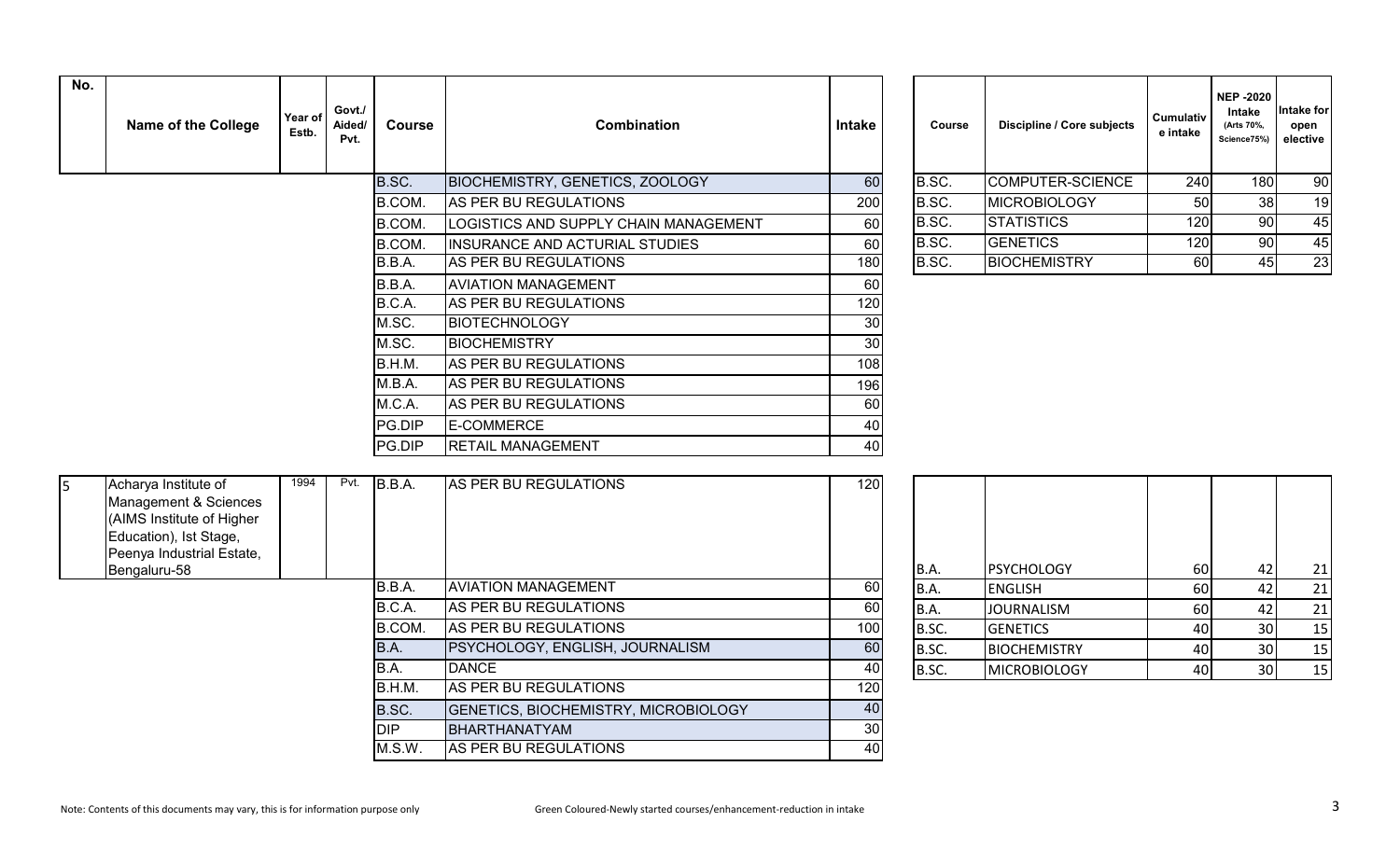| No. | <b>Name of the College</b> | Year of<br>Estb. | Govt./<br>Aided/<br>Pvt. | Course | <b>Combination</b>        | Intake | Course | Discipline / Core subjects | <b>Cumulativ</b><br>e intake |
|-----|----------------------------|------------------|--------------------------|--------|---------------------------|--------|--------|----------------------------|------------------------------|
|     |                            |                  |                          | M.COM. | AS PER BU REGULATIONS     | 40I    |        |                            |                              |
|     |                            |                  |                          | M.COM. | <b>FINANCIAL ANALYSIS</b> | 40I    |        |                            |                              |
|     |                            |                  |                          | M.B.A. | AS PER BU REGULATIONS     | 240    |        |                            |                              |
|     |                            |                  |                          | M.C.A. | AS PER BU REGULATIONS     | 60     |        |                            |                              |

| Course |  | Discipline / Core subjects | <b>Cumulativ</b><br>e intake | <b>NEP -2020</b><br><b>Intake</b><br>(Arts 70%,<br>Science75%) | Intake for<br>open<br>elective |
|--------|--|----------------------------|------------------------------|----------------------------------------------------------------|--------------------------------|
|--------|--|----------------------------|------------------------------|----------------------------------------------------------------|--------------------------------|

| Akshara First Grade<br>6<br>College, Lakshmi Theatre<br>Road, Near MBT Layout, | 2016 | Pvt. | B.A.   | HISTORY, ECONOMICS, POLITICAL SCIENCE  | 100 |                |                          |        |     |              |
|--------------------------------------------------------------------------------|------|------|--------|----------------------------------------|-----|----------------|--------------------------|--------|-----|--------------|
| Anekal, Bengaluru                                                              |      |      |        |                                        |     | B.A.           | <b>HISTORY</b>           | 100    | 70  | 35           |
|                                                                                |      |      | B.COM. | AS PER BU REGULATIONS                  | 160 | IB.A.          | <b>ECONOMICS</b>         | 100    | 70  | 35           |
|                                                                                |      |      | B.C.A. | AS PER BU REGULATIONS                  | 60  | IB.A.          | <b>POLITICAL SCIENCE</b> | 100    |     | 35           |
|                                                                                |      |      | B.B.A. | AS PER BU REGULATIONS                  | 60  | B.SC.          | <b>PHYSICS</b>           | 1201   |     | 45           |
|                                                                                |      |      | B.SC.  | <b>PHYSICS, CHEMISTRY, MATHEMATICS</b> | 60  | B.SC.          | <b>CHEMISTRY</b>         | 60     |     | 23           |
|                                                                                |      |      | B.SC.  | PHYSICS, MATHEMATICS, COMPUTER SCIENCE | 60  | B.SC.          | <b>MATHEMATICS</b>       | 120 I  | 90. | -45          |
|                                                                                |      |      |        |                                        |     | $\overline{a}$ | CORADUTTEDCCIETUCF       | $\sim$ |     | $\mathbf{a}$ |

| B.A.  | <b>HISTORY</b>          | 100 | 70 | 35 |
|-------|-------------------------|-----|----|----|
| B.A.  | <b>ECONOMICS</b>        | 100 | 70 | 35 |
| B.A.  | POLITICAL SCIENCE       | 100 | 70 | 35 |
| B.SC. | <b>PHYSICS</b>          | 120 | 90 | 45 |
| B.SC. | <b>CHEMISTRY</b>        | 60  | 45 | 23 |
| B.SC. | <b>MATHEMATICS</b>      | 120 | 90 | 45 |
| B.SC. | <b>COMPUTER SCIENCE</b> | 60  | 45 | 23 |

|                           |      |      | B.COM. | AS PER BU REGULATIONS                 | 100 <sup>I</sup> | B.A. | <b>ECONOMICS</b> | 100 |     | 35 |
|---------------------------|------|------|--------|---------------------------------------|------------------|------|------------------|-----|-----|----|
|                           |      |      |        |                                       |                  | B.A. | <b>HISTORY</b>   | 100 | 70I | 35 |
| Bengaluru -86             |      |      |        |                                       |                  |      |                  |     |     |    |
| Mahalakshmipuram,         |      |      |        |                                       |                  |      |                  |     |     |    |
| Chord Road,               |      |      |        |                                       |                  |      |                  |     |     |    |
| Stage, 3rd Main, West of  |      |      |        |                                       |                  |      |                  |     |     |    |
| College, CA No.2, 2nd     |      |      |        |                                       |                  |      |                  |     |     |    |
| Amith First Grade Evening | 2004 | Pvt. | B.A.   | HISTORY, ECONOMICS, POLITICAL SCIENCE | 100              |      |                  |     |     |    |

| B.A. | <b>HISTORY</b>    | 100 | 70 | 35 |
|------|-------------------|-----|----|----|
| B.A. | <b>ECONOMICS</b>  | 100 | 70 | 35 |
| B.A. | POLITICAL SCIENCE | 100 | 70 | 35 |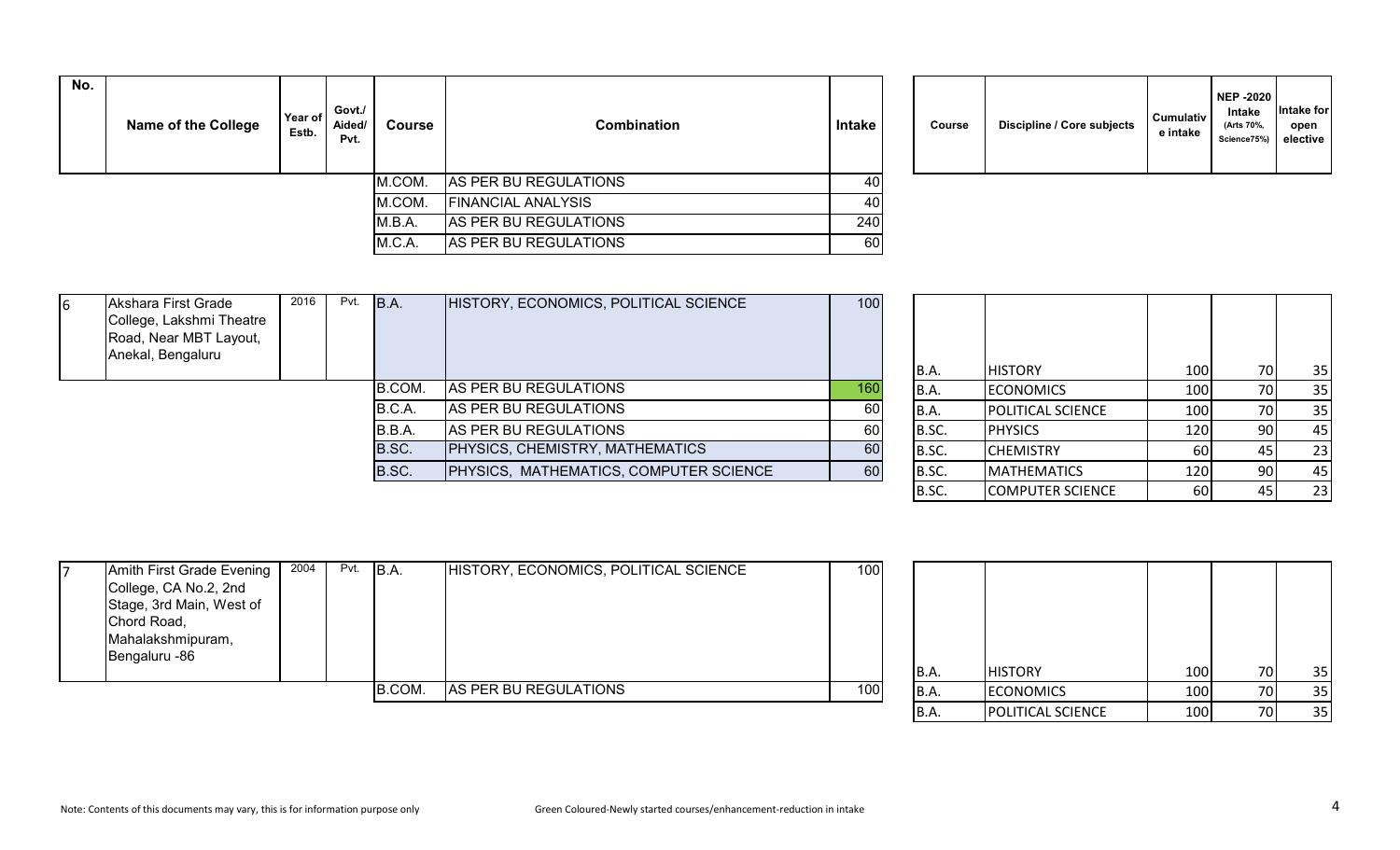| No. | <b>Name of the College</b>                                                                             | Year of<br>Estb. | Govt./<br>Aided/<br>Pvt. | Course | <b>Combination</b>    | <b>Intake</b> | Course | Discipline / Core subjects | <b>Cumulativ</b><br>e intake |
|-----|--------------------------------------------------------------------------------------------------------|------------------|--------------------------|--------|-----------------------|---------------|--------|----------------------------|------------------------------|
| 8   | Anupama College of<br>Management and Science,<br>WOC, 2nd Stage,<br>Mahalakshmi Puram,<br>Bengaluru-86 | 1996             | Pvt.                     | B.COM. | AS PER BU REGULATIONS | 80            |        |                            |                              |
|     |                                                                                                        |                  |                          | B.C.A. | AS PER BU REGULATIONS | 30            |        |                            |                              |
|     |                                                                                                        |                  |                          | M.COM. | AS PER BU REGULATIONS | 30            |        |                            |                              |

| Course | Discipline / Core subjects | <b>Cumulativ</b><br>e intake | <b>NEP -2020</b><br>Intake<br>(Arts 70%,<br>Science75%) | Intake for<br>open<br>elective |
|--------|----------------------------|------------------------------|---------------------------------------------------------|--------------------------------|
|--------|----------------------------|------------------------------|---------------------------------------------------------|--------------------------------|

| 19 | Apoorva Institute of      | 2017 | Pvt. | B.COM. | <b>AS PER BU REGULATIONS</b> | 60 |
|----|---------------------------|------|------|--------|------------------------------|----|
|    | <b>Management Studies</b> |      |      |        |                              |    |
|    | Evening Degree College,   |      |      |        |                              |    |
|    | #33, 89th Cross, MKP      |      |      |        |                              |    |
|    | Road, RK Layout,          |      |      |        |                              |    |
|    | Padmanabhanagar,          |      |      |        |                              |    |
|    | Bengaluru-70              |      |      |        |                              |    |

| 10 | Apoorva Institute of     | 2014 | Pvt. | IB.COM. | <b>IAS PER BU REGULATIONS</b> | 80 |
|----|--------------------------|------|------|---------|-------------------------------|----|
|    | Management Studies, #33, |      |      |         |                               |    |
|    | 8th Cross, MKP road, RK  |      |      |         |                               |    |
|    | Layout, (Opp. Prarthana  |      |      |         |                               |    |
|    | School),                 |      |      |         |                               |    |
|    | Padmanabhanagar,         |      |      |         |                               |    |
|    | Bengaluru-560 070        |      |      |         |                               |    |
|    |                          |      |      | M.COM.  | <b>AS PER BU REGULATIONS</b>  | 40 |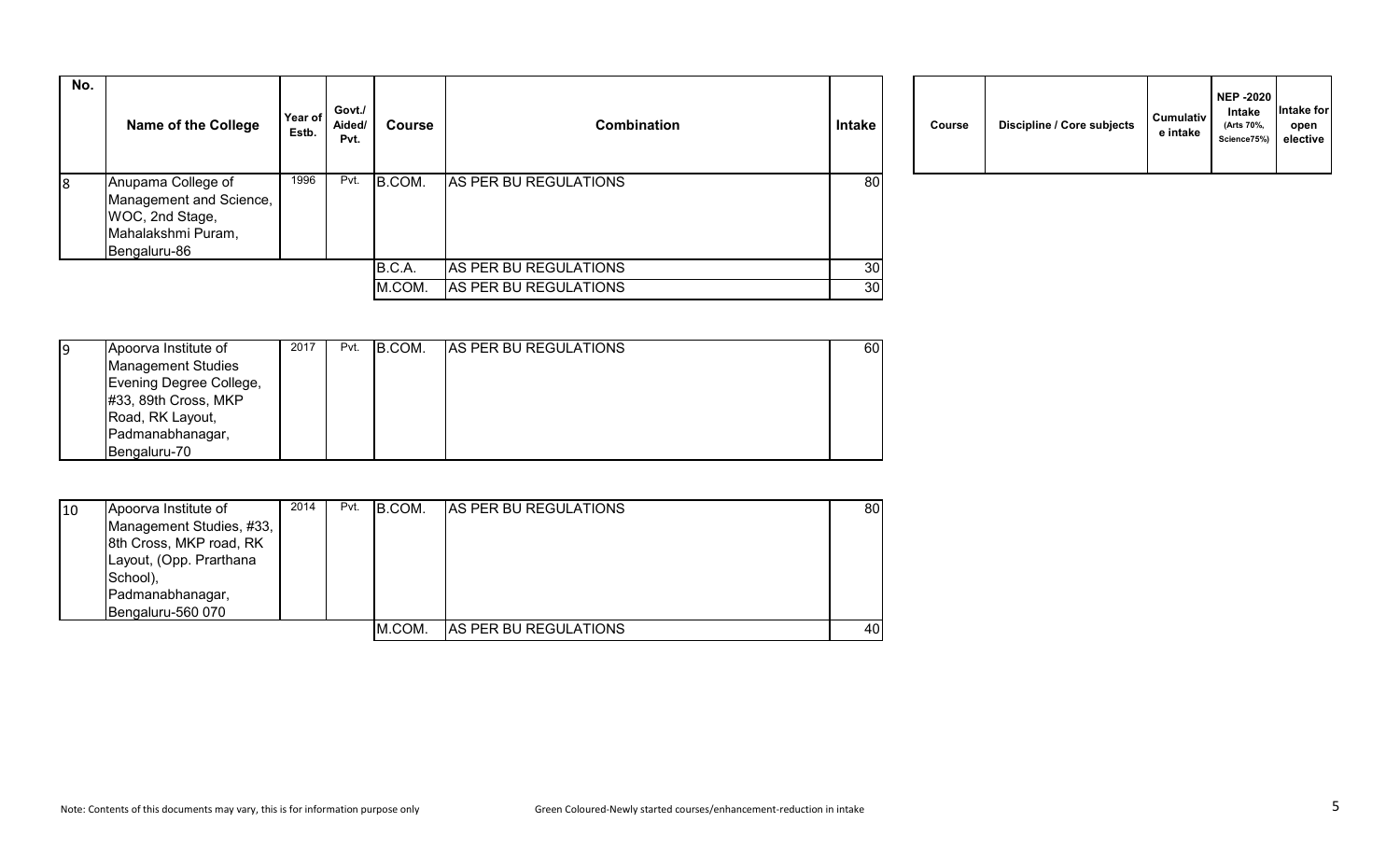| No. | <b>Name of the College</b>                                                                                                                                                     | Year of<br>Estb. | Govt./<br>Aided/<br>Pvt. | Course | <b>Combination</b>    | Intake | Course | Discipline / Core subjects | <b>Cumulativ</b><br>e intake |
|-----|--------------------------------------------------------------------------------------------------------------------------------------------------------------------------------|------------------|--------------------------|--------|-----------------------|--------|--------|----------------------------|------------------------------|
| 11  | Arihant Institute of<br>Commecre and<br>Management, No.2/1237,<br>Sy No 15/6 & 15/7,<br>Kanakapura Main Road,<br>Thalagattapura Village,<br>Hemmigepura, Bengaluru-<br>560 062 | 2019             | Pvt.                     | B.COM. | AS PER BU REGULATIONS | 200    |        |                            |                              |
|     |                                                                                                                                                                                |                  |                          | B.B.A. | AS PER BU REGULATIONS | 120    |        |                            |                              |

| Course | Discipline / Core subjects | <b>Cumulativ</b><br>e intake | <b>NEP -2020</b><br>Intake<br>(Arts 70%,<br>Science75%) | Intake for<br>open<br>elective |
|--------|----------------------------|------------------------------|---------------------------------------------------------|--------------------------------|
|--------|----------------------------|------------------------------|---------------------------------------------------------|--------------------------------|

| <b>12</b> | Arunodaya College, No.57,<br>80ft Road,<br>Mariyappanapalya,<br>Jananabharathi, Bengaluru- | 2013 | Pvt. |             |                                         |    |       |                          |                 |           |
|-----------|--------------------------------------------------------------------------------------------|------|------|-------------|-----------------------------------------|----|-------|--------------------------|-----------------|-----------|
|           | 156                                                                                        |      |      | <b>B.A.</b> | HISTORY, ECONOMICS, SOCIOLOGY           | 30 | IB.A. | <b>HISTORY</b>           | 30 <sup>1</sup> | 11        |
|           |                                                                                            |      |      | <b>B.A.</b> | ECONOMICS, POLITICAL SCIENCE, SOCIOLOGY | 30 | IB.A. | <b>ECONOMICS</b>         | 60              | 21        |
|           |                                                                                            |      |      | B.COM.      | AS PER BU REGULATIONS                   | 50 | IB.A. | SOCIOLOGY                | 60              | 21        |
|           |                                                                                            |      |      | M.COM.      | AS PER BU REGULATIONS                   | 40 | B.A.  | <b>POLITICAL SCIENCE</b> | 30 <sup>1</sup> | <u>11</u> |

| <b>B.A.</b> | <b>HISTORY</b>    | 30 | 21 |  |
|-------------|-------------------|----|----|--|
| <b>B.A.</b> | <b>ECONOMICS</b>  | 60 | 42 |  |
| <b>B.A.</b> | <b>SOCIOLOGY</b>  | 60 | 42 |  |
| B.A.        | POLITICAL SCIENCE | 30 | 21 |  |

| 13 | Arunodaya Degree         | 2016 | Pvt. | B.COM. | <b>AS PER BU REGULATIONS</b> | 60 |
|----|--------------------------|------|------|--------|------------------------------|----|
|    | College, Chikkanekkundi, |      |      |        |                              |    |
|    | Varthur-Dommasandra      |      |      |        |                              |    |
|    | Main Road, Gunjoor Post, |      |      |        |                              |    |
|    | Via Varthur, Bengaluru-  |      |      |        |                              |    |
|    | 560087                   |      |      |        |                              |    |
|    |                          |      |      |        |                              |    |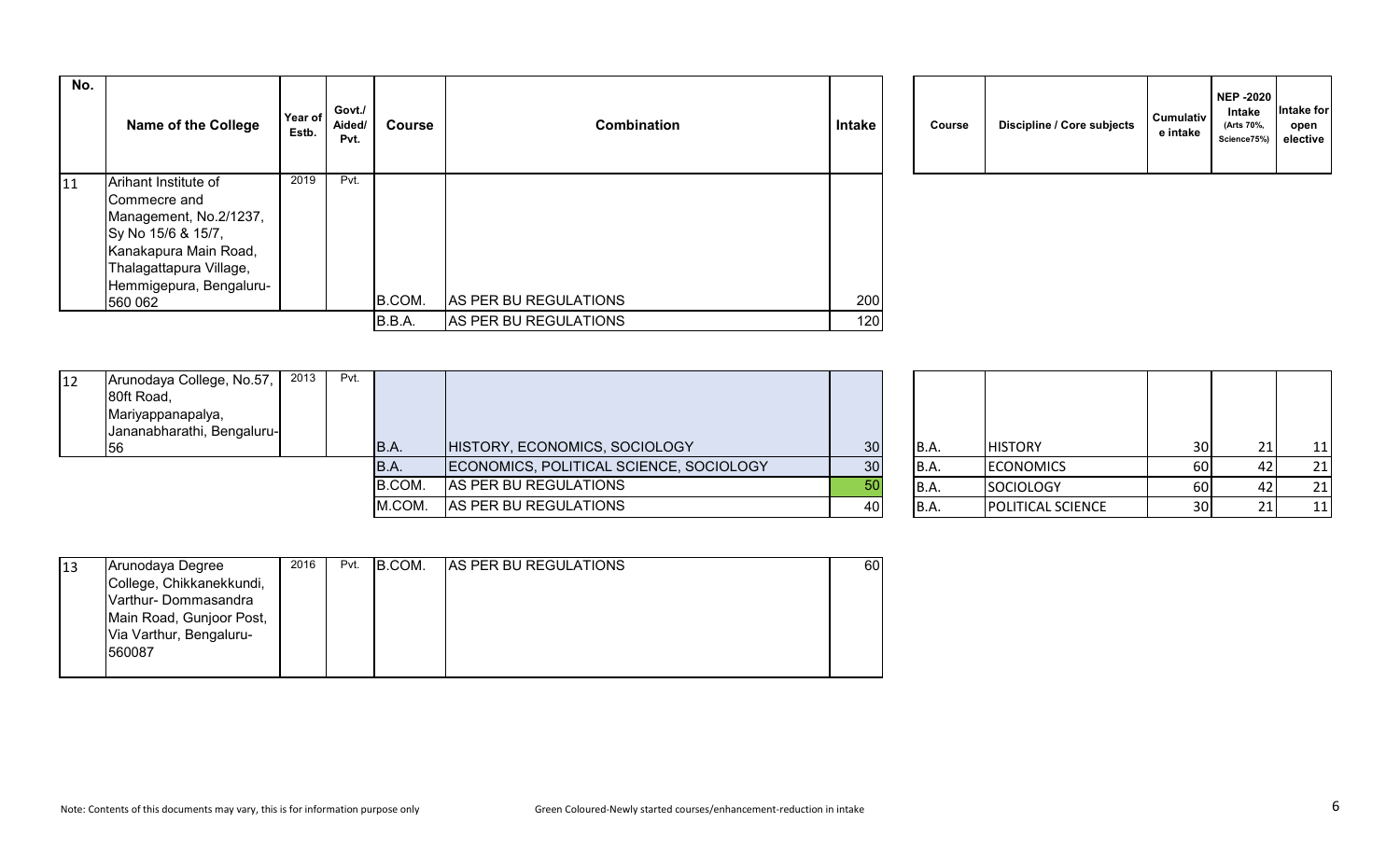| Course | Discipline / Core subjects | Cumulativ<br>e intake | <b>NEP -2020</b><br>Intake<br>(Arts 70%,<br>Science75%) | Intake for<br>open<br>elective |  |
|--------|----------------------------|-----------------------|---------------------------------------------------------|--------------------------------|--|
|--------|----------------------------|-----------------------|---------------------------------------------------------|--------------------------------|--|

| 14 | Arunodaya Evening Degree | 2006 | Pvt. | B.COM. | <b>AS PER BU REGULATIONS</b> | 60 |
|----|--------------------------|------|------|--------|------------------------------|----|
|    | College, Ring Road,      |      |      |        |                              |    |
|    | Mariyappanapalya,        |      |      |        |                              |    |
|    | Jnanabharathi Post,      |      |      |        |                              |    |
|    | Bengaluru-56.            |      |      |        |                              |    |
|    |                          |      |      |        |                              |    |

| 15 | ASC Degree College,<br>#3/10, Old No.A-3, 1st<br>Main Road, 6th Block,<br>Rajajinagar Industrial Area,<br>Bengaluru-560 044 | 2009 | Pvt. | IB.COM. | <b>IAS PER BU REGULATIONS</b> | 400 |
|----|-----------------------------------------------------------------------------------------------------------------------------|------|------|---------|-------------------------------|-----|
|    |                                                                                                                             |      |      | B.B.A.  | <b>AS PER BU REGULATIONS</b>  | 100 |
|    |                                                                                                                             |      |      | B.C.A.  | <b>AS PER BU REGULATIONS</b>  | 60  |
|    |                                                                                                                             |      |      | M.COM.  | AS PER BU REGULATIONS         | 40  |

| 16 | ASC Degree Evening         | 2014 | Pvt. | B.COM. | <b>AS PER BU REGULATIONS</b> | 80 |
|----|----------------------------|------|------|--------|------------------------------|----|
|    | College, A3, Ist Main,     |      |      |        |                              |    |
|    | Rajajinagar Industrial     |      |      |        |                              |    |
|    | Estate, Bengaluru-560 044, |      |      |        |                              |    |
|    |                            |      |      |        |                              |    |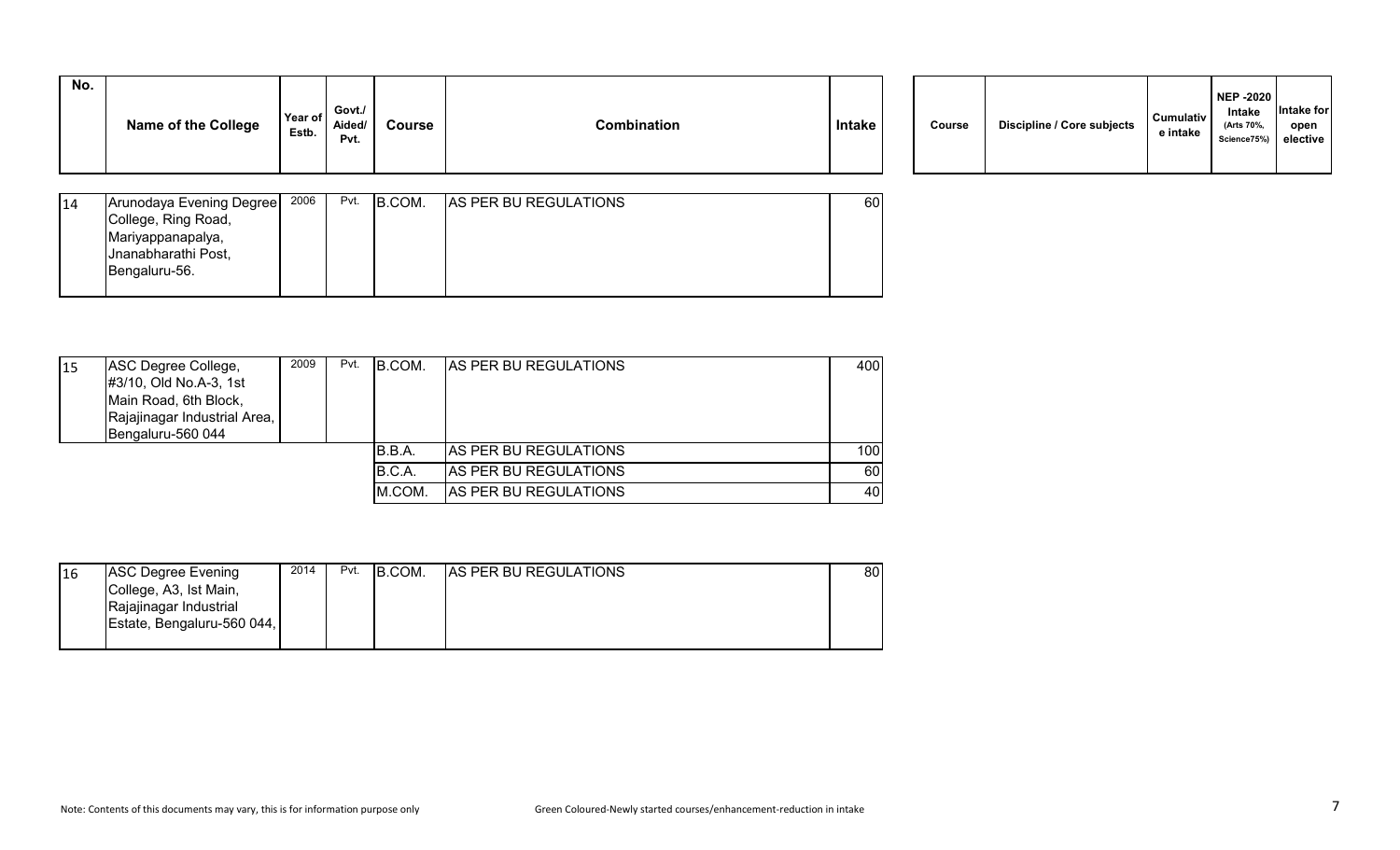| No. | <b>Name of the College</b>                                                                                    | Year of<br>Estb. | Govt./<br>Aided/<br>Pvt. | Course | <b>Combination</b>    | <b>Intake</b>    | Course | Discipline / Core subjects | <b>Cumulativ</b><br>e intake |
|-----|---------------------------------------------------------------------------------------------------------------|------------------|--------------------------|--------|-----------------------|------------------|--------|----------------------------|------------------------------|
| 17  | Atma College, #235-E1,<br>Bommadandra Industrial<br>Area, 3rd Phase, Housr<br>Main Road, Bengaluru-560<br>099 | 2015             | Pvt.                     | B.COM. | AS PER BU REGULATIONS | 100 <sub>l</sub> |        |                            |                              |
|     |                                                                                                               |                  |                          | M.B.A. | AS PER BU REGULATIONS | 180              |        |                            |                              |

| Course | Discipline / Core subjects | <b>Cumulativ</b><br>e intake | <b>NEP -2020</b><br>Intake<br>(Arts 70%,<br>Science75%) | Intake for<br>open<br>elective |
|--------|----------------------------|------------------------------|---------------------------------------------------------|--------------------------------|
|--------|----------------------------|------------------------------|---------------------------------------------------------|--------------------------------|

| 18 | <b>AVK Evening College,</b> | 2018 | Pvt. | B.A.   | POLITICAL SCIENCE, PYSCHOLOGY, SOCIOLOGY  | 20  |       |                          |                      |    |
|----|-----------------------------|------|------|--------|-------------------------------------------|-----|-------|--------------------------|----------------------|----|
|    | No.819, 27th Cross,         |      |      |        |                                           |     |       |                          |                      |    |
|    | Monotype, Banashankari      |      |      |        |                                           |     |       |                          |                      |    |
|    | 2nd Stage, Bengaluru-560    |      |      |        |                                           |     |       |                          |                      |    |
|    | 1070                        |      |      |        |                                           |     | IB.A. | <b>POLITICAL SCIENCE</b> | 40 l                 | 14 |
|    |                             |      |      | IB.A.  | JOURNALISM, POLITICAL SCIENCE, PSYCHOLOGY | 20  | IB.A. | <b>PYSCHOLOGY</b>        | 40                   | 14 |
|    |                             |      |      | B.COM. | AS PER BU REGULATIONS                     | 30I | IB.A. | <b>SOCIOLOGY</b>         | 20 <sup>1</sup>      |    |
|    |                             |      |      |        |                                           |     |       | .                        | $\sim$ $\sim$ $\sim$ |    |

| B.A. | POLITICAL SCIENCE | 40 | 28 | 14 |
|------|-------------------|----|----|----|
| B.A. | PYSCHOLOGY        | 40 | 28 | 14 |
| B.A. | <b>SOCIOLOGY</b>  | 20 | 14 |    |
| B.A. | <b>JOURNALISM</b> | 20 |    |    |

| 19 | B.T.L College, No256,<br>Bommasandra Industrial<br>area, Hosur Road, | 1999 | Pvt. | B.COM. | <b>AS PER BU REGULATIONS</b>            | 120 <sub>1</sub> |             |                          |       |       |
|----|----------------------------------------------------------------------|------|------|--------|-----------------------------------------|------------------|-------------|--------------------------|-------|-------|
|    | Bengaluru-99                                                         |      |      |        |                                         |                  | IB.A.       | <b>HISTORY</b>           | 60    | 21    |
|    |                                                                      |      |      | B.SC.  | PHYSICS, MATHEMATICS, COMPUTER-SCIENCE  | 30               | B.A.        | <b>ECONOMICS</b>         | 120 L | 42    |
|    |                                                                      |      |      | IB.A.  | HISTORY, ECONOMICS, POLITICAL SCIENCE   | 60               | B.A.        | <b>POLITICAL SCIENCE</b> | 120   | 42    |
|    |                                                                      |      |      | IB.A.  | ECONOMICS, POLITICAL SCIENCE, COMPUTER- | 60               |             |                          |       |       |
|    |                                                                      |      |      |        | <b>SCIENCE</b>                          |                  | B.A.        | COMPUTER-SCIENCE         | 60 l  | 21    |
|    |                                                                      |      |      |        |                                         |                  | <b>R</b> SC | <b>DHVSICS</b>           | 3UI   | - 1 2 |

| B.A.  | <b>HISTORY</b>          | 60  | 42 | 21 |
|-------|-------------------------|-----|----|----|
| B.A.  | <b>ECONOMICS</b>        | 120 | 84 | 42 |
| B.A.  | POLITICAL SCIENCE       | 120 | 84 | 42 |
| B.A.  | <b>COMPUTER-SCIENCE</b> | 60  | 42 | 21 |
| B.SC. | <b>PHYSICS</b>          | 30  | 23 | 12 |
| B.SC. | <b>MATHEMATICS</b>      | 30  | 23 | 12 |
| B.SC. | COMPUTER-SCIENCE        | 30  | 23 | 12 |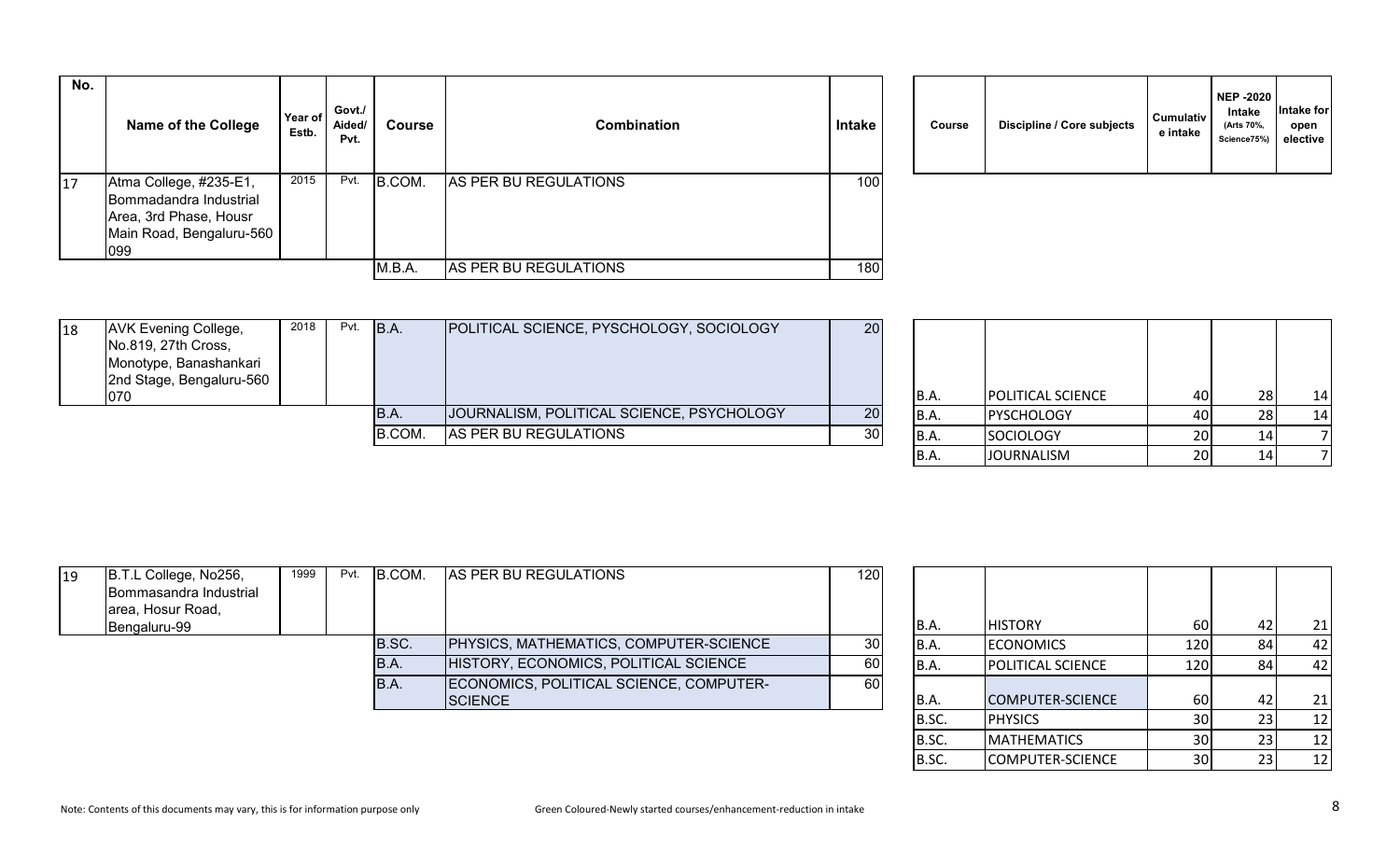| No. | <b>Name of the College</b> | Year of<br>Estb. | Govt./<br>Aided/<br>Pvt. | Course | Combination | Intake |  | Course | Discipline / Core subjects | Cumulativ<br>e intake | NEP -2020<br>Intake<br>(Arts 70%,<br>Science75%) elective | Intake for<br>open |  |
|-----|----------------------------|------------------|--------------------------|--------|-------------|--------|--|--------|----------------------------|-----------------------|-----------------------------------------------------------|--------------------|--|
|-----|----------------------------|------------------|--------------------------|--------|-------------|--------|--|--------|----------------------------|-----------------------|-----------------------------------------------------------|--------------------|--|

| 20 | Baghirathi Bai Narayana<br>Rao Mane Degree College,<br>Banashanakari IInd Stage,<br><b>Bengaluru-70</b> | 1974 | $Pvt -$<br>Aided | <b>IB.COM.</b> | <b>AS PER BU REGULATIONS*</b> | 150 I |
|----|---------------------------------------------------------------------------------------------------------|------|------------------|----------------|-------------------------------|-------|
|    |                                                                                                         |      |                  | B.B.A          | <b>AS PER BU REGULATIONS*</b> | 90 l  |
|    |                                                                                                         |      |                  | M.COM.         | AS PER BU REGULATIONS         | 40    |

| 21 | Bangalore Institute of<br>Management Studies,<br>Opp.RVCE, Mysore Road,<br>Bengaluru -60 | 2005 | Pvt. | IB.B.A.       | <b>JAS PER BU REGULATIONS</b> | 100 |
|----|------------------------------------------------------------------------------------------|------|------|---------------|-------------------------------|-----|
|    |                                                                                          |      |      | <b>B.COM.</b> | <b>AS PER BU REGULATIONS</b>  | 100 |
|    |                                                                                          |      |      | B.C.A.        | <b>AS PER BU REGULATIONS</b>  | 60  |
|    |                                                                                          |      |      | M.B.A.        | <b>AS PER BU REGULATIONS</b>  | 180 |

| 22 | Bapu College of              | 2008 | Pvt. | B.A.   | HISTORY, ECONOMICS, POLITICAL SCIENCE | 60 |
|----|------------------------------|------|------|--------|---------------------------------------|----|
|    | Management Studies,          |      |      |        |                                       |    |
|    | Thalaghattapura Post,        |      |      |        |                                       |    |
|    | Kanakapura Road,             |      |      |        |                                       |    |
|    | Uttarahalli Hobli, Bengaluru |      |      |        |                                       |    |
|    | -62                          |      |      |        |                                       |    |
|    |                              |      |      | B.COM. | <b>AS PER BU REGULATIONS</b>          | 60 |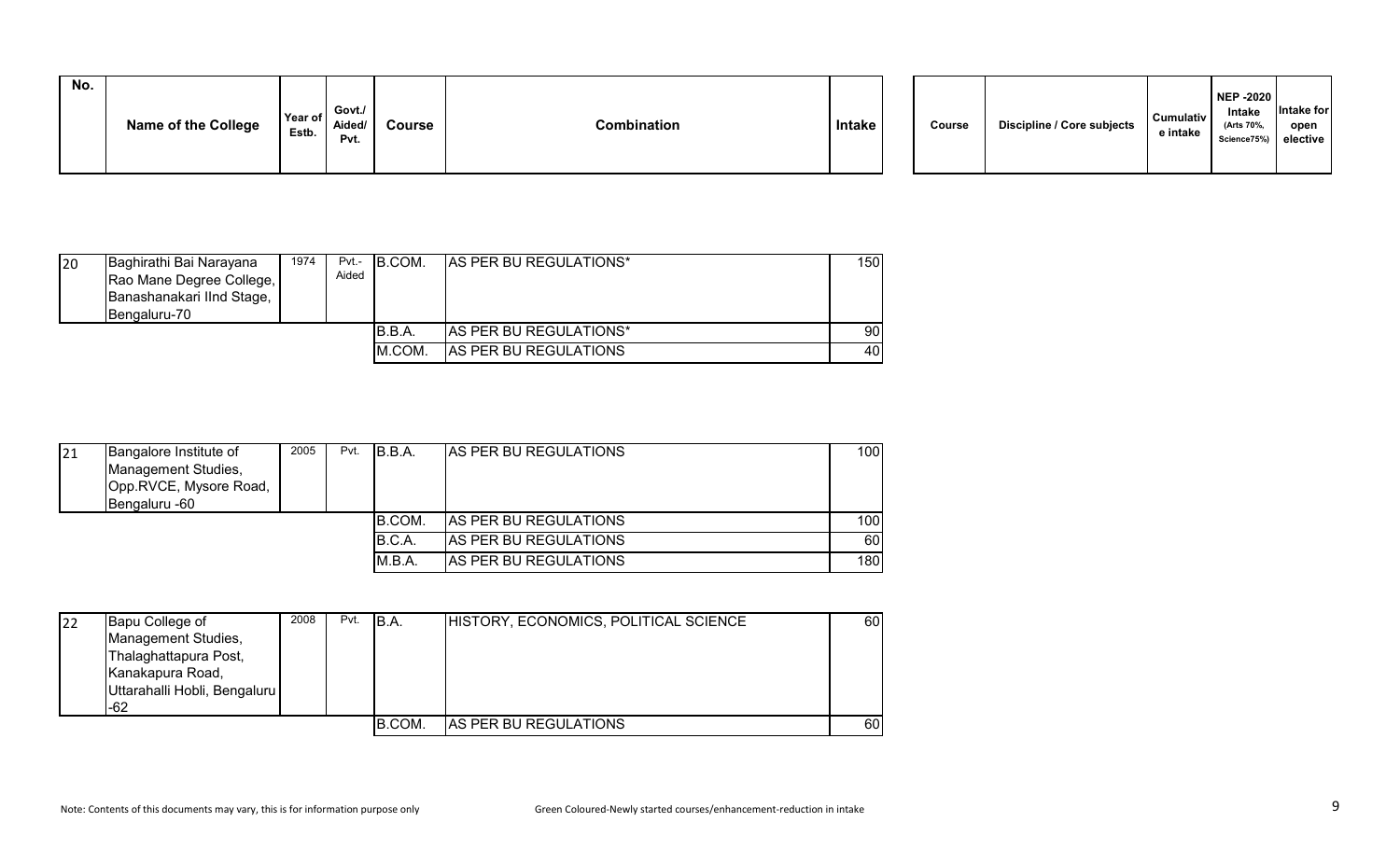| No. | <b>Name of the College</b> | Year of<br>Estb. | Govt./<br>Aided/<br>Pvt. | <b>Course</b> | Combination | <b>Intake</b> |  | Course | Discipline / Core subjects | <b>Cumulativ</b><br>e intake | <b>NEP -2020</b><br>Intake<br>(Arts 70%.<br>Science75%) | Intake for<br>open<br>elective |
|-----|----------------------------|------------------|--------------------------|---------------|-------------|---------------|--|--------|----------------------------|------------------------------|---------------------------------------------------------|--------------------------------|
|-----|----------------------------|------------------|--------------------------|---------------|-------------|---------------|--|--------|----------------------------|------------------------------|---------------------------------------------------------|--------------------------------|

| 23 | Basaveshwara College of | 2015 | Pvt. | IB.COM. | <b>AS PER BU REGULATIONS</b> | 60 |
|----|-------------------------|------|------|---------|------------------------------|----|
|    | Commerce, 2nd Phase,    |      |      |         |                              |    |
|    | <b>WOC Road,</b>        |      |      |         |                              |    |
|    | Mahalakshmipuram, Next  |      |      |         |                              |    |
|    | to Nandini theatre,     |      |      |         |                              |    |
|    | IBengaluru-560 086      |      |      |         |                              |    |

| 24 | Basaveshwara Degree<br>College, 14th Main,<br>Vijayanagar, Bengaluru-40 | 2002 | Pvt. | B.COM. | <b>AS PER BU REGULATIONS</b> | 80 |
|----|-------------------------------------------------------------------------|------|------|--------|------------------------------|----|
|    |                                                                         |      |      |        |                              |    |

| 25 | <b>BBMP Degree College for</b><br>Women, Opp. to BBMP<br>Maternity Ward, #127,<br>Byraveshwaranagar,<br>Bengaluru-560 072 | 2012 | BBMP B.A. |        | HISTORY, ECONOMICS, POLITICAL SCIENCE | 100 | IB.A. | <b>HISTORY</b>           | 160   | 56 |
|----|---------------------------------------------------------------------------------------------------------------------------|------|-----------|--------|---------------------------------------|-----|-------|--------------------------|-------|----|
|    |                                                                                                                           |      |           | B.A.   | HISTORY, TOURISM, JOURNALISM          | 60  | IB.A. | <b>ECONOMICS</b>         | 100 l | 35 |
|    |                                                                                                                           |      |           | B.COM. | AS PER BU REGULATIONS                 | 150 | IB.A. | <b>POLITICAL SCIENCE</b> | 100 l | 35 |
|    |                                                                                                                           |      |           | M.COM. | AS PER BU REGULATIONS                 | 40  | IB.A. | <b>TOURISM</b>           | 60    | 21 |
|    |                                                                                                                           |      |           |        |                                       |     |       |                          |       |    |

| B.A.        | <b>HISTORY</b>    | 160 | 112 | 56 |
|-------------|-------------------|-----|-----|----|
| B.A.        | <b>ECONOMICS</b>  | 100 | 70  | 35 |
| B.A.        | POLITICAL SCIENCE | 100 | 70  | 35 |
| <b>B.A.</b> | <b>TOURISM</b>    | 60  | 42  | 21 |
| B.A.        | <b>JOURNALISM</b> | 60  | 42  | 21 |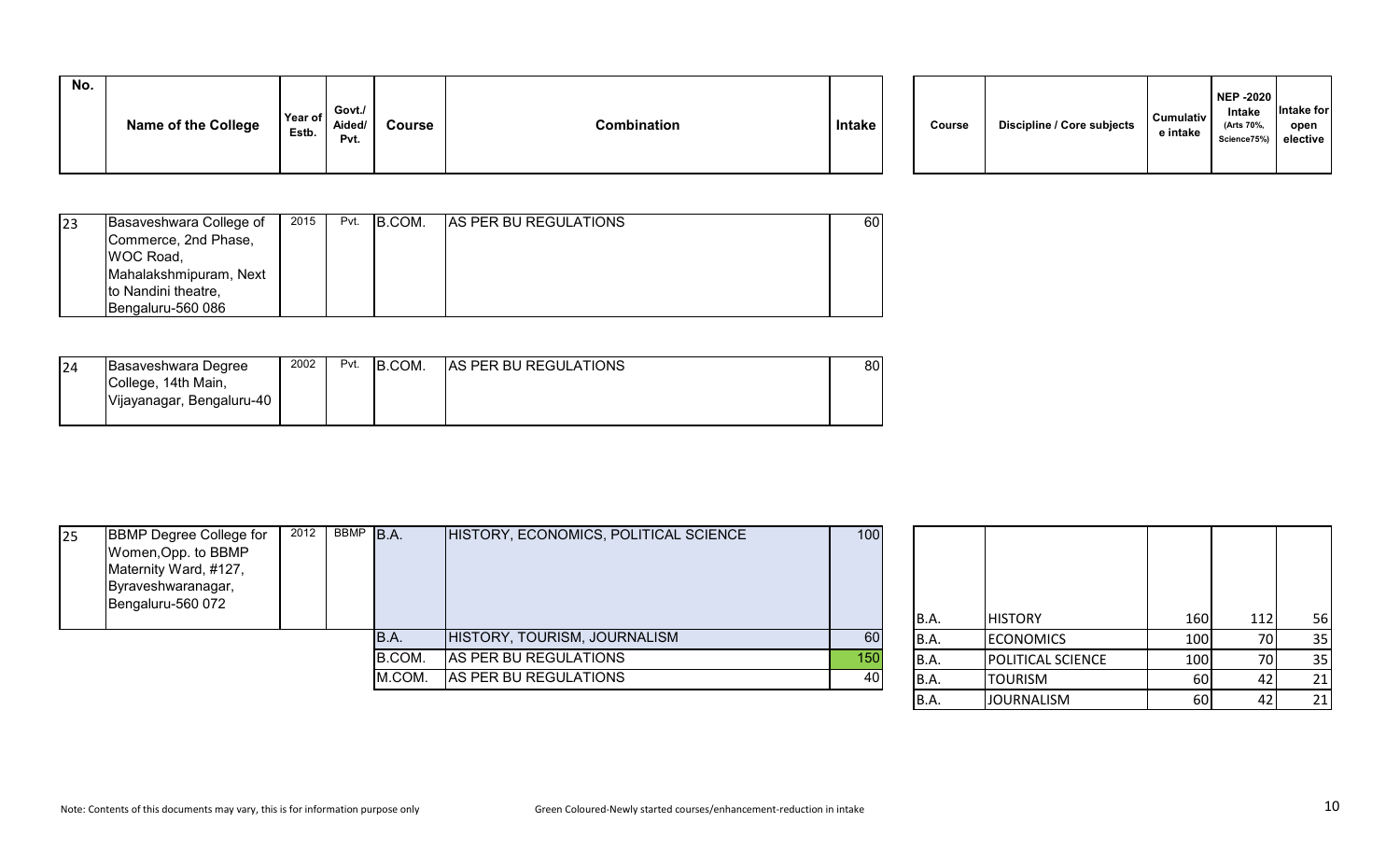| No. | <b>Name of the College</b>                                               | Year of<br>Estb. | Govt./<br>Aided/<br>Pvt. | Course      | <b>Combination</b>                           | Intake | Course      | Discipline / Core subjects | <b>Cumulativ</b><br>e intake | <b>NEP -2020</b><br>Intake<br>(Arts 70%,<br>Science75%) | ntake for<br>open<br>elective |
|-----|--------------------------------------------------------------------------|------------------|--------------------------|-------------|----------------------------------------------|--------|-------------|----------------------------|------------------------------|---------------------------------------------------------|-------------------------------|
| 26  | Benedictine Academy,<br>Anchepalya, Kumbalagudu<br>PO, Bengaluru-560 074 | 2018             | Pvt.                     | B.COM.      | AS PER BU REGULATIONS                        | 60     |             |                            |                              |                                                         |                               |
|     |                                                                          |                  |                          |             |                                              |        | B.A.        | <b>ECONOMICS</b>           | 80                           | 56                                                      | 28                            |
|     |                                                                          |                  |                          | B.COM.      | LOGISTICS AND SUPPLY CHAIN MANAGEMENT        | 60     | <b>B.A.</b> | <b>POLITICAL SCIENCE</b>   | 80                           | 56                                                      | 28                            |
|     |                                                                          |                  |                          | B.C.A.      | AS PER BU REGULATIONS                        | 60     | <b>B.A.</b> | <b>SOCIOLOGY</b>           | 40                           | 28                                                      | 14                            |
|     |                                                                          |                  |                          | B.B.A.      | AS PER BU REGULATIONS                        | 60     | B.A.        | <b>HISTORY</b>             | 40                           | 28                                                      | 14                            |
|     |                                                                          |                  |                          | B.B.A.      | <b>AVIATION MANAGEMENT</b>                   | 60     |             |                            |                              |                                                         |                               |
|     |                                                                          |                  |                          | B.SC.       | <b>PHYSICS, CHEMISTRY, MATHEMATICS</b>       | 40     |             |                            |                              |                                                         |                               |
|     |                                                                          |                  |                          | <b>B.A.</b> | ECONOMICS, POLITICAL SCIENCE, SOCIOLOGY      | 40     |             |                            |                              |                                                         |                               |
|     |                                                                          |                  |                          | B.A.        | <b>HISTORY, ECONOMICS, POLITICAL SCIENCE</b> | 40     |             |                            |                              |                                                         |                               |

| Course | Discipline / Core subjects | Cumulativ<br>e intake | <b>NEP-2020</b><br>Intake<br>(Arts 70%,<br>Science75%) | Intake for<br>open<br>elective |
|--------|----------------------------|-----------------------|--------------------------------------------------------|--------------------------------|
|        |                            |                       |                                                        |                                |
| B.A.   | <b>ECONOMICS</b>           | 80                    | 56                                                     | 28                             |
| B.A.   | POLITICAL SCIENCE          | 80                    | 56                                                     | 28                             |
| B.A.   | <b>SOCIOLOGY</b>           | 40                    | 28                                                     | 14                             |
| B.A.   | <b>HISTORY</b>             | 40                    | 28                                                     | 14                             |

| 27 | Bengaluru Amirta College<br>of Arts and Science, No.4,<br>Balarama Layout, 60ft Main<br>Road,<br><b>BHEL Layout, Near Krishna</b><br>Garden, RR Nagar, | 2019 | Pvt. |        |                             |    |
|----|--------------------------------------------------------------------------------------------------------------------------------------------------------|------|------|--------|-----------------------------|----|
|    | Bengaluru-560 0098                                                                                                                                     |      |      | B.COM. | TOURISM & TRAVEL MANAGEMENT | 60 |

| 28 | Bethel Intenrational College   | 2017 | Pvt. | B.COM. | <b>AS PER BU REGULATIONS</b> | 60  |
|----|--------------------------------|------|------|--------|------------------------------|-----|
|    | of Commerce, Bethael           |      |      |        |                              |     |
|    | <b>Medical Mission Campus,</b> |      |      |        |                              |     |
|    | Bethel Street, Near            |      |      |        |                              |     |
|    | Laggere Bridge,                |      |      |        |                              |     |
|    | Preethinagar, Bengaluru-       |      |      |        |                              |     |
|    | 560 058                        |      |      |        |                              |     |
|    |                                |      |      | B.B.A. | <b>AS PER BU REGULATIONS</b> | 60I |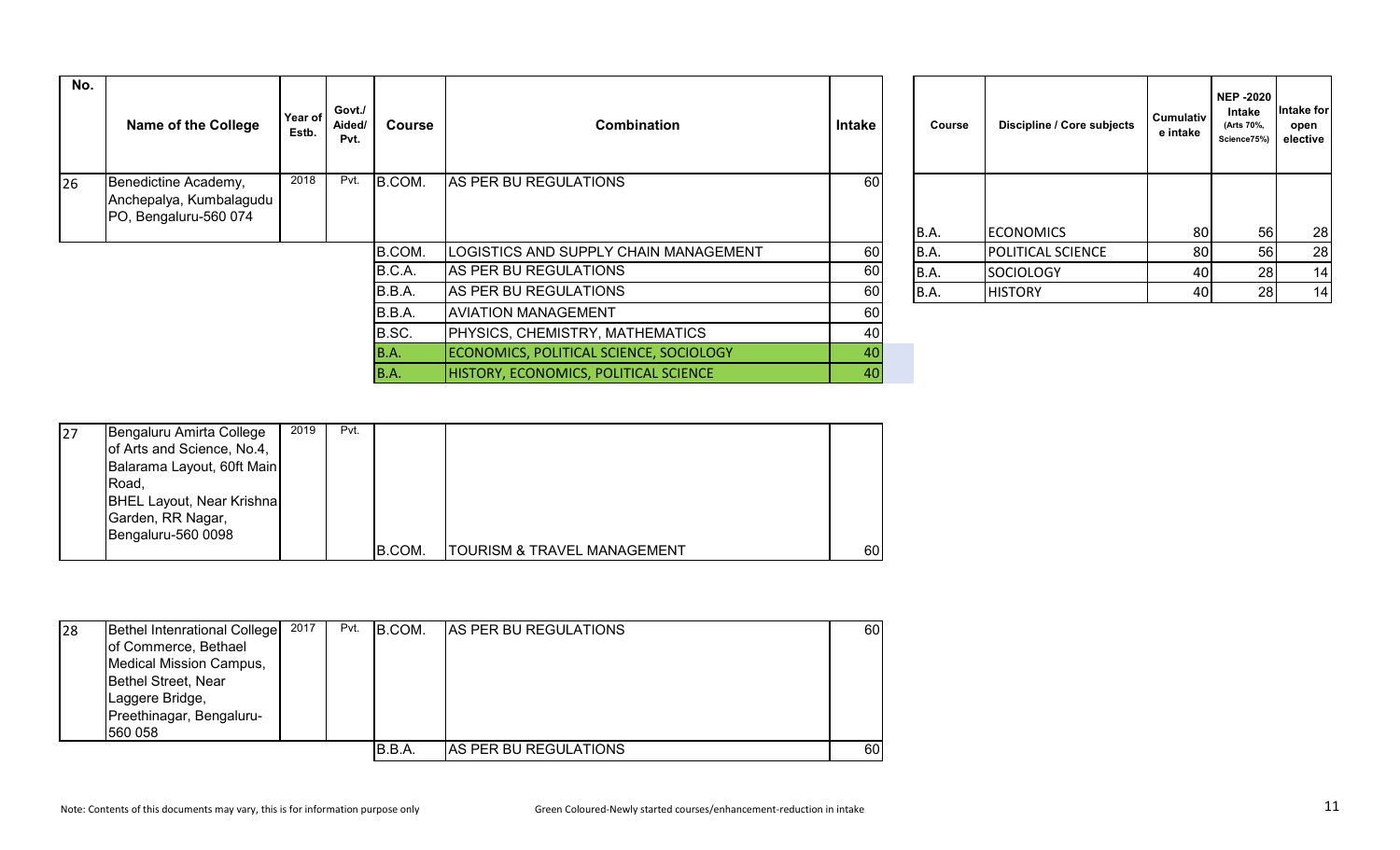| No. | <b>Name of the College</b> | Year of<br>Estb. | Govt./<br>Aided/<br>Pvt. | Course | <b>Combination</b>    | <b>Intake</b> | Course | <b>Discipline / Core subjects</b> | <b>Cumulativ</b><br>e intake |
|-----|----------------------------|------------------|--------------------------|--------|-----------------------|---------------|--------|-----------------------------------|------------------------------|
|     |                            |                  |                          | B.C.A. | AS PER BU REGULATIONS | 30            |        |                                   |                              |

| Course | Discipline / Core subjects | <b>Cumulativ</b><br>e intake | <b>NEP -2020</b><br>Intake<br>(Arts 70%,<br>Science75%) | Intake for<br>open<br>elective |
|--------|----------------------------|------------------------------|---------------------------------------------------------|--------------------------------|
|--------|----------------------------|------------------------------|---------------------------------------------------------|--------------------------------|

| 29 | <b>BGS</b> Institute of                      | 2021 | Pvt. | B.COM. | <b>AS PER BU REGULATIONS</b> | 100 |
|----|----------------------------------------------|------|------|--------|------------------------------|-----|
|    | Management, CA 6-7,<br>No.478, 2nd Main, 2nd |      |      |        |                              |     |
|    | Stage, West of Chord                         |      |      |        |                              |     |
|    | Road, Mahalakshmipuram,<br>Bengaluru-560 086 |      |      |        |                              |     |
|    |                                              |      |      |        |                              |     |

| 30 | BGS Evening College, CA  | 2021 | Pvt. | B.COM. | <b>AS PER BU REGULATIONS</b> | 100 |
|----|--------------------------|------|------|--------|------------------------------|-----|
|    | 6- 7, No.478, 2nd Main,  |      |      |        |                              |     |
|    | 2nd Stage, West of Chord |      |      |        |                              |     |
|    | Road, Mahalakshmipuram,  |      |      |        |                              |     |
|    | Bengaluru-560 086        |      |      |        |                              |     |
|    |                          |      |      |        |                              |     |
|    |                          |      |      |        |                              |     |

| <b>Bharathiya Samskrithi</b> | 1998 | Pvt. | B.A    | HISTORY, ECONOMICS, POLITICAL SCIENCE | 40 |                          |                  |      |                      |    |
|------------------------------|------|------|--------|---------------------------------------|----|--------------------------|------------------|------|----------------------|----|
| Vidhya Pith First Grade      |      |      |        |                                       |    |                          |                  |      |                      |    |
| College, Ijoor, Ramanagar-   |      |      |        |                                       |    |                          |                  |      |                      |    |
| 571511                       |      |      |        |                                       |    | B.A                      | <b>HISTORY</b>   | 40 I |                      | 14 |
|                              |      |      | B.COM. | AS PER BU REGULATIONS                 | 60 | IB.A.                    | <b>ECONOMICS</b> | 40 I |                      | 14 |
|                              |      |      |        |                                       |    | $\overline{\phantom{a}}$ |                  | .    | $\sim$ $\sim$ $\sim$ | .  |

| B.A. | <b>HISTORY</b>    | 40 | 28 | 14 |
|------|-------------------|----|----|----|
| B.A. | <b>ECONOMICS</b>  | 40 | 28 | 14 |
| B.A. | POLITICAL SCIENCE | 40 | 28 | 14 |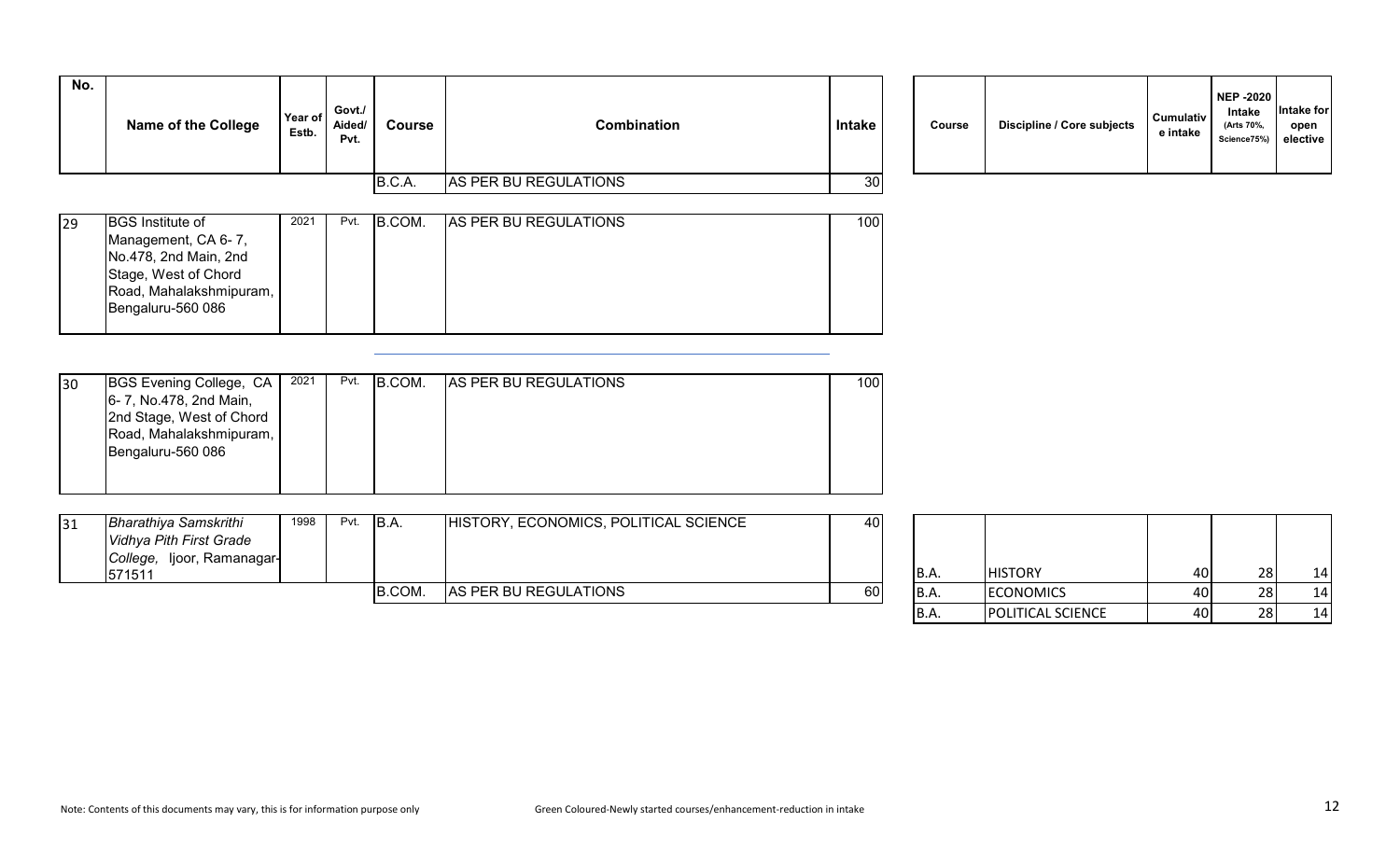| No. | Name of the College                                                                                             | Year of<br>Estb. | Govt./<br>Aided/<br>Pvt. | Course | Combination                           | Intake | Course      | Discipline / Core subjects | <b>Cumulativ</b><br>e intake | <b>NEP-2020</b><br>Intake<br>(Arts 70%,<br>Science75%) | Intake for<br>open<br>elective |
|-----|-----------------------------------------------------------------------------------------------------------------|------------------|--------------------------|--------|---------------------------------------|--------|-------------|----------------------------|------------------------------|--------------------------------------------------------|--------------------------------|
| 32  | <b>Bharatiya Samskriti</b><br>Vidyapith Arts and<br>Commerce College for<br>Women, Vijayanagar,<br>Bengaluru-40 | 1980             | $Pvt - B.A.$<br>Aided    |        | HISTORY, ECONOMICS, POLITICAL SCIENCE | 100    | <b>B.A.</b> | <b>HISTORY</b>             | 100                          | 70I                                                    | 35                             |
|     |                                                                                                                 |                  |                          | B.COM. | AS PER BU REGULATIONS                 | 140    | <b>B.A.</b> | <b>ECONOMICS</b>           | 100                          | 70I                                                    | 35                             |
|     |                                                                                                                 |                  |                          |        |                                       |        |             | - - - -                    | $   -$                       |                                                        | $\sim$ $-$                     |

| Course | Discipline / Core subjects | Cumulativ<br>e intake | <b>NEP-2020</b><br>Intake<br>(Arts 70%,<br>Science75%) | Intake for<br>open<br>elective |
|--------|----------------------------|-----------------------|--------------------------------------------------------|--------------------------------|
| B.A.   | <b>HISTORY</b>             |                       | 70                                                     |                                |
|        |                            | 100                   |                                                        | 35                             |
| B.A.   | <b>ECONOMICS</b>           | 100                   | 70                                                     | 35                             |
| B.A.   | POLITICAL SCIENCE          | 100                   | 70                                                     | 35                             |

| 33 | <b>BTM First Grade College,</b> | 2006 | Pvt. | B.COM. | <b>AS PER BU REGULATIONS</b> |    |
|----|---------------------------------|------|------|--------|------------------------------|----|
|    | No.42, Hosapalya Main           |      |      |        |                              |    |
|    | Road, Kudlu Gate, Hosur         |      |      |        |                              |    |
|    | Main Road, Bengaluru-           |      |      |        |                              |    |
|    | 560068                          |      |      |        |                              | 60 |

| 34 | Bunts Sangha RNS         | 2019 | Pvt. |        |                              |    |
|----|--------------------------|------|------|--------|------------------------------|----|
|    | Evening College, No.324, |      |      |        |                              |    |
|    | Chord Road, Bunts Sangha |      |      |        |                              |    |
|    | Complex, Vijayanagara,   |      |      |        |                              |    |
|    | Bengaluru-560 040        |      |      |        |                              |    |
|    |                          |      |      | B.COM. | <b>AS PER BU REGULATIONS</b> | 60 |

| 35 | Cambridge Frist Grade  | 2015 | Pvt. | B.COM. | <b>AS PER BU REGULATIONS</b> | 80 |
|----|------------------------|------|------|--------|------------------------------|----|
|    | College,               |      |      |        |                              |    |
|    | Rajarajeshwaringar,    |      |      |        |                              |    |
|    | Santhanur Road,        |      |      |        |                              |    |
|    | Channapatna, Ramanagar |      |      |        |                              |    |
|    | Dist.,                 |      |      |        |                              |    |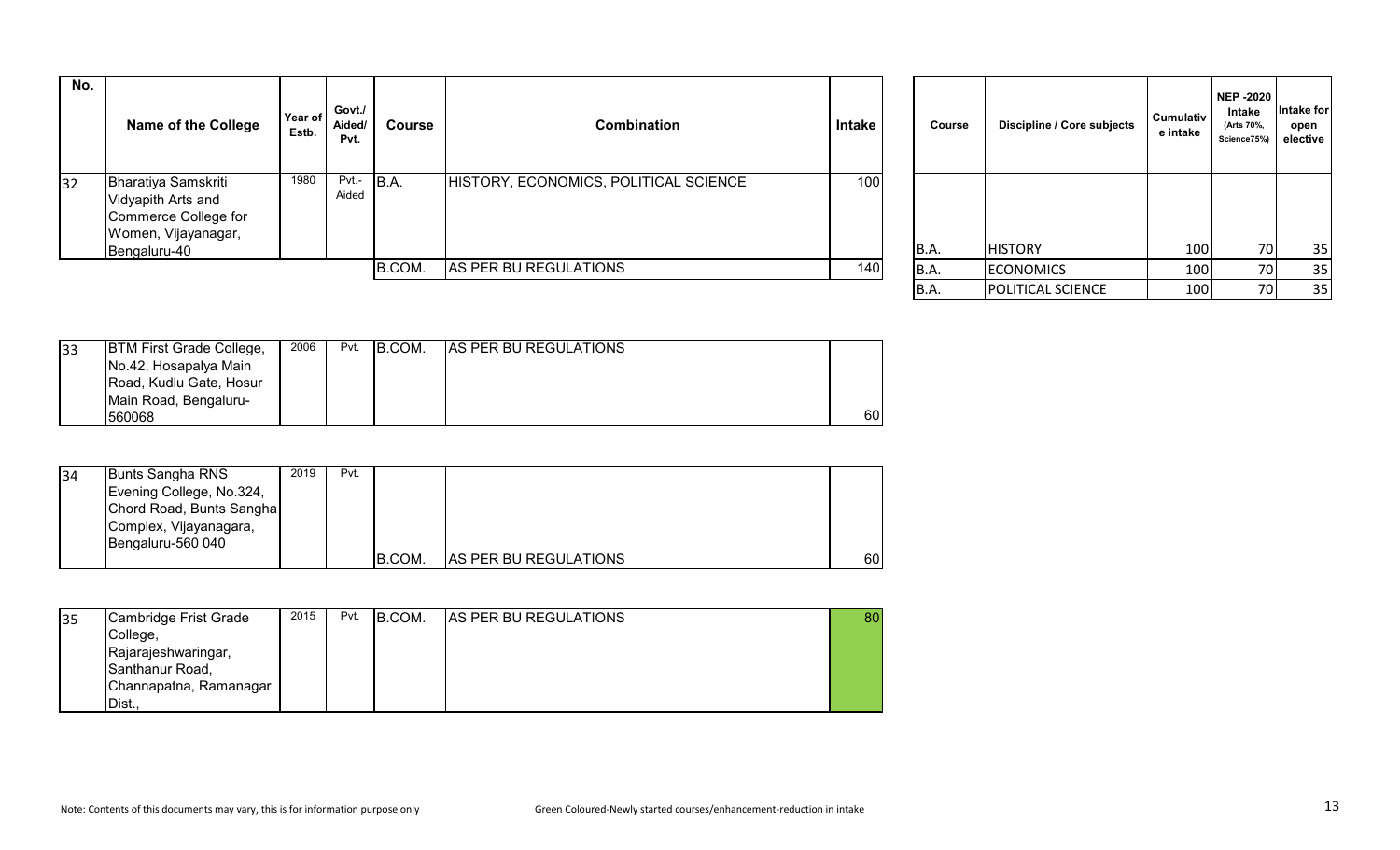| No. | <b>Name of the College</b>                                                                                | Year of<br>Estb. | Govt./<br>Aided/<br>Pvt. | <b>Course</b> | <b>Combination</b>                | Intake | Course | Discipline / Core subjects | <b>Cumulativ</b><br>e intake |
|-----|-----------------------------------------------------------------------------------------------------------|------------------|--------------------------|---------------|-----------------------------------|--------|--------|----------------------------|------------------------------|
| 36  | Century Film Institute,<br>No.173/1, Girish Aracade,<br>HRV Layout, Mgadi Main<br>Road, Bengaluru-560 079 | 2016             | Pvt.                     | PG. DIP.      | <b>FILM ACTING</b>                | 30     |        |                            |                              |
|     |                                                                                                           |                  |                          | PG.DIP        | <b>YOGA STUDIES</b>               | 20     |        |                            |                              |
|     |                                                                                                           |                  |                          | <b>DIP</b>    | FILM ACTING (PROFESSIONAL COURSE) | 25     |        |                            |                              |

| Course | Discipline / Core subjects | <b>Cumulativ</b><br>e intake | <b>NEP -2020</b><br>Intake<br>(Arts 70%,<br>Science75%) | Intake for<br>open<br>elective |
|--------|----------------------------|------------------------------|---------------------------------------------------------|--------------------------------|
|--------|----------------------------|------------------------------|---------------------------------------------------------|--------------------------------|

| Channambika Degree  | 2008 | Pvt. | IB.COM. | <b>AS PER BU REGULATIONS</b> | 50 |
|---------------------|------|------|---------|------------------------------|----|
| College, 2nd Cross, |      |      |         |                              |    |
| Mahalakshmi Layout, |      |      |         |                              |    |
| Channpatna-571 501, |      |      |         |                              |    |
| Ramanagar Dist.     |      |      |         |                              |    |

| 38 | <b>Christ Academy Institute</b><br>for Advanced Studies,<br>Christ Nagar, Hullahalli,<br>Begur-Koppa road,<br>Sakkalwara Post, | 2016 | Pvt. | B.COM. | AS PER BU REGULATIONS                     | 300 |             |                         |           |     |    |
|----|--------------------------------------------------------------------------------------------------------------------------------|------|------|--------|-------------------------------------------|-----|-------------|-------------------------|-----------|-----|----|
|    | Bengaluru-560 083                                                                                                              |      |      |        |                                           |     | <b>B.A.</b> | <b>JOURNALISM</b>       | 60        |     | 21 |
|    |                                                                                                                                |      |      | B.C.A. | AS PER BU REGULATIONS                     | 60  | B.A.        | <b>PSYOCHOLOGY</b>      | <b>60</b> | 42  | 21 |
|    |                                                                                                                                |      |      | B.B.A. | AS PER BU REGULATIONS                     | 180 | B.A.        | <b>ENGLISH</b>          | <b>60</b> |     | 21 |
|    |                                                                                                                                |      |      | B.SC.  | PHYSICS, CHEMISTRY, MATHEMATICS           | 60  | B.SC.       | <b>PHYSICS</b>          | 120       | 90  | 45 |
|    |                                                                                                                                |      |      | B.SC.  | MATHEMATICS, STATISTICS, COMPUTER SCIENCE | 60  | B.SC.       | <b>CHEMISTRY</b>        | 60        | 45  | 23 |
|    |                                                                                                                                |      |      | B.SC.  | MATHEMATICS, STATISTICS, ECONOMICS        | 60  | B.SC.       | <b>MATHEMATICS</b>      | 240       | 180 | 90 |
|    |                                                                                                                                |      |      | B.SC.  | PHYSICS, MATHEMATICS, COMPUTER SCIENCE    | 60  | B.SC.       | <b>STATISTICS</b>       | 120       | 90  | 45 |
|    |                                                                                                                                |      |      | B.SC.  | PSYCHOLOGY, JOURNALISM, COMPUTER SCIENCE  | 60  | B.SC.       | <b>COMPUTER SCIENCE</b> | 180       | 135 | 68 |
|    |                                                                                                                                |      |      | B.A.   | JOURNALISM, PSYOCHOLOGY, ENGLISH          | 60  | B.SC.       | <b>ECONOMICS</b>        | 60 l      | 45. | 23 |
|    |                                                                                                                                |      |      | M.COM. | AS PER BU REGULATIONS                     | 50  | B.SC.       | PSYCHOLOGY              | 60        | 45  | 23 |
|    |                                                                                                                                |      |      | M.COM. | <b>FINANCIAL ANALYSIS</b>                 | 40  | B.SC.       | <b>JOURNALISM</b>       | 60        | 45  | 23 |

| B.A.  | <b>JOURNALISM</b>       | 60  | 42  | 21 |
|-------|-------------------------|-----|-----|----|
| B.A.  | <b>PSYOCHOLOGY</b>      | 60  | 42  | 21 |
| B.A.  | <b>ENGLISH</b>          | 60  | 42  | 21 |
| B.SC. | <b>PHYSICS</b>          | 120 | 90  | 45 |
| B.SC. | <b>CHEMISTRY</b>        | 60  | 45  | 23 |
| B.SC. | <b>MATHEMATICS</b>      | 240 | 180 | 90 |
| B.SC. | <b>STATISTICS</b>       | 120 | 90  | 45 |
| B.SC. | <b>COMPUTER SCIENCE</b> | 180 | 135 | 68 |
| B.SC. | <b>ECONOMICS</b>        | 60  | 45  | 23 |
| B.SC. | <b>PSYCHOLOGY</b>       | 60  | 45  | 23 |
| B.SC. | <b>JOURNALISM</b>       | 60  | 45  | 23 |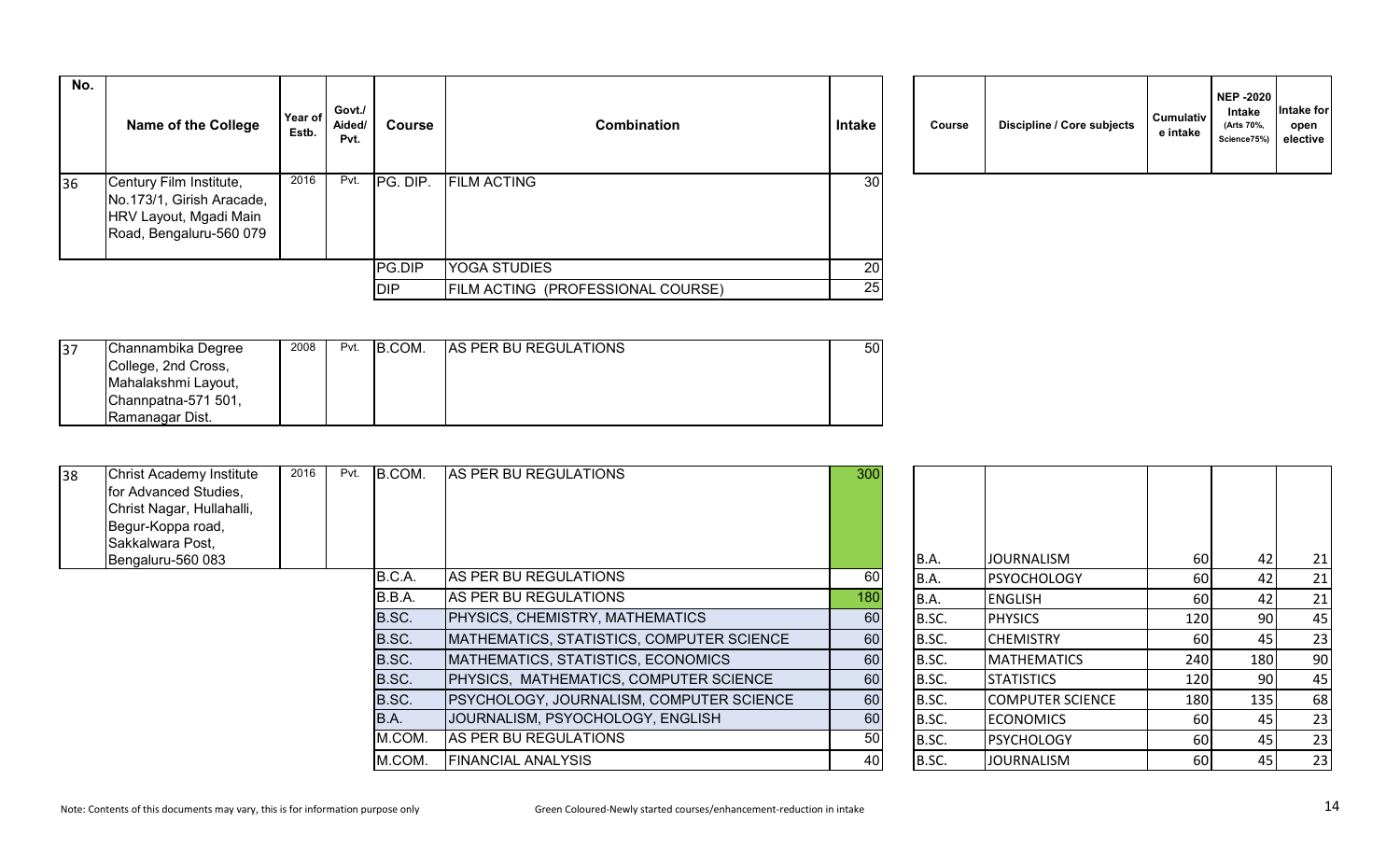| No. | <b>Name of the College</b> | Year of<br>Estb. | Govt./<br>Aided/<br>Pvt. | <b>Course</b> | <b>Combination</b><br>Intake |                 | Course | <b>Discipline / Core subjects</b> | <b>Cumulativ</b><br>e intake |
|-----|----------------------------|------------------|--------------------------|---------------|------------------------------|-----------------|--------|-----------------------------------|------------------------------|
|     |                            |                  |                          | IM.A.         | ENLGISH                      | 30 <sup>°</sup> |        |                                   |                              |
|     |                            |                  |                          | M.SC.         | PSYCHOLOGY                   | 50              |        |                                   |                              |
|     |                            |                  |                          | M.B.A.        | AS PER BU REGULATIONS        | 60              |        |                                   |                              |

| 39 | Cinderbay School of           | 2019 | Pvt. |       |                                       |    |
|----|-------------------------------|------|------|-------|---------------------------------------|----|
|    | Design, 2nd Floor, DAS        |      |      |       |                                       |    |
|    | Commercial Comples,           |      |      |       |                                       |    |
|    | Jayanagar 7th Block, Near     |      |      |       |                                       |    |
|    | <b>JSS Circle, Kanakapura</b> |      |      |       |                                       |    |
|    | Main Road, Bengaluru-560      |      |      |       |                                       |    |
|    | 082                           |      |      | B.SC. | <b>INTERIOR DECORATION AND DESIGN</b> | 40 |

| 40 | City College, 27/2, 33rd<br>Cross, 2nd Main Road, 7th<br>block, Jayanagar,<br>Bengaluru-82 | 1999 | Pvt. | B.COM.        | AS PER BU REGULATIONS                 | 160 |
|----|--------------------------------------------------------------------------------------------|------|------|---------------|---------------------------------------|-----|
|    |                                                                                            |      |      | B.COM.        | LOGISTICS AND SUPPLY CHAIN MANAGEMENT | 60  |
|    |                                                                                            |      |      | B.COM.        | IINSURANCE AND ACTURIAL STUDIES       | 60  |
|    |                                                                                            |      |      | B.B.A.        | <b>AS PER BU REGULATIONS</b>          | 120 |
|    |                                                                                            |      |      | B.B.A.        | IAVIATION MANAGEMENT                  | 60  |
|    |                                                                                            |      |      | B.C.A.        | IAS PER BU REGULATIONS                | 120 |
|    |                                                                                            |      |      | M.B.A.        | <b>AS PER BU REGULATIONS</b>          | 216 |
|    |                                                                                            |      |      | <b>PG.DIP</b> | <b>IE-COMMERCE</b>                    | 40  |
|    |                                                                                            |      |      | <b>PG.DIP</b> | <b>RETAIL MANAGEMENT</b>              | 40  |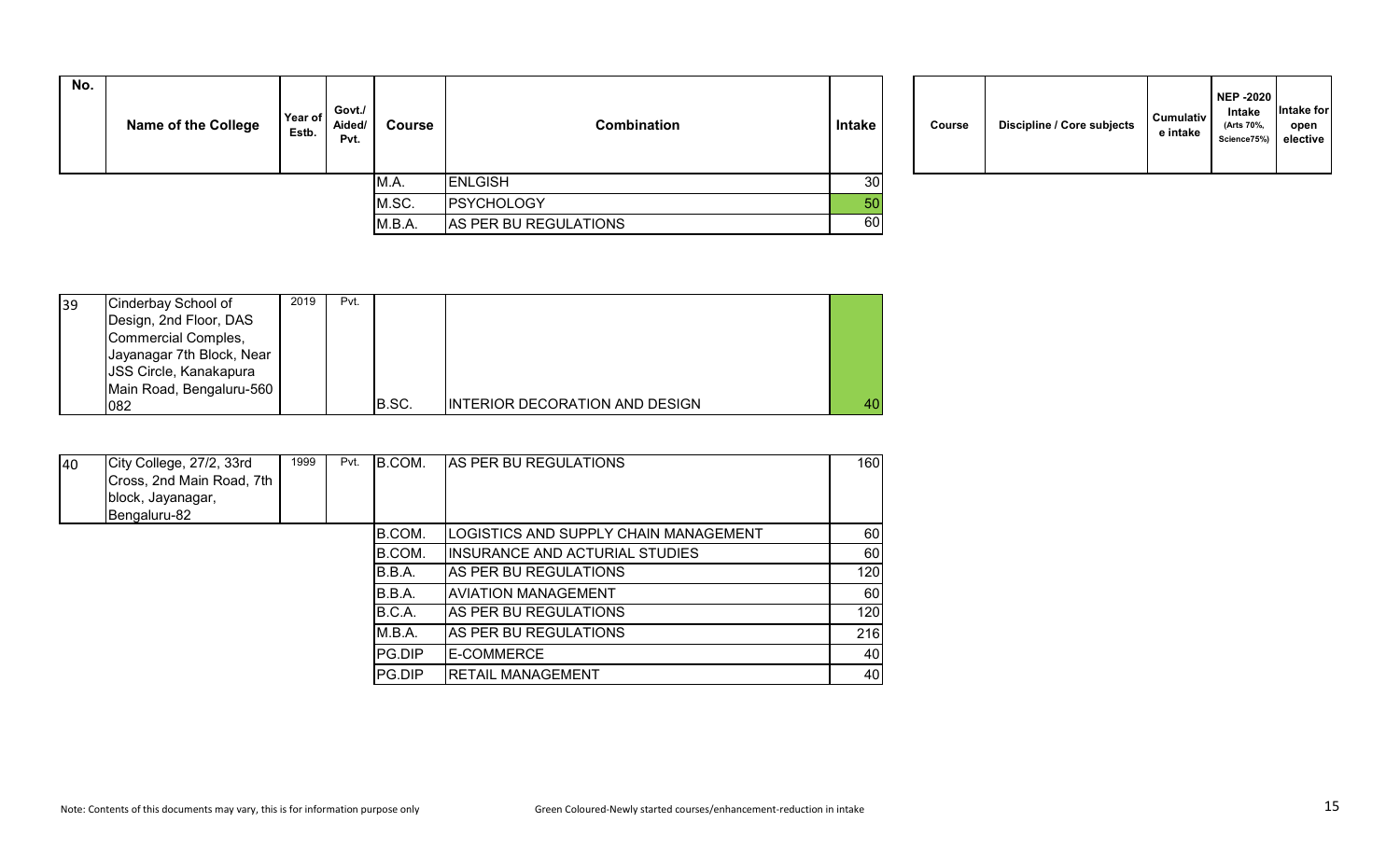| No. | <b>Name of the College</b>                                            | Year of<br>Estb. | Govt./<br>Aided/<br>Pvt. | <b>Course</b> | <b>Combination</b>    | Intake | Course | Discipline / Core subjects | <b>Cumulativ</b><br>e intake |
|-----|-----------------------------------------------------------------------|------------------|--------------------------|---------------|-----------------------|--------|--------|----------------------------|------------------------------|
| 41  | Colombia College, #6,<br>Guruvanagar, Kothanur<br>Dinne Main Road, JP | 2007             | Pvt.                     | B.COM.        | AS PER BU REGULATIONS | 40     |        |                            |                              |
|     | Nagar 7th Phase,<br>Bengaluru -78 (New                                |                  |                          |               |                       |        |        |                            |                              |
|     | ad:'#29-30, Jambu savari<br>dinne, Kotanur Circle, B-78<br>OYI)       |                  |                          |               |                       |        |        |                            |                              |

|  | Course | Discipline / Core subjects | <b>Cumulativ</b><br>e intake | <b>NEP -2020</b><br>Intake<br>(Arts 70%,<br>Science75%) | Intake for<br>open<br>elective |  |
|--|--------|----------------------------|------------------------------|---------------------------------------------------------|--------------------------------|--|
|--|--------|----------------------------|------------------------------|---------------------------------------------------------|--------------------------------|--|

| 42 | CV Gurukula College,    | 2017 | Pvt. | B.COM. | <b>AS PER BU REGULATIONS</b>  | 180 |
|----|-------------------------|------|------|--------|-------------------------------|-----|
|    | No.45, Govindrajanagar  |      |      |        |                               |     |
|    | Ward, Magadi Main Road, |      |      |        |                               |     |
|    | Agrahara Dsarahlli,     |      |      |        |                               |     |
|    | Bengaluru-40            |      |      |        |                               |     |
|    |                         |      |      | B.C.A. | <b>JAS PER BU REGULATIONS</b> | 60  |
|    |                         |      |      | B.B.A. | <b>AS PER BU REGULATIONS</b>  | 60  |

| 43 | <b>CV Gurukula Evening</b> | 2017 | Pvt. | B.COM. | AS PER BU REGULATIONS                 | 90 |       |                  |                 |    |
|----|----------------------------|------|------|--------|---------------------------------------|----|-------|------------------|-----------------|----|
|    | College, No.45,            |      |      |        |                                       |    |       |                  |                 |    |
|    | Govindrajanagar Ward,      |      |      |        |                                       |    |       |                  |                 |    |
|    | Magadi Main Road,          |      |      |        |                                       |    |       |                  |                 |    |
|    | Agrahara Dsarahlli,        |      |      |        |                                       |    |       |                  |                 |    |
|    | Bengaluru-40               |      |      |        |                                       |    | IB.A. | <b>HISTORY</b>   | 30 <sup>1</sup> | 11 |
|    |                            |      |      | IB.A   | HISTORY, ECONOMICS, POLITICAL SCIENCE | 30 | IB.A. | <b>ECONOMICS</b> | 30 <sup>1</sup> | 11 |
|    |                            |      |      |        |                                       |    |       |                  |                 |    |

| <b>B.A.</b> | <b>HISTORY</b>    | 30 | 21 | 11 |
|-------------|-------------------|----|----|----|
| B.A.        | <b>ECONOMICS</b>  | 30 | 21 |    |
| B.A.        | POLITICAL SCIENCE | 30 |    |    |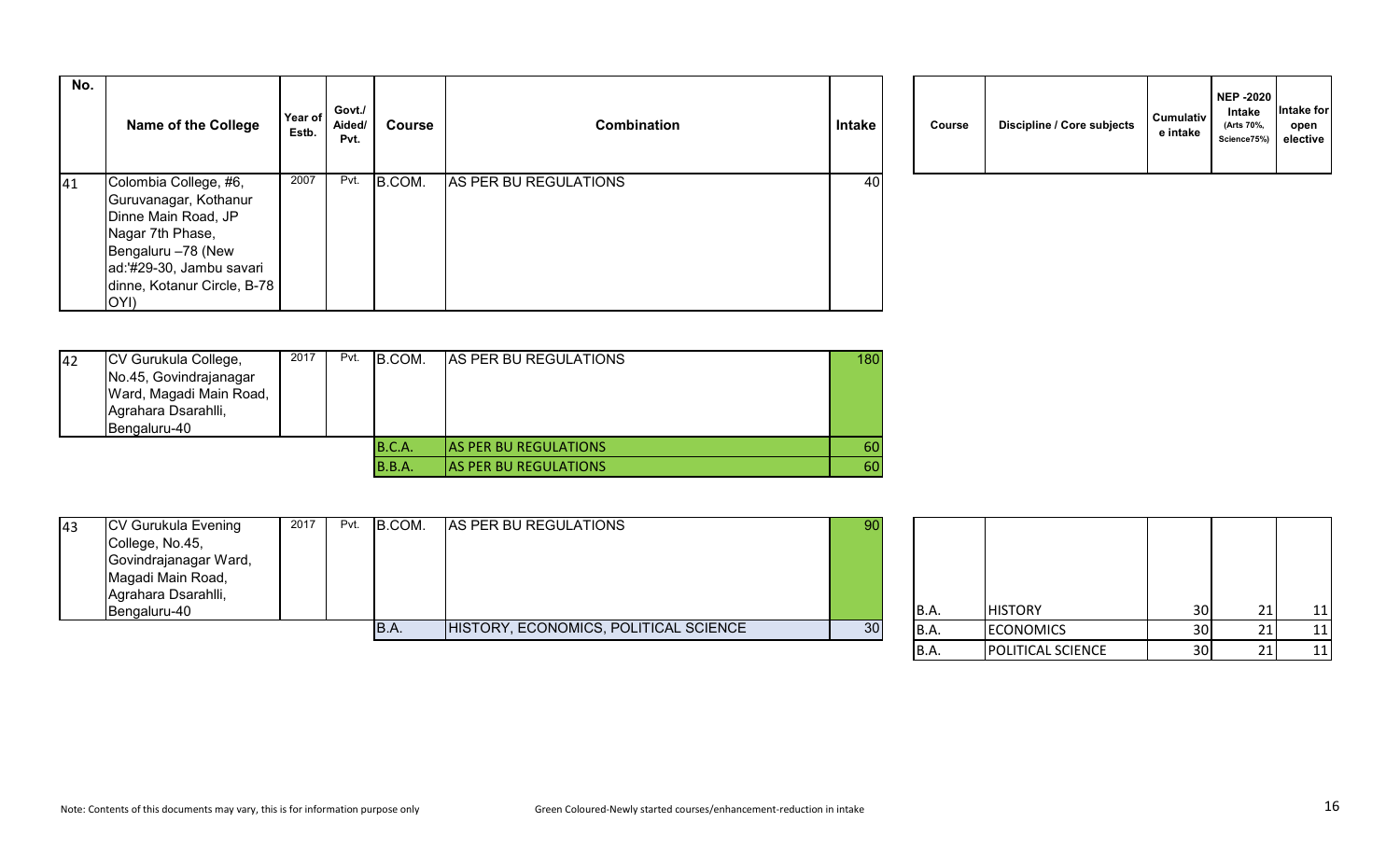|    | No. | Name of the College                                                                                                         | Year of<br>Estb. | Govt./<br>Aided/<br>Pvt. | Course | Combination                           | Intake          | Course      | Discipline / Core subjects | Cumulativ<br>e intake | <b>NEP -2020</b><br>Intake<br>(Arts 70%,<br>Science75%) | Intake for<br>open<br>elective |
|----|-----|-----------------------------------------------------------------------------------------------------------------------------|------------------|--------------------------|--------|---------------------------------------|-----------------|-------------|----------------------------|-----------------------|---------------------------------------------------------|--------------------------------|
| 44 |     | D.V.S. Shilpashree Degree<br>Evening College, #6,<br>Sunkadakatte, Magadi<br>Main Road, Vishwaneedum<br>Post, Bengaluru -91 | 2008             | Pvt.                     | B.A.   | HISTORY, ECONOMICS, POLITICAL SCIENCE | 40              | <b>B.A.</b> | <b>HISTORY</b>             | 40                    | 28                                                      | 14                             |
|    |     |                                                                                                                             |                  |                          | B.COM. | AS PER BU REGULATIONS                 | 60 <sub>1</sub> | B.A.        | <b>ECONOMICS</b>           | 40                    | 28                                                      | 14                             |
|    |     |                                                                                                                             |                  |                          |        |                                       |                 |             | - - - -                    | $ -$                  | $-1$                                                    |                                |

| Course | Discipline / Core subjects | <b>Cumulativ</b><br>e intake | <b>NEP -2020</b><br>Intake<br>(Arts 70%,<br>Science75%) | <b>Intake for</b><br>open<br>elective |
|--------|----------------------------|------------------------------|---------------------------------------------------------|---------------------------------------|
| B.A.   | <b>HISTORY</b>             | 40                           | 28                                                      | 14                                    |
| B.A.   | <b>ECONOMICS</b>           | 40                           | 28                                                      | 14                                    |
| B.A.   | POLITICAL SCIENCE          | 40                           | 28                                                      | 14                                    |

| 45 | Darshan College, Mysore | 2009 | Pvt. | IB.COM. | <b>AS PER BU REGULATIONS</b> | 120I |
|----|-------------------------|------|------|---------|------------------------------|------|
|    | Road, Opp. R.V.         |      |      |         |                              |      |
|    | Engineering College,    |      |      |         |                              |      |
|    | Bengaluru-560 059.      |      |      |         |                              |      |
|    |                         |      |      | IB.B.A. | <b>AS PER BU REGULATIONS</b> | 60 I |
|    |                         |      |      | B.C.A.  | AS PER BU REGULATIONS        | 40I  |

| 46 | Darshan First Grade      | 1997 | Pvt. | <b>B.A.</b> | HISTORY, ECONOMICS, POLITICAL SCIENCE | 50 |       |                  |           |    |
|----|--------------------------|------|------|-------------|---------------------------------------|----|-------|------------------|-----------|----|
|    | Evening College, H.R     |      |      |             |                                       |    |       |                  |           |    |
|    | Layout, Prashanth Nagar, |      |      |             |                                       |    |       |                  |           |    |
|    | Bengaluru-560079         |      |      |             |                                       |    | IB.A. | <b>HISTORY</b>   | 50 l      | 18 |
|    |                          |      |      | B.COM.      | AS PER BU REGULATIONS                 | 60 | IB.A. | <b>ECONOMICS</b> | <b>50</b> | 18 |

| B.A.        | <b>HISTORY</b>    | 50 | 35 | 18. |
|-------------|-------------------|----|----|-----|
| <b>B.A.</b> | <b>ECONOMICS</b>  | 50 |    |     |
| <b>B.A.</b> | POLITICAL SCIENCE | 50 |    |     |

| 47 | Dayananda Sagar<br>Business Academy,<br>Udayapura, BM Kaval,<br>Kanakapura Road, Near | 2009 | Pvt. | <b>B.COM.</b> | <b>AS PER BU REGULATIONS</b> | 120 |
|----|---------------------------------------------------------------------------------------|------|------|---------------|------------------------------|-----|
|    | Art of Living, Bengaluru                                                              |      |      |               |                              |     |
|    |                                                                                       |      |      | B.B.A.        | AS PER BU REGULATIONS        | 120 |
|    |                                                                                       |      |      | B.C.A.        | AS PER BU REGULATIONS        | 60  |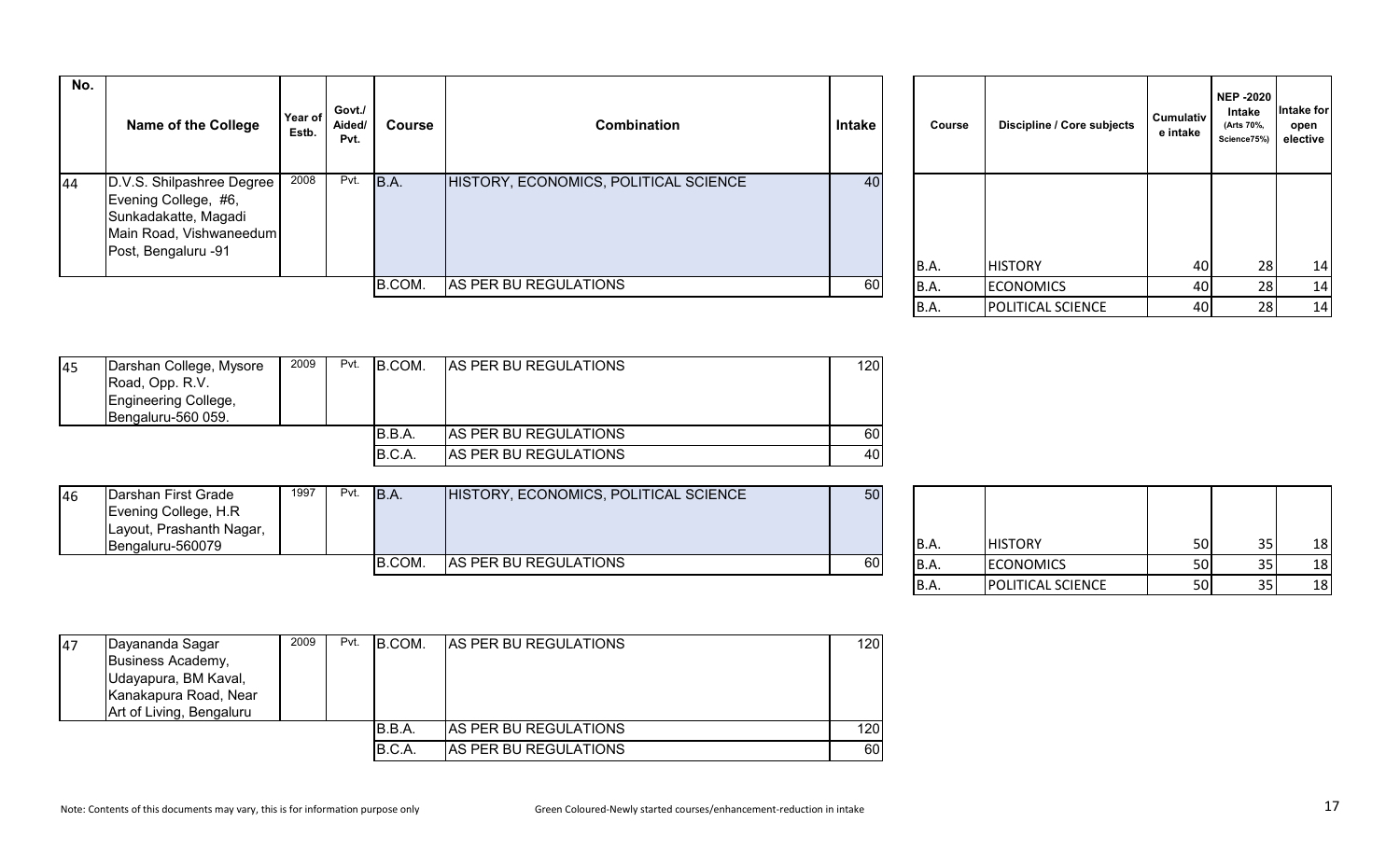| No. | <b>Name of the College</b> | Year of<br>Estb. | Govt./<br>Aided/<br>Pvt. | <b>Course</b> | <b>Combination</b> | <b>Intake</b> | Course | Discipline / Core subjects | <b>Cumulativ</b><br>e intake |
|-----|----------------------------|------------------|--------------------------|---------------|--------------------|---------------|--------|----------------------------|------------------------------|
|     |                            |                  |                          |               |                    |               |        |                            |                              |

| Dayananda Sagar College<br>of Arts, Science &<br>Commerce College,<br>Shavige Malleswara Hills,<br>Kumara Swamy Layout,<br>Bengaluru-78 | 1978 | Pvt.-<br>Aided | B.COM. | AS PER BU REGULATIONS* (PA60)                 | 60  | B.SC. | <b>PHYSICS</b>     | 72 | 54 | 27 |
|-----------------------------------------------------------------------------------------------------------------------------------------|------|----------------|--------|-----------------------------------------------|-----|-------|--------------------|----|----|----|
|                                                                                                                                         |      |                | B.COM. | AS PER BU REGULATIONS (340 Renewal)           | 340 | B.SC. | <b>CHEMISTRY</b>   |    | 54 | 27 |
|                                                                                                                                         |      |                | B.B.A. | AS PER BU REGULATIONS* (PA60)                 | 60  | B.SC. | <b>MATHEMATICS</b> |    | 54 | 27 |
|                                                                                                                                         |      |                | B.B.A. | AS PER BU REGULATIONS (120 Renewal)           | 120 |       |                    |    |    |    |
|                                                                                                                                         |      |                | B.C.A. | AS PER BU REGULATIONS* (PA60)                 | 60  |       |                    |    |    |    |
|                                                                                                                                         |      |                | B.C.A. | AS PER BU REGULATIONS (60 Renewal)            | 60  |       |                    |    |    |    |
|                                                                                                                                         |      |                | B.SC.  | PHYSICS, CHEMISTRY, MATHEMATICS*              | 72  |       |                    |    |    |    |
|                                                                                                                                         |      |                | M.COM. | AS PER BU REGULATIONS                         | 50  |       |                    |    |    |    |
|                                                                                                                                         |      |                | M.B.A. | AS PER BU REGULATIONS                         | 180 |       |                    |    |    |    |
|                                                                                                                                         |      |                | M.C.A. | AS PER BU REGULATIONS                         | 60  |       |                    |    |    |    |
|                                                                                                                                         |      |                |        | Paramanently affiliated courses up to 2021-22 |     |       |                    |    |    |    |

| Course      | Discipline / Core subjects | e intake | (Arts 70%,<br>Science75%) | open<br>elective |
|-------------|----------------------------|----------|---------------------------|------------------|
|             |                            |          |                           |                  |
|             |                            |          |                           |                  |
| B.SC.       | <b>PHYSICS</b>             | 72       | 54                        | 27               |
| <b>R</b> SC | <b>CHEMISTRY</b>           | 72.      | 54                        | 27               |

**NEP -2020 Intake** 

**Intake for** 

| B.SC.       | <b>IPHYSICS</b>    | ¬<br>∸  | гΛ |  |
|-------------|--------------------|---------|----|--|
| IB.SC.      | <b>CHEMISTRY</b>   | ┐へ<br>∠ |    |  |
| <b>IRSC</b> | <b>MATHEMATICS</b> | ¬       | гл |  |

| 49 | Dayananda Sagar Evening | 1967 | Pvt. | B.COM. | <b>AS PER BU REGULATIONS</b> | 100 <sup>1</sup> |
|----|-------------------------|------|------|--------|------------------------------|------------------|
|    | College of Arts and     |      |      |        |                              |                  |
|    | Commerce, Shavige       |      |      |        |                              |                  |
|    | Malleshwara hill,       |      |      |        |                              |                  |
|    | Kumaraswamy layout,     |      |      |        |                              |                  |
|    | Bengaluru-78            |      |      |        |                              |                  |

48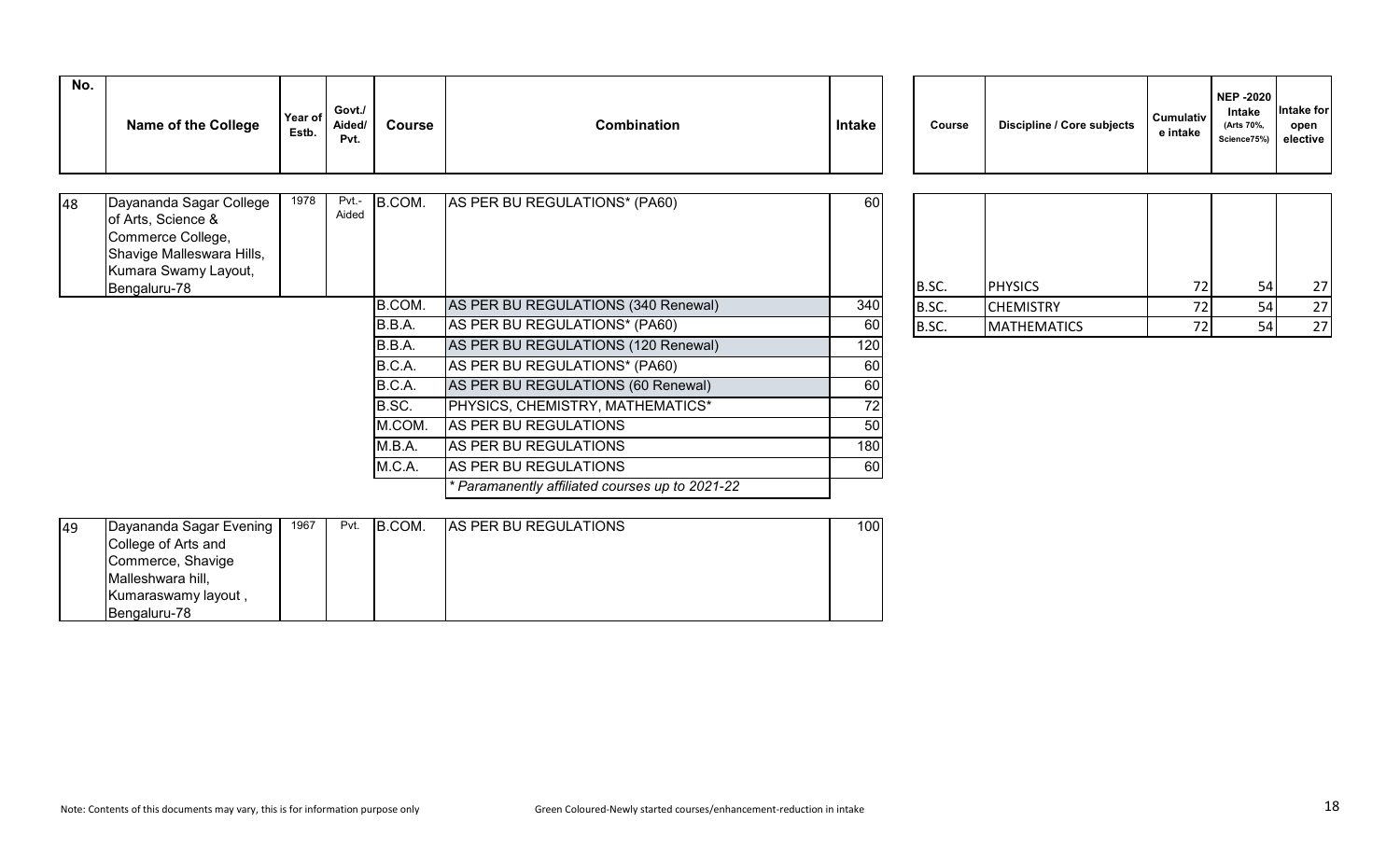| No. | <b>Name of the College</b> | Year of<br>Estb. | Govt./<br>Aided/<br>Pvt. | <b>Course</b> | <b>Combination</b>    | <b>Intake</b> | Course | Discipline / Core subjects | <b>Cumulativ</b><br>e intake |
|-----|----------------------------|------------------|--------------------------|---------------|-----------------------|---------------|--------|----------------------------|------------------------------|
| 50  | Dhanwantari Degree         | 2019             | Pvt.                     |               |                       |               |        |                            |                              |
|     | College, 39/1,             |                  |                          |               |                       |               |        |                            |                              |
|     | Vinayakanagar, Near        |                  |                          |               |                       |               |        |                            |                              |
|     | Chikkabanavara Railway     |                  |                          |               |                       |               |        |                            |                              |
|     | Station, Hesargatta Road,  |                  |                          |               |                       |               |        |                            |                              |
|     | Chikkabanavara,            |                  |                          |               |                       |               |        |                            |                              |
|     | Bengaluru-560 090          |                  |                          | B.COM.        | AS PER BU REGULATIONS | 60            |        |                            |                              |

|  | Course | Discipline / Core subjects | <b>Cumulativ</b><br>e intake | <b>NEP -2020</b><br><b>Intake</b><br>(Arts 70%,<br>Science75%) | Intake for<br>open<br>elective |  |
|--|--------|----------------------------|------------------------------|----------------------------------------------------------------|--------------------------------|--|
|--|--------|----------------------------|------------------------------|----------------------------------------------------------------|--------------------------------|--|

| 51 | Dharmasagara First Grade | 2017 | Pvt. | B.COM. | AS PER BU REGULATIONS | 1001 |
|----|--------------------------|------|------|--------|-----------------------|------|
|    | College, Dommasandra     |      |      |        |                       |      |
|    | Sarjpura Hoblki, Anekal  |      |      |        |                       |      |
|    | Taluk, Bengaluru south   |      |      |        |                       |      |
|    | <b>IDist.</b>            |      |      |        |                       |      |

| I <sub>52</sub> | Don Bosco Institute of<br>Management Studies &<br>Computer Applications,<br>Sy.No.8/7, Kumbalagodu,<br>Mysore Road, Bengaluru-<br>560 074. | 2000 | Pvt. | B.COM. | AS PER BU REGULATIONS (60*PA+40)              | 100 |
|-----------------|--------------------------------------------------------------------------------------------------------------------------------------------|------|------|--------|-----------------------------------------------|-----|
|                 |                                                                                                                                            |      |      | B.B.A. | <b>AS PER BU REGULATIONS*</b>                 | 60I |
|                 |                                                                                                                                            |      |      | B.C.A. | AS PER BU REGULATIONS*                        | 60  |
|                 |                                                                                                                                            |      |      | M.B.A. | <b>AS PER BU REGULATIONS</b>                  | 120 |
|                 |                                                                                                                                            |      |      |        | *Permanently affiliated courses up to 2021-22 |     |

| $\vert$ 53 | Dr. S. Gopalaraju Govt.<br><b>First Grade College</b> | 1980 l | Govt. B.A. |             | HISTORY, ECONOMICS, POLITICAL SCIENCE   | 100 |       |                          |      |     |     |
|------------|-------------------------------------------------------|--------|------------|-------------|-----------------------------------------|-----|-------|--------------------------|------|-----|-----|
|            | College, Anekal-562106                                |        |            |             |                                         |     | IB.A. | <b>HISTORY</b>           | 220I |     | 77  |
|            |                                                       |        |            | IB.A.       | POLITICAL SCIENCE, ECONOMICS, SOCIOLOGY | 100 | IB.A. | <b>IECONOMICS</b>        | 320  | 224 | 112 |
|            |                                                       |        |            | <b>B.A.</b> | HISTORY, ECONOMICS, KANNADA             | 60  | B.A.  | <b>POLITICAL SCIENCE</b> | 200  | 140 | 70  |
|            |                                                       |        |            | IB.A.       | HISTORY, ECONOMICS, SOCIOLOGY           | 60  | B.A   | <b>SOCIOLOGY</b>         | 160  |     | 56  |

| B.A.        | <b>HISTORY</b>           | 220 | 154I | 77  |
|-------------|--------------------------|-----|------|-----|
| <b>B.A.</b> | <b>ECONOMICS</b>         | 320 | 224  | 112 |
| B.A.        | <b>POLITICAL SCIENCE</b> | 200 | 140  | 70  |
| B.A.        | SOCIOLOGY                | 160 | 112  | 56  |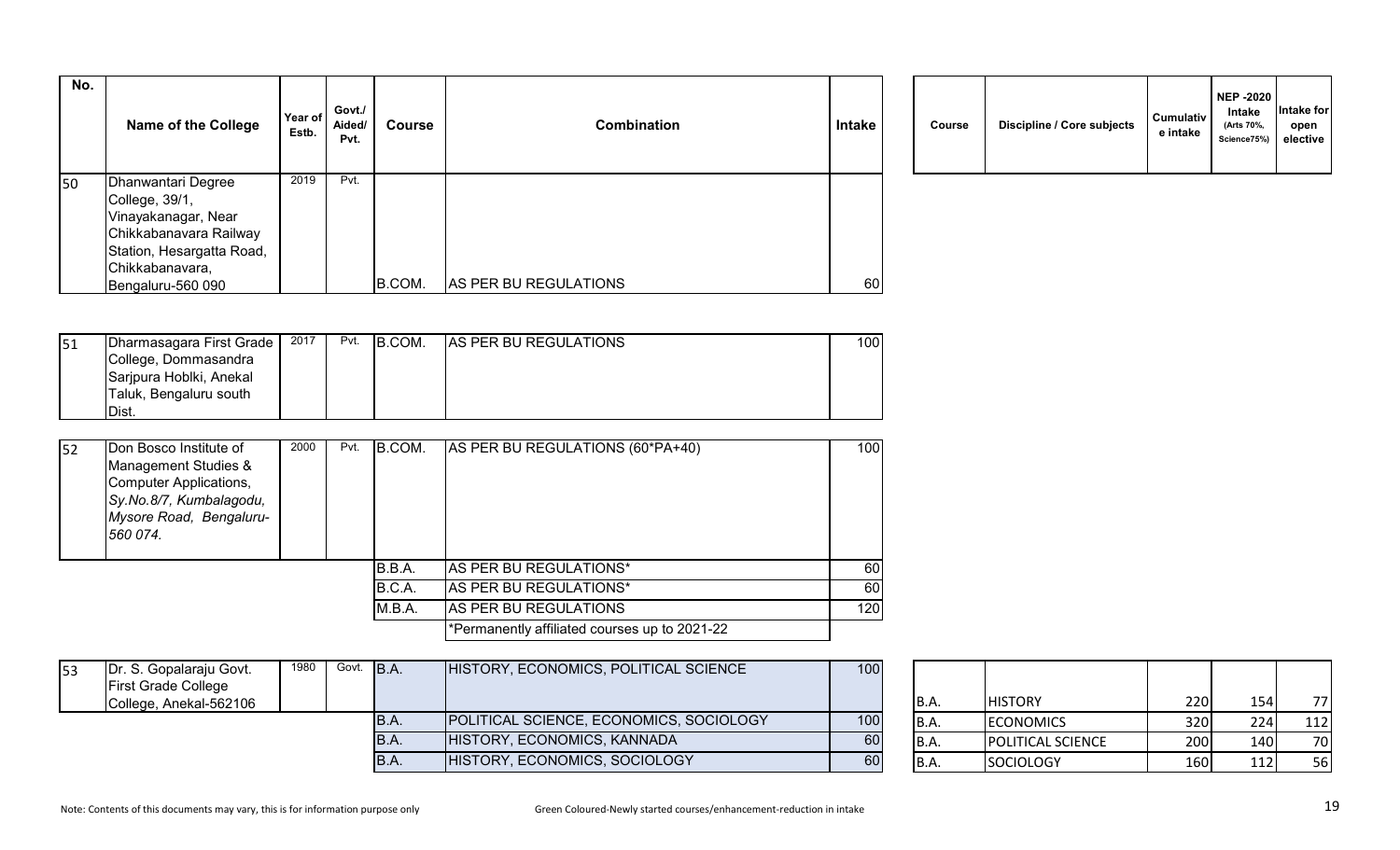| No. | <b>Name of the College</b> | Year of<br>Estb. | Govt./<br>Aided/<br>Pvt. | Course | Combination           | Intake | Course | Discipline / Core subjects | <b>Cumulativ</b><br>e intake | NEP -2020<br>Intake<br>(Arts 70%,<br>Science75%) elective | <b>Intake for</b><br>open |
|-----|----------------------------|------------------|--------------------------|--------|-----------------------|--------|--------|----------------------------|------------------------------|-----------------------------------------------------------|---------------------------|
|     |                            |                  |                          | B.COM. | AS PER BU REGULATIONS | 100    | B.A.   | <b>KANNADA</b>             | 60                           |                                                           | 21                        |
|     |                            |                  |                          | B.B.A. | AS PER BU REGULATIONS | 60     |        |                            |                              |                                                           |                           |
|     |                            |                  |                          | B.C.A. | AS PER BU REGULATIONS | 40     |        |                            |                              |                                                           |                           |

| Course | Discipline / Core subjects | <b>Cumulativ</b><br>e intake | <b>NEP -2020</b><br><b>Intake</b><br>(Arts 70%,<br>Science75%) | Intake for<br>open<br>elective |
|--------|----------------------------|------------------------------|----------------------------------------------------------------|--------------------------------|
| B.A.   | KANNADA                    | 60                           | 42                                                             | 21                             |

| 54 | <b>East West Business</b><br>School, Sy.No.187,<br>Kumbalagodu Village,<br>Kengeri Hobli, Bengaluru<br>Sourth, Bengaluru-560 074 | 2019 | Pvt. | B.B.A. | <b>AS PER BU REGULATIONS</b> | 60 |
|----|----------------------------------------------------------------------------------------------------------------------------------|------|------|--------|------------------------------|----|
|    |                                                                                                                                  |      |      | B.COM. | <b>AS PER BU REGULATIONS</b> | 60 |
|    |                                                                                                                                  |      |      | B.C.A. | AS PER BU REGULATIONS        | 60 |

| <b>55</b> | East West College of<br>Management, No.63, BEL<br>Layout, Viswanaeedum<br>Post, Magadi Mn. Road,<br>Bengaluru -91 | 1998 | Pvt. | B.COM. | AS PER BU REGULATIONS               | 110             |
|-----------|-------------------------------------------------------------------------------------------------------------------|------|------|--------|-------------------------------------|-----------------|
|           |                                                                                                                   |      |      | B.B.A. | AS PER BU REGULATIONS               | 240             |
|           |                                                                                                                   |      |      | B.C.A. | AS PER BU REGULATIONS               | 120             |
|           |                                                                                                                   |      |      | B.B.A. | AVIATION MANAGEMENT                 | 120             |
|           |                                                                                                                   |      |      | B.V.A. | <b>PRODUCT DESIGN</b>               | 30 <sup>°</sup> |
|           |                                                                                                                   |      |      | B.V.A. | <b>INTERIOR AND SPECIOUS DESIGN</b> | 30              |
|           |                                                                                                                   |      |      | B.V.A. | ANIMATION AND MULTIMEDIA            | 30              |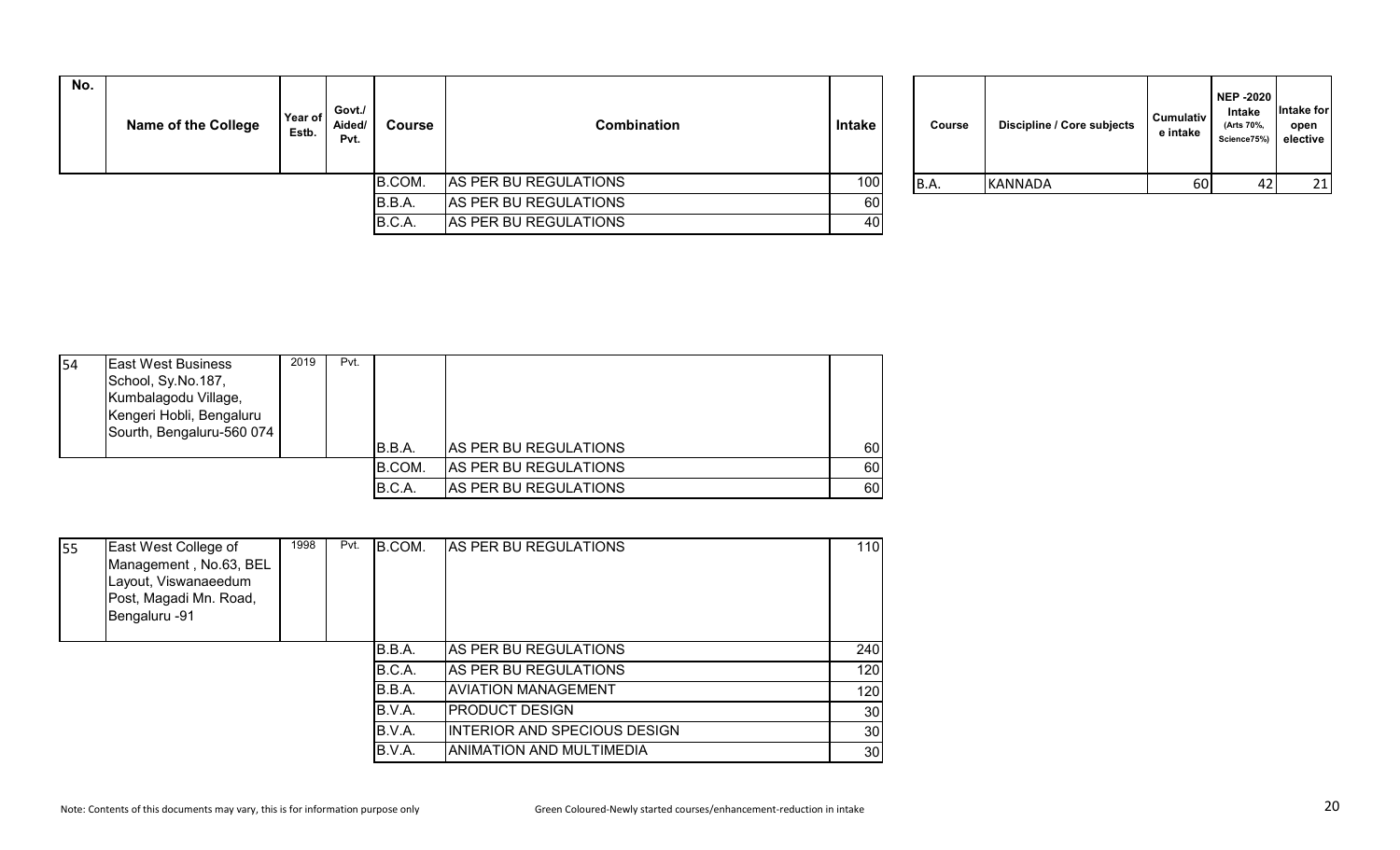| No. | <b>Name of the College</b> | Year of<br>Estb. | Govt./<br>Aided/<br>Pvt. | Course | <b>Combination</b>    | Intake | Course | <b>Discipline / Core subjects</b> | <b>Cumulativ</b><br>e intake |
|-----|----------------------------|------------------|--------------------------|--------|-----------------------|--------|--------|-----------------------------------|------------------------------|
|     |                            |                  |                          | M.COM. | AS PER BU REGULATIONS | 30     |        |                                   |                              |
|     |                            |                  |                          | M.B.A. | AS PER BU REGULATIONS | 150    |        |                                   |                              |
|     |                            |                  |                          | M.C.A. | AS PER BU REGULATIONS | 901    |        |                                   |                              |

| Course | Discipline / Core subjects | <b>Cumulativ</b><br>e intake | <b>NEP -2020</b><br>Intake<br>(Arts 70%,<br>Science75%) | Intake for<br>open<br>elective |  |
|--------|----------------------------|------------------------------|---------------------------------------------------------|--------------------------------|--|
|--------|----------------------------|------------------------------|---------------------------------------------------------|--------------------------------|--|

| 56 | <b>East West First Grade</b><br>College of Science,<br>Viswaneedum Post,<br>Magadi Mn Road,<br>Bengaluru-91 | 1996 | Pvt. | B.SC. | MATHEMATICS, COMPUTER-SCIENCE, STATISTICS | 40              | B.SC. | IMATHEMATICS         | 120  | 90 <sup>1</sup> | 45 |
|----|-------------------------------------------------------------------------------------------------------------|------|------|-------|-------------------------------------------|-----------------|-------|----------------------|------|-----------------|----|
|    |                                                                                                             |      |      | B.SC. | PHYSICS, MATHEMATICS, ELECTRONICS         | 40              | B.SC. | COMPUTER-SCIENCE     | 80   | 60              | 30 |
|    |                                                                                                             |      |      | B.SC. | PHYSICS, MATHEMATICS, COMPUTER-SCIENCE    | 40              | B.SC. | <b>STATISTICS</b>    | 40I  | 30 <sup>1</sup> | 15 |
|    |                                                                                                             |      |      | B.SC. | CHEMISTRY, GENETICS, BIOTECHNOLOGY        | 40              | B.SC. | <b>PHYSICS</b>       | 80   | 60              | 30 |
|    |                                                                                                             |      |      | B.SC. | CHEMISTRY, BOTANY, MICROBIOLOGY           | 40              | B.SC. | <b>ELECTRONICS</b>   | 40   | 30              | 15 |
|    |                                                                                                             |      |      | B.SC. | BOTANY, CHEMISTRY, BIOTECHNOLOGY          | 40              | B.SC. | <b>CHEMISTRY</b>     | 120  | 90              | 45 |
|    |                                                                                                             |      |      | B.SC. | BIOTECHNOLOGY, BIOCHEMISTRY, MICROBIOLOGY | 40              | B.SC. | <b>GENETICS</b>      | 40   | 30I             | 15 |
|    |                                                                                                             |      |      | M.SC. | <b>MICROBIOLOGY</b>                       | 20              | B.SC. | <b>BIOTECHNOLOGY</b> | 120  | 90              | 45 |
|    |                                                                                                             |      |      | M.SC. | <b>BIOTECHNOLOGY</b>                      | 35 <sub>l</sub> | B.SC. | <b>BOTANY</b>        | 80 l | -60 I           | 30 |
|    |                                                                                                             |      |      | M.SC. | <b>BIOCHEMISTRY</b>                       | 20 <sup>1</sup> | B.SC. | <b>MICROBIOLOGY</b>  | 80   | 60              | 30 |
|    |                                                                                                             |      |      |       |                                           |                 | B.SC. | <b>BIOCHEMISTRY</b>  | 40   | 30l             | 15 |

| 57 | Federal College of         | 2008 | Pvt. | B.COM. | <b>AS PER BU REGULATIONS</b> | 60 |
|----|----------------------------|------|------|--------|------------------------------|----|
|    | Management, No.54-58,      |      |      |        |                              |    |
|    | Uttarahalli Main Raod,     |      |      |        |                              |    |
|    | Uttarahalli, Bengaluru -61 |      |      |        |                              |    |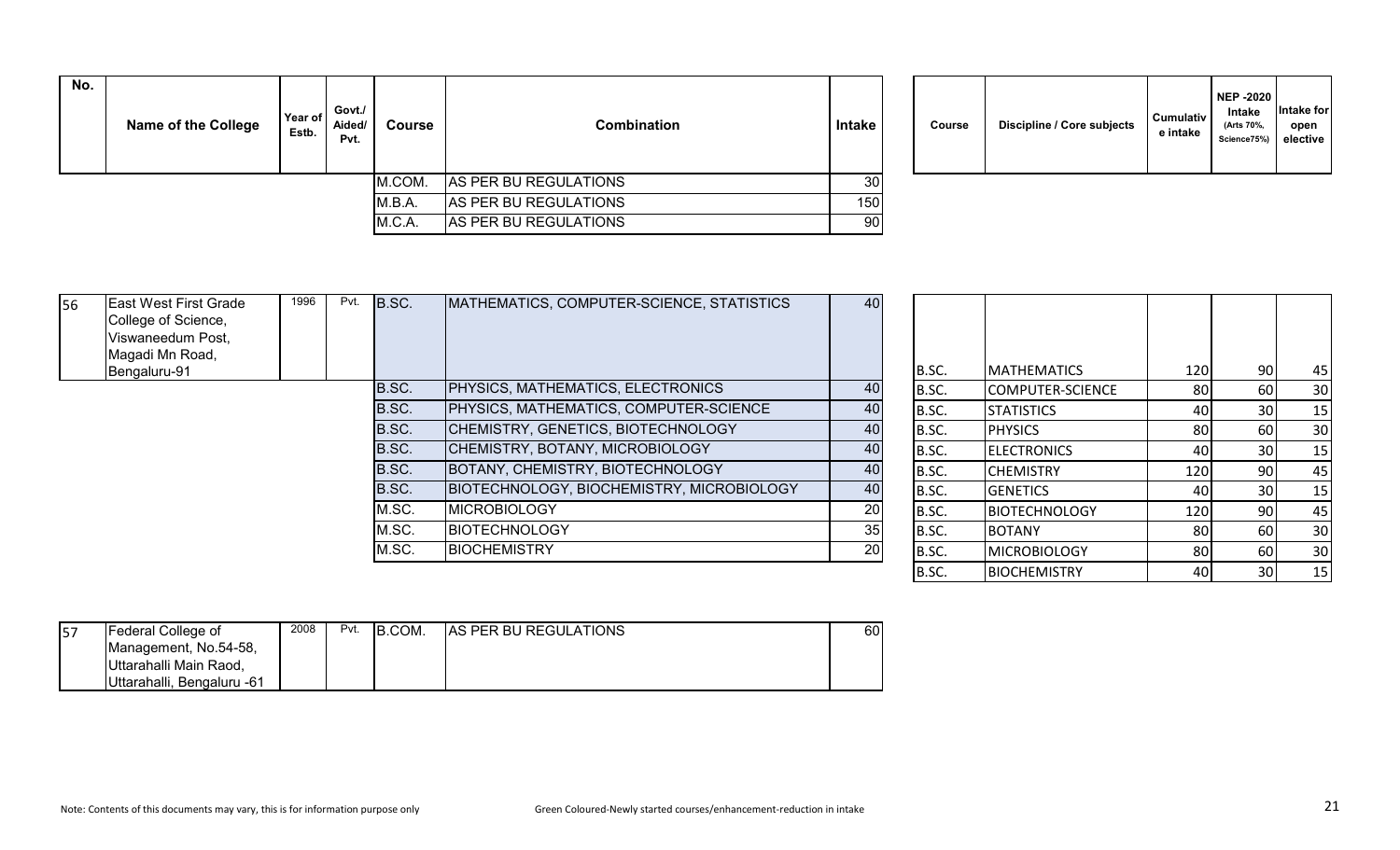| No. | <b>Name of the College</b>                                                                                              | Year of<br>Estb. | Govt./<br>Aided/<br>Pvt. | Course | <b>Combination</b>    | <b>Intake</b> | Course | Discipline / Core subjects | <b>Cumulativ</b><br>e intake |
|-----|-------------------------------------------------------------------------------------------------------------------------|------------------|--------------------------|--------|-----------------------|---------------|--------|----------------------------|------------------------------|
| 58  | Florence Degree College,<br>No.60/15, Huskur Main<br>Road, Near Fruit Market,<br>Electronic City, Bengaluru-<br>560 100 | 2008             | Pvt.                     | B.B.A. | AS PER BU REGULATIONS | 60            |        |                            |                              |
|     |                                                                                                                         |                  |                          | B.COM. | AS PER BU REGULATIONS | 60            |        |                            |                              |
|     |                                                                                                                         |                  |                          | M.COM. | AS PER BU REGULATIONS | 30            |        |                            |                              |

| Course | Discipline / Core subjects | <b>Cumulativ</b><br>e intake | <b>NEP -2020</b><br>Intake<br>(Arts 70%,<br>Science75%) | Intake for<br>open<br>elective |
|--------|----------------------------|------------------------------|---------------------------------------------------------|--------------------------------|
|--------|----------------------------|------------------------------|---------------------------------------------------------|--------------------------------|

| 59 | Full-in-Faws College,       | 1998 | Pvt. | B.COM. | <b>AS PER BU REGULATIONS</b> | 50 |
|----|-----------------------------|------|------|--------|------------------------------|----|
|    | 221/1, Akshayanagar,        |      |      |        |                              |    |
|    | Yellanahally, Begoor hobli, |      |      |        |                              |    |
|    | <b>IBengaluru-68.</b>       |      |      |        |                              |    |

| 60 | G.R. College of Arts,     | 2010 | Pvt. | B.COM. | AS PER BU REGULATIONS                 | 40              |       |                  |    |    |
|----|---------------------------|------|------|--------|---------------------------------------|-----------------|-------|------------------|----|----|
|    | Science & Commerce,       |      |      |        |                                       |                 |       |                  |    |    |
|    | #77/2B, BM Kaval Village, |      |      |        |                                       |                 |       |                  |    |    |
|    | Off Agara Main, Tataguni  |      |      |        |                                       |                 |       |                  |    |    |
|    | Post, Bengaluru South     |      |      |        |                                       |                 |       |                  |    |    |
|    |                           |      |      |        |                                       |                 | IB.A. | <b>HISTORY</b>   | 40 | 14 |
|    |                           |      |      | B.A.   | HISTORY, ECONOMICS, POLITICAL SCIENCE | 40 <sup>1</sup> | B.A.  | <b>ECONOMICS</b> | 40 | 14 |

| <b>B.A.</b> | <b>HISTORY</b>    | 40 | 28 | 14 |
|-------------|-------------------|----|----|----|
| B.A.        | <b>ECONOMICS</b>  | 40 | 28 | 14 |
| B.A.        | POLITICAL SCIENCE | 40 | 28 | 14 |

| 61 | G.T. Institute Management  | 2009 | Pvt. | <b>B.COM.</b> | <b>AS PER BU REGULATIONS</b> | 140 |
|----|----------------------------|------|------|---------------|------------------------------|-----|
|    | Studies & Research, 10/15, |      |      |               |                              |     |
|    | Magadi Road,               |      |      |               |                              |     |
|    | Sunkadakatte,              |      |      |               |                              |     |
|    | Vishwaneedum Post,         |      |      |               |                              |     |
|    | Bengaluru-560 091.         |      |      |               |                              |     |
|    |                            |      |      | B.C.A.        | <b>AS PER BU REGULATIONS</b> | 60I |
|    |                            |      |      | M.COM.        | AS PER BU REGULATIONS        | 50  |
|    |                            |      |      | M.B.A.        | AS PER BU REGULATIONS        | 120 |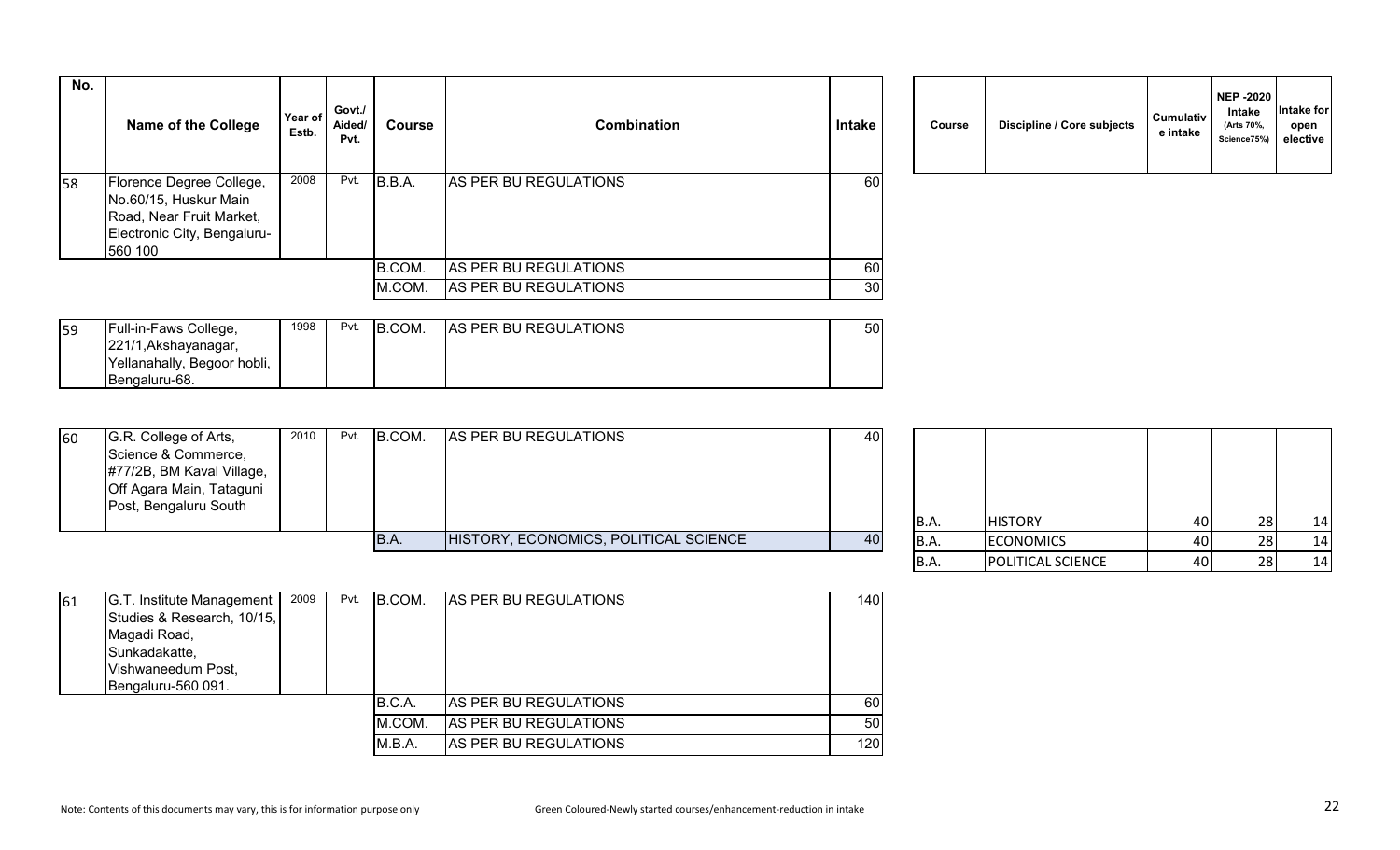| No. |                            |                  |                          |        |             |               |        |                                   |                              |
|-----|----------------------------|------------------|--------------------------|--------|-------------|---------------|--------|-----------------------------------|------------------------------|
|     | <b>Name of the College</b> | Year of<br>Estb. | Govt./<br>Aided/<br>Pvt. | Course | Combination | <b>Intake</b> | Course | <b>Discipline / Core subjects</b> | <b>Cumulativ</b><br>e intake |
|     |                            |                  |                          |        |             |               |        |                                   |                              |

| 62 | <b>GIBS Business School,</b>     | 2017 | Pvt. | IB.B.A. | <b>AS PER BU REGULATIONS</b> | 150 |
|----|----------------------------------|------|------|---------|------------------------------|-----|
|    | No.44/4, 44/5, 44/8,             |      |      |         |                              |     |
|    | Mylasandra Post, Eternity        |      |      |         |                              |     |
|    | <b>Ecstasy Apartment, Begur-</b> |      |      |         |                              |     |
|    | Koppa Road, Bengaluru-           |      |      |         |                              |     |
|    | 560 068                          |      |      |         |                              |     |

| 63 | Global Institute of<br>Management Sciences,<br>No.6, Devadiga Saudha,<br>3rd Cross, Ideal Township,<br>Rajarajeshwari Nagar,<br>Bengaluru-98 | 1999 | Pvt. | B.B.A. | <b>IAS PER BU REGULATIONS</b> | 60 |
|----|----------------------------------------------------------------------------------------------------------------------------------------------|------|------|--------|-------------------------------|----|
|    |                                                                                                                                              |      |      | B.C.A. | <b>AS PER BU REGULATIONS</b>  | 60 |
|    |                                                                                                                                              |      |      | B.COM. | AS PER BU REGULATIONS         | 60 |
|    |                                                                                                                                              |      |      | M.B.A. | AS PER BU REGULATIONS         | 60 |
|    |                                                                                                                                              |      |      | M.C.A. | <b>AS PER BU REGULATIONS</b>  | 60 |

| 64 | Good Shepherd Institute of<br>Management Studies,<br>Sy.No.215, 216, JSS<br>Circle, Omkar Hills,<br>Srinivasapura, Bengaluru-<br>560 060 | 2014 | Pvt. | B.COM. | ILOGISTICS AND SUPPLY CHAIN MANAGEMENT | 40              |
|----|------------------------------------------------------------------------------------------------------------------------------------------|------|------|--------|----------------------------------------|-----------------|
|    |                                                                                                                                          |      |      | B.C.A. | <b>AS PER BU REGULATIONS</b>           | 30 <sub>l</sub> |
|    |                                                                                                                                          |      |      | B.B.A. | AS PER BU REGULATIONS                  | 60              |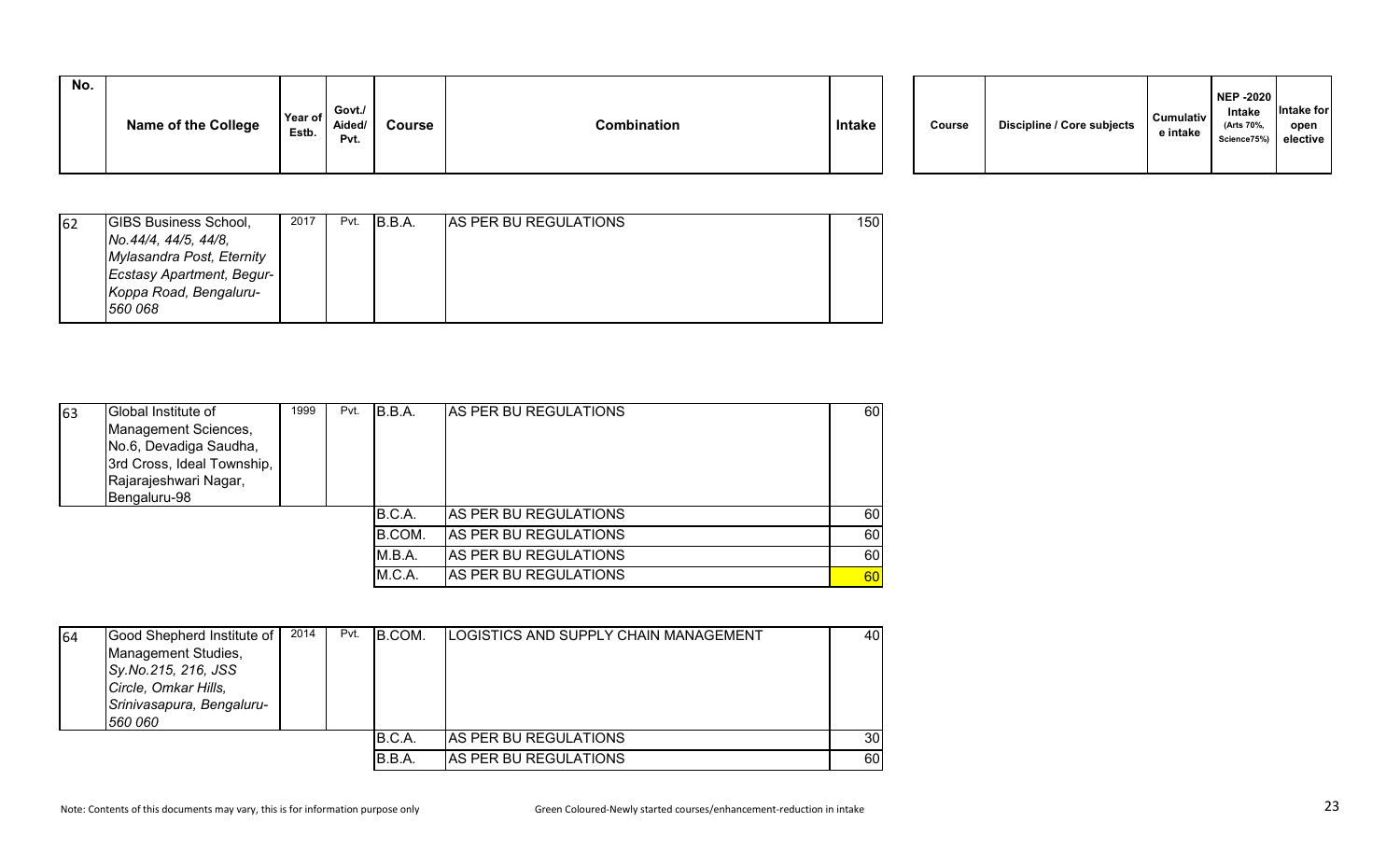| No. | <b>Name of the College</b> | Year of<br>Estb. | Govt./<br>Aided/<br>Pvt. | <b>Course</b> | Combination                | <b>Intake</b> | Course | Discipline / Core subjects | <b>Cumulativ</b><br>e intake |
|-----|----------------------------|------------------|--------------------------|---------------|----------------------------|---------------|--------|----------------------------|------------------------------|
|     |                            |                  |                          | B.B.A.        | <b>AVIATION MANAGEMENT</b> | 40            |        |                            |                              |

| Discipline / Core subjects<br>Course | <b>Cumulativ</b><br>e intake | <b>NEP -2020</b><br><b>Intake</b><br>(Arts 70%,<br>Science75%) | Intake for<br>open<br>elective |
|--------------------------------------|------------------------------|----------------------------------------------------------------|--------------------------------|
|--------------------------------------|------------------------------|----------------------------------------------------------------|--------------------------------|

| 65 | Government First Grade    | 2007 | Govt. B.A. |        | HISTORY, ECONOMICS, SOCIOLOGY *              | 60  |       |                   |     |     |    |
|----|---------------------------|------|------------|--------|----------------------------------------------|-----|-------|-------------------|-----|-----|----|
|    | College for women, Govt.  |      |            |        |                                              |     |       |                   |     |     |    |
|    | Women Junior College      |      |            |        |                                              |     |       |                   |     |     |    |
|    | Annex, Behind BEO office, |      |            |        |                                              |     |       |                   |     |     |    |
|    | Ramanagar-571 511.        |      |            |        |                                              |     |       |                   |     |     |    |
|    |                           |      |            |        |                                              |     | B.A.  | <b>HISTORY</b>    | 240 | 168 | 84 |
|    |                           |      |            | IB.A.  | HISTORY, ECONOMICS, POLITICAL SCIENCE *      | 60  | B.A.  | <b>ECONOMICS</b>  | 240 | 168 | 84 |
|    |                           |      |            | B.A.   | HISTORY, ECONOMICS, KANNADA*                 | 60  | B.A.  | <b>SOCIOLOGY</b>  | 60  | 42  | 21 |
|    |                           |      |            | B.A.   | HISTORY, ECONOMICS, ENGLISH*                 | 60  | B.A.  | POLITICAL SCIENCE | 60  | 42  | 21 |
|    |                           |      |            | B.COM. | AS PER BU REGULATIONS* (100*+100)            | 200 | B.A.  | KANNADA           | 60  | 42  | 21 |
|    |                           |      |            | B.B.A. | AS PER BU REGULATIONS*                       | 60  | IB.A. | <b>ENGLISH</b>    | 60  | 42  | 21 |
|    |                           |      |            |        | *Permanently affiilated courses upto 2021-22 |     |       |                   |     |     |    |

| 66 | Government First Grade<br>College, 24th Main Road,<br>1st Cross, 1st Sector, HSR<br>Agara, Bengaluru-560 102. | 2007 | Govt. B.A. |        | HISTORY, ECONOMICS, SOCIOLOGY          | 60  | IB.A. | <b>HISTORY</b>           | 120   | 42     |
|----|---------------------------------------------------------------------------------------------------------------|------|------------|--------|----------------------------------------|-----|-------|--------------------------|-------|--------|
|    |                                                                                                               |      |            | IB.A.  | HISTORY, ECONOMICS, POLITICAL SCIENCE  | 60  | IB.A. | <b>ECONOMICS</b>         | 120 I | 42     |
|    |                                                                                                               |      |            | B.SC.  | PHYSICS, COMPUTER-SCIENCE, MATHEMATICS | 60  | IB.A. | SOCIOLOGY                | 60    | 21     |
|    |                                                                                                               |      |            | B.COM. | AS PER BU REGULATIONS                  | 200 | IB.A. | <b>POLITICAL SCIENCE</b> | 60    | 21     |
|    |                                                                                                               |      |            | B.B.A. | AS PER BU REGULATIONS                  | 80  | B.SC. | <b>PHYSICS</b>           | 60    | 23     |
|    |                                                                                                               |      |            |        |                                        |     | $ -$  |                          | $-1$  | $\sim$ |

| B.A.  | <b>HISTORY</b>          | 120 | 84 | 42 |
|-------|-------------------------|-----|----|----|
| B.A.  | <b>ECONOMICS</b>        | 120 | 84 | 42 |
| B.A.  | <b>SOCIOLOGY</b>        | 60  | 42 | 21 |
| B.A.  | POLITICAL SCIENCE       | 60  | 42 | 21 |
| B.SC. | <b>PHYSICS</b>          | 60  | 45 | 23 |
| B.SC. | <b>COMPUTER-SCIENCE</b> | 60  | 45 | 23 |
| B.SC. | <b>MATHEMATICS</b>      | 60  | 45 | 23 |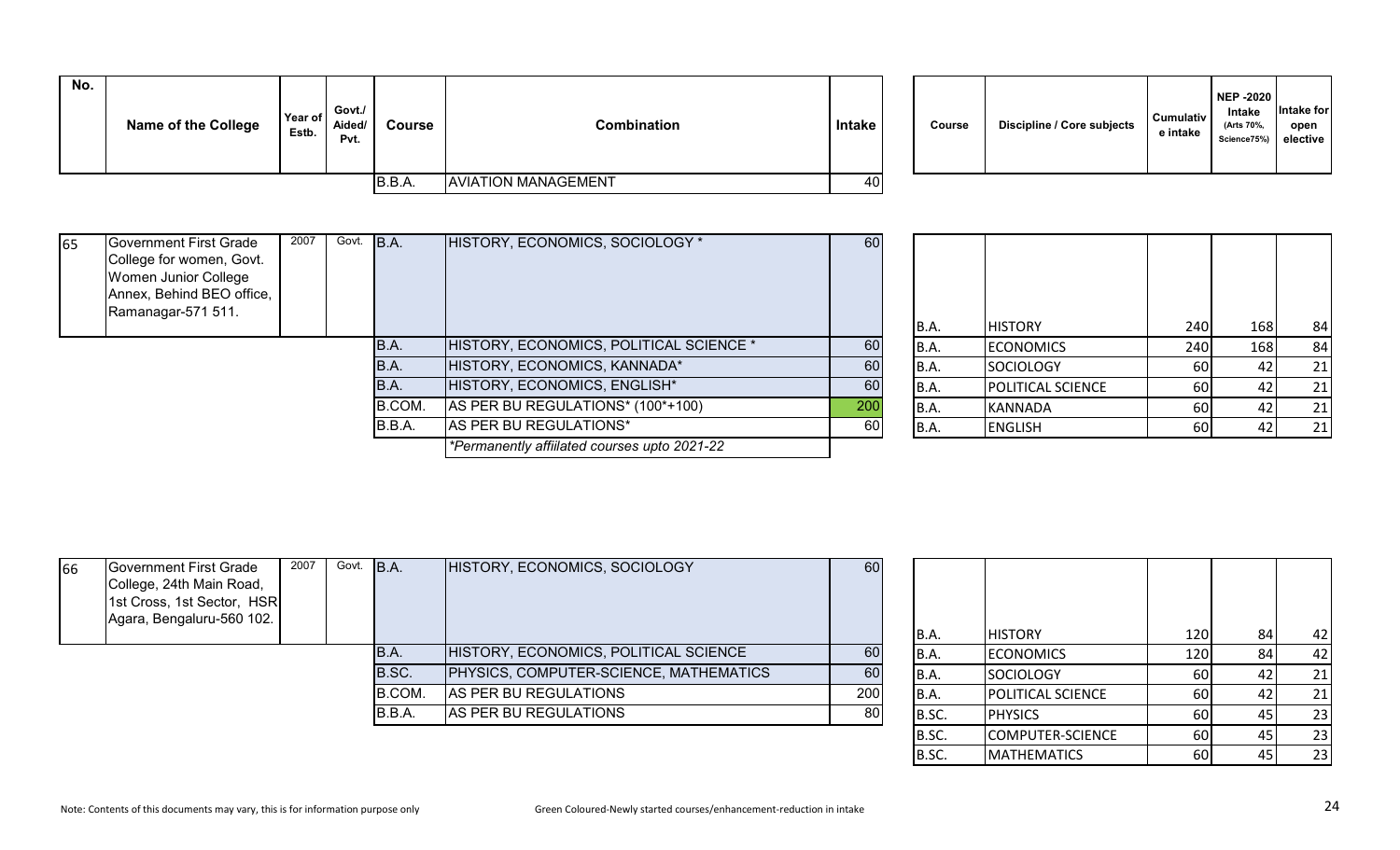| No. | <b>Name of the College</b> | Year of<br>Estb. | Govt./<br>Aided/<br>Pvt. | <b>Course</b> | Combination | Intake |  | Course | <b>Discipline / Core subjects</b> | <b>Cumulativ</b><br>e intake | NEP -2020<br>Intake<br>(Arts 70%,<br>Science75%) elective | Intake for<br>open |
|-----|----------------------------|------------------|--------------------------|---------------|-------------|--------|--|--------|-----------------------------------|------------------------------|-----------------------------------------------------------|--------------------|
|-----|----------------------------|------------------|--------------------------|---------------|-------------|--------|--|--------|-----------------------------------|------------------------------|-----------------------------------------------------------|--------------------|

| 67 | Government Firt Grade      | 2021 | Govt. B.A. |        | HISTORY, ECONOMICS, POLITICAL SCIENCE | 40              |       |                          |      |     |    |
|----|----------------------------|------|------------|--------|---------------------------------------|-----------------|-------|--------------------------|------|-----|----|
|    | College, Kalashtrinagar, T |      |            |        |                                       |                 |       |                          |      |     |    |
|    | Dasarahalli, Bengaluru-560 |      |            |        |                                       |                 |       |                          |      |     |    |
|    | 1057                       |      |            |        |                                       |                 | IB.A. | <b>HISTORY</b>           | 40 I | ว8I | 14 |
|    |                            |      |            | B.COM. | AS PER BU REGULATIONS                 | 50 <sub>l</sub> | IB.A. | <b>ECONOMICS</b>         | 40 I |     | 14 |
|    |                            |      |            | B.C.A  | AS PER BU REGULATIONS                 | 40              | IB.A. | <b>POLITICAL SCIENCE</b> | 40 I | 28I | 14 |

| 68 | Government First Grade<br>College, Govt. High School,<br>Building, Kengeri Statelite<br>Town, Kengeri, Bengaluru - | 2007 | Govt. | B.A.   | HISTORY, ECONOMICS, POLITICAL SCIENCE  | 60              |       |                          |           |     |    |
|----|--------------------------------------------------------------------------------------------------------------------|------|-------|--------|----------------------------------------|-----------------|-------|--------------------------|-----------|-----|----|
|    | 160                                                                                                                |      |       |        |                                        |                 | B.A.  | <b>HISTORY</b>           | 240       | 168 | 84 |
|    |                                                                                                                    |      |       | IB.A.  | HISTORY, ECONOMICS, SOCIOLOGY          | 60              | B.A.  | <b>ECONOMICS</b>         | 240       | 168 | 84 |
|    |                                                                                                                    |      |       | IB.A.  | HISTORY, ECONOMICS, GEOGRAPHY          | 60              | IB.A. | <b>POLITICAL SCIENCE</b> | <b>60</b> |     | 21 |
|    |                                                                                                                    |      |       | IB.A.  | HISTORY, ECONOMICS, KANNADA            | 60              | IB.A. | SOCIOLOGY                | <b>60</b> |     | 21 |
|    |                                                                                                                    |      |       | B.SC.  | PHYSICS, MATHEMATICS, COMPUTER-SCIENCE | 40              | IB.A. | <b>GEOGRAPHY</b>         | 60        |     | 21 |
|    |                                                                                                                    |      |       | B.COM. | AS PER BU REGULATIONS                  | 10 <sub>C</sub> | B.A.  | KANNADA                  | 60        |     | 21 |
|    |                                                                                                                    |      |       | B.B.A. | AS PER BU REGULATIONS                  | 40              | B.SC. | <b>PHYSICS</b>           | 40 l      |     | 15 |
|    |                                                                                                                    |      |       |        |                                        |                 |       |                          |           |     |    |

| B.A.  | <b>HISTORY</b>          | 240 | 168 | 84 |
|-------|-------------------------|-----|-----|----|
| B.A.  | <b>ECONOMICS</b>        | 240 | 168 | 84 |
| B.A.  | POLITICAL SCIENCE       | 60  | 42  | 21 |
| B.A.  | <b>SOCIOLOGY</b>        | 60  | 42  | 21 |
| B.A.  | <b>GEOGRAPHY</b>        | 60  | 42  | 21 |
| B.A.  | <b>KANNADA</b>          | 60  | 42  | 21 |
| B.SC. | <b>PHYSICS</b>          | 40  | 30  | 15 |
| B.SC. | <b>MATHEMATICS</b>      | 40  | 30  | 15 |
| B.SC. | <b>COMPUTER-SCIENCE</b> | 40  | 30  | 15 |

| 69 | Government First Grade<br>College, Govt. Junior<br>College Annex,<br>Nelamangala-562 123,<br>Bengaluru Rural Dist. | 2007 | Govt. B.A. |       | HISTORY, ECONOMICS, SOCIOLOGY *         | 100 | IB.A. | <b>HISTORY</b>   | 200 <sup> </sup> | 140 | 70 |
|----|--------------------------------------------------------------------------------------------------------------------|------|------------|-------|-----------------------------------------|-----|-------|------------------|------------------|-----|----|
|    |                                                                                                                    |      |            | IB.A. | HISTORY, ECONOMICS, POLITICAL SCIENCE * | 100 | IB.A. | <b>ECONOMICS</b> | 200              | 140 | 70 |
|    |                                                                                                                    |      |            | B.SC. | PHYSICS, MATHEMATICS, COMPUTER-SCIENCE* |     | IB.A. | SOCIOLOGY        | 100              |     | 35 |

| B.A.        | <b>HISTORY</b>   | 200 | 140 | 70 |
|-------------|------------------|-----|-----|----|
| B.A.        | <b>ECONOMICS</b> | 200 | 140 | 70 |
| <b>B.A.</b> | <b>SOCIOLOGY</b> | 100 | 70  | 35 |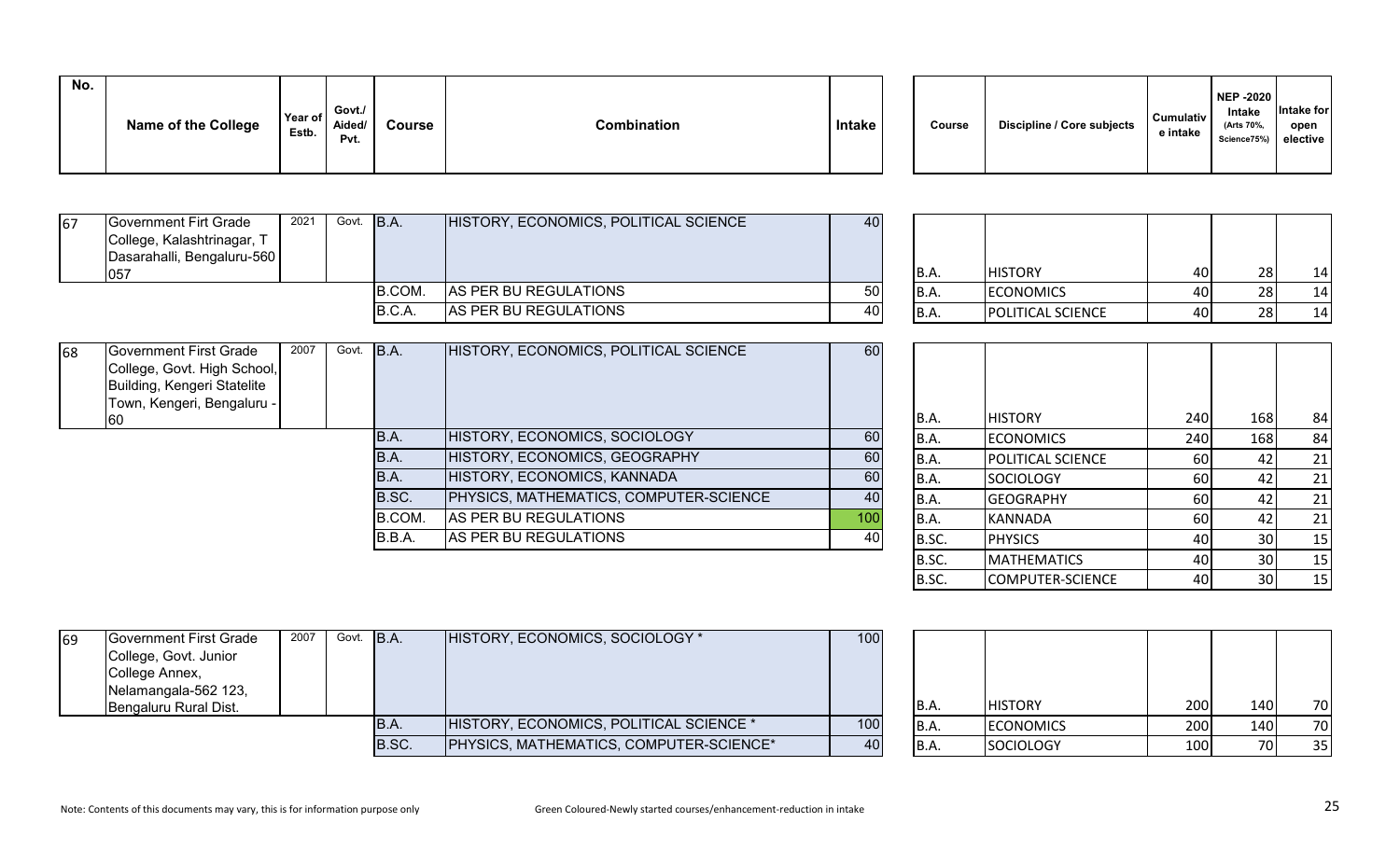| No. | <b>Name of the College</b> | Year of<br>Estb. | Govt./<br>Aided/<br>Pvt. | <b>Course</b> | Combination                                    | <b>Intake</b> | Course | Discipline / Core subjects | Cumulativ<br>e intake | NEP -2020<br>Intake<br>(Arts 70%,<br>Science75%) elective | <b>Intake for</b><br>open |
|-----|----------------------------|------------------|--------------------------|---------------|------------------------------------------------|---------------|--------|----------------------------|-----------------------|-----------------------------------------------------------|---------------------------|
|     |                            |                  |                          | B.COM.        | AS PER BU REGULATIONS*                         | 200           | B.A.   | <b>POLITICAL SCIENCE</b>   | 100                   | 70I                                                       | 35                        |
|     |                            |                  |                          |               | * Permanently affiliated courses up to 2025-26 |               | B.SC.  | <b>PHYSICS</b>             | 40                    | 30                                                        | 15                        |
|     |                            |                  |                          |               |                                                |               | IB.SC. | <b>IMATHEMATICS</b>        | 40 l                  | 30I                                                       | 15                        |

| Course | Discipline / Core subjects | Cumulativ<br>e intake | <b>NEP-2020</b><br>Intake<br>(Arts 70%,<br>Science75%) | Intake for<br>open<br>elective |
|--------|----------------------------|-----------------------|--------------------------------------------------------|--------------------------------|
| B.A.   | POLITICAL SCIENCE          | 100                   | 70                                                     | 35                             |
| B.SC.  | <b>PHYSICS</b>             | 40                    | 30                                                     | 15                             |
| B.SC.  | <b>MATHEMATICS</b>         | 40                    | 30                                                     | 15                             |
| B.SC.  | <b>COMPUTER-SCIENCE</b>    | 40                    | 30                                                     | 15                             |

| College Annex, Peenya,<br>Bengaluru -560 058. |  |        |                                        |     | B.A.  | <b>HISTORY</b>           | <b>200</b> | 140 | 70  |
|-----------------------------------------------|--|--------|----------------------------------------|-----|-------|--------------------------|------------|-----|-----|
|                                               |  |        |                                        |     |       |                          |            |     |     |
|                                               |  | IB.A.  | HISTORY, ECONOMICS, POLITICAL SCIENCE  | 100 | IB.A. | <b>ECONOMICS</b>         | 200        | 140 | 70  |
|                                               |  | B.SC.  | PHYSICS, MATHEMATICS, COMPUTER-SCIENCE | 40  | IB.A  | <b>SOCIOLOGY</b>         | 100I       |     | -35 |
|                                               |  | B.COM. | AS PER BU REGULATIONS                  | 400 | IB.A. | <b>POLITICAL SCIENCE</b> | 100        | 70  | 35  |
|                                               |  | B.B.A. | AS PER BU REGULATIONS                  | 100 | B.SC. | <b>PHYSICS</b>           | 40 I       |     | 15  |
|                                               |  |        |                                        |     |       |                          |            |     |     |

| B.A.  | <b>HISTORY</b>     | 200 | 140 | 70 |
|-------|--------------------|-----|-----|----|
| B.A.  | <b>ECONOMICS</b>   | 200 | 140 | 70 |
| B.A.  | SOCIOLOGY          | 100 | 70  | 35 |
| B.A.  | POLITICAL SCIENCE  | 100 | 70  | 35 |
| B.SC. | <b>PHYSICS</b>     | 40  | 30  | 15 |
| B.SC. | <b>MATHEMATICS</b> | 40  | 30  | 15 |
| B.SC. | COMPUTER-SCIENCE   | 40  | 30  | 15 |

| 71 | Government First Grade      | 2007 | Govt. B.A. |       | HISTORY, ECONOMICS, POLITICAL SCIENCE         | 100 |       |                          |      |     |     |
|----|-----------------------------|------|------------|-------|-----------------------------------------------|-----|-------|--------------------------|------|-----|-----|
|    | College, Harohalli-562 112, |      |            |       |                                               |     |       |                          |      |     |     |
|    | Kanakpura, Ramanagar        |      |            |       |                                               |     |       |                          |      |     |     |
|    | Dist.                       |      |            |       |                                               |     | IB.A. | <b>HISTORY</b>           | 320I | 224 | 112 |
|    |                             |      |            | IB.A. | HISTORY, ECONOMICS, SOCIOLOGY                 | 100 | IB.A. | <b>ECONOMICS</b>         | 320I | 224 | 112 |
|    |                             |      |            | IB.A. | HISTORY, ECONOMICS, KANNADA                   | 60  | IB.A. | <b>POLITICAL SCIENCE</b> | 100  |     | 35  |
|    |                             |      |            | IB.A. | HISTORY, ECONOMICS, ENGLISH                   | 60  | IB.A. | SOCIOLOGY                | 100  |     | 35  |
|    |                             |      |            | B.SC. | <b>PHYSICS, MATHEMATICS, COMPUTER-SCIENCE</b> |     | IB.A. | KANNADA                  | 60   |     | 21  |

| <b>B.A.</b> | <b>HISTORY</b>    | 320 | 224 | 112 |
|-------------|-------------------|-----|-----|-----|
| B.A.        | <b>ECONOMICS</b>  | 320 | 224 | 112 |
| <b>B.A.</b> | POLITICAL SCIENCE | 100 | 70  | 35  |
| B.A.        | <b>SOCIOLOGY</b>  | 100 | 70  | 35  |
| B.A.        | KANNADA           | 60  | 42  | 21  |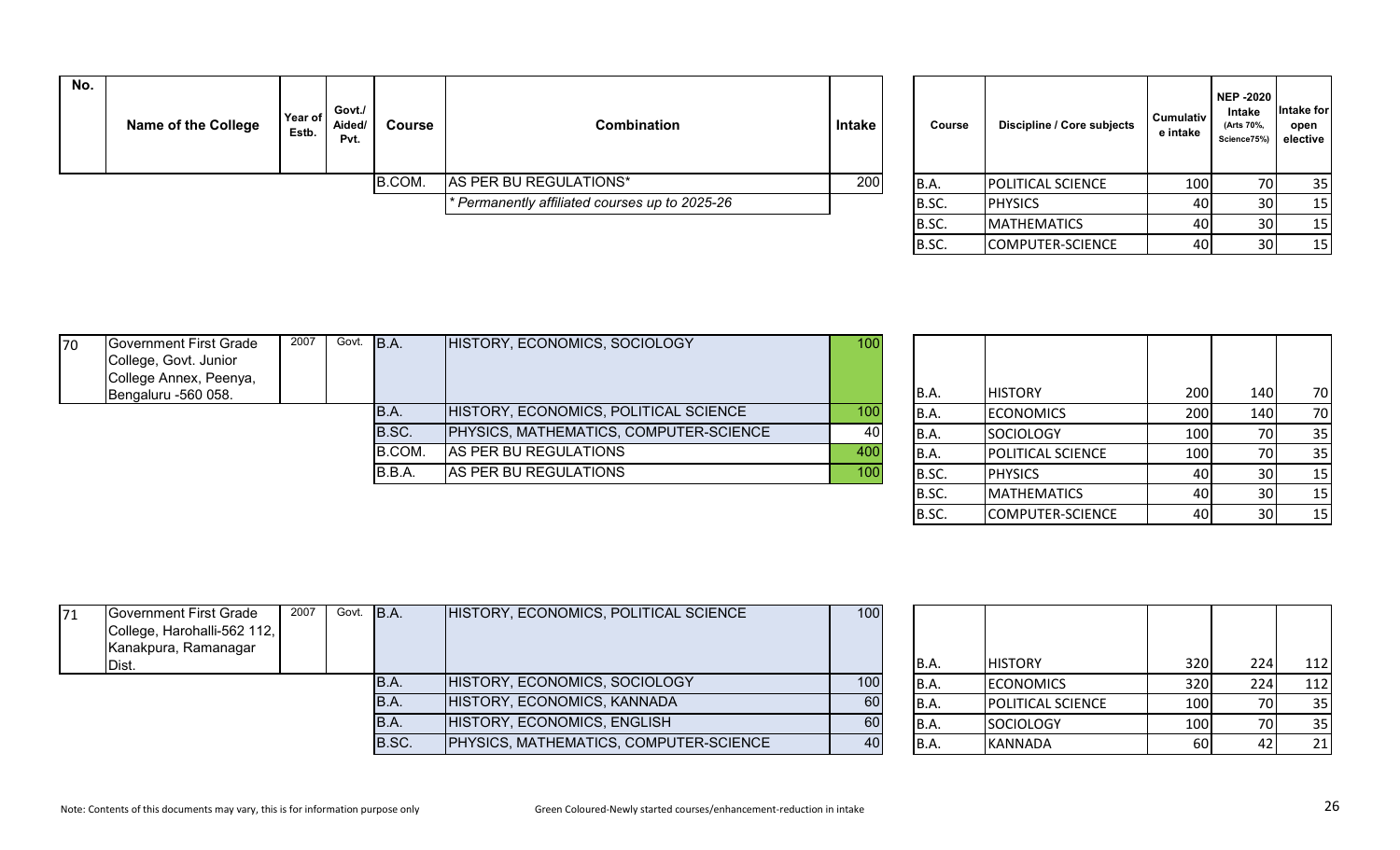| No. | <b>Name of the College</b> | Year of<br>Estb. | Govt./<br>Aided/<br>Pvt. | Course | <b>Combination</b>    | Intake | Course | Discipline / Core subjects | Cumulativ<br>e intake | NEP -2020<br>Intake<br>(Arts 70%,<br>Science75%) elective | Intake for<br>open |
|-----|----------------------------|------------------|--------------------------|--------|-----------------------|--------|--------|----------------------------|-----------------------|-----------------------------------------------------------|--------------------|
|     |                            |                  |                          | B.COM. | AS PER BU REGULATIONS | 100    | B.A.   | <b>ENGLISH</b>             | 60                    |                                                           | 21                 |
|     |                            |                  |                          | B.B.A. | AS PER BU REGULATIONS |        | B.SC.  | <b>PHYSICS</b>             | 40                    | 30I                                                       | 15                 |
|     |                            |                  |                          |        |                       |        | Inc    | $\mathbf{R}$               | $\sqrt{2}$            | $\sim$                                                    | $\overline{A}$     |

| Course | Discipline / Core subjects | <b>Cumulativ</b><br>e intake | <b>NEP-2020</b><br>Intake<br>(Arts 70%,<br>Science75%) | Intake for<br>open<br>elective |
|--------|----------------------------|------------------------------|--------------------------------------------------------|--------------------------------|
| B.A.   | <b>ENGLISH</b>             | 60                           | 42                                                     | 21                             |
| B.SC.  | <b>PHYSICS</b>             | 40                           | 30                                                     | 15                             |
| B.SC.  | <b>MATHEMATICS</b>         | 40                           | 30                                                     | 15                             |
| B.SC.  | <b>COMPUTER-SCIENCE</b>    | 40                           | 30                                                     | 15                             |

| 172 | Government First Grade  | 2007 | Govt. | B.A.   | HISTORY, ECONOMICS, SOCIOLOGY *                 | 60  |       |                          |      |     |        |
|-----|-------------------------|------|-------|--------|-------------------------------------------------|-----|-------|--------------------------|------|-----|--------|
|     | College, Kethiganahalli |      |       |        |                                                 |     |       |                          |      |     |        |
|     | Road, Bidadi-562 109,   |      |       |        |                                                 |     |       |                          |      |     |        |
|     | Ramanagar Dist.         |      |       |        |                                                 |     | B.A.  | <b>HISTORY</b>           | 180  | 126 | 63     |
|     |                         |      |       | B.A.   | HISTORY, ECONOMICS, POLITICAL SCIENCE *         | 60  | B.A.  | ECONOMICS,               | 180  | 126 | 63     |
|     |                         |      |       | IB.A.  | HISTORY, ECONOMICS, KANNADA*                    | 60I | IB.A. | <b>SOCIOLOGY</b>         | 60 l |     | 21     |
|     |                         |      |       | B.SC.  | <b>PHYSICS, MATHEMATICS, COMPUTER-SCIENCE *</b> | 60  | B.A.  | <b>POLITICAL SCIENCE</b> | 60 l |     | 21     |
|     |                         |      |       | B.COM. | AS PER BU REGULATIONS*                          | 60I | B.A.  | KANNADA                  | 60   |     | 21     |
|     |                         |      |       | B.B.A. | AS PER BU REGULATIONS*                          | 60I | B.SC. | <b>PHYSICS</b>           | 60   |     | 23     |
|     |                         |      |       |        | *Permanently affiliated courses up to 2021-22   |     | B.SC. | <b>MATHEMATICS</b>       | 60 l |     | 23     |
|     |                         |      |       |        |                                                 |     | $ -$  |                          | $-1$ |     | $\sim$ |

| B.A.  | <b>HISTORY</b>          | 180 | 126 | 63 |
|-------|-------------------------|-----|-----|----|
| B.A.  | ECONOMICS,              | 180 | 126 | 63 |
| B.A.  | <b>SOCIOLOGY</b>        | 60  | 42  | 21 |
| B.A.  | POLITICAL SCIENCE       | 60  | 42  | 21 |
| B.A.  | KANNADA                 | 60  | 42  | 21 |
| B.SC. | <b>PHYSICS</b>          | 60  | 45  | 23 |
| B.SC. | <b>MATHEMATICS</b>      | 60  | 45  | 23 |
| B.SC. | <b>COMPUTER-SCIENCE</b> | 60  | 45  | 23 |

| 173 | Government First Grade<br>College, No.5, 3rd Main,<br>7th Cross, RPC Layout, | 1985 | Govt. B.A. |       | HISTORY, ECONOMICS, SOCIOLOGY *        | 120 |       |                          |      |     |     |
|-----|------------------------------------------------------------------------------|------|------------|-------|----------------------------------------|-----|-------|--------------------------|------|-----|-----|
|     | Vijayanagar, Bengaluru-<br>560 040                                           |      |            |       |                                        |     | IB.A. | <b>HISTORY</b>           | 570I | 399 | 200 |
|     |                                                                              |      |            | B.A.  | HISTORY, ECONOMICS, POLITICAL SCIENCE* | 200 | IB.A. | <b>ECONOMICS</b>         | 620  | 434 | 217 |
|     |                                                                              |      |            | IB.A. | HISTORY, ECONOMICS, KANNADA*           | 100 | IB.A. | SOCIOLOGY                | 280  | 196 | 98  |
|     |                                                                              |      |            | IB.A. | JOURNALISM, SOCIOLOGY, KANNADA*        | 100 | IB.A. | <b>POLITICAL SCIENCE</b> | 200  | 140 | 70  |
|     |                                                                              |      |            | IB.A. | HISTORY, ECONOMICS, GEOGRAPHY          | 100 | IB.A. | KANNADA                  | 200  | 140 | 70  |

| B.A. | <b>HISTORY</b>    | 570 | 399 | 200 |
|------|-------------------|-----|-----|-----|
| B.A. | <b>ECONOMICS</b>  | 620 | 434 | 217 |
| B.A. | SOCIOLOGY         | 280 | 196 | 98  |
| B.A. | POLITICAL SCIENCE | 200 | 140 | 70  |
| B.A. | <b>KANNADA</b>    | 200 | 140 | 70  |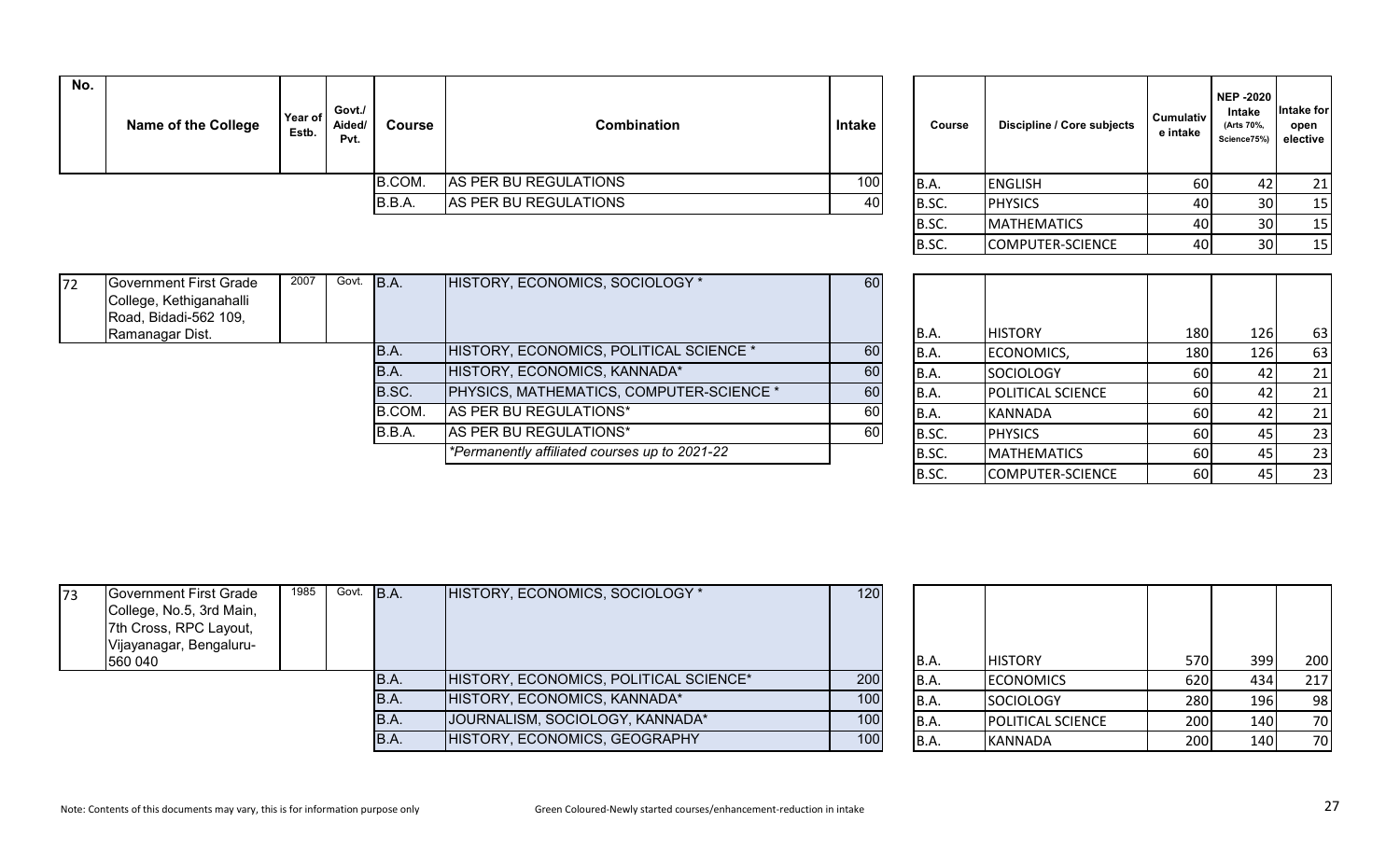| No. | <b>Name of the College</b> | Year of<br>Estb. | Govt./<br>Aided/<br>Pvt. | <b>Course</b> | <b>Combination</b>                                       | <b>Intake</b> | Course | Discipline / Core subjects | Cumulativ<br>e intake | <b>NEP-2020</b><br>Intake<br>(Arts 70%,<br>Science75%) | Intake for<br>open<br>elective |
|-----|----------------------------|------------------|--------------------------|---------------|----------------------------------------------------------|---------------|--------|----------------------------|-----------------------|--------------------------------------------------------|--------------------------------|
|     |                            |                  |                          | B.A.          | JOURNALISM, PSYCHOLOGY, COMMUNICATIVE-<br><b>ENGLISH</b> | 60            | B.A.   | <b>JOURNALISM</b>          | 160                   | 112                                                    | 56                             |
|     |                            |                  |                          | B.A.          | PSYCHOLOGY, SOCIOLOGY, ENGLISH*                          | 60            | B.A.   | <b>GEOGRAPHY</b>           | <b>150</b>            | 105                                                    | 53                             |
|     |                            |                  |                          | B.A.          | HISTORY, ECONOMICS, PSYCHOLOGY                           | 50            | B.A.   | <b>PSYCHOLOGY</b>          | 170                   | 119                                                    | 60                             |
|     |                            |                  |                          | B.A.          | GEOGRAPHY, ECONOMICS, COMMUNICATIVE ENGLISH              | 50            | B.A.   | COMMUNICATIVE-ENGLIS       | 110                   | 77                                                     | 39                             |
|     |                            |                  |                          | B.SC.         | <b>PHYSICS, MATHEMATICS, COMPUTER-SCIENCE *</b>          | 50            | B.A.   | <b>ENGLISH</b>             | 60                    | 42                                                     | 21                             |
|     |                            |                  |                          | B.SC.         | <b>PHYSICS, CHEMISTRY, MATHEMATICS *</b>                 | 60            | B.SC.  | <b>PHYSICS</b>             | 110                   | 83                                                     | 42                             |
|     |                            |                  |                          | B.SC.         | CHEMISTRY, BOTANY, ZOOLOGY *                             | 60            | B.SC.  | <b>MATHEMATICS</b>         | 110                   | 83                                                     | 42                             |
|     |                            |                  |                          | B.COM.        | AS PER BU REGULATIONS(500*+200)                          | 700           | B.SC.  | COMPUTER-SCIENCE           | 50                    | 38                                                     | 19                             |
|     |                            |                  |                          | B.B.A.        | AS PER BU REGULATIONS                                    | 150           | B.SC.  | <b>CHEMISTRY</b>           | 120                   | 90                                                     | 45                             |
|     |                            |                  |                          | B.C.A.        | AS PER BU REGULATIONS                                    | 120           | B.SC.  | <b>BOTANY</b>              | <b>60</b>             | 45                                                     | 23                             |
|     |                            |                  |                          | M.A.          | <b>KANNADA</b>                                           | 30            | B.SC.  | <b>ZOOLOGY</b>             | 60                    | 45                                                     | 23                             |
|     |                            |                  |                          | M.A.          | <b>HISTORY</b>                                           | 30            |        |                            |                       |                                                        |                                |
|     |                            |                  |                          | M.A.          | <b>ECONOMICS</b>                                         | 30            |        |                            |                       |                                                        |                                |
|     |                            |                  |                          | M.A.          | <b>ENGLISH</b>                                           | 30            |        |                            |                       |                                                        |                                |
|     |                            |                  |                          | M.SC.         | <b>MATHEMATICS</b>                                       | 30            |        |                            |                       |                                                        |                                |
|     |                            |                  |                          | M.COM.        | AS PER BU REGULATIONS                                    | 30            |        |                            |                       |                                                        |                                |
|     |                            |                  |                          | M.B.A.        | AS PER BU REGULATIONS                                    | 60            |        |                            |                       |                                                        |                                |

| Course | Discipline / Core subjects | <b>Cumulativ</b><br>e intake | <b>NEP -2020</b><br>Intake<br>(Arts 70%,<br>Science75%) | Intake for<br>open<br>elective |
|--------|----------------------------|------------------------------|---------------------------------------------------------|--------------------------------|
| B.A.   | <b>JOURNALISM</b>          | 160                          | 112                                                     | 56                             |
| B.A.   | <b>GEOGRAPHY</b>           | 150                          | 105                                                     | 53                             |
| B.A.   | <b>PSYCHOLOGY</b>          | 170                          | 119                                                     | 60                             |
| B.A.   | COMMUNICATIVE-ENGLIS       | 110                          | 77                                                      | 39                             |
| B.A.   | <b>ENGLISH</b>             | 60                           | 42                                                      | 21                             |
| B.SC.  | <b>PHYSICS</b>             | 110                          | 83                                                      | 42                             |
| B.SC.  | <b>MATHEMATICS</b>         | 110                          | 83                                                      | 42                             |
| B.SC.  | <b>COMPUTER-SCIENCE</b>    | 50                           | 38                                                      | 19                             |
| B.SC.  | <b>CHEMISTRY</b>           | 120                          | 90                                                      | 45                             |
| B.SC.  | <b>BOTANY</b>              | 60                           | 45                                                      | 23                             |
| B.SC.  | ZOOLOGY                    | 60                           | 45                                                      | 23                             |

*\* Permanently affiliated courses upto 2022-23*

| 74 | Government First Grade | 2007 | Govt. B.A. |        | HISTORY, ECONOMICS, KANNADA           | 60  |       |                          |           |     |
|----|------------------------|------|------------|--------|---------------------------------------|-----|-------|--------------------------|-----------|-----|
|    | College, Thyamagondlu, |      |            |        |                                       |     |       |                          |           |     |
|    | Nelamangala-562 132,   |      |            |        |                                       |     |       |                          |           |     |
|    | Bangalore Rural Dist.  |      |            |        |                                       |     | IB.A. | <b>HISTORY</b>           | 1201      | -42 |
|    |                        |      |            | IB.A.  | HISTORY, ECONOMICS, POLITICAL SCIENCE | 60  | IB.A. | <b>ECONOMICS</b>         | 1201      | 42  |
|    |                        |      |            | B.COM  | AS PER BU REGULATIONS                 | 100 | IB.A. | KANNADA                  | <b>60</b> | 21  |
|    |                        |      |            | B.B.A. | AS PER BU REGULATIONS                 | 60  | IB.A. | <b>POLITICAL SCIENCE</b> | 60        | 21  |

| B.A.        | <b>HISTORY</b>    | 120 | 84 |  |
|-------------|-------------------|-----|----|--|
| B.A.        | <b>ECONOMICS</b>  | 120 | 84 |  |
| <b>B.A.</b> | <b>KANNADA</b>    | 60  | 42 |  |
| B.A.        | POLITICAL SCIENCE | 60  | 42 |  |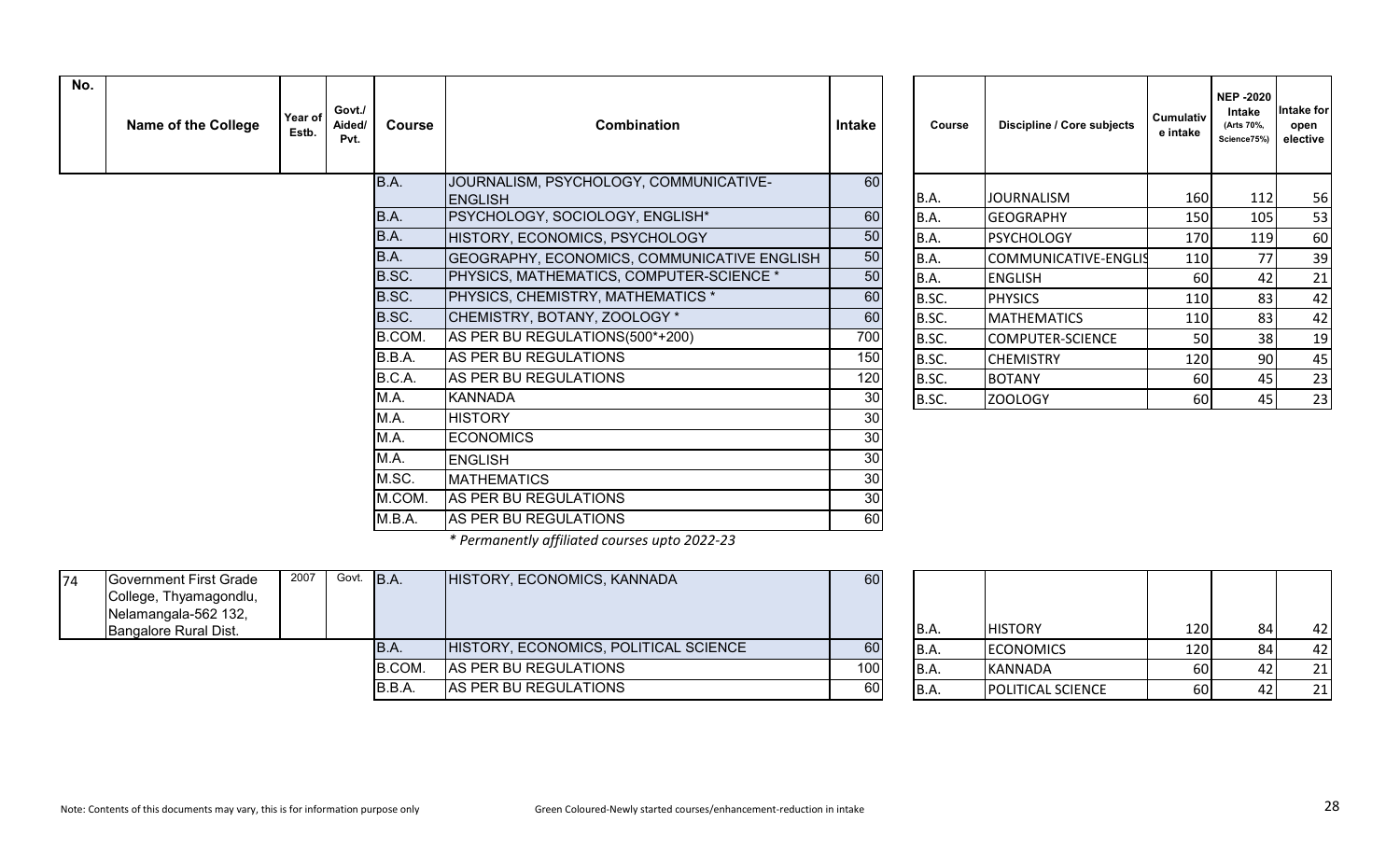| No. | <b>Name of the College</b>                                                                          | Year of<br>Estb. | Govt./<br>Aided/<br>Pvt. | Course | <b>Combination</b>                    | Intake | Course        | Discipline / Core subjects | Cumulativ<br>e intake  | <b>NEP -2020</b><br>Intake<br>(Arts 70%,<br>Science75%) | <b>Intake for</b><br>open<br>elective |
|-----|-----------------------------------------------------------------------------------------------------|------------------|--------------------------|--------|---------------------------------------|--------|---------------|----------------------------|------------------------|---------------------------------------------------------|---------------------------------------|
| 175 | <b>Government First Grade</b><br>College, Yedur, 6th Block,<br>Jayanagar, Bengaluru -560  <br> 082. | 2007             | Govt.                    | B.A.   | HISTORY, ECONOMICS, SOCIOLOGY         | 60     | B.A.          | <b>HISTORY</b>             | 147                    | 103 <sub>1</sub>                                        | 52                                    |
|     |                                                                                                     |                  |                          | B.A.   | HISTORY, ECONOMICS, POLITICAL SCIENCE | 60     | B.A.          | <b>ECONOMICS</b>           | 147                    | 103                                                     | 52                                    |
|     |                                                                                                     |                  |                          | B.A.   | HISTORY, ECONOMICS, KANNADA           | 27     | B.A.          | SOCIOLOGY                  | 60                     |                                                         | 21                                    |
|     |                                                                                                     |                  |                          | B.COM. | AS PER BU REGULATIONS                 | 80     | B.A.          | <b>POLITICAL SCIENCE</b>   | 60                     |                                                         | 21                                    |
|     |                                                                                                     |                  |                          |        |                                       |        | $\sim$ $\sim$ | .                          | $\sim$ $ \blacksquare$ | $\sim$ $\sim$ $\sim$ $\sim$                             | $\sim$                                |

| Course | Discipline / Core subjects | Cumulativ<br>e intake | <b>NEP -2020</b><br>Intake<br>(Arts 70%,<br>Science75%) | Intake for<br>open<br>elective |
|--------|----------------------------|-----------------------|---------------------------------------------------------|--------------------------------|
| B.A.   | <b>HISTORY</b>             | 147                   | 103                                                     | 52                             |
| B.A.   | <b>ECONOMICS</b>           | 147                   | 103                                                     | 52                             |
| B.A.   | <b>SOCIOLOGY</b>           | 60                    | 42                                                      | 21                             |
| B.A.   | POLITICAL SCIENCE          | 60                    | 42                                                      | 21                             |
| B.A.   | KANNADA                    | 27                    | 20                                                      | 10                             |

| 76 | Govt. First Grade College,<br>Channapatna-571501. | 1984 | Govt. | B.A.   | HISTORY, ECONOMICS, SOCIOLOGY                 | 150              |       |                          |     |     |     |
|----|---------------------------------------------------|------|-------|--------|-----------------------------------------------|------------------|-------|--------------------------|-----|-----|-----|
|    |                                                   |      |       |        |                                               |                  | B.A.  | <b>HISTORY</b>           | 760 | 532 | 266 |
|    |                                                   |      |       | B.A.   | HISTORY, ECONOMICS, POLITICAL SCIENCE         | 250              | B.A.  | <b>ECONOMICS</b>         | 660 | 462 | 231 |
|    |                                                   |      |       | B.A.   | HISTORY, SOCIOLOGY, KANNADA                   | 100              | B.A.  | <b>SOCIOLOGY</b>         | 250 | 175 | 88  |
|    |                                                   |      |       | B.A.   | HISTORY, ECONOMICS, ENGLISH-ENGLISH MEDIUM    | 60               | B.A.  | <b>POLITICAL SCIENCE</b> | 250 | 175 | 88  |
|    |                                                   |      |       | B.A.   | HISTORY, ECONOMICS, JOURNALISM                | 100              | B.A.  | <b>KANNADA</b>           | 200 | 140 | 70  |
|    |                                                   |      |       | B.A.   | HISTORY, ECONOMICS, KANNADA                   | 100              | B.A.  | <b>ENGLISH</b>           | 60  | 42  | 21  |
|    |                                                   |      |       | B.SC.  | <b>PHYSICS, MATHEMATICS, COMPUTER-SCIENCE</b> | 40               | B.A.  | <b>JOURNALISM</b>        | 100 | 70  | 35  |
|    |                                                   |      |       | B.SC.  | <b>PHYSICS, CHEMISTRY, MATHEMATICS</b>        | 100              | B.SC. | <b>PHYSICS</b>           | 140 | 105 | 53  |
|    |                                                   |      |       | B.SC.  | CHEMISTRY, BOTANY, ZOOLOGY                    | 100              | B.SC. | <b>MATHEMATICS</b>       | 140 | 105 | 53  |
|    |                                                   |      |       | B.SC.  | CHEMISTRY, BOTANY, MICROBIOLOGY               | 60               | B.SC. | COMPUTER-SCIENCE         | 40  | 30  | 15  |
|    |                                                   |      |       | B.COM. | <b>AS PER BU REGULATIONS</b>                  | 600              | B.SC. | <b>CHEMISTRY</b>         | 260 | 195 | 98  |
|    |                                                   |      |       | B.B.A. | AS PER BU REGULATIONS                         | 100 <sub>1</sub> | B.SC. | <b>BOTANY</b>            | 160 | 120 | 60  |
|    |                                                   |      |       | M.A.   | <b>IECONOMICS</b>                             | 20               | B.SC. | <b>ZOOLOGY</b>           | 100 |     | 38  |
|    |                                                   |      |       | M.A.   | KANNADA                                       | 20               | B.SC. | <b>MICROBIOLOGY</b>      | 60  | 451 | 23  |
|    |                                                   |      |       | M.A.   | <b>HISTORY</b>                                | 20               |       |                          |     |     |     |

| <b>HISTORY</b>          | 760 | 532 | 266 |
|-------------------------|-----|-----|-----|
| <b>ECONOMICS</b>        | 660 | 462 | 231 |
| <b>SOCIOLOGY</b>        | 250 | 175 | 88  |
| POLITICAL SCIENCE       | 250 | 175 | 88  |
| <b>KANNADA</b>          | 200 | 140 | 70  |
| <b>ENGLISH</b>          | 60  | 42  | 21  |
| <b>JOURNALISM</b>       | 100 | 70  | 35  |
| <b>PHYSICS</b>          | 140 | 105 | 53  |
| <b>MATHEMATICS</b>      | 140 | 105 | 53  |
| <b>COMPUTER-SCIENCE</b> | 40  | 30  | 15  |
| <b>CHEMISTRY</b>        | 260 | 195 | 98  |
| <b>BOTANY</b>           | 160 | 120 | 60  |
| <b>ZOOLOGY</b>          | 100 | 75  | 38  |
| <b>MICROBIOLOGY</b>     | 60  | 45  | 23  |
|                         |     |     |     |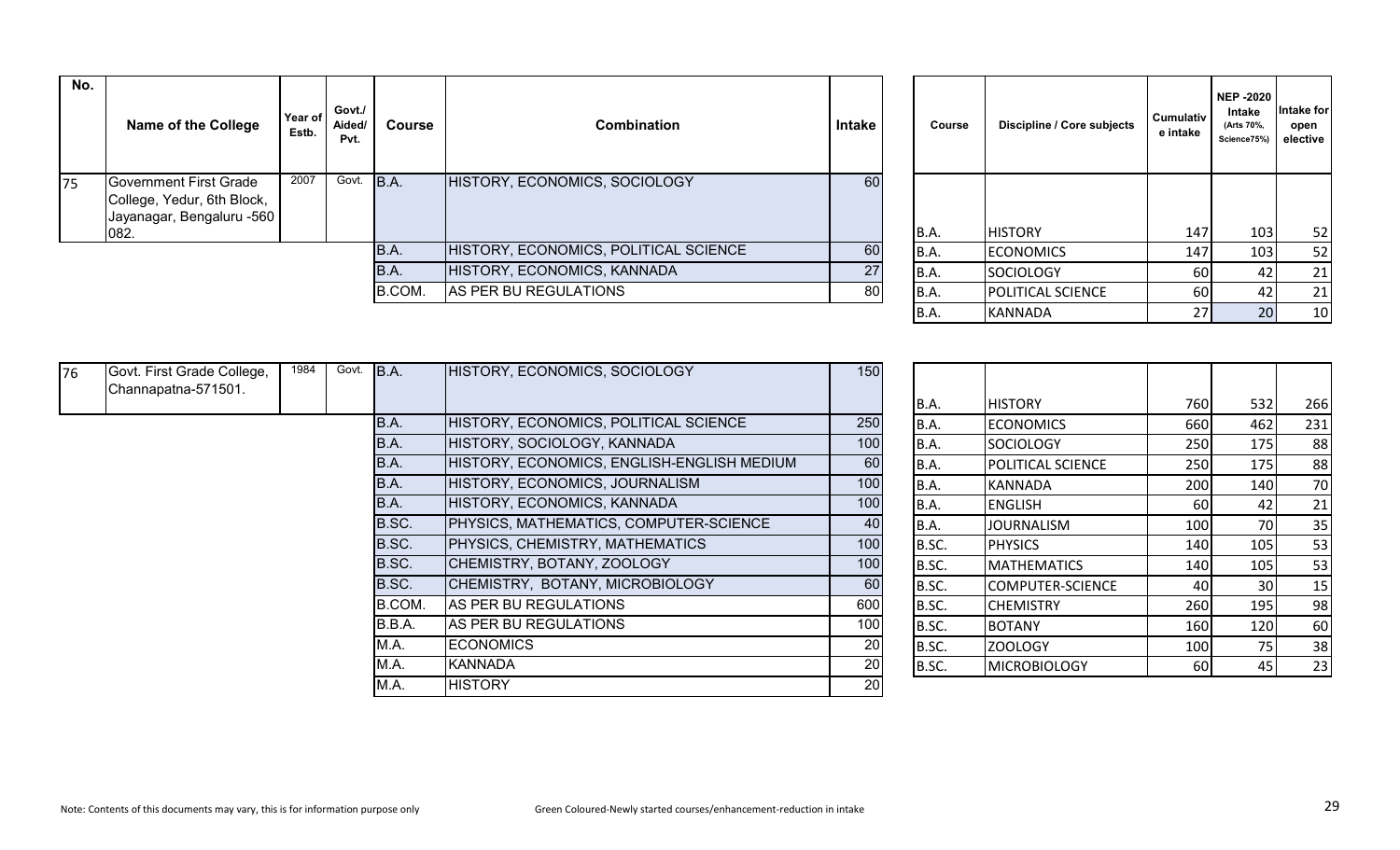| No.             | Name of the College                              | Year of<br>Estb. | Govt./<br>Aided/<br>Pvt. | Course | <b>Combination</b>                            | <b>Intake</b> | Course | Discipline / Core subjects | <b>Cumulativ</b><br>e intake | <b>NEP-2020</b><br>Intake<br>(Arts 70%,<br>Science75%) | <b>Intake for</b><br>open<br>elective |
|-----------------|--------------------------------------------------|------------------|--------------------------|--------|-----------------------------------------------|---------------|--------|----------------------------|------------------------------|--------------------------------------------------------|---------------------------------------|
| $\overline{77}$ | Govt. First Grade College,<br>Kanakapura-562 117 | 2007             | Govt.                    | B.A.   | HISTORY, ECONOMICS, POLITICAL SCIENCE*        | 100           | B.A.   | <b>HISTORY</b>             | 200                          | 140                                                    | 70                                    |
|                 |                                                  |                  |                          | B.A.   | HISTORY, ECONOMICS, SOCIOLOGY*                | 100           | B.A.   | <b>ECONOMICS</b>           | <b>200</b>                   | 140                                                    | 70                                    |
|                 |                                                  |                  |                          | B.COM. | AS PER BU REGULATIONS*                        | 200           | B.A.   | <b>POLITICAL SCIENCE</b>   | 100                          | 70I                                                    | 35                                    |
|                 |                                                  |                  |                          | B.SC.  | <b>PHYSICS, MATHEMATICS, COMPUTER-SCIENCE</b> | 40            | B.A.   | <b>SOCIOLOGY</b>           | 100                          | 70I                                                    | 35                                    |
|                 |                                                  |                  |                          | B.B.A. | AS PER BU REGULATIONS*                        | 60            | B.SC.  | <b>PHYSICS</b>             | 40                           | 30I                                                    | 15                                    |
|                 |                                                  |                  |                          |        | *Permanently affiliated courses up to 2025-26 |               | B.SC.  | <b>MATHEMATICS</b>         | 40                           | 30I                                                    | 15                                    |

| Course      | Discipline / Core subjects | <b>Cumulativ</b><br>e intake | <b>NEP -2020</b><br>Intake<br>(Arts 70%,<br>Science75%) | Intake for<br>open<br>elective |
|-------------|----------------------------|------------------------------|---------------------------------------------------------|--------------------------------|
| <b>B.A.</b> | <b>HISTORY</b>             | 200                          | 140                                                     | 70                             |
| B.A.        | <b>ECONOMICS</b>           | 200                          | 140                                                     | 70                             |
| B.A.        | POLITICAL SCIENCE          | 100                          | 70                                                      | 35                             |
| B.A.        | <b>SOCIOLOGY</b>           | 100                          | 70                                                      | 35                             |
| B.SC.       | <b>PHYSICS</b>             | 40                           | 30                                                      | 15                             |
| B.SC.       | <b>MATHEMATICS</b>         | 40                           | 30                                                      | 15                             |
| B.SC.       | <b>COMPUTER-SCIENCE</b>    | 40                           | 30                                                      | 15                             |

| 78 | Smt. Neelamma K A<br><b>Sathyanarayana Shetty,</b><br>Govt. First Grade College,<br>Kudur, Magadi Taluk- | 1992 | Govt. B.A. |        | HISTORY, ECONOMICS, POLITICAL SCIENCE | 100 |       |                          |                  |     |     |
|----|----------------------------------------------------------------------------------------------------------|------|------------|--------|---------------------------------------|-----|-------|--------------------------|------------------|-----|-----|
|    | 561101                                                                                                   |      |            |        |                                       |     | B.A.  | <b>HISTORY</b>           | 270 <sub>1</sub> | 189 | 95  |
|    |                                                                                                          |      |            | B.A.   | HISTORY, ECONOMICS, COMPUTER-SCIENCE  |     | IB.A. | <b>ECONOMICS</b>         | 230              | 161 | 81  |
|    |                                                                                                          |      |            | B.A.   | HISTORY, KANNADA, POLITICAL SCIENCE   | 40  | IB.A. | <b>POLITICAL SCIENCE</b> | 140 I            |     | 49  |
|    |                                                                                                          |      |            | B.A.   | HISTORY, ECONOMICS, ENGLISH           | 40  | IB.A. | COMPUTER-SCIENCE         | <b>50</b>        |     | -18 |
|    |                                                                                                          |      |            | B.A.   | HISTORY, ECONOMICS, SOCIOLOGY         | 40  | IB.A. | KANNADA                  | 40               |     | -14 |
|    |                                                                                                          |      |            | B.B.A. | AS PER BU REGULATIONS                 | 40  | IB.A. | <b>ENGLISH</b>           | 40               |     | -14 |
|    |                                                                                                          |      |            | B.COM. | AS PER BU REGULATIONS                 | 120 | IB.A. | <b>SOCIOLOGY</b>         | 40               |     | -14 |
|    |                                                                                                          |      |            |        |                                       |     |       |                          |                  |     |     |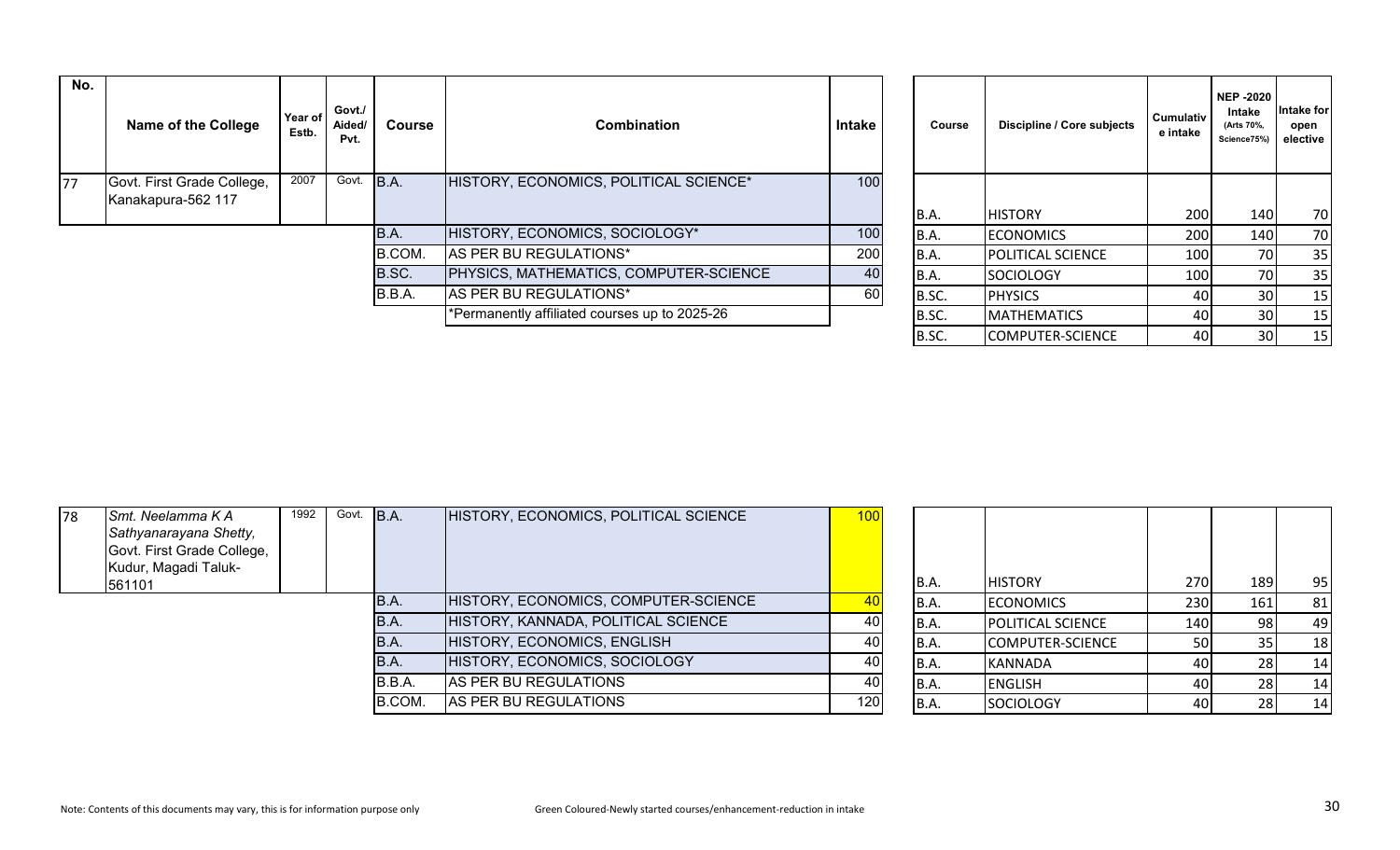| No. | <b>Name of the College</b> | Year of<br>Estb.       | Govt./<br>Aided/<br>Pvt. | <b>Course</b> | <b>Combination</b>                            | Intake | Course | Discipline / Core subjects | <b>Cumulativ</b><br>e intake | <b>NEP -2020</b><br>Intake<br>(Arts 70%,<br>Science75% | ntake for<br>open<br>elective |
|-----|----------------------------|------------------------|--------------------------|---------------|-----------------------------------------------|--------|--------|----------------------------|------------------------------|--------------------------------------------------------|-------------------------------|
| 79  | Govt. First Grade College, | 1984                   | Govt. B.A.               |               | HISTORY, ECONOMICS, SOCIOLOGY *               | 100    |        |                            |                              |                                                        |                               |
|     | Magadi-562 120             | <b>HISTORY</b><br>B.A. |                          | 250           | 175                                           | 88     |        |                            |                              |                                                        |                               |
|     |                            |                        |                          | B.A.          | HISTORY, ECONOMICS, POLITICAL SCIENCE*        | 100    | B.A.   | <b>ECONOMICS</b>           | 250                          | 175                                                    | 88                            |
|     |                            |                        |                          | B.A.          | HISTORY, ECONOMICS, KANNADA*                  | 50     | B.A.   | SOCIOLOGY                  | 100                          | 70                                                     | 35                            |
|     |                            |                        |                          | B.COM.        | AS PER BU REGULATIONS(120*+280)               | 400    | B.A.   | <b>POLITICAL SCIENCE</b>   | 100                          | 70                                                     | 35                            |
|     |                            |                        |                          | B.B.A.        | AS PER BU REGULATIONS                         | 40     | B.A.   | IKANNADA                   | 50                           | 35                                                     | 18                            |
|     |                            |                        |                          | B.SC.         | PHYSICS, MATHEMATICS, COMPUTER-SCIENCE        | 40     | B.SC.  | <b>PHYSICS</b>             | 100                          | 75I                                                    | 38                            |
|     |                            |                        |                          | B.SC.         | PHYSICS, CHEMISTRY, MATHEMATICS               | 60     | B.SC.  | <b>MATHEMATICS</b>         | 100                          | 751                                                    | 38                            |
|     |                            |                        |                          | M.A.          | POLITICAL SCIENCE                             | 30     | B.SC.  | COMPUTER-SCIENCE           | 40                           | 30 <sup>l</sup>                                        | 15                            |
|     |                            |                        |                          | M.A.          | <b>ECONOMICS</b>                              | 30     | B.SC.  | <b>CHEMISTRY</b>           | 60                           | 45                                                     | 23                            |
|     |                            |                        |                          | M.COM.        | AS PER BU REGULATIONS                         | 30     |        |                            |                              |                                                        |                               |
|     |                            |                        |                          |               | *Permanently affiliated courses up to 2022-23 |        |        |                            |                              |                                                        |                               |
|     |                            |                        |                          |               |                                               |        |        |                            |                              |                                                        |                               |

| Course | Discipline / Core subjects | <b>Cumulativ</b><br>e intake | <b>NEP -2020</b><br>Intake<br>(Arts 70%,<br>Science75%) | Intake for<br>open<br>elective |
|--------|----------------------------|------------------------------|---------------------------------------------------------|--------------------------------|
| B.A.   | <b>HISTORY</b>             | 250                          | 175                                                     | 88                             |
| B.A.   | <b>ECONOMICS</b>           | 250                          | 175                                                     | 88                             |
| B.A.   | <b>SOCIOLOGY</b>           | 100                          | 70                                                      | 35                             |
| B.A.   | POLITICAL SCIENCE          | 100                          | 70                                                      | 35                             |
| B.A.   | KANNADA                    | 50                           | 35                                                      | 18                             |
| B.SC.  | <b>PHYSICS</b>             | 100                          | 75                                                      | 38                             |
| B.SC.  | <b>MATHEMATICS</b>         | 100                          | 75                                                      | 38                             |
| B.SC.  | <b>COMPUTER-SCIENCE</b>    | 40                           | 30                                                      | 15                             |
| B.SC.  | <b>CHEMISTRY</b>           | 60                           | 45                                                      | 23                             |

| 80 | Govt. First Grade College,<br>Ramanagara-571571 | 1982 | Govt. | B.A.  | HISTORY, ECONOMICS, SOCIOLOGY *                         | 100 |             |                          |              |     |     |
|----|-------------------------------------------------|------|-------|-------|---------------------------------------------------------|-----|-------------|--------------------------|--------------|-----|-----|
|    |                                                 |      |       |       |                                                         |     | IB.A.       | <b>HISTORY</b>           | 560          | 392 | 196 |
|    |                                                 |      |       | B.A.  | HISTORY, ECONOMICS, POLITICAL SCIENCE *                 | 100 | <b>B.A.</b> | <b>ECONOMICS</b>         | 580 <b>1</b> | 406 | 203 |
|    |                                                 |      |       | B.A.  | HISTORY, ECONOMICS, POLITICAL SCIENCE-ENGLISH<br>IMED.* | 60  | B.A.        | <b>SOCIOLOGY</b>         | 160          | 112 | 56  |
|    |                                                 |      |       | IB.A. | HISTORY, ECONOMICS, POLITICAL SCIENCE-KANNADA<br>MED.*  | 60  | B.A.        | <b>POLITICAL SCIENCE</b> | 260          | 182 | 91  |
|    |                                                 |      |       | IB.A. | HISTORY, ECONOMICS, GEOGRAPHY*                          | 100 | B.A.        | <b>GEOGRAPHY</b>         | 140 I        | 981 | 49  |
|    |                                                 |      |       | IB.A. | HISTORY, ECONOMICS, KANNADA - KANNADA MED.*             | 100 | IB.A.       | IKANNADA                 | 100          | 70I | 35  |
|    |                                                 |      |       | IB.A. | HISTORY, POLITICAL SCIENCE, GEOGRAPHY*                  | 40  | B.A.        | <b>JOURNALISM</b>        | 60           |     | 21  |
|    |                                                 |      |       | IB.A. | JOURNALISM, ECONOMICS, SOCILOGY                         | 60  | B.SC.       | <b>BIOTECHNOLOGY</b>     | 90 l         |     | 34  |
|    |                                                 |      |       | B.SC. | <b>BIOTECHNOLOGY, BOTANY, CHEMISTRY *</b>               | 50  | B.SC.       | <b>BOTANY</b>            | 90 l         | 68  | 34  |
|    |                                                 |      |       | B.SC. | CHEMISTRY, BOTANY, MICROBIOLOGY *                       | 40  | B.SC.       | <b>CHEMISTRY</b>         | 190          | 143 | 72  |
|    |                                                 |      |       | B.SC. | SERICULTURE, BIOCHEMISTRY, BIOTECHNOLOGY*               | 40  | B.SC.       | <b>MICROBIOLOGY</b>      | 40 I         | 30I | 15  |
|    |                                                 |      |       | B.SC. | PHYSICS, MATHEMATICS, COMPUTER-SCIENCE*                 | 40  | B.SC.       | <b>SERICULTURE</b>       | 40           | 30I | 15  |

| B.A.  | <b>HISTORY</b>       | 560 | 392 | 196 |
|-------|----------------------|-----|-----|-----|
| B.A.  | <b>ECONOMICS</b>     | 580 | 406 | 203 |
| B.A.  | <b>SOCIOLOGY</b>     | 160 | 112 | 56  |
| B.A.  | POLITICAL SCIENCE    | 260 | 182 | 91  |
| B.A.  | <b>GEOGRAPHY</b>     | 140 | 98  | 49  |
| B.A.  | KANNADA              | 100 | 70  | 35  |
| B.A.  | <b>JOURNALISM</b>    | 60  | 42  | 21  |
| B.SC. | <b>BIOTECHNOLOGY</b> | 90  | 68  | 34  |
| B.SC. | <b>BOTANY</b>        | 90  | 68  | 34  |
| B.SC. | <b>CHEMISTRY</b>     | 190 | 143 | 72  |
| B.SC. | <b>MICROBIOLOGY</b>  | 40  | 30  | 15  |
| B.SC. | <b>SERICULTURE</b>   | 40  | 30  | 15  |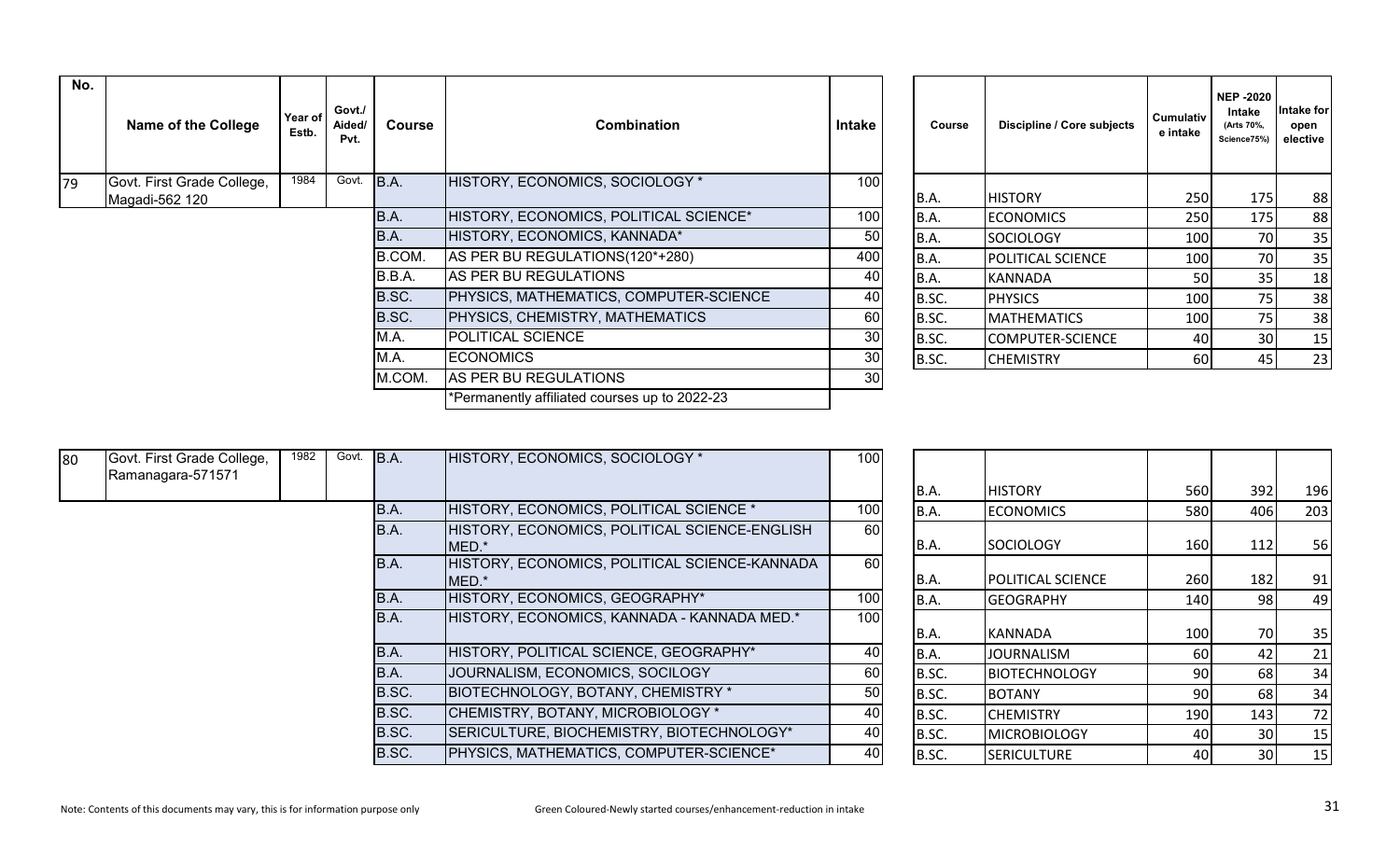| No. | Name of the College | Year of<br>Estb. | Govt./<br>Aided/<br>Pvt. | <b>Course</b>          | Combination                                  | Intake | Course         | Discipline / Core subjects | <b>Cumulativ</b><br>e intake | <b>NEP -2020</b><br>Intake<br>(Arts 70%,<br>Science75%) | ntake for<br>open<br>elective |
|-----|---------------------|------------------|--------------------------|------------------------|----------------------------------------------|--------|----------------|----------------------------|------------------------------|---------------------------------------------------------|-------------------------------|
|     |                     | B.SC.            |                          |                        | PHYSICS, CHEMISTRY, MATHEMATICS* (40*+60)    | 100    | B.SC.          | <b>BIOCHEMISTRY</b>        | 40 I                         | 30                                                      | 15                            |
|     |                     |                  | B.COM.                   | AS PER BU REGULATIONS* | 300                                          | B.SC.  | <b>PHYSICS</b> | 140                        | 105                          | 53                                                      |                               |
|     |                     |                  |                          | B.B.A.                 | AS PER BU REGULATIONS*                       | 60     | B.SC.          | <b>MATHEMATICS</b>         | 140                          | 105                                                     | 53                            |
|     |                     |                  |                          | M.A.                   | <b>POLITICAL SCIENCE</b>                     | 20     | B.SC.          | COMPUTER-SCIENCE           | 40                           | 30                                                      | 15                            |
|     |                     |                  |                          | M.COM.                 | AS PER BU REGULATIONS                        | 40     |                |                            |                              |                                                         |                               |
|     |                     |                  |                          |                        | Permanently affiliated courses up to 2022-23 |        |                |                            |                              |                                                         |                               |

| Course | Discipline / Core subjects | <b>Cumulativ</b><br>e intake | <b>NEP-2020</b><br>Intake<br>(Arts 70%,<br>Science75%) | Intake for<br>open<br>elective |
|--------|----------------------------|------------------------------|--------------------------------------------------------|--------------------------------|
| B.SC.  | <b>BIOCHEMISTRY</b>        | 40                           | 30                                                     | 15                             |
| B.SC.  | <b>PHYSICS</b>             | 140                          | 105                                                    | 53                             |
| B.SC.  | <b>MATHEMATICS</b>         | 140                          | 105                                                    | 53                             |
| B.SC.  | <b>COMPUTER-SCIENCE</b>    | 40                           | 30                                                     | 15                             |

| 81 | Gupta College, No.808,<br>100 ft Ring Road, BSK 3rd<br>Stage, Bengaluru-560 085 | 2005 | Pvt. | IB.COM. | <b>AS PER BU REGULATIONS</b>            | 60I             |
|----|---------------------------------------------------------------------------------|------|------|---------|-----------------------------------------|-----------------|
|    |                                                                                 |      |      | B.B.A.  | <b>AS PER BU REGULATIONS</b>            | 40              |
|    |                                                                                 |      |      | B.SC.   | <b>INTERIOR DESIGN &amp; DECORATION</b> | 50              |
|    |                                                                                 |      |      | M.COM.  | <b>FINANCIAL ANALYSIS</b>               | 30 <sub>l</sub> |

| 82 | Harsha Institute of                           | 2018 | Pvt. | B.COM. | LOGISTICS AND SUPPLY CHAIN MANAGEMENT | 100  |
|----|-----------------------------------------------|------|------|--------|---------------------------------------|------|
|    | Management Studies,                           |      |      |        |                                       |      |
|    | No.193/01, Byraveshwara<br>Nagara, Sondekoppa |      |      |        |                                       |      |
|    |                                               |      |      |        |                                       |      |
|    | Circle, NH-4, Nelamangala,                    |      |      |        |                                       |      |
|    | Bengaluru Rural Dist-                         |      |      |        |                                       |      |
|    | 562123                                        |      |      |        |                                       |      |
|    |                                               |      |      |        |                                       |      |
|    |                                               |      |      | B.B.A. | <b>AVIATION MANAGEMENT</b>            | 60 l |
|    |                                               |      |      | B.C.A. | <b>AS PER BU REGULATIONS</b>          | 60   |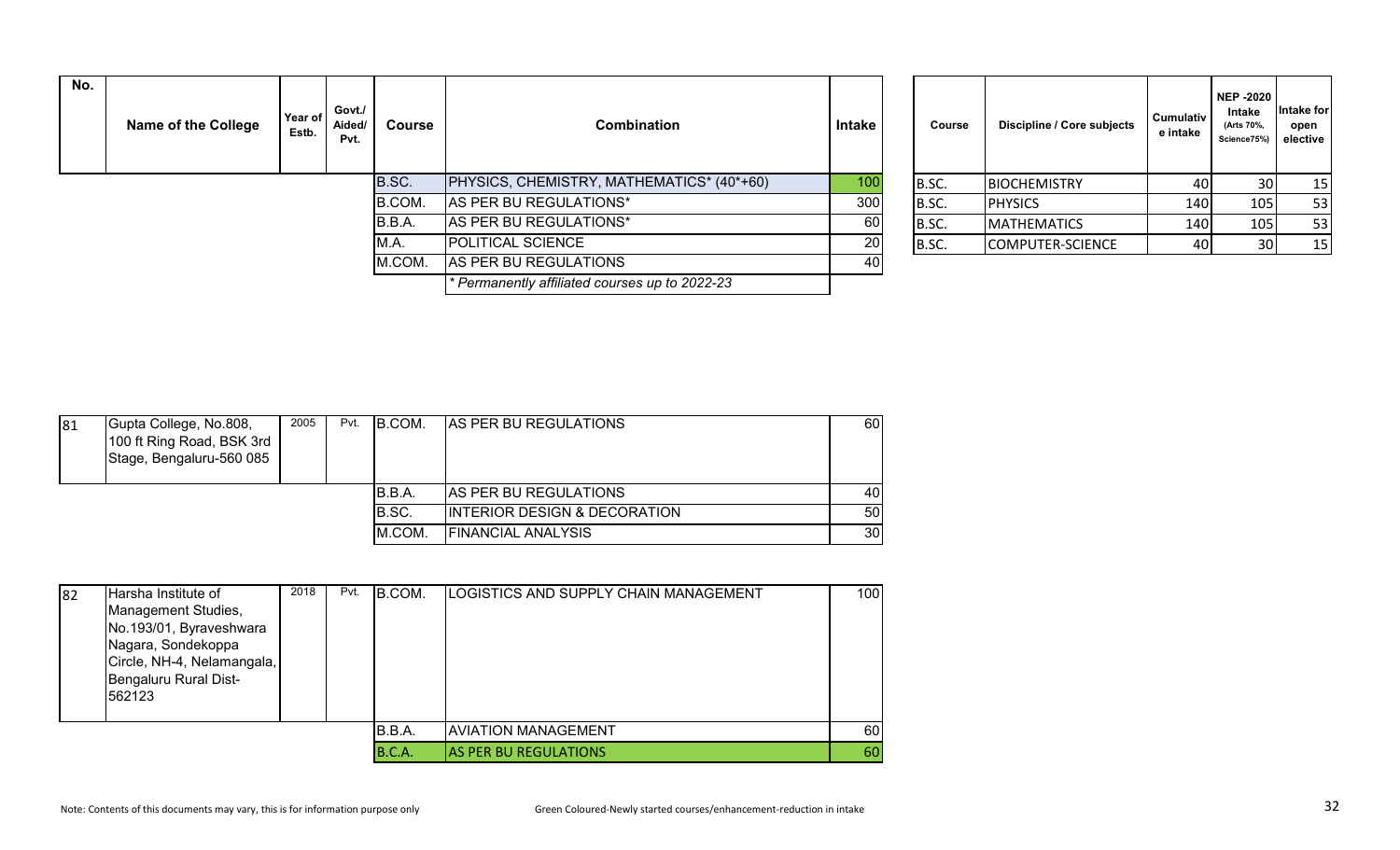| No. | <b>Name of the College</b> | Year of<br>Estb. | Govt./<br>Aided/<br>Pvt. | Course | Combination             | <b>Intake</b> | Course | <b>Discipline / Core subjects</b> | <b>Cumulativ</b><br>e intake |
|-----|----------------------------|------------------|--------------------------|--------|-------------------------|---------------|--------|-----------------------------------|------------------------------|
|     |                            |                  |                          | B.SC.  | <b>FORENSIC SCIENCE</b> | 60            |        |                                   |                              |

| Course | Discipline / Core subjects | <b>Cumulativ</b><br>e intake | <b>NEP -2020</b><br>Intake<br>(Arts 70%,<br>Science75%) | Intake for<br>open<br>elective |  |
|--------|----------------------------|------------------------------|---------------------------------------------------------|--------------------------------|--|
|--------|----------------------------|------------------------------|---------------------------------------------------------|--------------------------------|--|

| 83 | Harward Institute of     | 2007 | Pvt. | B.COM. | <b>AS PER BU REGULATIONS</b> | 60I |
|----|--------------------------|------|------|--------|------------------------------|-----|
|    | Management & Science,    |      |      |        |                              |     |
|    | Dasanapura Village,      |      |      |        |                              |     |
|    | Bengaluru Tumkur         |      |      |        |                              |     |
|    | Highway, Bengaluru North |      |      |        |                              |     |
|    |                          |      |      |        |                              |     |

| 84 | Hill Side Institute of<br>Management, No.9,<br>Raghuvanahalli,<br>Kanakapura Mn. Road,<br>Uttrahalli Hobli, Bengaluru -<br>62 | 2007 | Pvt. | <b>B.COM.</b> | <b>IAS PER BU REGULATIONS</b> | <b>60</b> |
|----|-------------------------------------------------------------------------------------------------------------------------------|------|------|---------------|-------------------------------|-----------|
|    |                                                                                                                               |      |      | B.B.A.        | AS PER BU REGULATIONS         | <b>60</b> |
|    |                                                                                                                               |      |      | B.B.A.        | <b>AVIATION MANAGEMENT</b>    | 60        |
|    |                                                                                                                               |      |      | M.B.A.        | AS PER BU REGULATIONS         | <b>60</b> |

| 85 | Hosabelaku First Grade    |      | Pvt. |        |                                       |     |       |                          |       |     |     |
|----|---------------------------|------|------|--------|---------------------------------------|-----|-------|--------------------------|-------|-----|-----|
|    | College, No.9, 2nd Cross, |      |      |        |                                       |     |       |                          |       |     |     |
|    | Kurubarahalli Main Road,  |      |      |        |                                       |     |       |                          |       |     |     |
|    | Benaluru-86 (Old adres:   |      |      |        |                                       |     |       |                          |       |     |     |
|    | No.280, 20th Main Road,   |      |      |        |                                       |     |       |                          |       |     |     |
|    | Vijayanagar, Bengaluru-   |      |      |        |                                       |     |       |                          |       |     |     |
|    | 560 040)                  | 2018 |      | B.A.   | HISTORY, ECONOMICS, POLITICAL SCIENCE | 100 | B.A.  | <b>HISTORY</b>           | 290 l | 203 | 102 |
|    |                           |      |      | B.A.   | HISTORY, ECONOMICS, KANNADA           | 100 | IB.A. | <b>ECONOMICS</b>         | 260   | 182 | 91  |
|    |                           |      |      | B.COM. | <b>BACHELOR OF COMMERCE</b>           | 50  | B.A.  | <b>POLITICAL SCIENCE</b> | 130   |     | 46  |
|    |                           |      |      |        |                                       |     |       |                          |       |     |     |

| B.A. | <b>HISTORY</b>    | 290 | 203 | 102 |
|------|-------------------|-----|-----|-----|
| B.A. | <b>ECONOMICS</b>  | 260 | 182 | 91  |
| B.A. | POLITICAL SCIENCE | 130 | 91  | 46  |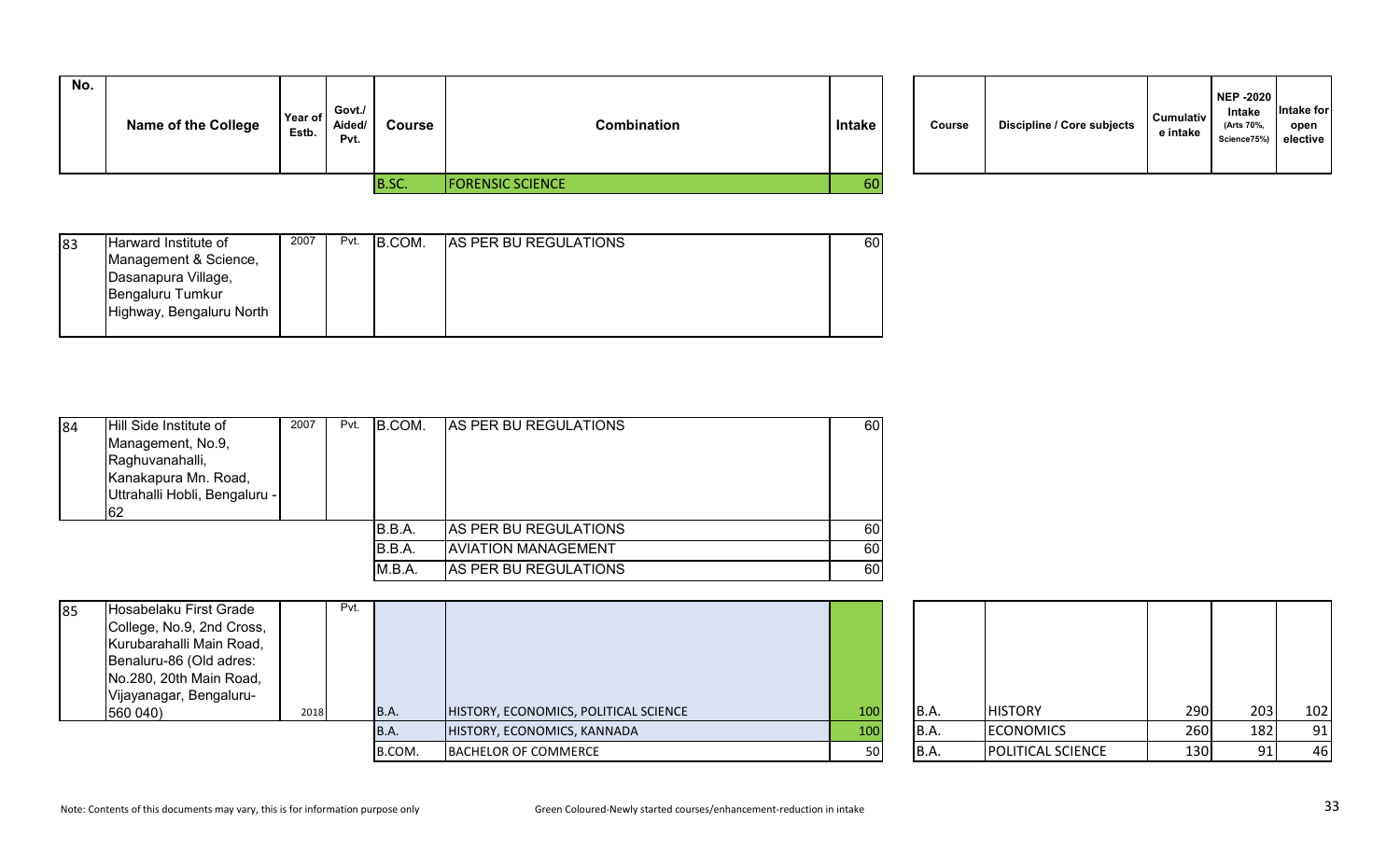| No. | <b>Name of the College</b> | Year of<br>Estb. | Govt./<br>Aided/<br>Pvt. | Course | <b>Combination</b>                    | Intake | Course | Discipline / Core subjects | <b>Cumulativ</b><br>e intake | NEP -2020<br>Intake<br>(Arts 70%,<br>Science75%) elective | <b>Intake for</b><br>open |
|-----|----------------------------|------------------|--------------------------|--------|---------------------------------------|--------|--------|----------------------------|------------------------------|-----------------------------------------------------------|---------------------------|
|     |                            |                  |                          | IB.A.  | HISTORY, ECONOMICS, ENGLISH           | 30     | B.A.   | KANNADA                    | 100                          | 70I                                                       | 35                        |
|     |                            |                  |                          | IB.A.  | HISTORY, ECONOMICS, GEOGRAPHY         | 30     | B.A.   | <b>ENGLISH</b>             | 30 <sup>1</sup>              |                                                           | <u>11</u>                 |
|     |                            |                  |                          | IB.A.  | HISTORY, GEOGRAPHY, POLITICAL SCIENCE | 30     | B.A.   | <b>GEOGRAPHY</b>           | 60                           |                                                           | 21                        |

| Course | Discipline / Core subjects | <b>Cumulativ</b><br>e intake | <b>NEP-2020</b><br>Intake<br>(Arts 70%,<br>Science75%) | Intake for<br>open<br>elective |
|--------|----------------------------|------------------------------|--------------------------------------------------------|--------------------------------|
| B.A.   | <b>KANNADA</b>             | 100                          | 70                                                     | 35                             |
| B.A.   | <b>ENGLISH</b>             | 30                           | 21                                                     | 11                             |
| B.A.   | <b>GEOGRAPHY</b>           | 60                           | 42                                                     | 21                             |

| 86 | Hoysala Degree College,   | 2019 | Pvt. |         |                              |     |
|----|---------------------------|------|------|---------|------------------------------|-----|
|    | Paramanna Layout,         |      |      |         |                              |     |
|    | Nelamangala Town,         |      |      |         |                              |     |
|    | Bengaluru Rural District- |      |      |         |                              |     |
|    | 562123                    |      |      | IB.COM. | <b>AS PER BU REGULATIONS</b> | 100 |

| 187 | <b>ICAT Design and Media</b><br>College, No.424, Hosur | 2017 | Pvt. | B.V.A. | <b>IGRAPHIC DESIGN</b>                      | 60   |
|-----|--------------------------------------------------------|------|------|--------|---------------------------------------------|------|
|     | Main Road, Bomanahalli,<br>Bengaluru-560 068           |      |      |        |                                             |      |
|     |                                                        |      |      | B.V.A. | <b>INTERIOR DESIGN &amp; SPATIAL DEISGN</b> | 60 I |
|     |                                                        |      |      | B.V.A. | <b>ANIMATION &amp; MULTIMEDIA</b>           | 60   |
|     |                                                        |      |      | B.SC.  | <b>FASHION &amp; APPAREL DESIGN</b>         | 60   |

| 88 | <b>IIFA Lancaster Degree</b> | 2018 | Pvt. | B.B.A. | AS PER BU REGULATIONS             | 40 |
|----|------------------------------|------|------|--------|-----------------------------------|----|
|    | College, No.5, 80ft Ring     |      |      |        |                                   |    |
|    | Road, Suvarnajyothi          |      |      |        |                                   |    |
|    | Layout, Nagadevahanalli,     |      |      |        |                                   |    |
|    | Jnanabharathi post,          |      |      |        |                                   |    |
|    | Bengaluru-560 056.           |      |      |        |                                   |    |
|    |                              |      |      | B.C.A. | <b>AS PER BU REGULATIONS</b>      | 40 |
|    |                              |      |      | B.COM. | AS PER BU REGULATIONS             | 80 |
|    |                              |      |      | B.SC.  | <b>FASHION AND APPAREL DESIGN</b> | 30 |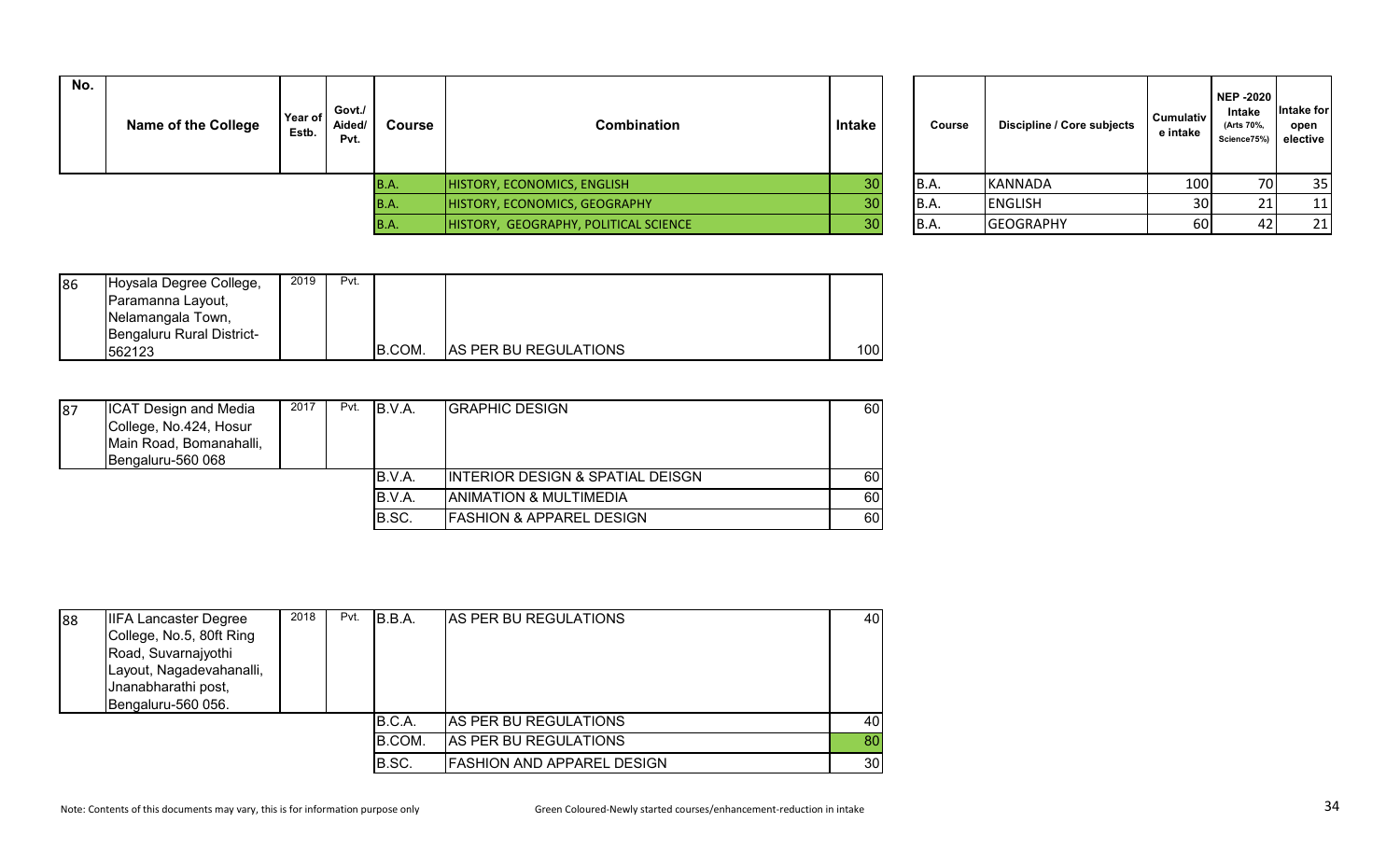| No. | <b>Name of the College</b> | Year of<br>Estb. | Govt./<br>Aided/<br>Pvt. | Course | <b>Combination</b>              | Intake          | Course | Discipline / Core subjects | <b>Cumulativ</b><br>e intake |
|-----|----------------------------|------------------|--------------------------|--------|---------------------------------|-----------------|--------|----------------------------|------------------------------|
|     |                            |                  |                          | B.SC.  | INTERIOR DESIGN AND DECORATION  | 50 <sup>1</sup> |        |                            |                              |
|     |                            |                  |                          | B.V.A. | <b>ANIMATION AND MULTIMEDIA</b> | 30 <sup>l</sup> |        |                            |                              |
|     |                            |                  |                          | B.V.A. | <b>GRAPHIC DESIGN</b>           | 20              |        |                            |                              |

| Course |  | Discipline / Core subjects | <b>Cumulativ</b><br>e intake | <b>NEP -2020</b><br>Intake<br>(Arts 70%,<br>Science75%) | Intake for<br>open<br>elective |
|--------|--|----------------------------|------------------------------|---------------------------------------------------------|--------------------------------|
|--------|--|----------------------------|------------------------------|---------------------------------------------------------|--------------------------------|

| 89 | IIFT College of Fashion,  | 2007 | Pvt. | IB.SC. | <b>FASHION AND APPAREL DESIGN</b> | 100I |
|----|---------------------------|------|------|--------|-----------------------------------|------|
|    | Plot No.38/2, Jayamunirao |      |      |        |                                   |      |
|    | Cricle Complex, Agrahara  |      |      |        |                                   |      |
|    | Dasarahalli, Magadi Mani  |      |      |        |                                   |      |
|    | Road, Bengaluru-560 079   |      |      |        |                                   |      |
|    |                           |      |      |        |                                   |      |

| 90 | Imperial Degree College,   | 2019 | Pvt. |         |                              |     |
|----|----------------------------|------|------|---------|------------------------------|-----|
|    | No.501, Sy. No.224-2, 226- |      |      |         |                              |     |
|    | 2, Salahunase, Udayapura   |      |      |         |                              |     |
|    | Post, Kanakapura Main      |      |      |         |                              |     |
|    | Road, Near Kaggalipura,    |      |      |         |                              |     |
|    | Bengaluru-560 082          |      |      |         |                              |     |
|    |                            |      |      | B.COM.  | <b>AS PER BU REGULATIONS</b> | 100 |
|    |                            |      |      | IB.B.A. | AS PER BU REGULATIONS        | 60  |
|    |                            |      |      | B.B.A.  | AVIATION MANAGEMENT          | 60  |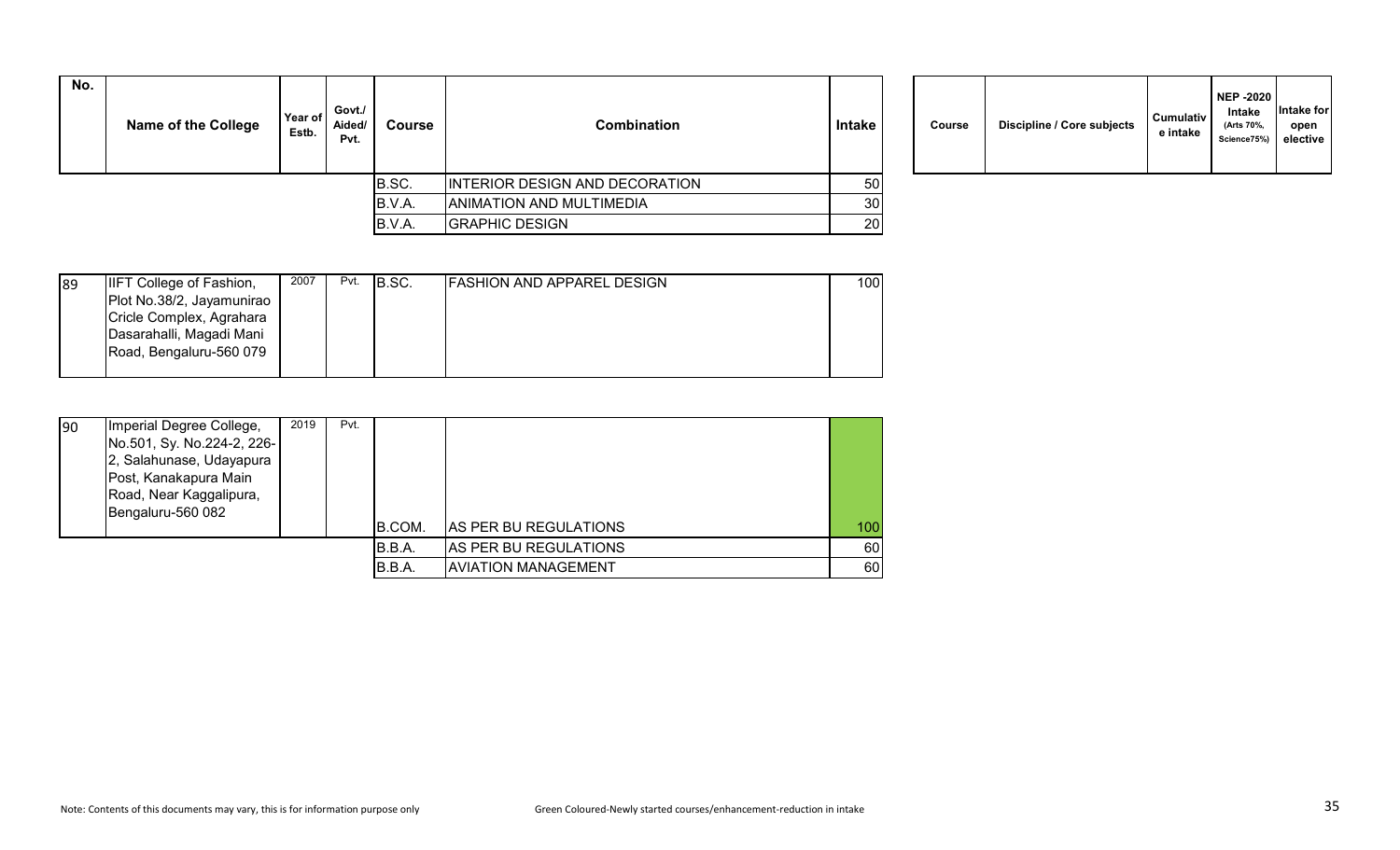| No. | <b>Name of the College</b>                                                                                                                                                       | Year of<br>Estb. | Govt./<br>Aided/<br>Pvt. | <b>Course</b> | <b>Combination</b>    | <b>Intake</b> | Course | Discipline / Core subjects | <b>Cumulativ</b><br>e intake |
|-----|----------------------------------------------------------------------------------------------------------------------------------------------------------------------------------|------------------|--------------------------|---------------|-----------------------|---------------|--------|----------------------------|------------------------------|
| 91  | Imperial Institute of<br>Advanced Management,<br>No.501, Sy. No.224-2, 226-<br>2, Salahunase, Udayapura<br>Post, Kanakapura Main<br>Road, Near Kaggalipura,<br>Bengaluru-560 082 | 2019             | Pvt.                     |               |                       |               |        |                            |                              |
|     |                                                                                                                                                                                  |                  |                          | M.B.A.        | AS PER BU REGULATIONS | 120           |        |                            |                              |

|  | Course | Discipline / Core subjects | <b>Cumulativ</b><br>e intake | <b>NEP -2020</b><br>Intake<br>(Arts 70%,<br>Science75%) | Intake for<br>open<br>elective |  |
|--|--------|----------------------------|------------------------------|---------------------------------------------------------|--------------------------------|--|
|--|--------|----------------------------|------------------------------|---------------------------------------------------------|--------------------------------|--|

| 92 | INIMS College, No.123, I<br>Main Road, Kengeri<br>Sattelite Town, Bengaluru -<br>160 | 2007 | Pvt. | IB.COM. | AS PER BU REGULATIONS     | 40 I            |
|----|--------------------------------------------------------------------------------------|------|------|---------|---------------------------|-----------------|
|    |                                                                                      |      |      | IM.COM. | <b>FINANCIAL ANALYSIS</b> | 30I             |
|    |                                                                                      |      |      | M.COM.  | AS PER BU REGULATIONS     | 30 <sub>l</sub> |

| 93 | International Academy of  | 2009 | Pvt. | B.B.A. | AS PER BU REGULATIONS         | 60 |
|----|---------------------------|------|------|--------|-------------------------------|----|
|    | Management &              |      |      |        |                               |    |
|    | Entrepreneurship, #152/2, |      |      |        |                               |    |
|    | Nisarga Campus, Behind    |      |      |        |                               |    |
|    | the Art of Living, off    |      |      |        |                               |    |
|    | Kanakapura Road,          |      |      |        |                               |    |
|    | Udayapura Post, Bengaluru |      |      |        |                               |    |
|    | $-82$                     |      |      |        |                               |    |
|    |                           |      |      | B.COM. | <b>AS PER BU REGULATIONS</b>  | 60 |
|    |                           |      |      | M.COM. | <b>INTERNATIONAL BUSINESS</b> | 40 |
|    |                           |      |      | M.COM. | AS PER BU REGULATIONS         | 40 |
|    |                           |      |      | M.B.A. | IAS PER BU REGULATIONS        | 60 |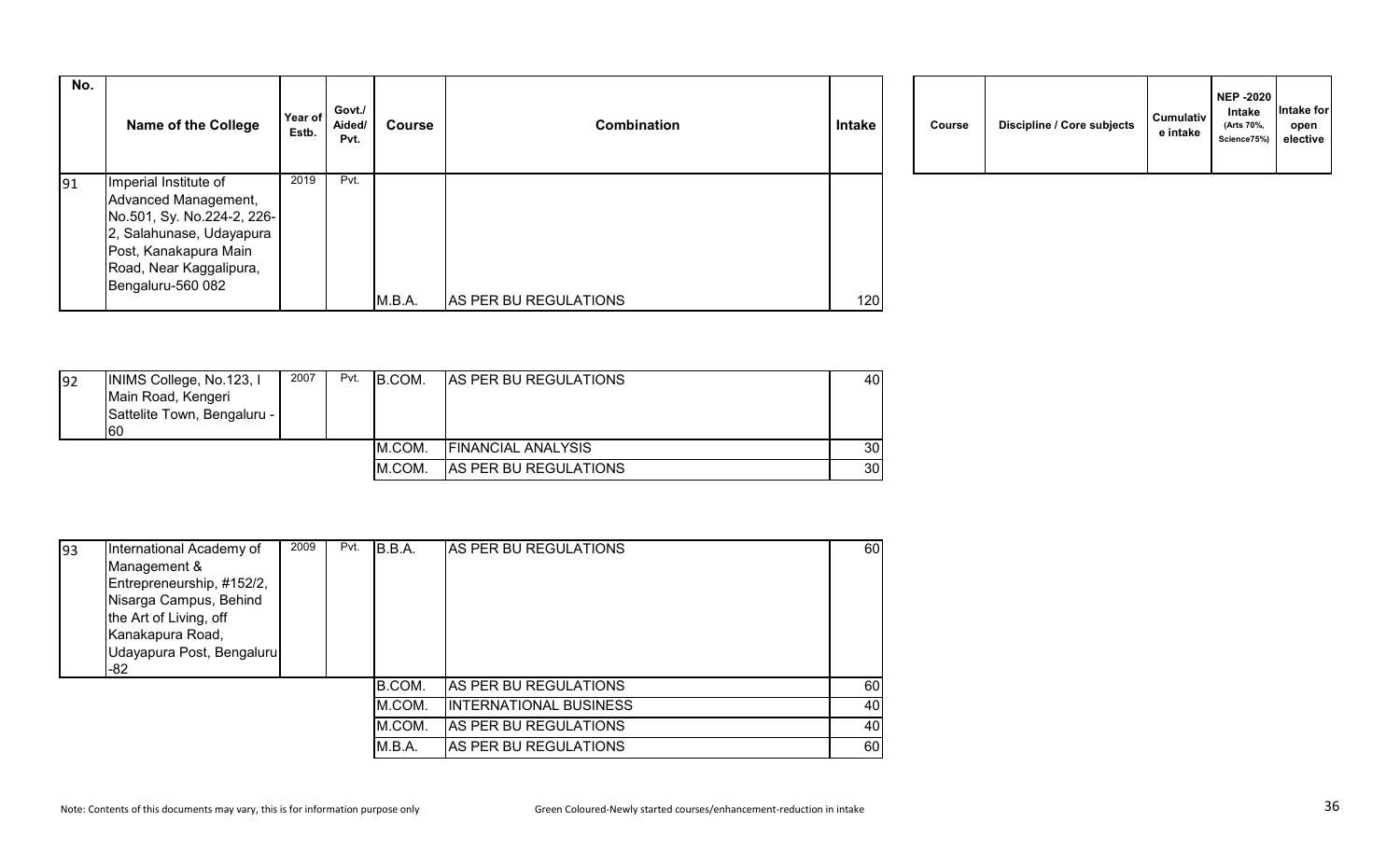| No. |                            |                  |                          |        |                    |        |        |                            |                       |
|-----|----------------------------|------------------|--------------------------|--------|--------------------|--------|--------|----------------------------|-----------------------|
|     | <b>Name of the College</b> | Year of<br>Estb. | Govt./<br>Aided/<br>Pvt. | Course | <b>Combination</b> | Intake | Course | Discipline / Core subjects | Cumulativ<br>e intake |

| 94 | International School of<br>Management Excellence,<br>Sy. No.89/88,<br>Chembenahalli, Sarjapur<br>Hobli, Anekal Taluk,<br>Bengalore Urban-562 125 | 2017 | Pvt. | IB.B.A. | <b>JAS PER BU REGULATIONS</b> | 120 |
|----|--------------------------------------------------------------------------------------------------------------------------------------------------|------|------|---------|-------------------------------|-----|
|    |                                                                                                                                                  |      |      | B.COM.  | <b>AS PER BU REGULATIONS</b>  | 60  |

| 95 | ISBR College, No.16,      | 2008 | Pvt. | B.COM.        | <b>AS PER BU REGULATIONS</b>   | 100             |
|----|---------------------------|------|------|---------------|--------------------------------|-----------------|
|    | Phase-1, Electronic City, |      |      |               |                                |                 |
|    | Bengaluru-560 100         |      |      |               |                                |                 |
|    |                           |      |      | B.C.A.        | <b>AS PER BU REGULATIONS</b>   | 60              |
|    |                           |      |      | B.B.A.        | <b>AS PER BU REGULATIONS</b>   | 120             |
|    |                           |      |      | B.B.A.        | <b>AVIATION MANAGEMENT</b>     | 60              |
|    |                           |      |      | M.COM.        | <b>AS PER BU REGULATIONS</b>   | 40              |
|    |                           |      |      | PG.DIP        | IBUSINESS ADMINISTRATION       | 30 <sub>l</sub> |
|    |                           |      |      | PG.DIP        | <b>IMARKETING MANAGEMENT</b>   | 30              |
|    |                           |      |      | <b>PG.DIP</b> | HUMAN RESOURCE MANAGEMENT      | 30 <sub>l</sub> |
|    |                           |      |      | <b>PG.DIP</b> | HOSPITAL ADMINISTRATION        | 30              |
|    |                           |      |      | PG.DIP        | E-COMMERCE                     | 30 <sub>l</sub> |
|    |                           |      |      | PG.DIP        | SMALL BUSINESS ENTERPRUNERSHIP | 30              |
|    |                           |      |      | M.B.A.        | <b>AS PER BU REGULATIONS</b>   | 120             |

| 96 | <b>ISBR Evening College,</b> | 2018 | Pvt. | B.COM. | <b>AS PER BU REGULATIONS</b> | 100 <sup>1</sup> |
|----|------------------------------|------|------|--------|------------------------------|------------------|
|    | 107, Electronic City Phase-  |      |      |        |                              |                  |
|    | , Hosur Road, Bengaluru-     |      |      |        |                              |                  |
|    | 100                          |      |      |        |                              |                  |

**NEP -2020 Intake (Arts 70%, Science75%)**

**Intake for open elective**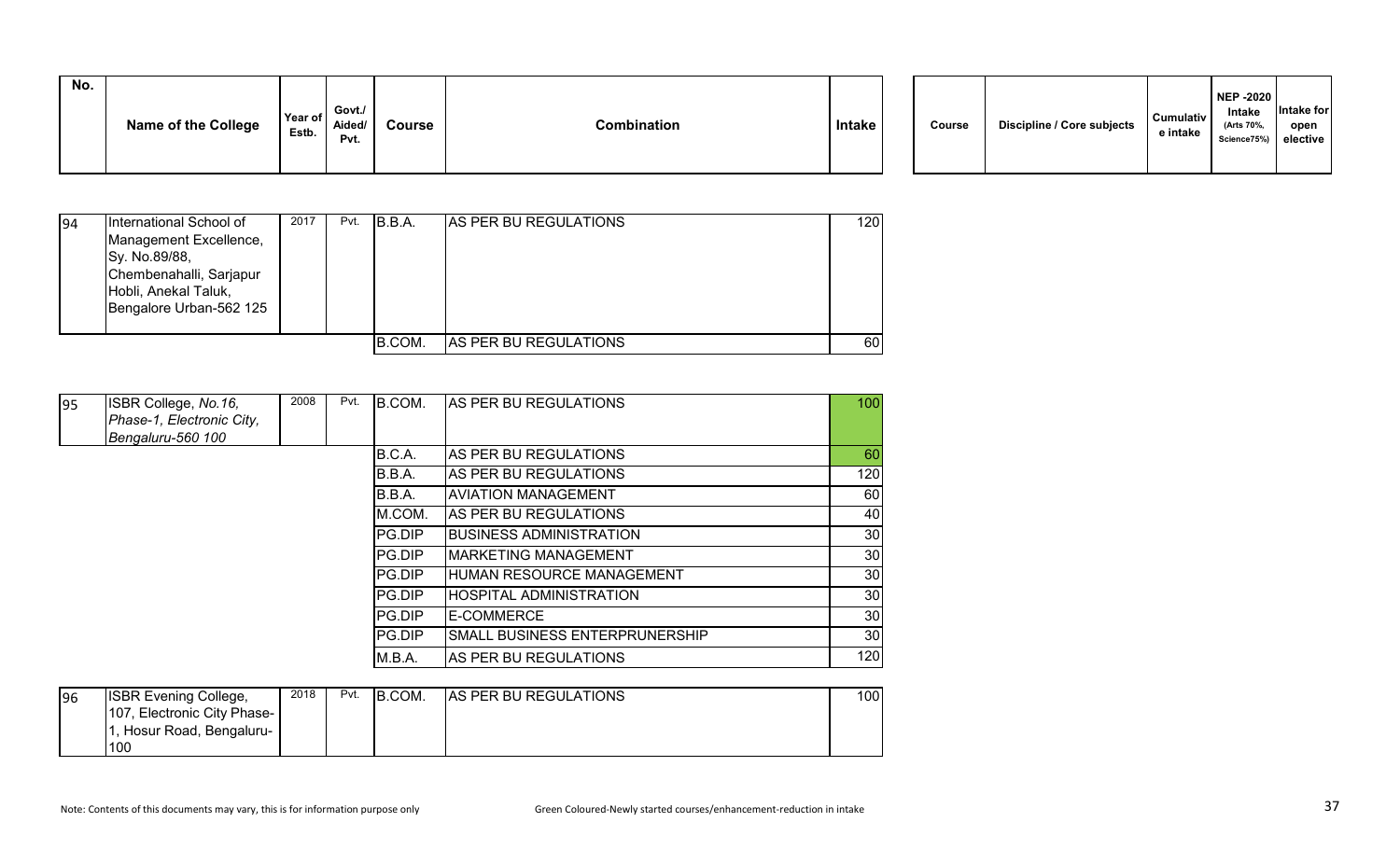| No. | <b>Name of the College</b> | Year of<br>Estb. | Govt./<br>Aided/<br>Pvt. | Course | Combination | Intake |  | Course | Discipline / Core subjects | <b>Cumulativ</b><br>e intake | NEP -2020<br>Intake<br>(Arts 70%,<br>Science75%) elective | <b>Intake for</b><br>open |
|-----|----------------------------|------------------|--------------------------|--------|-------------|--------|--|--------|----------------------------|------------------------------|-----------------------------------------------------------|---------------------------|
|-----|----------------------------|------------------|--------------------------|--------|-------------|--------|--|--------|----------------------------|------------------------------|-----------------------------------------------------------|---------------------------|

| 97 | IZEE College of          | 2011 | Pvt. | B.COM. | <b>AS PER BU REGULATIONS</b> | 90 |
|----|--------------------------|------|------|--------|------------------------------|----|
|    | Management & Information |      |      |        |                              |    |
|    | Science, No.39,          |      |      |        |                              |    |
|    | Konappana Agrahara,      |      |      |        |                              |    |
|    | Electronic City Phas-2,  |      |      |        |                              |    |
|    | Begur Hobli, Bengaluru-  |      |      |        |                              |    |
|    | 560 100                  |      |      |        |                              |    |
|    |                          |      |      | B.B.A. | AS PER BU REGULATIONS        | 60 |
|    |                          |      |      | B.B.A. | <b>AVIATION MANAGEMENT</b>   | 40 |
|    |                          |      |      | B.C.A. | AS PER BU REGULATIONS        | 60 |

| 198 | Jai Hind Degree College,<br>No.39-28 1st B Main Road,<br>Vijayanagar Pipeline Road,<br>Bengaluru-560 040 | 2018 | Pvt. | IB.COM. | <b>AS PER BU REGULATIONS</b> | 60 I            |
|-----|----------------------------------------------------------------------------------------------------------|------|------|---------|------------------------------|-----------------|
|     |                                                                                                          |      |      | IB.C.A. | <b>AS PER BU REGULATIONS</b> | 30 <sub>l</sub> |

| 99 | Jame-UI-Uloom College of   | 2000 | Pvt. | B.C.A. | <b>AS PER BU REGULATIONS</b> | 30 |
|----|----------------------------|------|------|--------|------------------------------|----|
|    | Information Science,       |      |      |        |                              |    |
|    | Shikshanagar, 26th Mile,   |      |      |        |                              |    |
|    | Mysore Road, Near          |      |      |        |                              |    |
|    | Wonderla, Bidadi Hobli-562 |      |      |        |                              |    |
|    | 109, Ramanagar Dist.       |      |      |        |                              |    |
|    |                            |      |      |        |                              |    |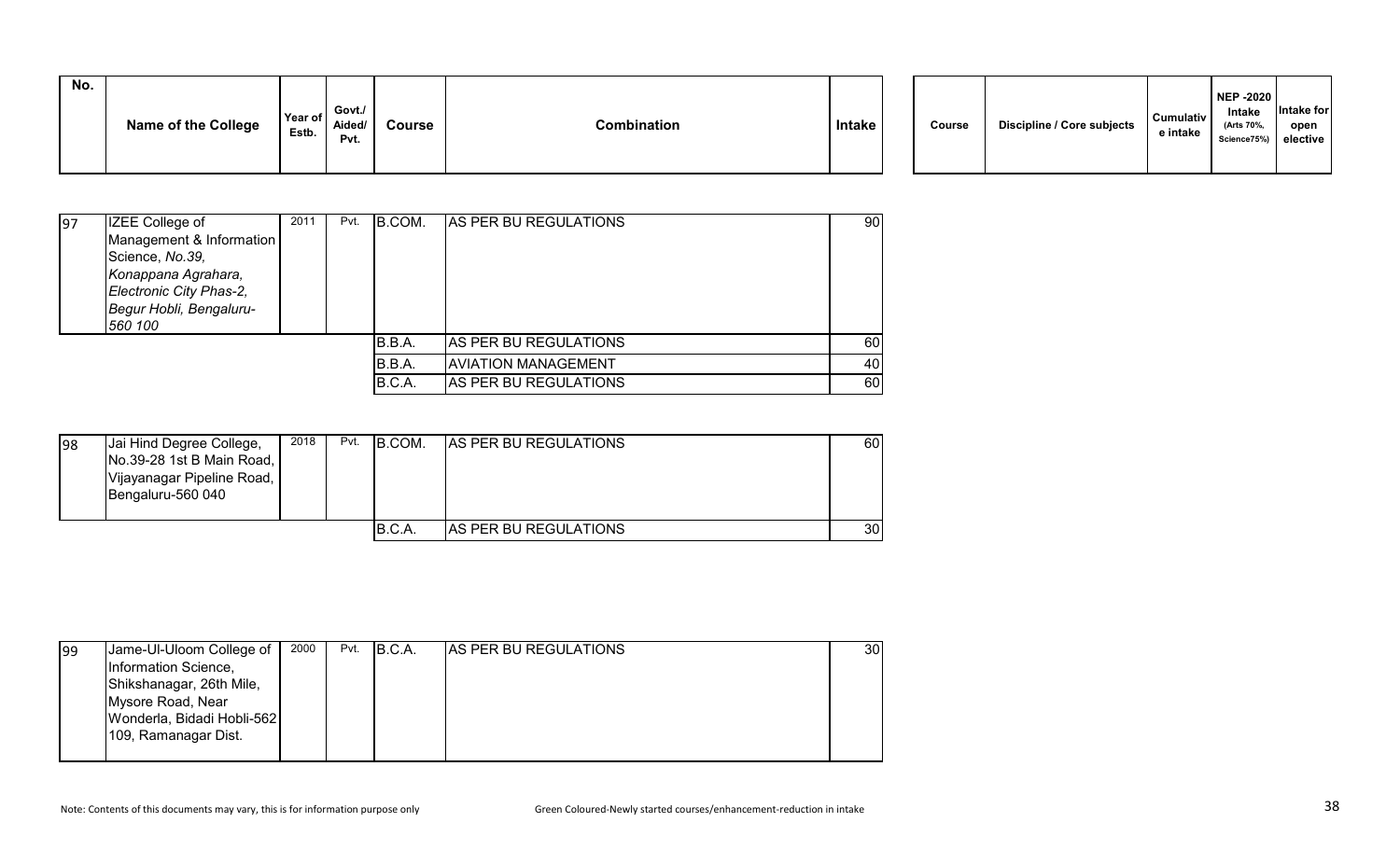| No. | <b>Name of the College</b> | Year of<br>Estb. | Govt./<br>Aided/<br>Pvt. | <b>Course</b> | Combination           | <b>Intake</b> | Course | <b>Discipline / Core subjects</b> | <b>Cumulativ</b><br>e intake |
|-----|----------------------------|------------------|--------------------------|---------------|-----------------------|---------------|--------|-----------------------------------|------------------------------|
|     |                            |                  |                          | B.COM.        | AS PER BU REGULATIONS | 60            |        |                                   |                              |

| Discipline / Core subjects<br>Course | <b>Cumulativ</b><br>e intake | <b>NEP -2020</b><br><b>Intake</b><br>(Arts 70%,<br>Science75%) | Intake for<br>open<br>elective |
|--------------------------------------|------------------------------|----------------------------------------------------------------|--------------------------------|
|--------------------------------------|------------------------------|----------------------------------------------------------------|--------------------------------|

| 100 | Jindal College for Women,<br>Jindal Nagar, Tumkur<br>Road, Bengaluru-560 073. | 2010 | Pvt. | B.COM. | AS PER BU REGULATIONS* (180*+20=200)                                                                          | 200 | IB.A. | <b>JOURNALISM</b>  | 60        | 21 |
|-----|-------------------------------------------------------------------------------|------|------|--------|---------------------------------------------------------------------------------------------------------------|-----|-------|--------------------|-----------|----|
|     |                                                                               |      |      | B.C.A. | AS PER BU REGULATIONS*                                                                                        | 60  | B.A.  | <b>PSYCHOLOGY</b>  | <b>60</b> | 21 |
|     |                                                                               |      |      | B.B.A. | AS PER BU REGULATIONS*                                                                                        | 60  | IB.A. | <b>ENGLISH</b>     | 60 l      | 21 |
|     |                                                                               |      |      | B.SC.  | PHYSICS, CHEMISTRY, MATHEMATICS*                                                                              | 40  | B.SC. | <b>PHYSICS</b>     | 40        | 15 |
|     |                                                                               |      |      | IB.A.  | JOURNALISM, PSYCHOLOGY, ENGLISH                                                                               | 60  | B.SC. | <b>CHEMISTRY</b>   | 40        | 15 |
|     |                                                                               |      |      | M.COM. | AS PER BU REGULATIONS                                                                                         | 30  | B.SC. | <b>MATHEMATICS</b> | 40        | 15 |
|     |                                                                               |      |      |        | *Fresh/Renewal of permanently affiliation recommended by<br>LiC from the year 2021-22, govt. order is awaited |     |       |                    |           |    |

| B.A.  | <b>JOURNALISM</b>  | 60 | 42 | 21 |
|-------|--------------------|----|----|----|
| B.A.  | <b>PSYCHOLOGY</b>  | 60 | 42 | 21 |
| B.A.  | <b>ENGLISH</b>     | 60 | 42 | 21 |
| B.SC. | <b>PHYSICS</b>     | 40 | 30 | 15 |
| B.SC. | <b>CHEMISTRY</b>   | 40 | 30 | 15 |
| B.SC. | <b>MATHEMATICS</b> | 40 | 30 | 15 |

| 101 | Jnana Mandira Degree   | 2018 | Pvt. | B.COM. | <b>AS PER BU REGULATIONS</b> | 100 |
|-----|------------------------|------|------|--------|------------------------------|-----|
|     | College, SBI Building, |      |      |        |                              |     |
|     | Parimalanagara,        |      |      |        |                              |     |
|     | Arishinakunte,         |      |      |        |                              |     |
|     | Nelamangala Taluk,     |      |      |        |                              |     |
|     | Bengaluru Rural Dist-  |      |      |        |                              |     |
|     | 562123                 |      |      |        |                              |     |

| 102 | <b>J</b> nana Sarovara First<br>Grade College, JC Road,<br>Fort Channapatna Town, | 2019 | Pvt. |        |                              |    |
|-----|-----------------------------------------------------------------------------------|------|------|--------|------------------------------|----|
|     | Ramanagar Dist-562 160                                                            |      |      | B.COM. | <b>AS PER BU REGULATIONS</b> | 60 |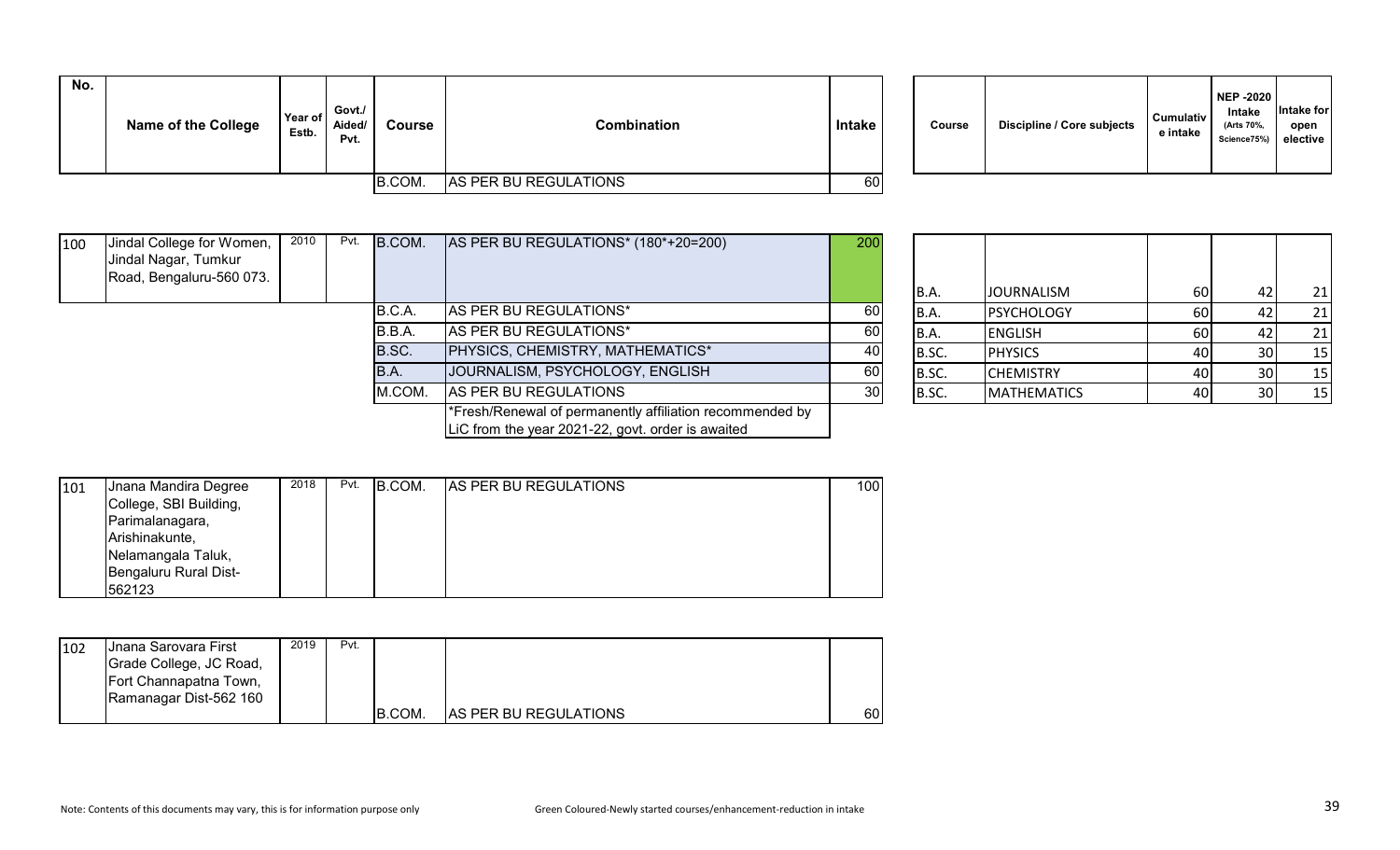| No. | Name of the College                                                                                                                           | Year of<br>Estb. | Govt./<br>Aided/<br>Pvt. | <b>Course</b> | <b>Combination</b>    | Intake | Course | Discipline / Core subjects | <b>Cumulativ</b><br>e intake |
|-----|-----------------------------------------------------------------------------------------------------------------------------------------------|------------------|--------------------------|---------------|-----------------------|--------|--------|----------------------------|------------------------------|
| 103 | Jnana Vikas Institute of<br>Management Studies &<br>Commerce, Near Tyota<br>Circle, BM Road, Bidadi-<br>562 109, Ramanagaram<br>Taluk & Dist. | 2009             | Pvt.                     | B.COM.        | AS PER BU REGULATIONS | 160    |        |                            |                              |
|     |                                                                                                                                               |                  |                          | B.B.A.        | AS PER BU REGULATIONS | 60I    |        |                            |                              |
|     |                                                                                                                                               |                  |                          | B.C.A.        | AS PER BU REGULATIONS | 60     |        |                            |                              |
|     |                                                                                                                                               |                  |                          | M.COM.        | AS PER BU REGULATIONS | 30     |        |                            |                              |

| Course | Discipline / Core subjects | <b>Cumulativ</b><br>e intake | NEP -2020<br><b>Intake</b><br>(Arts 70%,<br>Science75%) | Intake for<br>open<br>elective |
|--------|----------------------------|------------------------------|---------------------------------------------------------|--------------------------------|
|--------|----------------------------|------------------------------|---------------------------------------------------------|--------------------------------|

| 104 | Jnanapeetha Evening         | 2016 | Pvt. | B.COM. | <b>AS PER BU REGULATIONS</b> | 60I |
|-----|-----------------------------|------|------|--------|------------------------------|-----|
|     | College, #4, Parvathinagar, |      |      |        |                              |     |
|     | Laggere Main Road,          |      |      |        |                              |     |
|     | Laggere, Bengaluru-5600     |      |      |        |                              |     |
|     | 058                         |      |      |        |                              |     |

| 105 | Jyothi Institute of | 2021 | Pvt. | <b>B.COM.</b> | <b>AS PER BU REGULATIONS</b> | 200 |
|-----|---------------------|------|------|---------------|------------------------------|-----|
|     | Commerce and        |      |      |               |                              |     |
|     | Management, 40/5,   |      |      |               |                              |     |
|     | Thathaguni, Off     |      |      |               |                              |     |
|     | Kanakapura Road,    |      |      |               |                              |     |
|     | Bengaluru-560 082   |      |      |               |                              |     |
|     |                     |      |      | B.B.A.        | <b>AS PER BU REGULATIONS</b> | 60  |

| 106 | Karunya First Grade       | 2017 | Pvt. | B.COM. | <b>AS PER BU REGULATIONS</b> | 160 |
|-----|---------------------------|------|------|--------|------------------------------|-----|
|     | College, No.34, 3rd Main, |      |      |        |                              |     |
|     | Srinivasanagara, Pipeline |      |      |        |                              |     |
|     | Circle, Near Aralimara    |      |      |        |                              |     |
|     | stop, Sunkadakatte,       |      |      |        |                              |     |
|     | Bengaluru-560 091         |      |      |        |                              |     |
|     |                           |      |      |        |                              |     |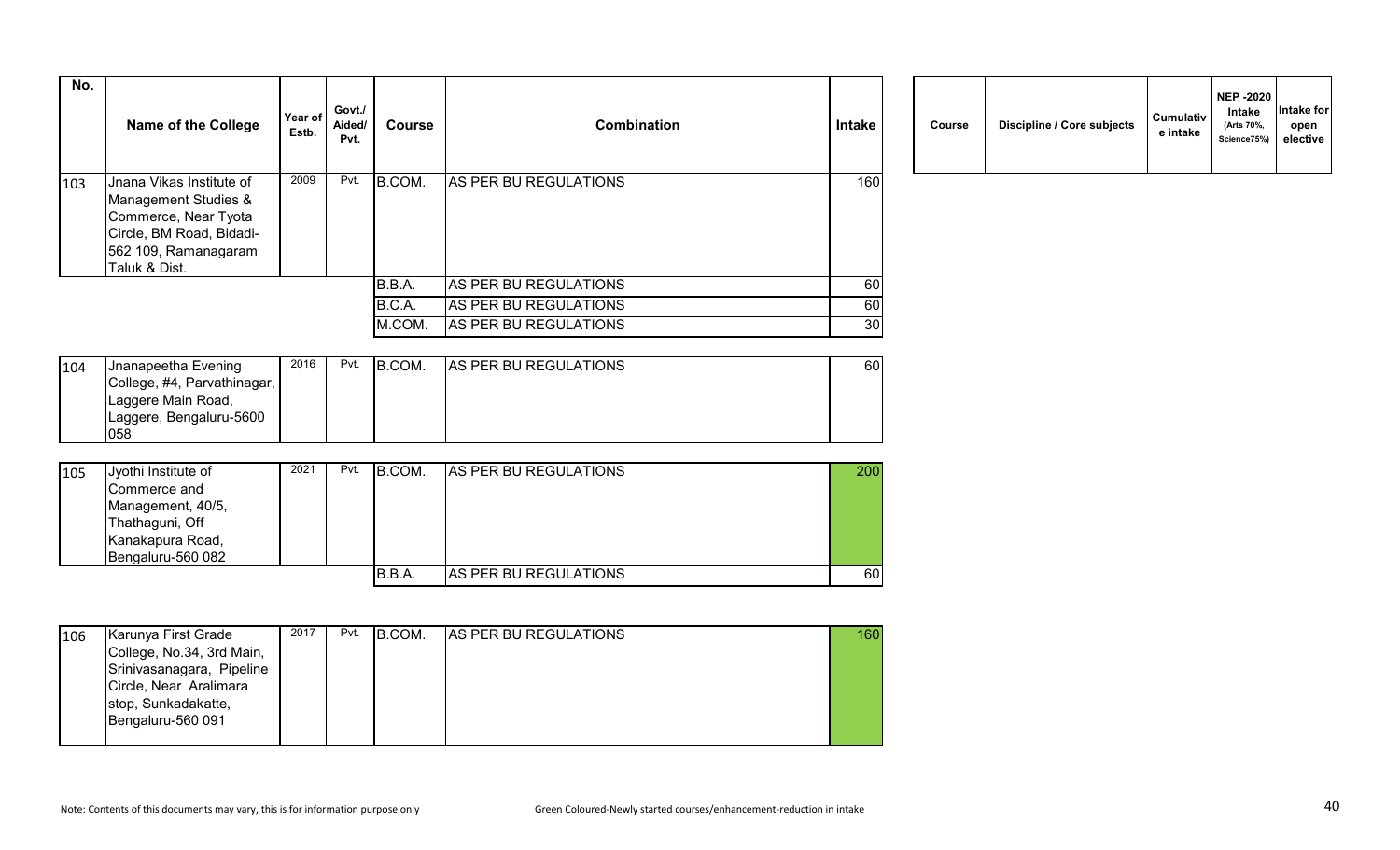| No. |                                                                                                                                  |                  |                          |        |                                       |        |               |                            |                       | <b>NEP-2020</b>                    |                                |
|-----|----------------------------------------------------------------------------------------------------------------------------------|------------------|--------------------------|--------|---------------------------------------|--------|---------------|----------------------------|-----------------------|------------------------------------|--------------------------------|
|     | <b>Name of the College</b>                                                                                                       | Year of<br>Estb. | Govt./<br>Aided/<br>Pvt. | Course | <b>Combination</b>                    | Intake | <b>Course</b> | Discipline / Core subjects | Cumulativ<br>e intake | Intake<br>(Arts 70%,<br>Science75% | Intake for<br>open<br>elective |
| 107 | Kaveri First Grade College,<br>Muttukatte Dinne Cross,<br>Kempu-dommasandra<br>Road, Samandur Post,,<br>Anekal Taluk, Bengaluru- | 2010             | Pvt.                     | B.A.   | HISTORY, ECONOMICS, POLITICAL SCIENCE | 40     |               |                            |                       |                                    |                                |
|     | 562106                                                                                                                           |                  |                          |        |                                       |        | <b>B.A.</b>   | <b>HISTORY</b>             | 80                    | 56                                 | 28                             |
|     |                                                                                                                                  |                  |                          | B.A.   | HISTORY, ECONOMICS, SOCIOLOGY         | 40     | B.A.          | <b>ECONOMICS</b>           | 80                    | 56                                 | 28                             |
|     |                                                                                                                                  |                  |                          | B.COM. | AS PER BU REGULATIONS                 | 60     | B.A.          | POLITICAL SCIENCE          | 40                    | 28                                 | 14                             |
|     |                                                                                                                                  |                  |                          | B.B.A. | AS PER BU REGULATIONS                 | 40     | B.A.          | <b>SOCIOLOGY</b>           | 40                    | 28                                 | 14                             |
|     |                                                                                                                                  |                  |                          | B.SC.  | PHYSICS, CHEMISTRY, MATHEMATICS       | 40     | B.SC.         | <b>PHYSICS</b>             | 40                    | 30                                 | 15                             |
|     |                                                                                                                                  |                  |                          | B.SC.  | CHEMISTRY, BOTANY, ZOOLOGY            | 40     | B.SC.         | <b>CHEMISTRY</b>           | 80                    | 60                                 | 30                             |
|     |                                                                                                                                  |                  |                          | B.C.A. | AS PER BU REGULATIONS                 | 40     | B.SC.         | <b>MATHEMATICS</b>         | 40                    | 30                                 | 15                             |
|     |                                                                                                                                  |                  |                          | M.COM. | AS PER BU REGULATIONS                 | 40     | B.SC.         | <b>BOTANY</b>              | 40                    | 30                                 | 15                             |
|     |                                                                                                                                  |                  |                          |        |                                       |        | B.SC.         | <b>ZOOLOGY</b>             | 40                    | 30                                 | 15                             |

| 108 | Kempe Gowda Institute of<br>Management Studies &<br>Research, Magadi Road, | 1993 | $Pvt.$ B.A. |        | HISTORY, ECONOMICS, SOCIOLOGY            | 60  |       |                          |       |    |
|-----|----------------------------------------------------------------------------|------|-------------|--------|------------------------------------------|-----|-------|--------------------------|-------|----|
|     | Bengaluru-560 079                                                          |      |             |        |                                          |     | IB.A. | <b>HISTORY</b>           | 160   | 56 |
|     |                                                                            |      |             | IB.A.  | HISTORY, ECONOMICS, KANNADA              | 40  | IB.A. | <b>ECONOMICS</b>         | 160 l | 56 |
|     |                                                                            |      |             | IB.A.  | HISTORY, ECONOMICS, POLITICAL SCIENCE    | -60 | IB.A. | SOCIOLOGY                | 100   | 35 |
|     |                                                                            |      |             | B.A.   | JOURNALISM, SOCIOLOGY, POLITICAL SCIENCE | 40  | IB.A. | KANNADA                  | 40 I  | 14 |
|     |                                                                            |      |             | B.COM. | AS PER BU REGULATIONS                    | 180 | IB.A. | <b>POLITICAL SCIENCE</b> | 100   | 35 |
|     |                                                                            |      |             | M.COM. | AS PER BU REGULATIONS                    | 40  | IB.A  | <b>JOURNALISM</b>        | 401   | 14 |

| B.A. | <b>HISTORY</b>    | 160 | 112 | 56 |
|------|-------------------|-----|-----|----|
| B.A. | <b>ECONOMICS</b>  | 160 | 112 | 56 |
| B.A. | <b>SOCIOLOGY</b>  | 100 | 70  | 35 |
| B.A. | <b>KANNADA</b>    | 40  | 28  | 14 |
| B.A. | POLITICAL SCIENCE | 100 | 70  | 35 |
| B.A. | <b>JOURNALISM</b> | 40  | 28  | 14 |

| 109 | Kengeri First Grade<br>, Kengeri,<br>College,<br>Bengaluru-60. | 1994 | Pvt. | IB.A | HISTORY, ECONOMICS, SOCIOLOGY | 80 | IB.A. | <b>HISTORY</b>   | 240 | 168 | 84 |
|-----|----------------------------------------------------------------|------|------|------|-------------------------------|----|-------|------------------|-----|-----|----|
|     |                                                                |      |      | D.A. | HISTORY, ECONOMICS, GEOGRAPHY | 40 | B.A.  | <b>ECONOMICS</b> | 240 | 168 | 84 |

| <b>B.A.</b> | <b>HISTORY</b>   | 240 | 168 | 84 |
|-------------|------------------|-----|-----|----|
| <b>B.A.</b> | <b>ECONOMICS</b> | 240 | 168 | 84 |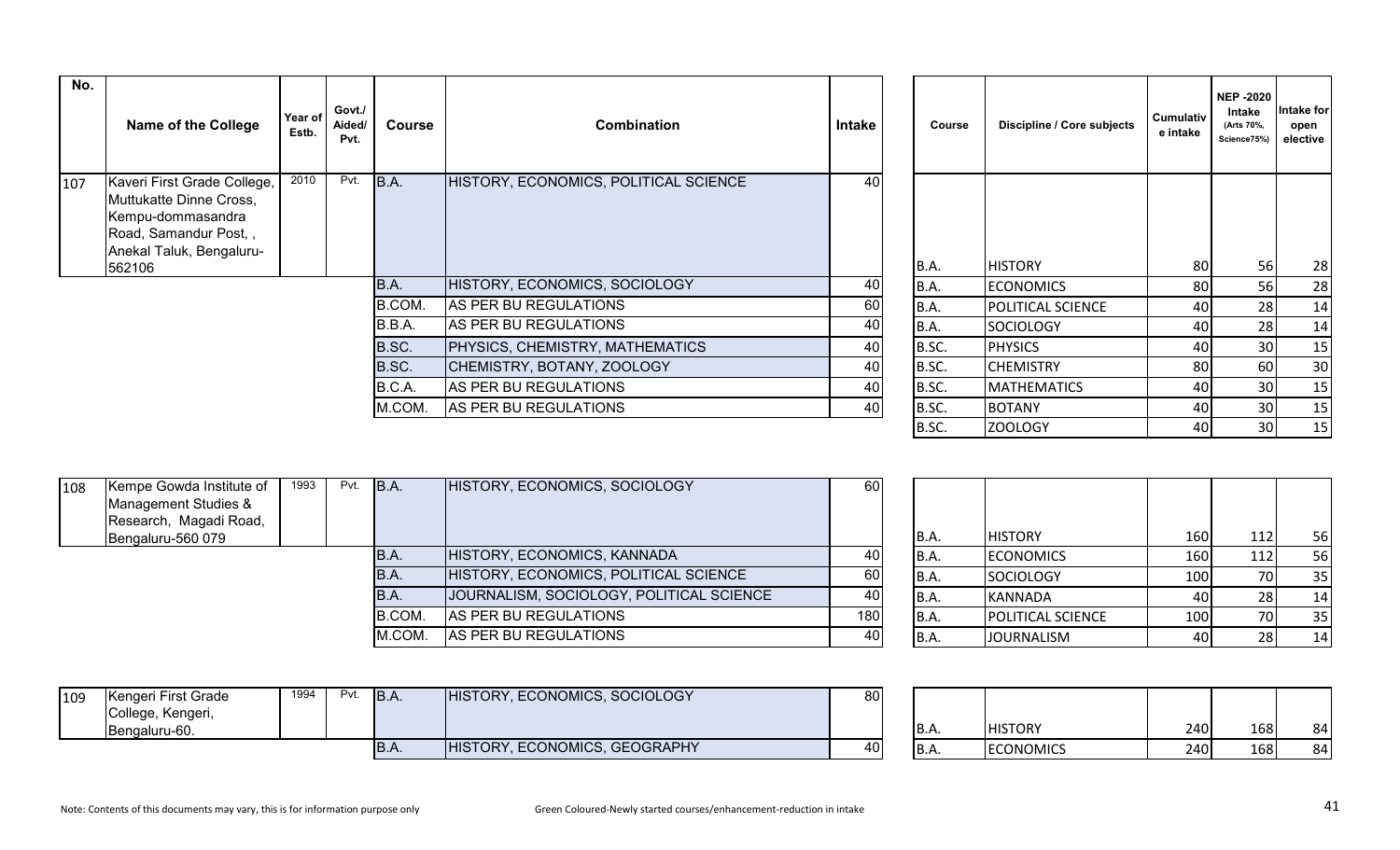| No. | Name of the College | Year of<br>Estb. | Govt./<br>Aided/<br>Pvt. | Course | Combination                           | Intake | Course | Discipline / Core subjects        | <b>Cumulativ</b><br>e intake | NEP -2020<br><b>Intake</b><br>(Arts 70%,<br>Science75%) | ntake for<br>open<br>elective |
|-----|---------------------|------------------|--------------------------|--------|---------------------------------------|--------|--------|-----------------------------------|------------------------------|---------------------------------------------------------|-------------------------------|
|     |                     |                  |                          | B.A.   | HISTORY, ECONOMICS, POLITICAL SCIENCE | 60     | B.A.   | SOCIOLOGY                         | 80                           |                                                         | 28                            |
|     |                     |                  |                          | B.A.   | HISTORY, ECONOMICS, KANNADA           | 60     | B.A.   | <b>GEOGRAPHY</b>                  | 40I                          |                                                         | 14                            |
|     |                     |                  |                          | B.COM. | AS PER BU REGULATIONS                 | 100    | IB.A.  | <b>POLITICAL SCIENCE</b>          | 60                           |                                                         | 21                            |
|     |                     |                  |                          |        |                                       |        |        | $I$ <i>ii</i> A Nini A $\Gamma$ A | $\sim$                       | $\sqrt{2}$                                              | $\mathbf{a}$                  |

| Course      | Discipline / Core subjects | <b>Cumulativ</b><br>e intake | <b>NEP-2020</b><br>Intake<br>(Arts 70%,<br>Science75%) | Intake for<br>open<br>elective |
|-------------|----------------------------|------------------------------|--------------------------------------------------------|--------------------------------|
| B.A.        | <b>SOCIOLOGY</b>           | 80                           | 56                                                     | 28                             |
| B.A.        | <b>GEOGRAPHY</b>           | 40                           | 28                                                     | 14                             |
| <b>B.A.</b> | POLITICAL SCIENCE          | 60                           | 42                                                     | 21                             |
| B.A.        | <b>KANNADA</b>             | 60                           | 42                                                     | 21                             |

| 110 | Keshava College of Dance<br>& Music, No.556, 11th<br>Main, ISRO Layout,<br>Bengaluru-78 | 2004 | Pvt. | IB.A. | <b>DANCE</b> | 15 |
|-----|-----------------------------------------------------------------------------------------|------|------|-------|--------------|----|
|     |                                                                                         |      |      | IB.A. | <b>MUSIC</b> | 15 |

| 111 | KK Degree College, No.10,<br>KK Arcade, Channasandra,<br>RR Nangar, Bengaluru-560<br>098 | 2021 | Pvt. | IB.COM. | <b>AS PER BU REGULATIONS</b> | 100I |
|-----|------------------------------------------------------------------------------------------|------|------|---------|------------------------------|------|
|     |                                                                                          |      |      | B.C.A.  | <b>AS PER BU REGULATIONS</b> | 60 I |

| 112 | <b>KLE Degree Evening</b> | 2018 | Pvt. | B.COM. | <b>AS PER BU REGULATIONS</b> | 100 |
|-----|---------------------------|------|------|--------|------------------------------|-----|
|     | College, 2nd Stage, 3rd   |      |      |        |                              |     |
|     | Block, Nagarabhavi,       |      |      |        |                              |     |
|     | IBengaluru-560 072        |      |      |        |                              |     |

| 113 | <b>KLE Society's Degree</b><br>College, 2nd Stage, 3rd<br>Block, Next to BDA<br>Complex, Nagarabhavi,<br>Bengaluru-560 072. | 2009 | Pvt. | IB.COM. | <b>AS PER BU REGULATIONS</b> | 300  |
|-----|-----------------------------------------------------------------------------------------------------------------------------|------|------|---------|------------------------------|------|
|     |                                                                                                                             |      |      | B.B.A.  | <b>AS PER BU REGULATIONS</b> | 160I |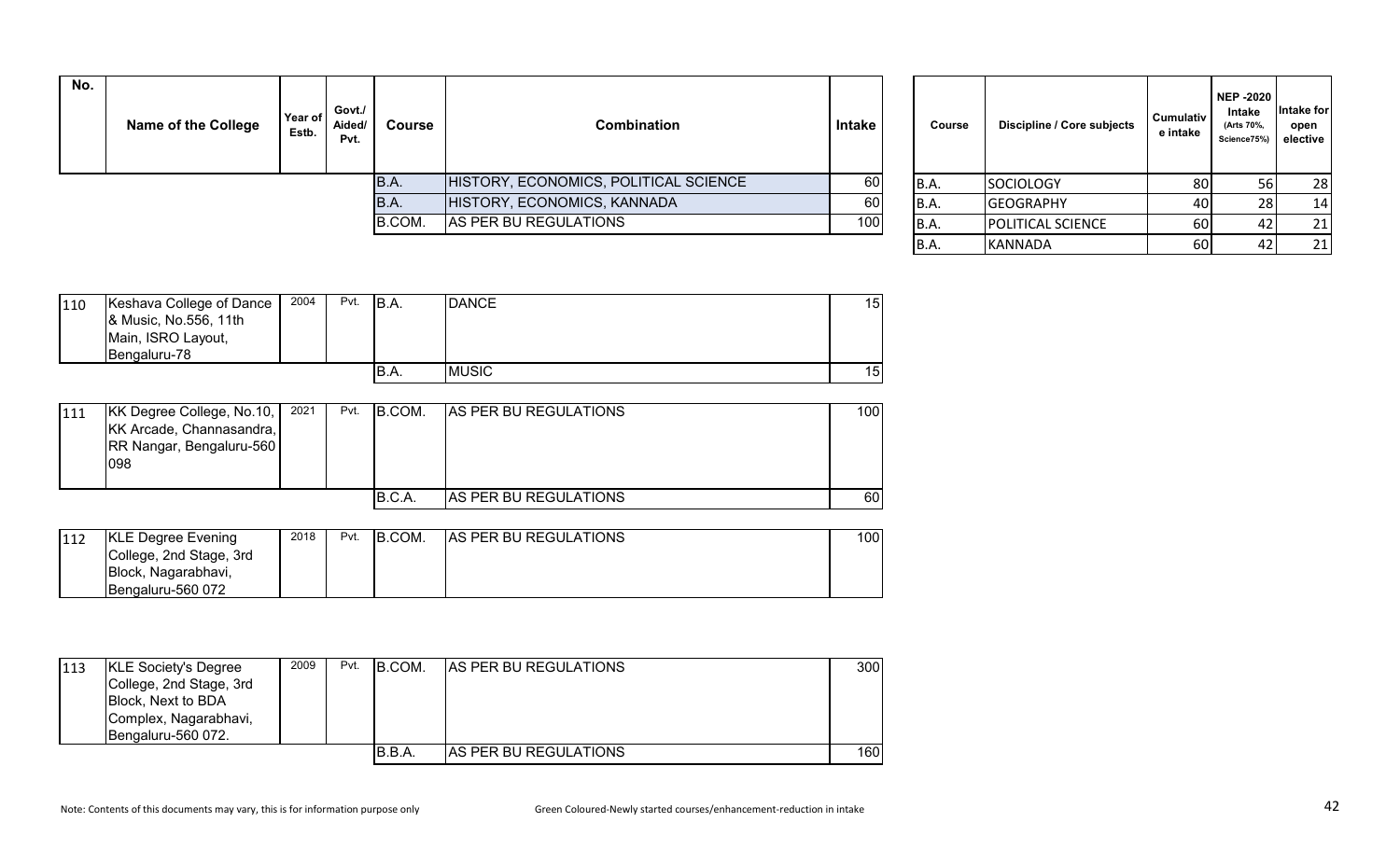| No. | <b>Name of the College</b> | Year of<br>Estb. | Govt./<br>Aided/<br>Pvt. | Course | <b>Combination</b>                                                                                              | <b>Intake</b> | <b>Course</b> | Discipline / Core subjects | <b>Cumulativ</b><br>e intake |
|-----|----------------------------|------------------|--------------------------|--------|-----------------------------------------------------------------------------------------------------------------|---------------|---------------|----------------------------|------------------------------|
|     |                            |                  |                          | B.C.A. | AS PER BU REGULATIONS                                                                                           | 180           |               |                            |                              |
|     |                            |                  |                          | M.COM. | AS PER BU REGULATIONS                                                                                           | 40            |               |                            |                              |
|     |                            |                  |                          |        | Fresh Permanent affiliation recommended for Bcom, BBA,<br>BCA by the LIC 2021-22, Orders from Govt. are awaited |               |               |                            |                              |

| Course | Discipline / Core subjects | <b>Cumulativ</b><br>e intake | <b>NEP -2020</b><br>Intake<br>(Arts 70%,<br>Science75%) | Intake for<br>open<br>elective |
|--------|----------------------------|------------------------------|---------------------------------------------------------|--------------------------------|
|--------|----------------------------|------------------------------|---------------------------------------------------------|--------------------------------|

| 114 | KSS Degree College, N.7 & | 2019 | Pvt. |                |                              |      |
|-----|---------------------------|------|------|----------------|------------------------------|------|
|     | 8, 14th Cross, MC Layout, |      |      |                |                              |      |
|     | Vijayanagara, Bengaluru-  |      |      |                |                              |      |
|     | 560 040                   |      |      | <b>IB.COM.</b> | <b>AS PER BU REGULATIONS</b> | 60 I |

| 115 | <b>KTSV First Grade College</b>                                                                                                   | 2015 | Pvt. | B.COM. | <b>AS PER BU REGULATIONS</b> | 50 |
|-----|-----------------------------------------------------------------------------------------------------------------------------------|------|------|--------|------------------------------|----|
|     | for Women, CA Site No.<br>[442/1, 1, 2, 3, 6B, 7B, 68]<br>441/6B, Hariharam, laldas,<br>Layout, Vijayanagar,<br>Bengaluru-560 040 |      |      |        |                              |    |
|     |                                                                                                                                   |      |      |        |                              |    |

| 116<br>052. | Kuvempu Evening Degree<br>College, Mallasandra, T.D.<br>Halli Post, Hesaraghatta<br>main Road, Bengaluru -560 | 2011 | Pvt. | B.A.          | SOCIOLOGY, ECONOMICS, POLITICAL SCIENCE | 40 | IB.A. | SOCIOLOGY        | 40   | 14 |
|-------------|---------------------------------------------------------------------------------------------------------------|------|------|---------------|-----------------------------------------|----|-------|------------------|------|----|
|             |                                                                                                               |      |      | <b>B.COM.</b> | AS PER BU REGULATIONS                   | 60 | B.A.  | <b>ECONOMICS</b> | 40 I | 14 |

| B.A. | <b>SOCIOLOGY</b>  | 40 | 28 | 14 |
|------|-------------------|----|----|----|
| B.A. | <b>ECONOMICS</b>  | 40 | 28 | 14 |
| B.A. | POLITICAL SCIENCE |    | 28 | 14 |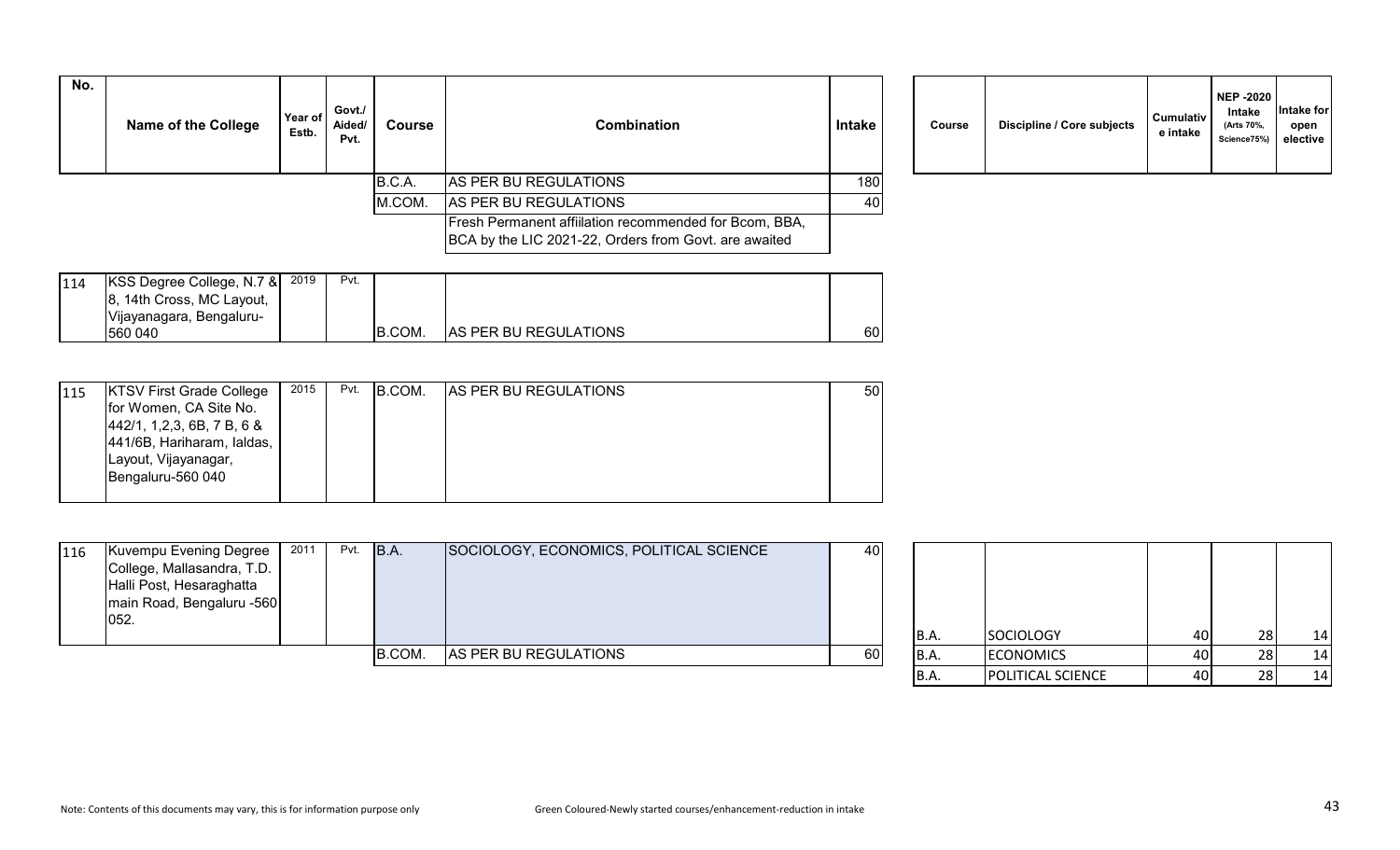| No. | Name of the College                                            | Year of I<br>Estb. | Govt./<br>Aided/<br>Pvt. | Course                                | <b>Combination</b>    | Intake          | Course | Discipline / Core subjects | <b>Cumulativ</b><br>e intake | NEP -2020<br>Intake<br>(Arts 70%,<br>Science75%) | Intake for<br>open<br>elective |
|-----|----------------------------------------------------------------|--------------------|--------------------------|---------------------------------------|-----------------------|-----------------|--------|----------------------------|------------------------------|--------------------------------------------------|--------------------------------|
| 117 | 1993<br>Kuvempu First Grade<br>Pvt.<br>College, Mallasandra, T |                    | B.A.                     | HISTORY, ECONOMICS, POLITICAL SCIENCE | 80                    |                 |        |                            |                              |                                                  |                                |
|     | Dasarahalii, Bengaluru-57                                      |                    |                          |                                       |                       |                 |        |                            |                              |                                                  |                                |
|     |                                                                |                    |                          |                                       |                       |                 | B.A.   | <b>HISTORY</b>             | 80                           | 56                                               | 28                             |
|     |                                                                |                    |                          | B.COM.                                | AS PER BU REGULATIONS | 200             | B.A.   | <b>ECONOMICS</b>           | 80                           | 56                                               | 28                             |
|     |                                                                |                    |                          | B.C.A.                                | AS PER BU REGULATIONS | 60              | B.A.   | <b>POLITICAL SCIENCE</b>   | 80                           | 56I                                              | 28                             |
|     |                                                                |                    |                          | M.COM.                                | AS PER BU REGULATIONS | 30 <sub>l</sub> |        |                            |                              |                                                  |                                |

| Course | Discipline / Core subjects | <b>Cumulativ</b><br>e intake | <b>NEP -2020</b><br>Intake<br>(Arts 70%,<br>Science75%) | Intake for<br>open<br>elective |
|--------|----------------------------|------------------------------|---------------------------------------------------------|--------------------------------|
|        |                            |                              |                                                         |                                |
| B.A.   | <b>HISTORY</b>             | 80                           | 56                                                      | 28                             |
| B.A.   | <b>ECONOMICS</b>           | 80                           | 56                                                      | 28                             |
| B.A.   | POLITICAL SCIENCE          | 80                           | 56                                                      | 28                             |

| 118 | LNR Degree College,<br>No.26, Ramohalli, Kengeri<br>Hobli, Bengaluru-560 074 | 2018 | Pvt.   | B.A.                        | HISTORY, ECONOMICS, POLITICAL SCIENCE | 60   |                          |                |       |     |
|-----|------------------------------------------------------------------------------|------|--------|-----------------------------|---------------------------------------|------|--------------------------|----------------|-------|-----|
|     |                                                                              |      |        |                             |                                       |      | IB.A.                    | <b>HISTORY</b> | 120 l | 42  |
|     | IB.A.                                                                        |      |        | HISTORY, ECONOMICS, KANNADA | 60                                    | B.A. | <b>ECONOMICS</b>         | 120            | 42    |     |
|     |                                                                              |      | B.COM. | AS PER BU REGULATIONS       | 60                                    | B.A. | <b>POLITICAL SCIENCE</b> | 60 l           | 21    |     |
|     |                                                                              |      |        |                             |                                       |      |                          | .              | $-1$  | - - |

| <b>B.A.</b> | <b>HISTORY</b>    | 120 | 84 | 42 |
|-------------|-------------------|-----|----|----|
| <b>B.A.</b> | <b>ECONOMICS</b>  | 120 | 84 | 42 |
| <b>B.A.</b> | POLITICAL SCIENCE | 60  | 42 | 21 |
| B.A.        | <b>KANNAD</b>     | 60  | 42 |    |

| 119 | <b>LORAA Business</b><br>Academy, No.3/3, Begur<br>Main Road, Hongasandra,<br>Bengaluru -68 | 2012   | Pvt.                           | B.COM.                                   | AS PER BU REGULATIONS | 40                       |                  |                   |      |    |
|-----|---------------------------------------------------------------------------------------------|--------|--------------------------------|------------------------------------------|-----------------------|--------------------------|------------------|-------------------|------|----|
|     |                                                                                             |        |                                |                                          |                       |                          | IB.A.            | <b>JOURNALISM</b> | 40 l | 14 |
|     | IB.A.                                                                                       |        |                                | JOURNALISM, SOCIOLOGY, POLITICAL SCIENCE | 40                    | B.A.                     | <b>SOCIOLOGY</b> | 40 I              | 14   |    |
|     |                                                                                             | PG.DIP | <b>BUSINESS ADMINISTRATION</b> | 40                                       | B.A.                  | <b>POLITICAL SCIENCE</b> | 40 I             | 14                |      |    |
|     |                                                                                             |        |                                | DIP.                                     | <b>FILM ACTING</b>    | 20                       |                  |                   |      |    |

| B.A. | <b>JOURNALISM</b> | 40 | 28 | 14 |
|------|-------------------|----|----|----|
| B.A. | <b>SOCIOLOGY</b>  |    | 28 | 14 |
| B.A. | POLITICAL SCIENCE |    | 28 | 14 |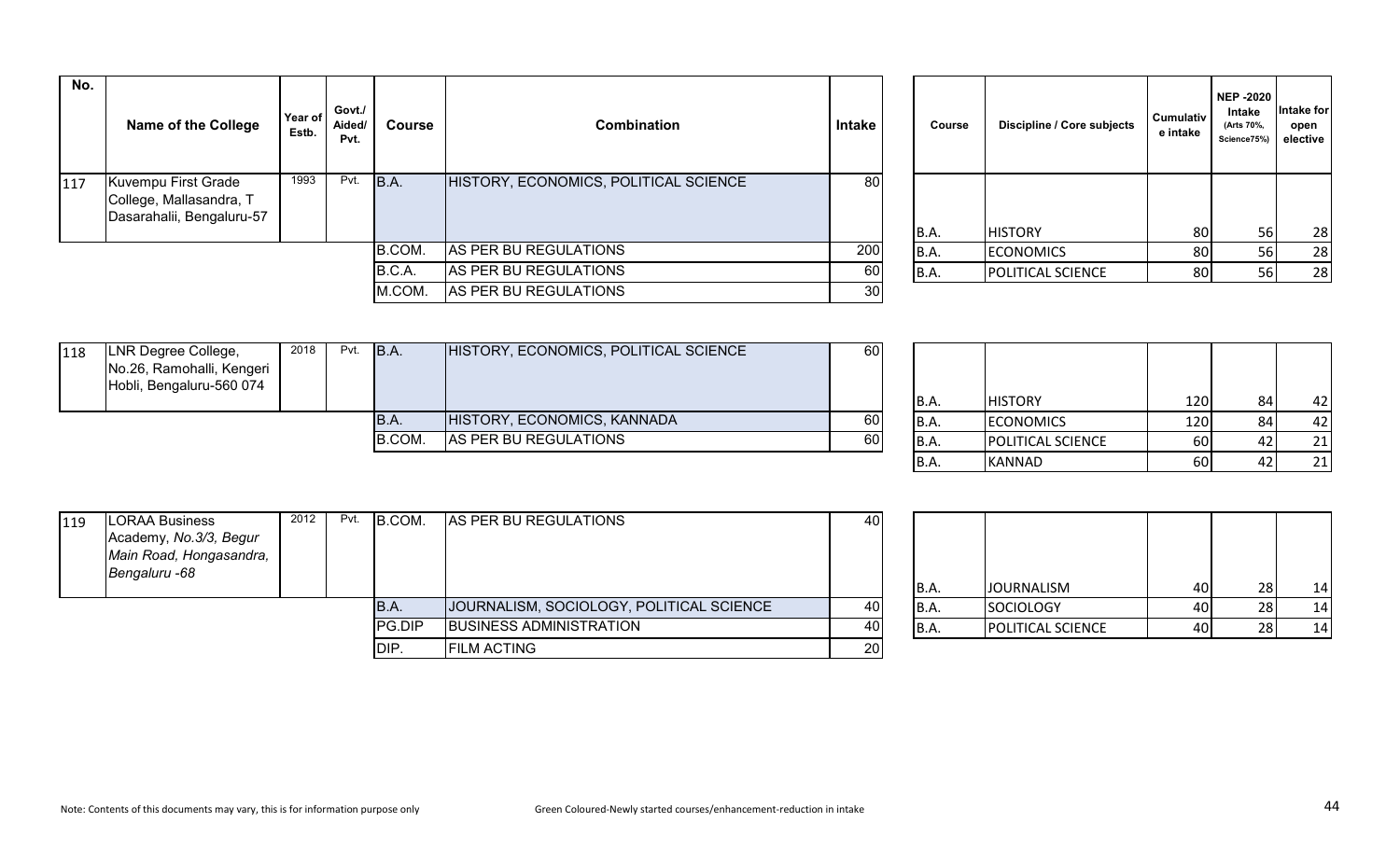| No. | <b>Name of the College</b>                                                          | Year of<br>Estb. | Govt./<br>Aided/<br>Pvt. | Course | <b>Combination</b>                                   | Intake | Course | Discipline / Core subjects | Cumulativ<br>e intake | NEP -2020<br>Intake<br>(Arts 70%,<br>Science75%) | Intake for<br>open<br>elective |
|-----|-------------------------------------------------------------------------------------|------------------|--------------------------|--------|------------------------------------------------------|--------|--------|----------------------------|-----------------------|--------------------------------------------------|--------------------------------|
| 120 | Loyola Degree College,<br>SOS Post, Kalena Agrara,<br>BG Road, Bengaluru-560<br>076 | 2016             | Pvt.                     | B.A.   | <b>PSYCHOLOGY, JOURNALISM, COMMUNICATIVE ENGLISH</b> | 100    | B.A.   | <b>PSYCHOLOGY</b>          | 100                   | 70 <sup>1</sup>                                  | 35                             |
|     |                                                                                     |                  |                          | B.A.   | JOURNALISM, POLITICAL SCIENCE, ECONOMICS             | 60     | B.A.   | <b>JOURNALISM</b>          | 160                   | 112                                              | 56                             |
|     |                                                                                     |                  |                          | B.COM. | AS PER BU REGULATIONS                                | 220    | B.A.   | COMMUNICATIVE ENGLIS       | 100                   |                                                  | 35                             |
|     |                                                                                     |                  |                          |        |                                                      |        |        | <b>IPOLITICAL SCIENCE</b>  | 60 I                  | 421                                              | 21                             |

| Course | Discipline / Core subjects  | Cumulativ<br>e intake | <b>NEP -2020</b><br>Intake<br>(Arts 70%,<br>Science75%) | Intake for<br>open<br>elective |
|--------|-----------------------------|-----------------------|---------------------------------------------------------|--------------------------------|
| B.A.   | <b>PSYCHOLOGY</b>           | 100                   | 70                                                      | 35                             |
| B.A.   | <b>JOURNALISM</b>           | 160                   | 112                                                     | 56                             |
| B.A.   | <b>COMMUNICATIVE ENGLIS</b> | 100                   | 70                                                      | 35                             |
| B.A.   | POLITICAL SCIENCE           | 60                    | 42                                                      | 21                             |
| B.A.   | <b>ECONOMICS</b>            | 60                    | 42                                                      | 21                             |

| 121 | IM Basavaiah Institute of | 2010 | Pvt. | B.COM. | <b>AS PER BU REGULATIONS</b> | 60 |
|-----|---------------------------|------|------|--------|------------------------------|----|
|     | Management Studies, #12,  |      |      |        |                              |    |
|     | 2nd Stage, Nagarabhavi    |      |      |        |                              |    |
|     | Ring Road, Near BDA       |      |      |        |                              |    |
|     | Complex, Bengaluru -560   |      |      |        |                              |    |
|     | 072.                      |      |      |        |                              |    |
|     |                           |      |      | M.COM. | <b>AS PER BU REGULATIONS</b> | 40 |

| 122 | M S College of Commerce, | 2018 | Pvt. | B.COM. | <b>AS PER BU REGULATIONS</b> | 100 |
|-----|--------------------------|------|------|--------|------------------------------|-----|
|     | No.489, Govindappa       |      |      |        |                              |     |
|     | Garden, Near 8th mile    |      |      |        |                              |     |
|     | Circle, Hesarghatta Main |      |      |        |                              |     |
|     | Road, T Dasaharahlli,    |      |      |        |                              |     |
|     | Bengaluru-560 057        |      |      |        |                              |     |
|     |                          |      |      |        |                              |     |

| 123 | IM.H. Institute of      | 2006 | Pvt. | IB.B.A. | AS PER BU REGULATIONS | 40 |
|-----|-------------------------|------|------|---------|-----------------------|----|
|     | Management Sciences, BM |      |      |         |                       |    |
|     | Road, Vivekanandanagar, |      |      |         |                       |    |
|     | Ramanagaram-571 511     |      |      |         |                       |    |
|     |                         |      |      |         |                       |    |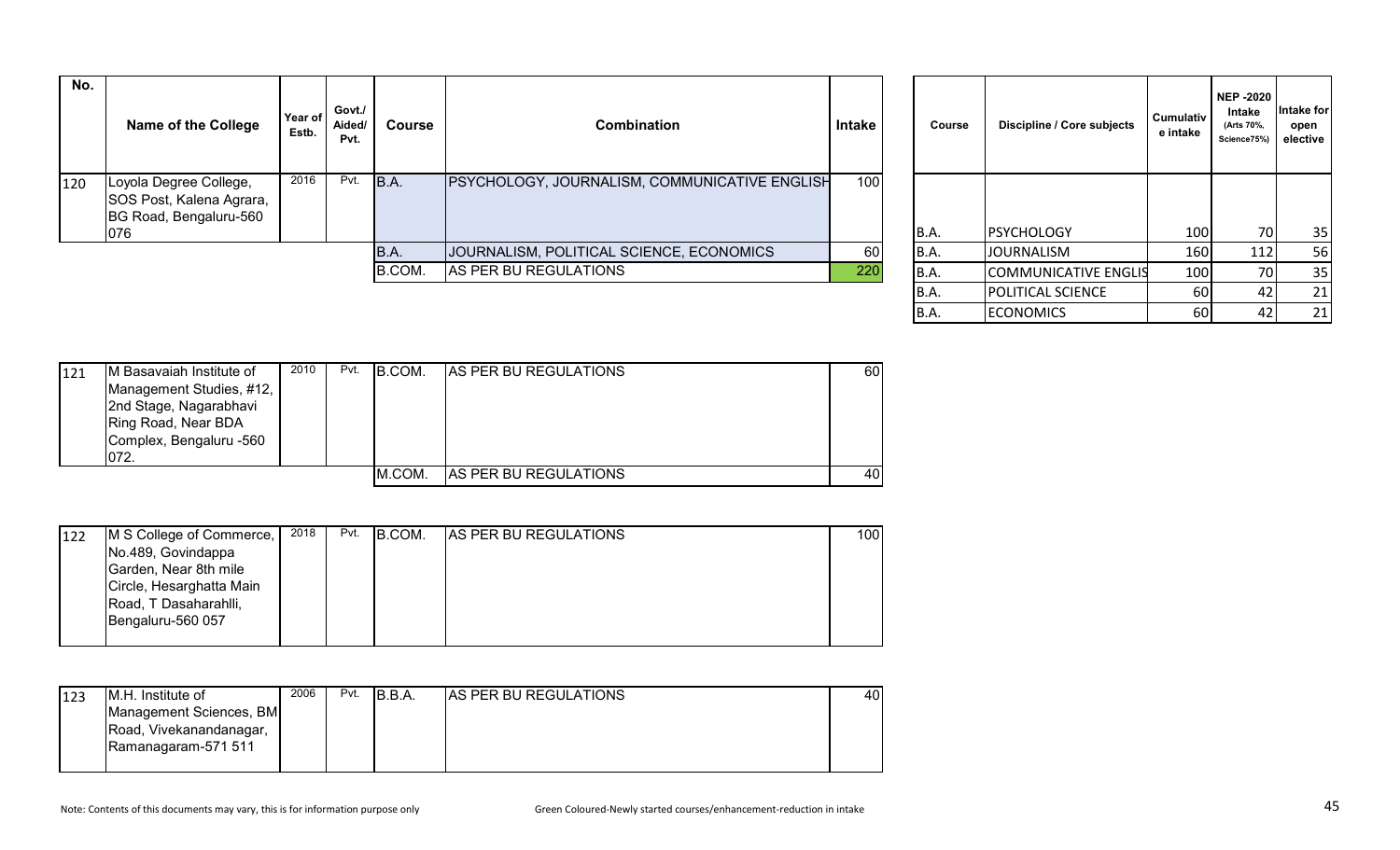| No. | <b>Name of the College</b> | Year of<br>Estb. | Govt./<br>Aided/<br>Pvt. | Course | Combination           | Intake |  | Course | <b>Discipline / Core subjects</b> | <b>Cumulativ</b><br>e intake |
|-----|----------------------------|------------------|--------------------------|--------|-----------------------|--------|--|--------|-----------------------------------|------------------------------|
|     |                            |                  |                          | B.C.A. | AS PER BU REGULATIONS | 60     |  |        |                                   |                              |
|     |                            |                  |                          | B.COM. | AS PER BU REGULATIONS | 60     |  |        |                                   |                              |

| Course | Discipline / Core subjects | <b>Cumulativ</b><br>e intake | <b>NEP -2020</b><br><b>Intake</b><br>(Arts 70%,<br>Science75%) | <b>Intake for</b><br>open<br>elective |  |
|--------|----------------------------|------------------------------|----------------------------------------------------------------|---------------------------------------|--|
|--------|----------------------------|------------------------------|----------------------------------------------------------------|---------------------------------------|--|

| 124 | M.N. Degree College, | 2007 | Pvt. | B.B.A.  | <b>AS PER BU REGULATIONS</b> | 55 |
|-----|----------------------|------|------|---------|------------------------------|----|
|     | Kammagondanahalli,   |      |      |         |                              |    |
|     | IBengaluru -15       |      |      |         |                              |    |
|     |                      |      |      | B.C.A.  | AS PER BU REGULATIONS        | 55 |
|     |                      |      |      | IB.COM. | <b>AS PER BU REGULATIONS</b> | 60 |

| 125 | Maharishi Institute of<br>Master Management,<br>No.41/1, Heggadagere<br>Village, Bidadi Hobli-<br>562109. Ramanagaram | 2008 | Pvt. B.COM. | AS PER BU REGULATIONS                 | 40 |      |                  |      |    |
|-----|-----------------------------------------------------------------------------------------------------------------------|------|-------------|---------------------------------------|----|------|------------------|------|----|
|     | Dist.                                                                                                                 |      |             |                                       |    | B.A. | <b>HISTORY</b>   | 40I  | 14 |
|     |                                                                                                                       |      | B.A.        | HISTORY, ECONOMICS, POLITICAL SCIENCE | 40 | B.A. | <b>ECONOMICS</b> | 40 I | 14 |
|     |                                                                                                                       |      |             |                                       |    |      |                  |      |    |

| <b>B.A.</b> | <b>HISTORY</b>    | 40 | 28 | 14 |
|-------------|-------------------|----|----|----|
| B.A.        | <b>ECONOMICS</b>  | 40 | 28 | 14 |
| B.A.        | POLITICAL SCIENCE | 40 | 28 | 14 |

| 126 | Mangalore Institute of    | 2014 | Pvt. | <b>B.COM.</b> | <b>AS PER BU REGULATIONS</b>  | 200 |
|-----|---------------------------|------|------|---------------|-------------------------------|-----|
|     | Management & Science,     |      |      |               |                               |     |
|     | Kempaiah Complex,         |      |      |               |                               |     |
|     | Sy.No.68, Ullalu Main     |      |      |               |                               |     |
|     | Road, Bhavaninagar,       |      |      |               |                               |     |
|     | Jnanabharathi, Bengaluru- |      |      |               |                               |     |
|     | 560 056                   |      |      |               |                               |     |
|     |                           |      |      | B.B.A.        | <b>IAS PER BU REGULATIONS</b> | 40  |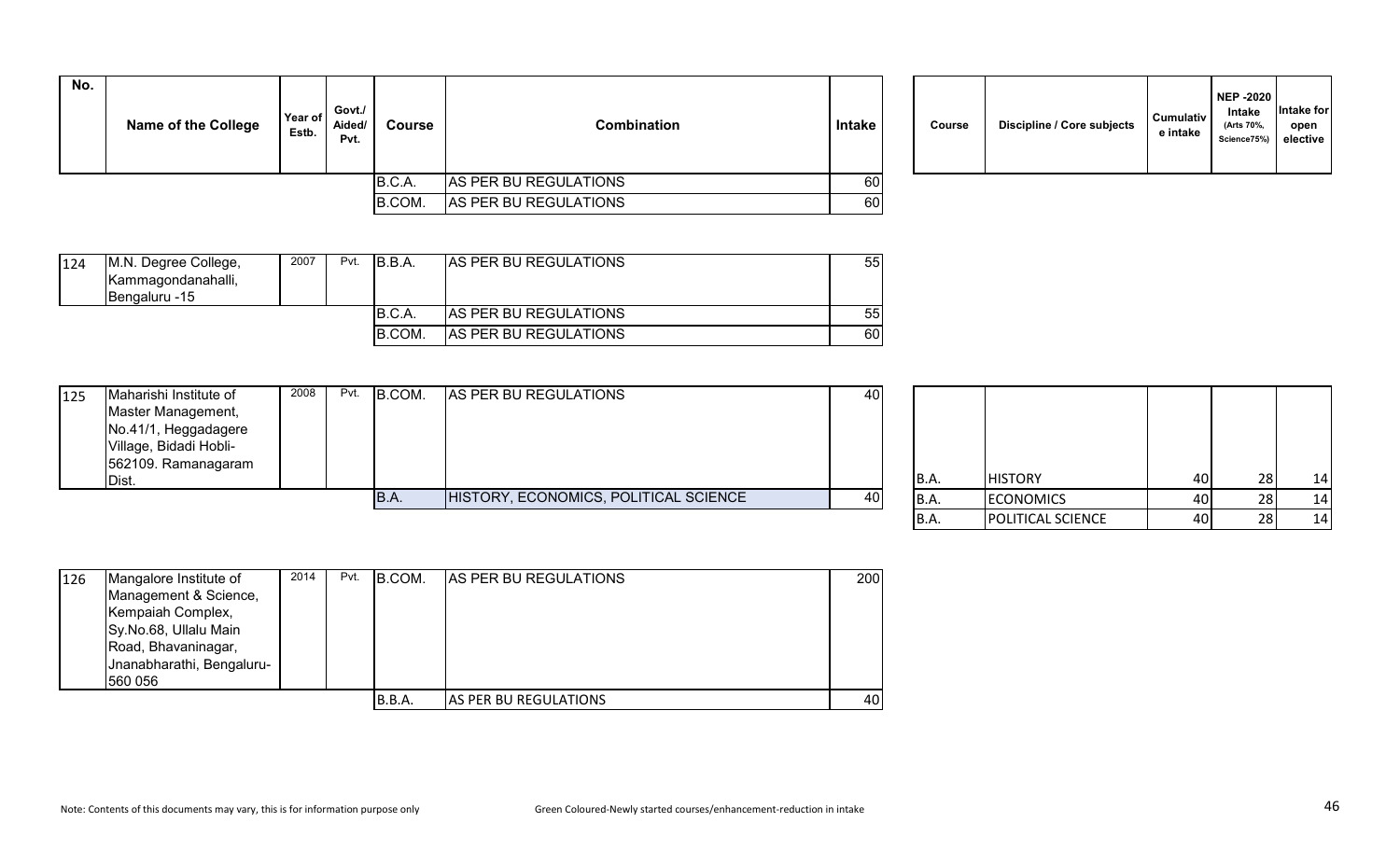| No. | <b>Name of the College</b>                                                                                                                              | Year of<br>Estb. | Govt./<br>Aided/<br>Pvt. | Course | <b>Combination</b>    | Intake | Course | Discipline / Core subjects | <b>Cumulativ</b><br>e intake |
|-----|---------------------------------------------------------------------------------------------------------------------------------------------------------|------------------|--------------------------|--------|-----------------------|--------|--------|----------------------------|------------------------------|
| 127 | MET Academy of<br>Management Science,<br>No.1/4, Ittina Apartments,<br>Balaji Layout, 4th Main,<br>Hongasandra,<br>Bommanahalli, Bengaluru-<br>560 068. | 2004             | Pvt.                     | B.B.A. | AS PER BU REGULATIONS | 40     |        |                            |                              |
|     |                                                                                                                                                         |                  |                          | B.COM. | AS PER BU REGULATIONS | 40     |        |                            |                              |

|  | Course | Discipline / Core subjects | <b>Cumulativ</b><br>e intake | <b>NEP -2020</b><br><b>Intake</b><br>(Arts 70%,<br>Science75%) | Intake for<br>open<br>elective |
|--|--------|----------------------------|------------------------------|----------------------------------------------------------------|--------------------------------|
|--|--------|----------------------------|------------------------------|----------------------------------------------------------------|--------------------------------|

| MET Evening College,<br>128 | 2004 | Pvt. | B.A.   | HISTORY, ECONOMICS, POLITICAL SCIENCE | 30 |       |                          |                 |     |    |
|-----------------------------|------|------|--------|---------------------------------------|----|-------|--------------------------|-----------------|-----|----|
| No.1/4, Ittina Apartments,  |      |      |        |                                       |    |       |                          |                 |     |    |
| Balaji Layout, 4th Main,    |      |      |        |                                       |    |       |                          |                 |     |    |
| Hongasandra,                |      |      |        |                                       |    |       |                          |                 |     |    |
| Bommanahalli, Bengaluru-    |      |      |        |                                       |    |       |                          |                 |     |    |
| 68.                         |      |      |        |                                       |    |       |                          |                 |     |    |
|                             |      |      |        |                                       |    | B.A.  | <b>HISTORY</b>           | 70              |     | 25 |
|                             |      |      | 'B.A.  | JOURNALISM, HISTORY, TOURISM          |    | IB.A. | <b>ECONOMICS</b>         | 30 <sup>1</sup> |     | 11 |
|                             |      |      | B.COM. | AS PER BU REGULATIONS                 | 40 | B.A.  | <b>POLITICAL SCIENCE</b> | 30 <sup>1</sup> |     | 11 |
|                             |      |      |        |                                       |    | IB.A  | LJOURNALISM.             | 40 l            | 281 | 14 |

| <b>B.A.</b> | <b>HISTORY</b>    | 70 | 49 | 25 |
|-------------|-------------------|----|----|----|
| B.A.        | <b>ECONOMICS</b>  | 30 | 21 | 11 |
| B.A.        | POLITICAL SCIENCE | 30 | 21 | 11 |
| B.A.        | JOURNALISM,       | 40 | 28 | 14 |
| B.A.        | <b>TOURISM</b>    | 40 | 28 | 14 |

| 129 | NAISH College, BSK 6th<br>Phase, 4th Block,<br>Cikkegowdara palya,<br>Bengaluru-83 | 2005 | Pvt. | <b>BASLP</b> | <b>AS PER BU REGULATIONS</b>     | 40 |
|-----|------------------------------------------------------------------------------------|------|------|--------------|----------------------------------|----|
|     |                                                                                    |      |      | M.SC.        | IAUDIOLOGY                       | 12 |
|     |                                                                                    |      |      | M.SC.        | <b>SPEECH LANGUAGE PETHOLOGY</b> | 12 |
|     |                                                                                    |      |      | M.SC.        | <b>PSYCHOLOGICAL COUNSELIING</b> | 30 |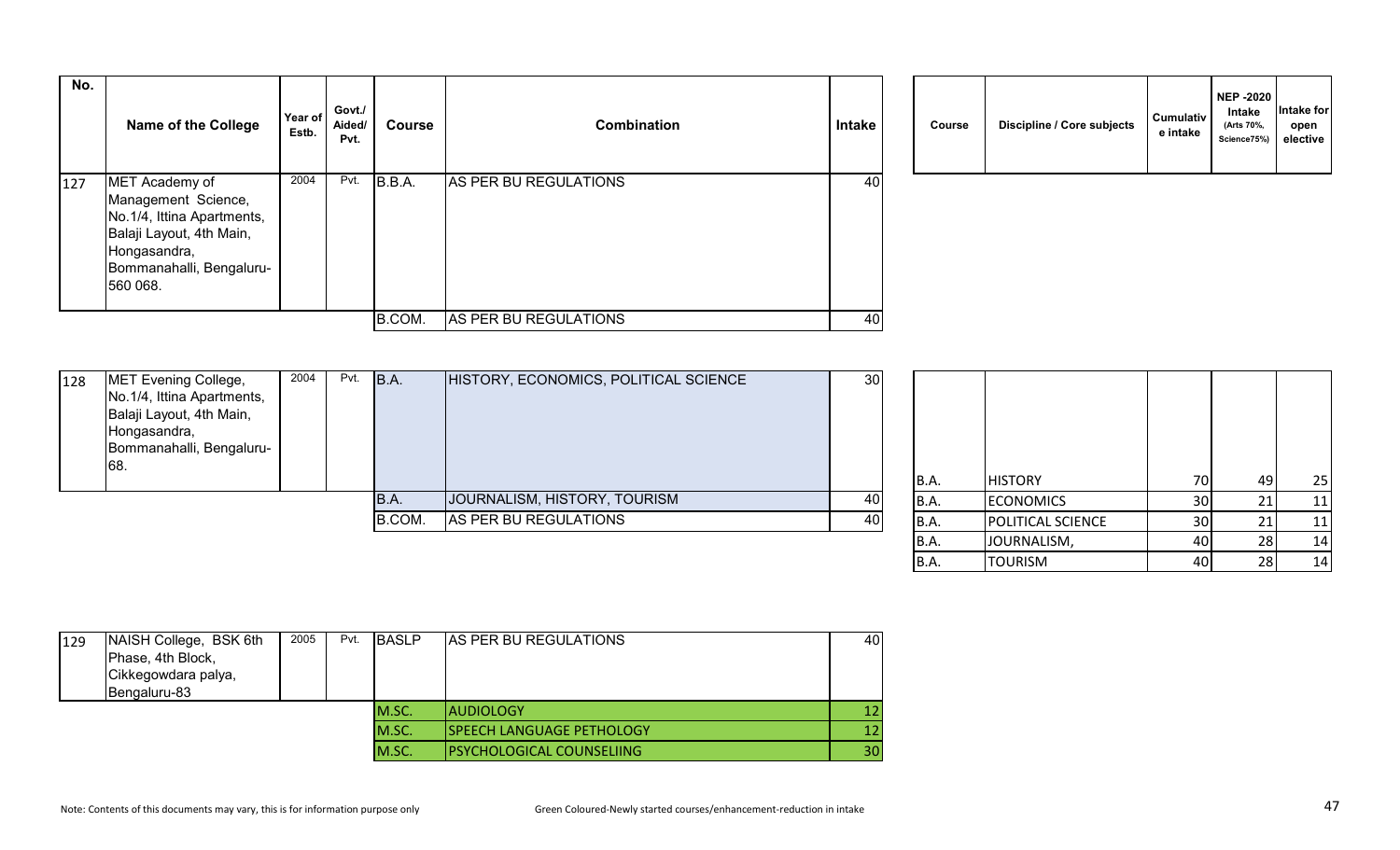| No. | <b>Name of the College</b>                                                                                                                                                  | Year of<br>Estb. | Govt./<br>Aided/<br>Pvt. | <b>Course</b> | <b>Combination</b>                       | <b>Intake</b> | Course | Discipline / Core subjects | Cumulativ<br>e intake | <b>NEP -2020</b><br>Intake<br>(Arts 70%,<br>Science75%) | Intake for<br>open<br>elective |
|-----|-----------------------------------------------------------------------------------------------------------------------------------------------------------------------------|------------------|--------------------------|---------------|------------------------------------------|---------------|--------|----------------------------|-----------------------|---------------------------------------------------------|--------------------------------|
| 130 | NA School of Journalism &<br>Business Studies,<br>Sy.No.14/06, Gulimangala<br>Village, Lakshminarayana<br>Pura Post, SarjapurHobli,<br>Anekal Taluku, Bengaluru-<br>560 099 | 2017             | Pvt.                     | B.A.          | JOURNALISM, POLITICAL SCIENCE, ECONOMICS | 60            | B.A.   | <b>JOURNALISM</b>          | 60                    | 42                                                      | 21                             |
|     |                                                                                                                                                                             |                  |                          | B.B.A.        | AS PER BU REGULATIONS                    | 60            | B.A.   | <b>POLITICAL SCIENCE</b>   | 60                    | 42                                                      | 21                             |
|     |                                                                                                                                                                             |                  |                          | B.COM.        | AS PER BU REGULATIONS                    | 100           | B.A.   | <b>ECONOMICS</b>           | 60                    | 42                                                      | 21                             |

| 131 | <b>INBP Degree College,</b><br>No.78, Opp. Veeresh<br>Theatre, Managadi Main<br>IRoad. Bengaluru-560 079 | 2007 | Pvt. | B.COM.  | <b>AS PER BU REGULATIONS</b>  | 60 |
|-----|----------------------------------------------------------------------------------------------------------|------|------|---------|-------------------------------|----|
|     |                                                                                                          |      |      | IB.C.A. | <b>IAS PER BU REGULATIONS</b> | 40 |

| 132 | New Expert First Grade   | 2017 | Pvt. | B.COM. | <b>AS PER BU REGULATIONS</b> | 1001 |
|-----|--------------------------|------|------|--------|------------------------------|------|
|     | College, No.1743, Behind |      |      |        |                              |      |
|     | KSRTC Bus Stop, Ijuru,   |      |      |        |                              |      |
|     | Ramanagar-562159         |      |      |        |                              |      |
|     |                          |      |      |        |                              |      |

| 133 | New Expert First Grade<br>Evening College, No.1743,<br>Behind KSRTC Bus Stop,<br>Ijuru, Ramanagar-562159 | 2019 | Pvt. | B.A    | HISTORY, ECONOMICS, POLITICAL SCIENCE | 50 | B.A | <b>HISTORY</b>   | 50 | 18 |
|-----|----------------------------------------------------------------------------------------------------------|------|------|--------|---------------------------------------|----|-----|------------------|----|----|
|     |                                                                                                          |      |      | B.COM. | AS PER BU REGULATIONS                 | 40 | B.A | <b>ECONOMICS</b> | 50 | 18 |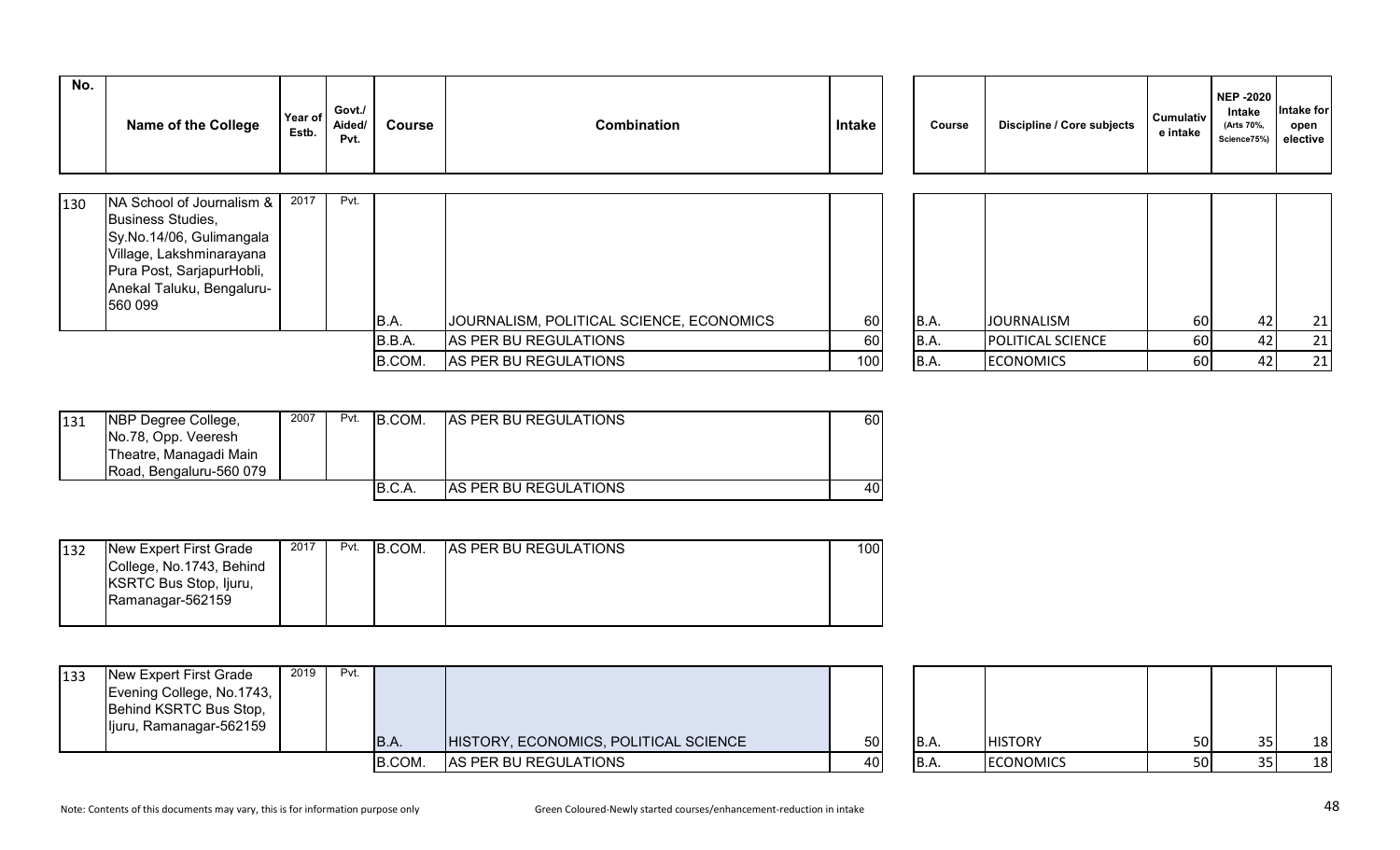| No. | <b>Name of the College</b> | Year of<br>Estb. | Govt./<br>Aided/<br>Pvt. | <b>Course</b> | Combination | <b>Intake</b> | Course | <b>Discipline / Core subjects</b> | <b>Cumulativ</b><br>e intake |
|-----|----------------------------|------------------|--------------------------|---------------|-------------|---------------|--------|-----------------------------------|------------------------------|

| Course | Discipline / Core subjects | <b>Cumulativ</b><br>e intake | <b>NEP -2020</b><br><b>Intake</b><br>(Arts 70%,<br>Science75%) | Intake for<br>open<br>elective |
|--------|----------------------------|------------------------------|----------------------------------------------------------------|--------------------------------|
| B.A.   | <b>POLITICAL SCIENCE</b>   | 50                           | 35                                                             | 18                             |

| 134 | Nisarga Degree Evening  | 2012 | Pvt. | B.COM. | <b>AS PER BU REGULATIONS</b> | 401 |
|-----|-------------------------|------|------|--------|------------------------------|-----|
|     | College, #07, Nisarga   |      |      |        |                              |     |
|     | Garden, Opp. Govt.      |      |      |        |                              |     |
|     | Hospital, Hegganahalli, |      |      |        |                              |     |
|     | Bengaluru-560 091       |      |      |        |                              |     |

| 135 | NRI Institute, No.6    | 1992 | Pvt. | B.COM. | <b>AS PER BU REGULATIONS</b> | 60              |
|-----|------------------------|------|------|--------|------------------------------|-----------------|
|     | Papareddypalya,        |      |      |        |                              |                 |
|     | Nagarabhavi 2nd Stage, |      |      |        |                              |                 |
|     | Bengaluru-560 072.     |      |      |        |                              |                 |
|     |                        |      |      | B.B.A. | <b>AS PER BU REGULATIONS</b> | 30 <sup>1</sup> |
|     |                        |      |      | B.C.A. | <b>AS PER BU REGULATIONS</b> | 60              |
|     |                        |      |      | B.B.A. | <b>AVIATION MANAGEMENT</b>   | 50              |

| 136 | NSB Academy, Sy.No.85,<br>Singena Agrahara, Huskur<br>Post, Anekal Taluk,<br>Bengaluru-560 099 | 2019 | Pvt. |     |                              |     |
|-----|------------------------------------------------------------------------------------------------|------|------|-----|------------------------------|-----|
|     |                                                                                                |      |      | MA. | <b>AS PER BU REGULATIONS</b> | 300 |

| 137 | Om Prabha First Grade<br>College, No.13/1, 13/2,<br>Magadi Main Road,<br>Bengaluru-79 | 1994 | $Pvt.$ $B.A.$ | HISTORY, ECONOMICS, KANNADA           | 40 | IB.A. | <b>HISTORY</b>   | 145 | 102 | 51 |
|-----|---------------------------------------------------------------------------------------|------|---------------|---------------------------------------|----|-------|------------------|-----|-----|----|
|     |                                                                                       |      | B.A.          | HISTORY, ECONOMICS, POLITICAL SCIENCE | 65 |       | <b>ECONOMICS</b> | 145 | 102 | 51 |
|     |                                                                                       |      | IB.A.         | HISTORY, ECONOMICS, SOCIOLOGY         | 40 |       | KANNADA          | 40  |     | 14 |

| B.A. | <b>HISTORY</b>   | 145 | 102 | 51 |
|------|------------------|-----|-----|----|
| B.A. | <b>ECONOMICS</b> | 145 | 102 | 51 |
| B.A. | <b>KANNADA</b>   |     | 28  | 14 |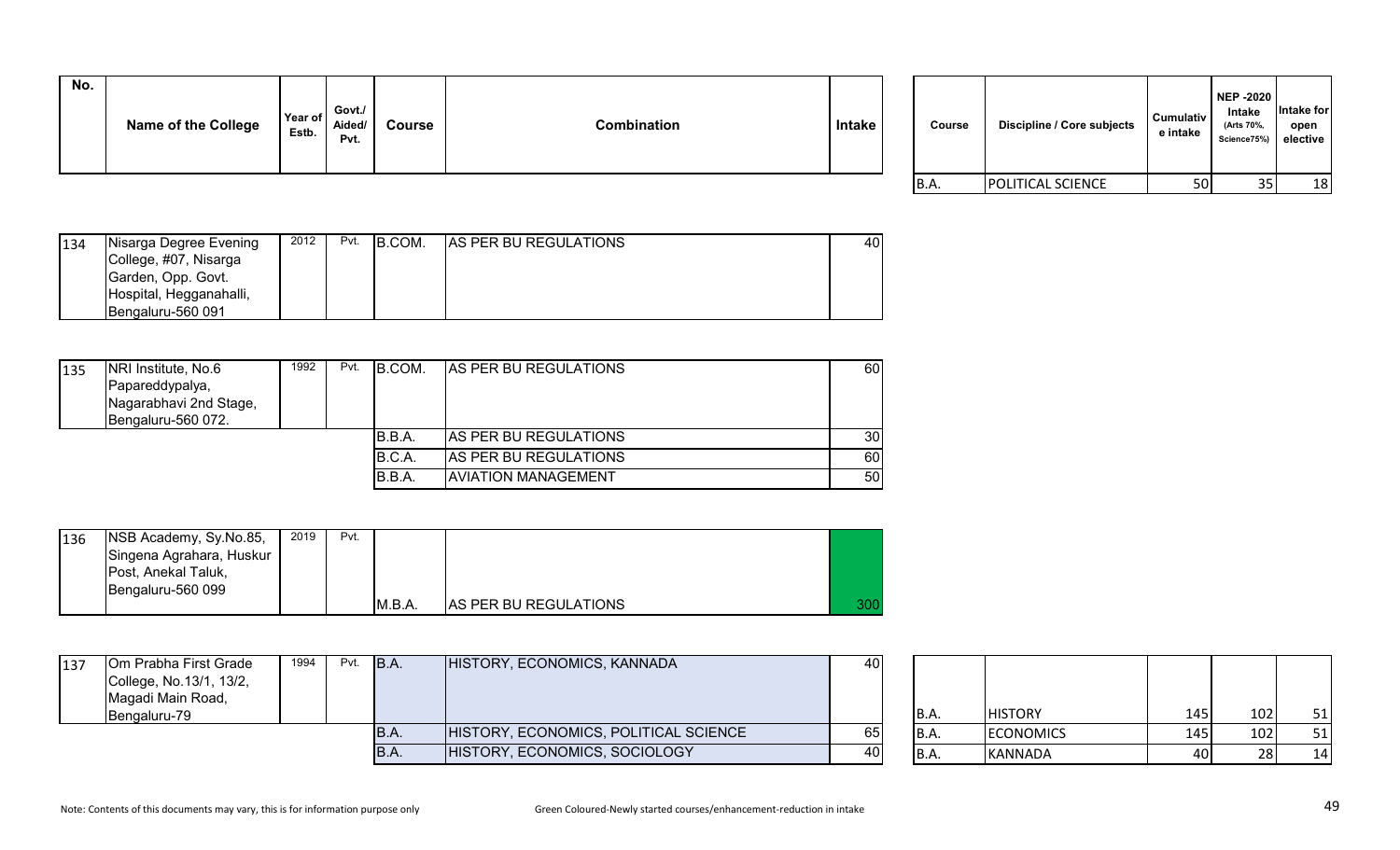| No. | <b>Name of the College</b> | Year of<br>Estb. | Govt./<br>Aided/<br>Pvt. | Course | <b>Combination</b>    | <b>Intake</b> | <b>Course</b> | Discipline / Core subjects | Cumulativ<br>e intake | NEP -2020<br>Intake<br>(Arts 70%,<br>Science75%) elective | Intake for<br>open |
|-----|----------------------------|------------------|--------------------------|--------|-----------------------|---------------|---------------|----------------------------|-----------------------|-----------------------------------------------------------|--------------------|
|     |                            |                  |                          | B.COM. | AS PER BU REGULATIONS | 100           | B.A.          | <b>POLITICAL SCIENCE</b>   | 65                    |                                                           | 23                 |
|     |                            |                  |                          |        |                       |               | <b>ID</b> A   | l                          | $\sim$                | $\sim$                                                    | $\overline{A}$     |

| Course      | Discipline / Core subjects | <b>Cumulativ</b><br>e intake | <b>NEP-2020</b><br>Intake<br>(Arts 70%,<br>Science75%) | Intake for<br>open<br>elective |
|-------------|----------------------------|------------------------------|--------------------------------------------------------|--------------------------------|
| <b>B.A.</b> | POLITICAL SCIENCE          | 65                           | 46                                                     | 23                             |
| B.A.        | <b>SOCIOLOGY</b>           | 40                           | 28                                                     | 14                             |

|     |                           |      | <b>B.COM.</b> | <b>AS PER BU REGULATIONS</b>          | <b>801</b> |  | <b>ECONOMICS</b> | <b>50</b> | 18 |
|-----|---------------------------|------|---------------|---------------------------------------|------------|--|------------------|-----------|----|
|     | <b>Bengaluru-79</b>       |      |               |                                       |            |  | <b>HISTORY</b>   | 50        | 18 |
|     | 13/2, Magadi Main Road,   |      |               |                                       |            |  |                  |           |    |
|     | Evening College, No.13/1, |      |               |                                       |            |  |                  |           |    |
| 138 | Om Prabha First Grade     | 2004 | Pvt. B.A.     | HISTORY, ECONOMICS, POLITICAL SCIENCE | 50         |  |                  |           |    |

| B.A.        | <b>HISTORY</b>           | 50 | 35 | 18 |
|-------------|--------------------------|----|----|----|
| <b>B.A.</b> | <b>ECONOMICS</b>         | 50 | 35 |    |
| B.A.        | <b>POLITICAL SCIENCE</b> | 50 | 35 |    |

| 139 | Om Sai Degree College,<br>Janapriya Complex,<br>Magadi Main Road,<br>Sunkadakatte, Bengaluru-<br>560 091 | 2015 | Pvt. | B.COM. | <b>AS PER BU REGULATIONS</b> | 260 |
|-----|----------------------------------------------------------------------------------------------------------|------|------|--------|------------------------------|-----|
|     |                                                                                                          |      |      | B.C.A  | <b>AS PER BU REGULATIONS</b> | 60  |

| 140 | Om Sai Evening Degree | 2017 | Pvt. | B.COM. | <b>AS PER BU REGULATIONS</b> | 40 I |
|-----|-----------------------|------|------|--------|------------------------------|------|
|     | College, Janapriya    |      |      |        |                              |      |
|     | Complex, Magadi Main  |      |      |        |                              |      |
|     | Road, Sunakadakatte,  |      |      |        |                              |      |
|     | Bengaluru-560 091     |      |      |        |                              |      |

| 141 | <b>Oxbridge Business School,  </b> | 2007 | Pvt. | IB.B.A. | <b>AS PER BU REGULATIONS</b> | 30 |
|-----|------------------------------------|------|------|---------|------------------------------|----|
|     | No.8 & 9                           |      |      |         |                              |    |
|     | Mahadeshwaranagar,                 |      |      |         |                              |    |
|     | Vishvaneedum Post,                 |      |      |         |                              |    |
|     | Herohalli Cross, Bengaluru -       |      |      |         |                              |    |
|     | ۱9٬                                |      |      |         |                              |    |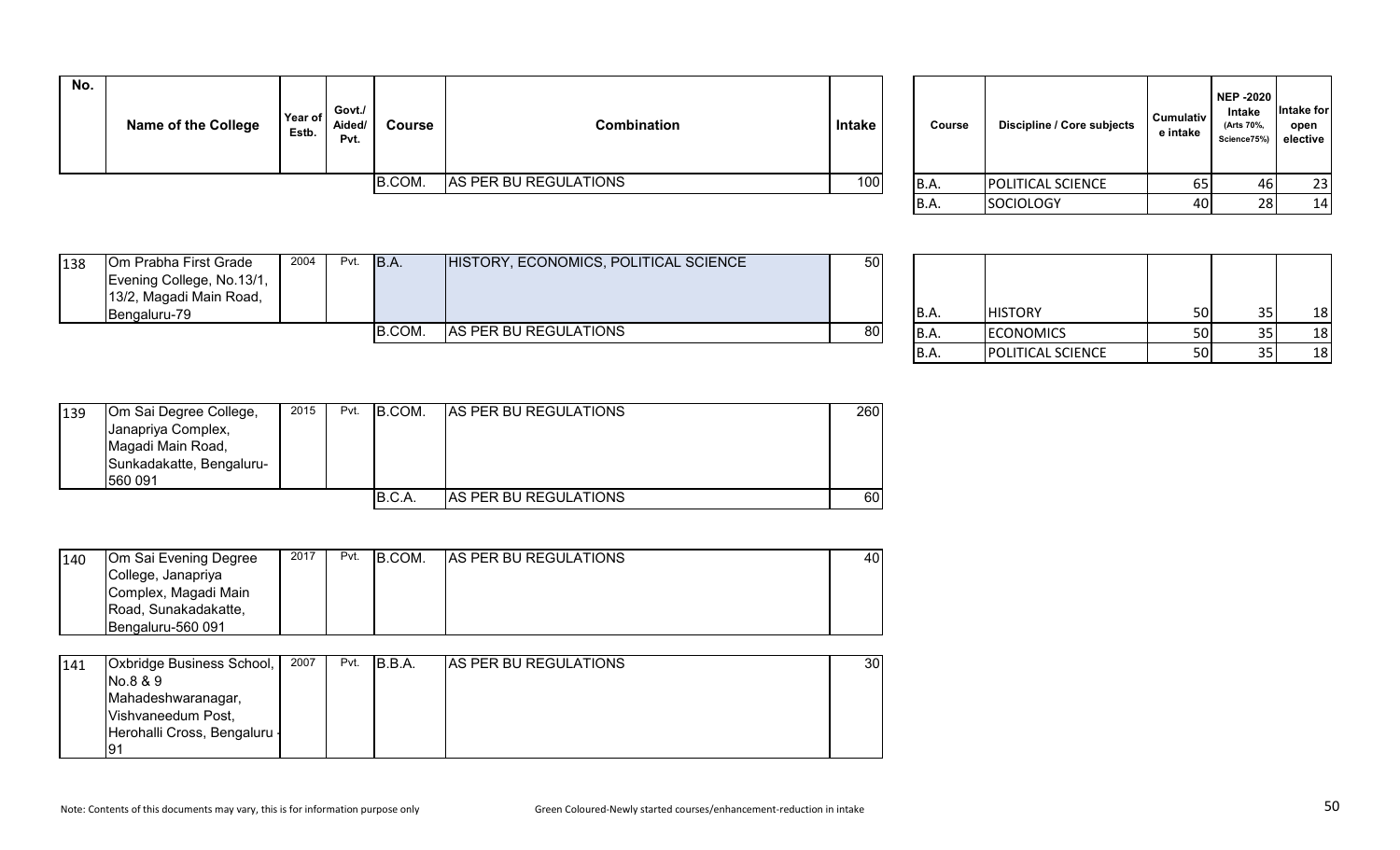| No. | <b>Name of the College</b> | Year of<br>Estb. | Govt./<br>Aided/<br>Pvt. | Course | Combination           | Intake | Course | Discipline / Core subjects | <b>Cumulativ</b><br>e intake |
|-----|----------------------------|------------------|--------------------------|--------|-----------------------|--------|--------|----------------------------|------------------------------|
|     |                            |                  |                          | M.B.A. | AS PER BU REGULATIONS | 60I    |        |                            |                              |

| Course | Discipline / Core subjects | <b>Cumulativ</b><br>e intake | <b>NEP -2020</b><br>Intake<br>(Arts 70%,<br>Science75%) | Intake for<br>open<br>elective |  |
|--------|----------------------------|------------------------------|---------------------------------------------------------|--------------------------------|--|
|--------|----------------------------|------------------------------|---------------------------------------------------------|--------------------------------|--|

| 142 | <b>Oxford Degree College, Sir</b><br>MV Layout, Ullal Main<br>Road, Bengaluru-560 056 | 2011 | Pvt. | B.COM. | <b>AS PER BU REGULATIONS</b> | 601             |
|-----|---------------------------------------------------------------------------------------|------|------|--------|------------------------------|-----------------|
|     |                                                                                       |      |      | M.COM. | <b>AS PER BU REGULATIONS</b> | 30 <sub>l</sub> |

| 143 | P.S.E. Degree College,   | 2013 | Pvt. | B.A.   | HISTORY, ECONOMICS, POLITICAL SCIENCE | 100 |       |                          |           |     |    |
|-----|--------------------------|------|------|--------|---------------------------------------|-----|-------|--------------------------|-----------|-----|----|
|     | #74, Thippanahalli, Near |      |      |        |                                       |     |       |                          |           |     |    |
|     | Anjaneya Temple,         |      |      |        |                                       |     |       |                          |           |     |    |
|     | Nagasandra Post,         |      |      |        |                                       |     |       |                          |           |     |    |
|     | Banglaore-73             |      |      |        |                                       |     | IB.A. | <b>HISTORY</b>           | 140       | 98  | 49 |
|     |                          |      |      | B.A.   | HISTORY, ECONOMICS, KANNADA           |     | IB.A. | <b>ECONOMICS</b>         | 140       | 981 | 49 |
|     |                          |      |      | IB.A.  | HISTORY, ECONOMICS, ENGLISH           | 40I | IB.A. | <b>POLITICAL SCIENCE</b> | <b>50</b> |     | 18 |
|     |                          |      |      | B.COM. | AS PER BU REGULATIONS                 | 100 | IB.A. | <b>KANNADA</b>           | 50        |     | 18 |
|     |                          |      |      |        |                                       |     | B.A.  | <b>ENGLISH</b>           | 40        | 281 | 14 |

| 144 | P.V.P. First Grade Evening  | 2008 | Pvt. | B.COM. | <b>AS PER BU REGULATIONS</b> | 60 |
|-----|-----------------------------|------|------|--------|------------------------------|----|
|     | College, #42, Ring Road,    |      |      |        |                              |    |
|     | Mallathhalli, Bengaluru -56 |      |      |        |                              |    |
|     |                             |      |      |        |                              |    |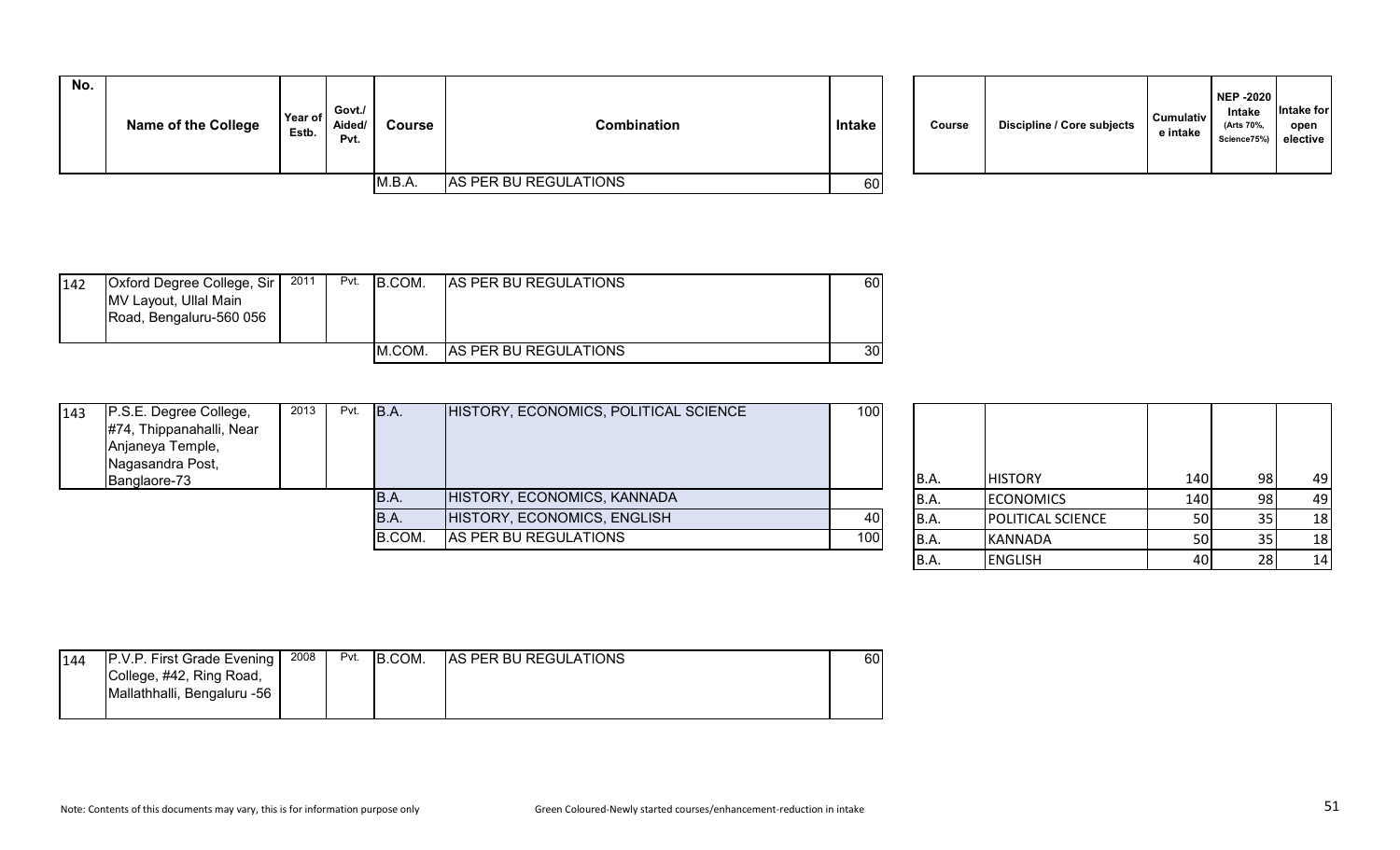| No. | <b>Name of the College</b>                                                                                                                                        | Year of<br>Estb. | Govt./<br>Aided/<br>Pvt. | Course | <b>Combination</b>                    | Intake | Course | Discipline / Core subjects | Cumulativ<br>e intake | <b>NEP -2020</b><br>Intake<br>(Arts 70%,<br>Science75% | Intake for<br>open<br>elective |
|-----|-------------------------------------------------------------------------------------------------------------------------------------------------------------------|------------------|--------------------------|--------|---------------------------------------|--------|--------|----------------------------|-----------------------|--------------------------------------------------------|--------------------------------|
| 145 | Padma College of<br>Management & Science,<br>No.11/3, Sunkadakatte<br>Village, Srigandhadakaval,<br>Rajiv Gandhinagara,<br>Magadi Main Road,<br>Bengaluru-560 091 | 2008             | Pvt.                     | B.C.A. | AS PER BU REGULATIONS                 | 40     | B.A.   | <b>HISTORY</b>             | 40                    | 28                                                     | 14                             |
|     |                                                                                                                                                                   |                  |                          | B.COM. | AS PER BU REGULATIONS                 | 60I    | B.A.   | <b>ECONOMICS</b>           | 40                    | 28                                                     | 14                             |
|     |                                                                                                                                                                   |                  |                          | B.A.   | HISTORY, ECONOMICS, POLITICAL SCIENCE | 40     | B.A.   | <b>POLITICAL SCIENCE</b>   | 40                    | 28                                                     | 14                             |

| 146 | Padmashree Institute of<br>Management & Science,<br>Kommagatta Villege,<br>Kengeri Hobli, Bengaluru -<br>I60 | 2000 | Pvt. | B.COM. | AS PER BU REGULATIONS                            | 60              |
|-----|--------------------------------------------------------------------------------------------------------------|------|------|--------|--------------------------------------------------|-----------------|
|     |                                                                                                              |      |      | B.SC.  | <b>BIOCHEMISTRY, GENETICS, BIOTECHNOLOGY *</b>   | 40              |
|     |                                                                                                              |      |      | B.SC.  | <b>BIOTECHNOLOGY, BIOCHEMISTRY, MICROBIOLOGY</b> | 40              |
|     |                                                                                                              |      |      | B.SC.  | <b>CLINICAL NUTRITION and DIATETICS</b>          | 60              |
|     |                                                                                                              |      |      | B.B.A. | AS PER BU REGULATIONS*                           | 60              |
|     |                                                                                                              |      |      | B.C.A. | AS PER BU REGULATIONS*                           | 50              |
|     |                                                                                                              |      |      | M.COM. | AS PER BU REGULATIONS                            | 30 <sub>0</sub> |
|     |                                                                                                              |      |      | M.SC.  | <b>IBIOTECHNOLOGY</b>                            | 30              |
|     |                                                                                                              |      |      | M.SC.  | <b>MICROBIOLOGY</b>                              | 50              |
|     |                                                                                                              |      |      | M.SC.  | <b>BIOCHEMISTRY</b>                              | 30              |
|     |                                                                                                              |      |      | M.SC.  | CLINICAL NUTRITION AND DIETETICS                 | 50              |
|     |                                                                                                              |      |      | M.SC.  | <b>FOOD AND NUTRITION</b>                        | 30 <sub>1</sub> |
|     |                                                                                                              |      |      | B.VOC. | <b>FOOD PROCESSING and NUTRACITICAL</b>          | 50              |
|     |                                                                                                              |      |      | B.VOC. | MEDICAL LAB TECHNOLOGY                           | 50              |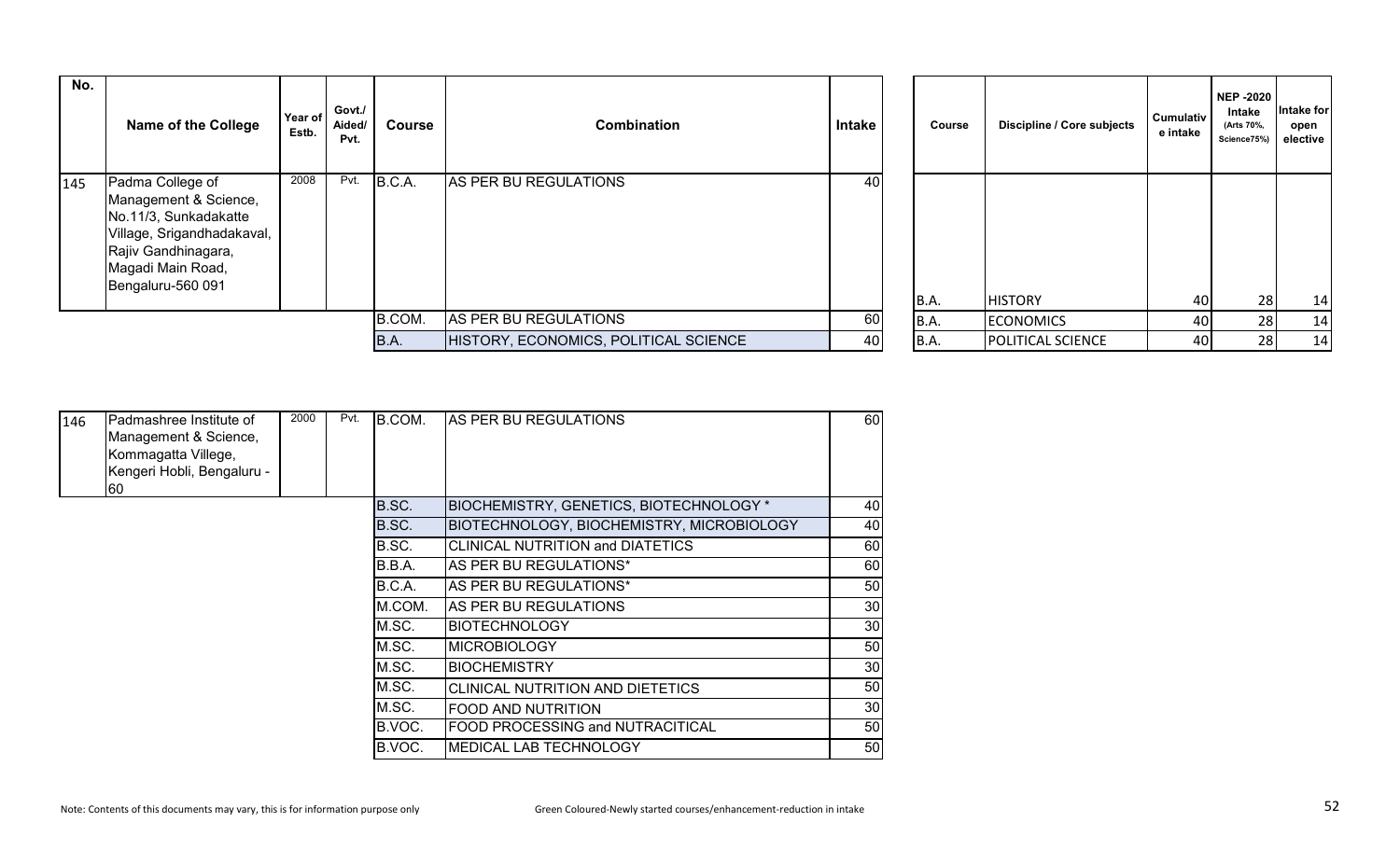| No. | <b>Name of the College</b> | Year of<br>Estb. | Govt./<br>Aided/<br>Pvt. | Course | <b>Combination</b>                                                                                                                                                                                                         | <b>Intake</b> | Course | Discipline / Core subjects | Cumulativ<br>e intake |
|-----|----------------------------|------------------|--------------------------|--------|----------------------------------------------------------------------------------------------------------------------------------------------------------------------------------------------------------------------------|---------------|--------|----------------------------|-----------------------|
|     |                            |                  |                          | M.VOC. | <b>FOOD PROCESSING and NUTRACITICAL</b>                                                                                                                                                                                    | 30            |        |                            |                       |
|     |                            |                  |                          | M.VOC. | <b>MEDICAL LAB TECHNOLOGY</b>                                                                                                                                                                                              | 30            |        |                            |                       |
|     |                            |                  |                          | PG.DIP | <b>B.T. FINISHING SCHOOL</b>                                                                                                                                                                                               | 25            |        |                            |                       |
|     |                            |                  |                          | M.B.A. | AS PER BU REGULATIONS                                                                                                                                                                                                      | 120           |        |                            |                       |
|     |                            |                  |                          |        | * Renewal of Permanentl affiliation recommended by LIC<br>2021-22, Orders from Govt. are awaited<br>Renewal of affiliation to B. Voc./M. Voc (Food Technology and<br>Quality Management/Medical Biotechnology) are pending |               |        |                            |                       |

|  | Course | Discipline / Core subjects | <b>Cumulativ</b><br>e intake | <b>NEP -2020</b><br>Intake<br>(Arts 70%,<br>Science75%) | Intake for<br>open<br>elective |  |
|--|--------|----------------------------|------------------------------|---------------------------------------------------------|--------------------------------|--|
|--|--------|----------------------------|------------------------------|---------------------------------------------------------|--------------------------------|--|

| 147 | Panchajanya Vidhya           | 2008 | Pvt. | B.COM. | <b>AS PER BU REGULATIONS</b> | 1001 |
|-----|------------------------------|------|------|--------|------------------------------|------|
|     | Peetha Degree College,       |      |      |        |                              |      |
|     | $#42$ , Ring Road,           |      |      |        |                              |      |
|     | Mallathhalli, Bengaluru -56. |      |      |        |                              |      |
|     |                              |      |      |        |                              |      |

| 148 | Panchasheela Degree<br>College, No.10, 21st Cross,<br>BEML Layout, Pattanagere,<br>RRNagar, Bengaluru-560<br>098 | 2018 | Pvt. | IB.B.A. | <b>AS PER BU REGULATIONS</b> | 60 I |
|-----|------------------------------------------------------------------------------------------------------------------|------|------|---------|------------------------------|------|
|     |                                                                                                                  |      |      | B.COM.  | AS PER BU REGULATIONS        | 60   |

| 149 | Pinnacle Institute of    | 2007 | Pvt. | <b>B.COM.</b> | <b>IAS PER BU REGULATIONS</b> | 180 |
|-----|--------------------------|------|------|---------------|-------------------------------|-----|
|     | Management & Science     |      |      |               |                               |     |
|     | #19/2, Bhavani Mansion,  |      |      |               |                               |     |
|     | Mallathalli, Nagarabhavi |      |      |               |                               |     |
|     | 2nd Stage, Deepa         |      |      |               |                               |     |
|     | Complex, Opp. AIT        |      |      |               |                               |     |
|     | Bengaluru -72            |      |      |               |                               |     |
|     |                          |      |      | B.C.A.        | <b>AS PER BU REGULATIONS</b>  | 120 |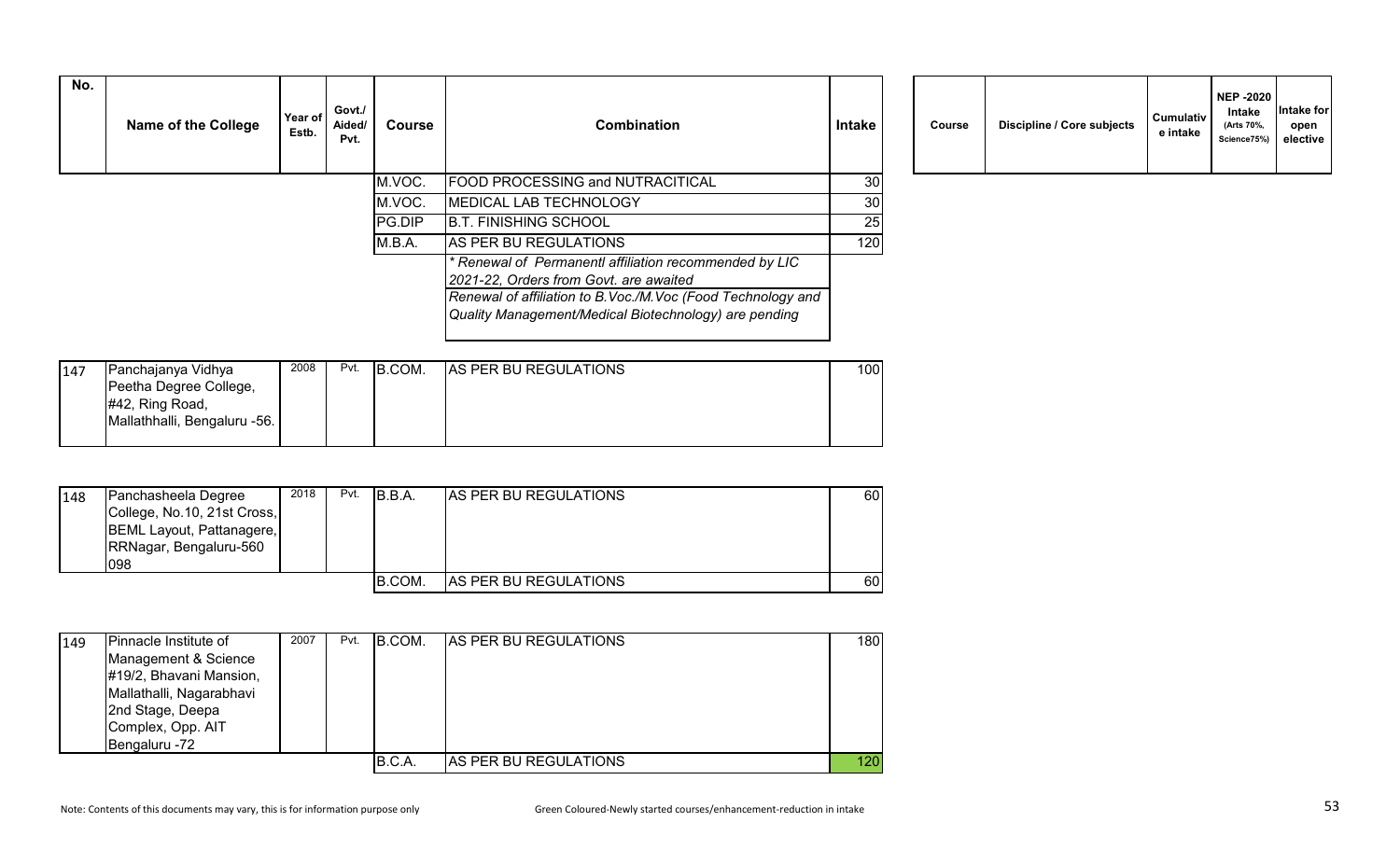| No. | <b>Name of the College</b> | Year of<br>Estb. | Govt./<br>Aided/<br>Pvt. | <b>Course</b> | Combination                  | Intake | Course | Discipline / Core subjects | <b>Cumulativ</b><br>e intake |
|-----|----------------------------|------------------|--------------------------|---------------|------------------------------|--------|--------|----------------------------|------------------------------|
|     |                            |                  |                          | B.B.A.        | <b>AS PER BU REGULATIONS</b> | 60     |        |                            |                              |

| Course | Discipline / Core subjects | <b>Cumulativ</b><br>e intake | <b>NEP -2020</b><br>Intake<br>(Arts 70%,<br>Science75%) | Intake for<br>open<br>elective |
|--------|----------------------------|------------------------------|---------------------------------------------------------|--------------------------------|
|--------|----------------------------|------------------------------|---------------------------------------------------------|--------------------------------|

| 150 | <b>Pragathi First Grade</b><br>College, #57, Opp.t to<br>Janapriya Apartments, Pipe<br>line Road, Bengaluru -560 | 2010 | Pvt. | B.COM. | AS PER BU REGULATIONS                 | 60 |       |                      |        |              |
|-----|------------------------------------------------------------------------------------------------------------------|------|------|--------|---------------------------------------|----|-------|----------------------|--------|--------------|
|     | 090                                                                                                              |      |      |        |                                       |    | IB.A. | <b>IHISTORY</b>      | 60     | 21           |
|     |                                                                                                                  |      |      | B.A.   | HISTORY, ECONOMICS, POLITICAL SCIENCE | 60 | IB.A. | <b>ECONOMICS</b>     | 60 l   | 21           |
|     |                                                                                                                  |      |      |        |                                       |    | , הו  | $I$ DOUTICAL COITMOT | $\sim$ | $\mathbf{a}$ |

| B.A. | <b>HISTORY</b>    | 60 | 42 | 21 |
|------|-------------------|----|----|----|
| B.A. | <b>ECONOMICS</b>  | 60 | 42 |    |
| B.A. | POLITICAL SCIENCE | 60 |    |    |

| 151 | Prashasthi Degree College, | 2007 | Pvt. | B.COM. | <b>AS PER BU REGULATIONS</b> | 80 I |
|-----|----------------------------|------|------|--------|------------------------------|------|
|     | Krishnasagara,             |      |      |        |                              |      |
|     | Yadavanahalli Gate, Hosur  |      |      |        |                              |      |
|     | Road, Anekal Taluk,        |      |      |        |                              |      |
|     | Bengaluru -562107.         |      |      |        |                              |      |
|     |                            |      |      |        |                              |      |

| 152 | <b>PVP First Grade Evening</b> | 2014 | Pvt. | B.COM. | <b>AS PER BU REGULATIONS</b> | 60I |
|-----|--------------------------------|------|------|--------|------------------------------|-----|
|     | College, 1st N Block,          |      |      |        |                              |     |
|     | Rajajinagar, Bengaluru-560     |      |      |        |                              |     |
|     | 1010.                          |      |      |        |                              |     |

| 153 | Pyramid Spiritual Science<br>Academy, Pyramid Valley<br>International, Kabbedoddi,<br>Kanakapura Road,<br>Harohalli Hobli,<br>Ramanagar Dist. | 2018 | Pvt. | <b>IPG.DIP</b> | <b>YOGA STUDIES</b> | 30 |
|-----|-----------------------------------------------------------------------------------------------------------------------------------------------|------|------|----------------|---------------------|----|
|     |                                                                                                                                               |      |      | C.C.           | YOGA STUDIES        | 60 |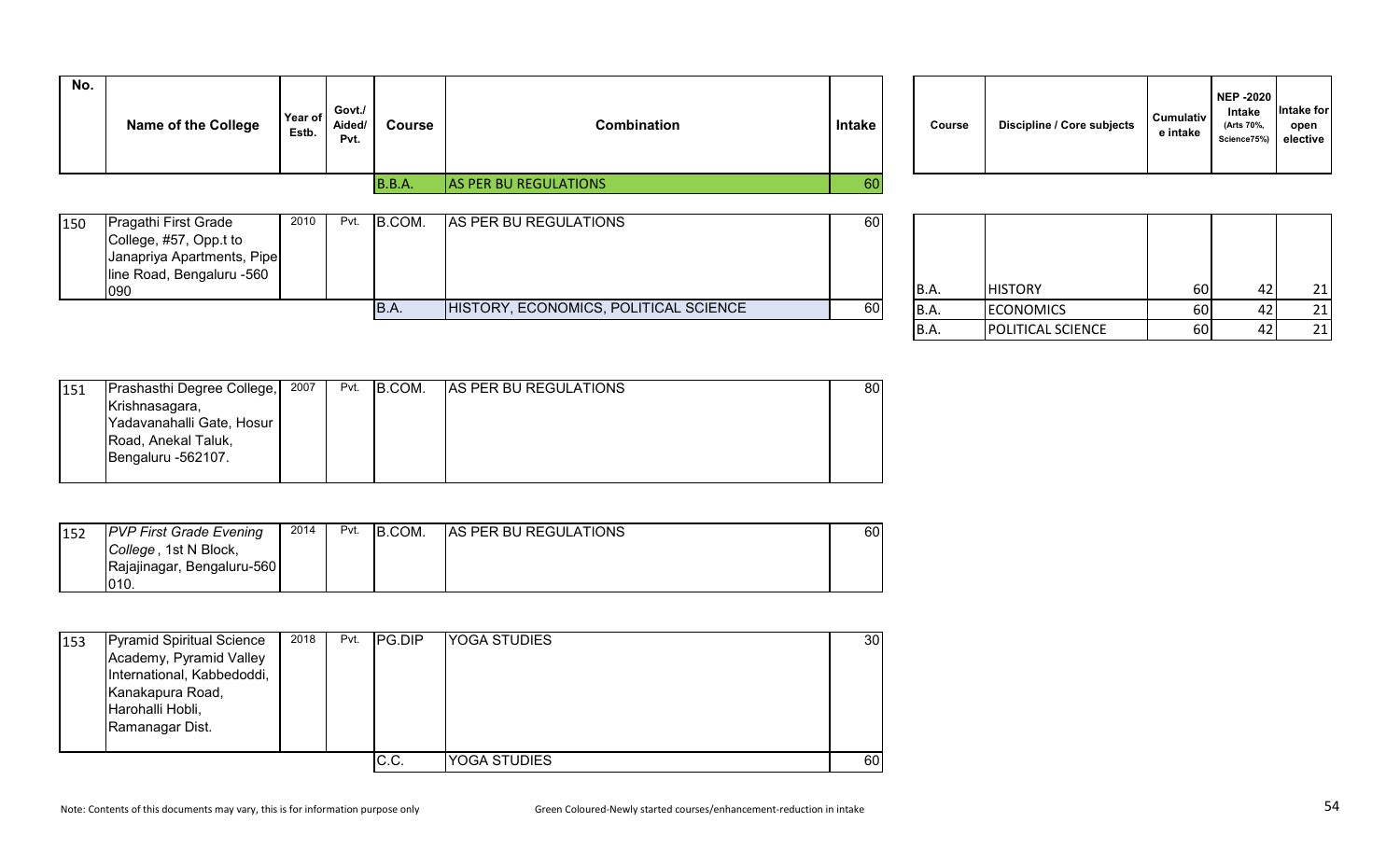| 154 | R.R. Institute of Adavanced | 2007 | Pvt. | IM.B.A. | <b>AS PER BU REGULATIONS</b> | 60I |
|-----|-----------------------------|------|------|---------|------------------------------|-----|
|     | Studies, Chikkabanavara,    |      |      |         |                              |     |
|     | Hesaraghatta Road,          |      |      |         |                              |     |
|     | Bengaluru-90                |      |      |         |                              |     |
|     |                             |      |      |         |                              |     |

| Course | Discipline / Core subjects | <b>Cumulativ</b><br>e intake | <b>NEP -2020</b><br>Intake<br>(Arts 70%,<br>Science75%) | Intake for<br>open<br>elective |  |
|--------|----------------------------|------------------------------|---------------------------------------------------------|--------------------------------|--|
|--------|----------------------------|------------------------------|---------------------------------------------------------|--------------------------------|--|

| 155 | Rajajinagar Parents<br><b>Association First Grade</b><br>College, CA-2, 5th Block,<br>Rajajinagar, Bengaluru-10. | 1993 | Pvt. | B.C.A. | AS PER BU REGULATIONS* (40*+10)                 | 50  | B.SC. | <b>PHYSICS</b>     | 50 | 38 | 19  |
|-----|------------------------------------------------------------------------------------------------------------------|------|------|--------|-------------------------------------------------|-----|-------|--------------------|----|----|-----|
|     |                                                                                                                  |      |      | B.COM. | AS PER BU REGULATIONS*(200*+100)                | 300 | B.SC. | <b>MATHEMATICS</b> | 50 | 38 | 19  |
|     |                                                                                                                  |      |      | B.B.A. | AS PER BU REGULATIONS*                          | 60  | B.SC. | COMPUTER-SCIENCE   | 50 |    | -19 |
|     |                                                                                                                  |      |      | B.SC.  | <b>PHYSICS, MATHEMATICS, COMPUTER-SCIENCE *</b> | 50  |       |                    |    |    |     |
|     |                                                                                                                  |      |      | M.COM. | AS PER BU REGULATIONS                           |     |       |                    |    |    |     |
|     |                                                                                                                  |      |      | PG.DIP | HUMAN RESOURCE MANAGEMENT                       | 30  |       |                    |    |    |     |
|     |                                                                                                                  |      |      |        | *Permanently affiliated courses up to 2025-26   |     |       |                    |    |    |     |
|     |                                                                                                                  |      |      |        |                                                 |     |       |                    |    |    |     |

| B.SC. | <b>PHYSICS</b>     | 50 | 38 | 19 |
|-------|--------------------|----|----|----|
| B.SC. | <b>MATHEMATICS</b> | 50 | 38 | 19 |
| B.SC. | COMPUTER-SCIENCE   | 50 | 38 | 19 |

| 156 | Ramanashree Academy of  | 2005 | Pvt. | B.COM. | <b>AS PER BU REGULATIONS</b> | 140I |
|-----|-------------------------|------|------|--------|------------------------------|------|
|     | Management, No.14, 10th |      |      |        |                              |      |
|     | Cross, 18th Main, MC    |      |      |        |                              |      |
|     | Layout Vijayanagar,     |      |      |        |                              |      |
|     | <b>Bengaluru -40</b>    |      |      |        |                              |      |
|     |                         |      |      | B.C.A. | <b>AS PER BU REGULATIONS</b> | 401  |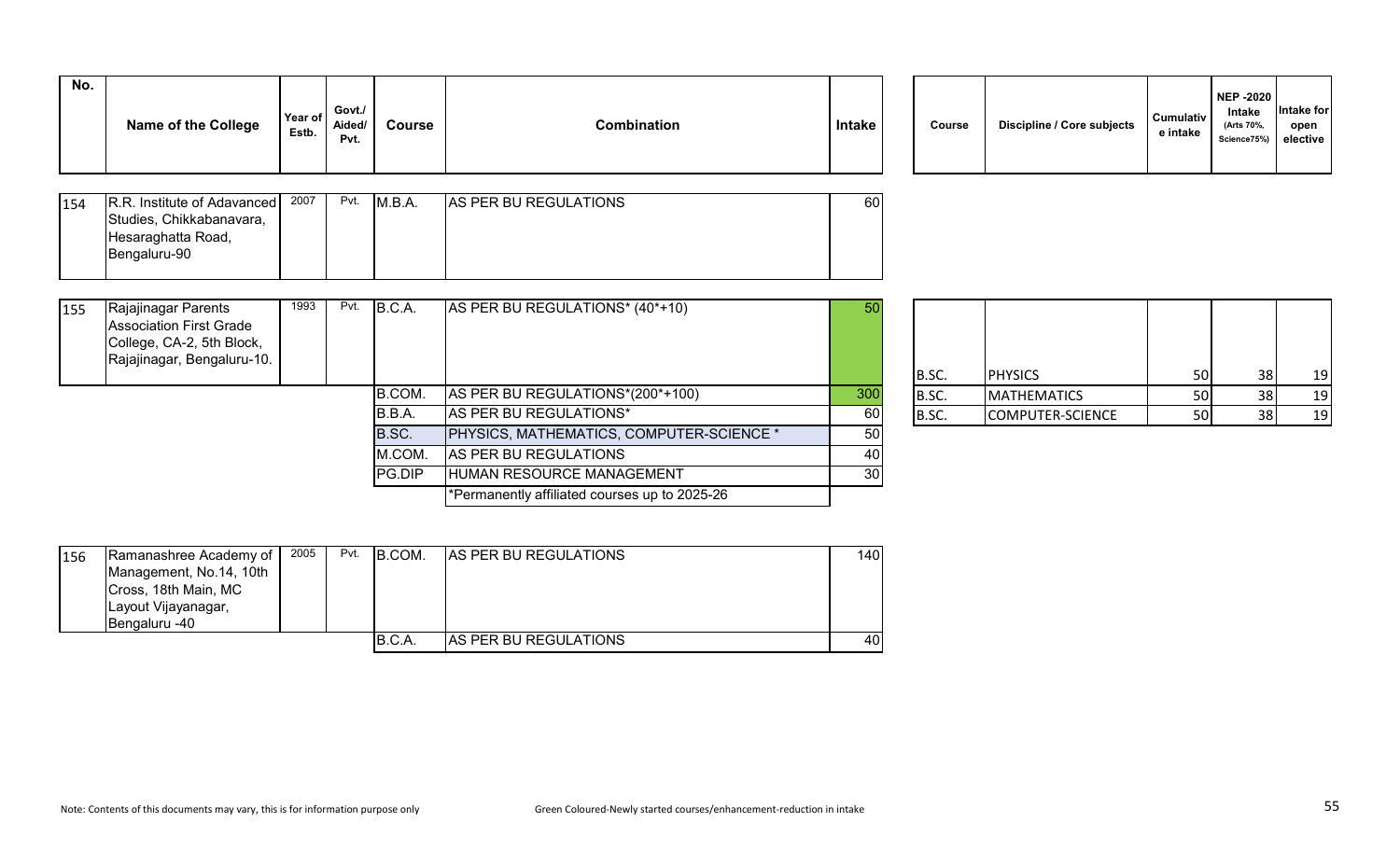| No. | <b>Name of the College</b>                                                                                                    | Year of<br>Estb. | Govt./<br>Aided/<br>Pvt. | <b>Course</b> | <b>Combination</b>                            | Intake | Course  | Discipline / Core subjects | <b>Cumulativ</b><br>e intake | <b>NEP-2020</b><br>Intake<br>(Arts 70%,<br>Science75%) | ntake for<br>open<br>elective |
|-----|-------------------------------------------------------------------------------------------------------------------------------|------------------|--------------------------|---------------|-----------------------------------------------|--------|---------|----------------------------|------------------------------|--------------------------------------------------------|-------------------------------|
| 157 | <b>Residential Government</b><br>First Grade College, Govt.<br><b>First Grade College</b><br>Premises, Ramanagara-<br>562 159 | 2018             | Govt.                    | B.COM.        | <b>VOCATIONAL</b>                             | 100    | B.SC.   | <b>CHEMISTRY</b>           | 120                          | 90 <sub>l</sub>                                        | 45                            |
|     |                                                                                                                               |                  |                          | B.SC.         | CHEMISTRY, BOTANY, ZOOLOGY                    | 60     | B.SC.   | <b>BOTANY</b>              | 60                           |                                                        | 23                            |
|     |                                                                                                                               |                  |                          | B.SC.         | CHEMISTRY, ZOOLOGY, MICROBIOLOGY              | 60     | B.SC.   | <b>ZOOLOGY</b>             | 120                          | 90                                                     | 45                            |
|     |                                                                                                                               |                  |                          | B.SC.         | <b>PHYSICS, MATHEMATICS, COMPUTER SCIENCE</b> | 60     | B.SC.   | MICROBIOLOGY               | 60                           |                                                        | 23                            |
|     |                                                                                                                               |                  |                          |               |                                               |        | - - - - | <i>.</i>                   | $-1$                         |                                                        | $ -$                          |

| Course | Discipline / Core subjects | <b>Cumulativ</b><br>e intake | <b>NEP-2020</b><br>Intake<br>(Arts 70%,<br>Science75%) | Intake for<br>open<br>elective |
|--------|----------------------------|------------------------------|--------------------------------------------------------|--------------------------------|
|        |                            |                              |                                                        |                                |
| B.SC.  | <b>CHEMISTRY</b>           | 120                          | 90                                                     | 45                             |
| B.SC.  | <b>BOTANY</b>              | 60                           | 45                                                     | 23                             |
| B.SC.  | ZOOLOGY                    | 120                          | 90                                                     | 45                             |
| B.SC.  | <b>MICROBIOLOGY</b>        | 60                           | 45                                                     | 23                             |
| B.SC.  | <b>PHYSICS</b>             | 60                           | 45                                                     | 23                             |
| B.SC.  | <b>MATHEMATICS</b>         | 60                           | 45                                                     | 23                             |
| B.SC.  | <b>COMPUTER SCIENCE</b>    | 60                           | 45                                                     | 23                             |

| 158 | <b>RMS</b> Institute of<br>Management and Science,<br>No.18 Srinivasa Industrial<br>Estate, Kanakapura Main<br>Road, Yelechanahalli,<br>Bengaluru-560 078 | 2018 | Pvt. | <b>B.COM.</b> | <b>IAS PER BU REGULATIONS</b> | 150 |
|-----|-----------------------------------------------------------------------------------------------------------------------------------------------------------|------|------|---------------|-------------------------------|-----|
|     |                                                                                                                                                           |      |      | B.B.A.        | IAS PER BU REGULATIONS        | 60  |

| 159 | <b>RNS First Grade College,</b><br>Dr. Vishnuvardhan Road,<br>Channasandra,<br>Rajarajeshwarinagar Post,<br>Bengaluru-560 098 | 2012 | Pvt. | <b>B.COM.</b> | <b>AS PER BU REGULATIONS</b>    | 320 |
|-----|-------------------------------------------------------------------------------------------------------------------------------|------|------|---------------|---------------------------------|-----|
|     |                                                                                                                               |      |      | B.B.A.        | <b>AS PER BU REGULATIONS</b>    | 100 |
|     |                                                                                                                               |      |      | B.C.A.        | AS PER BU REGULATIONS           | 160 |
|     |                                                                                                                               |      |      | B.V.A.        | <b>ANIMATION AND MULTIMEDIA</b> | 30  |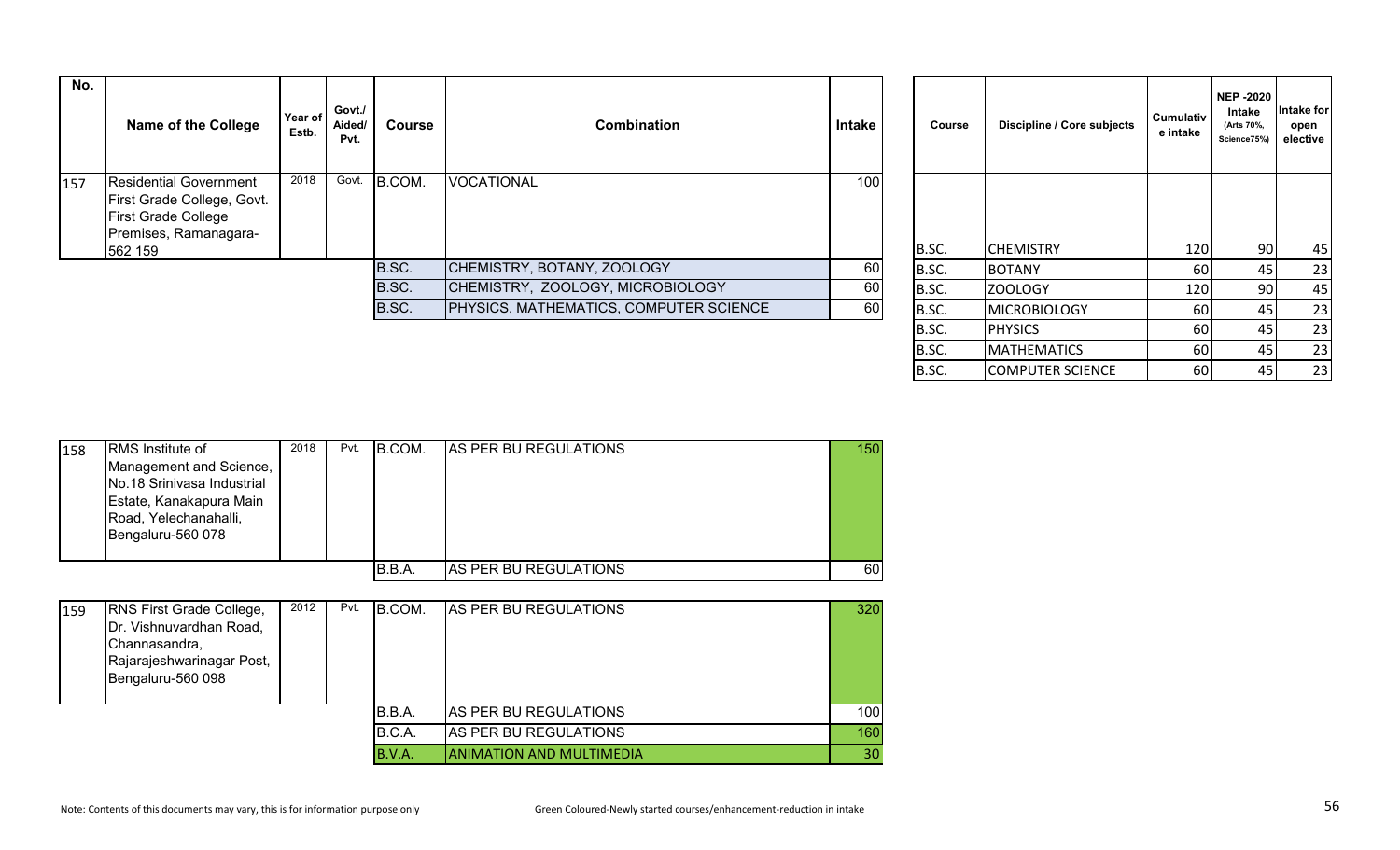| No. | Name of the College | Year of<br>Estb. | Govt./<br>Aided/<br>Pvt. | Course        | Combination                               | Intake | <b>Course</b> | <b>Discipline / Core subjects</b> | <b>Cumulativ</b><br>e intake | <b>NEP -2020</b><br>Intake<br>(Arts 70%,<br>Science75%) | <b>Intake for</b><br>open<br>elective |
|-----|---------------------|------------------|--------------------------|---------------|-------------------------------------------|--------|---------------|-----------------------------------|------------------------------|---------------------------------------------------------|---------------------------------------|
|     |                     |                  |                          | <b>B.V.A.</b> | <b>INTERIOR DESIGN AND SPATIAL DESIGN</b> | 30     |               |                                   |                              |                                                         |                                       |

| 160 | Royal College of Arts,     | 2012 | Pvt. | B.SC.  | PHYSICS, MATHEMATICS, COMPUTER-SCIENCE        | 60  |       |                      |     |           |    |
|-----|----------------------------|------|------|--------|-----------------------------------------------|-----|-------|----------------------|-----|-----------|----|
|     | Science & Mgmt., Sy.       |      |      |        |                                               |     |       |                      |     |           |    |
|     | No.1/2, Mallapura Village, |      |      |        |                                               |     |       |                      |     |           |    |
|     | Kasaba Hobli,              |      |      |        |                                               |     |       |                      |     |           |    |
|     | Nelamangala.               |      |      |        |                                               |     | B.SC. | <b>IPHYSICS</b>      | 60  | 45        | 23 |
|     |                            |      |      | B.SC.  | <b>BIOTECHNOLOGY, CHEMISTRY, MICROBIOLOGY</b> | 60  | B.SC. | <b>MATHEMATICS</b>   | 60  | 45        | 23 |
|     |                            |      |      | B.SC.  | <b>FASHION &amp; APPAREL DESIGN</b>           | 30  | B.SC. | COMPUTER-SCIENCE     | 60  | 451       | 23 |
|     |                            |      |      | B.SC.  | <b>CLINICAL NUTRITION &amp; DIETETICS</b>     | 60  | B.SC. | <b>BIOTECHNOLOGY</b> | 60  | 45        | 23 |
|     |                            |      |      | B.A.   | JOURNALISM, PSYCHOLOGY, ENGLISH               | 60  | B.SC. | <b>CHEMISTRY</b>     | 60  | 45        | 23 |
|     |                            |      |      | B.C.A. | AS PER BU REGULATIONS                         | 80  | B.SC. | <b>MICROBIOLOGY</b>  | 60  | 45        | 23 |
|     |                            |      |      | B.COM. | AS PER BU REGULATIONS                         | 100 | B.A.  | <b>JOURNALISM</b>    | 60  | 42        | 21 |
|     |                            |      |      | B.B.A. | AS PER BU REGULATIONS                         | 100 | B.A.  | <b>PSYCHOLOGY</b>    | 160 | 112       | 56 |
|     |                            |      |      | B.B.A. | <b>AVIATION MANAGEMENT</b>                    | 100 | B.A.  | <b>ENGLISH</b>       | 160 | 112       | 56 |
|     |                            |      |      | B.SC.  | <b>FORENSIC SCIENCE</b>                       | 60  | B.A.  | <b>CRIMINOLOGY</b>   | 100 | <b>70</b> | 35 |
|     |                            |      |      |        | CRIMINOLOGY, PSYCHOLOGY, ENGLISH              |     |       |                      |     |           |    |
|     |                            |      |      |        |                                               |     |       |                      |     |           |    |
|     |                            |      |      | IB.A.  |                                               | 100 |       |                      |     |           |    |

| B.SC. | <b>PHYSICS</b>          | 60  | 45  | 23 |
|-------|-------------------------|-----|-----|----|
| B.SC. | <b>MATHEMATICS</b>      | 60  | 45  | 23 |
| B.SC. | <b>COMPUTER-SCIENCE</b> | 60  | 45  | 23 |
| B.SC. | <b>BIOTECHNOLOGY</b>    | 60  | 45  | 23 |
| B.SC. | <b>CHEMISTRY</b>        | 60  | 45  | 23 |
| B.SC. | <b>MICROBIOLOGY</b>     | 60  | 45  | 23 |
| B.A.  | <b>JOURNALISM</b>       | 60  | 42  | 21 |
| B.A.  | <b>PSYCHOLOGY</b>       | 160 | 112 | 56 |
| B.A.  | <b>ENGLISH</b>          | 160 | 112 | 56 |
| B.A.  | <b>CRIMINOLOGY</b>      | 100 | 70  | 35 |

| 161 | <b>RR</b> Institute of<br>Management Studies, #67,<br>Chikkabanavara,<br>Bengaluru-560 090. | 2007 | Pvt. | B.B.A. | <b>IAS PER BU REGULATIONS</b> | <b>60</b> |
|-----|---------------------------------------------------------------------------------------------|------|------|--------|-------------------------------|-----------|
|     |                                                                                             |      |      | B.C.A. | <b>AS PER BU REGULATIONS</b>  | 120       |
|     |                                                                                             |      |      | B.B.A. | <b>AVIATION MANAGEMENT</b>    | 60        |
|     |                                                                                             |      |      | B.SC.  | <b>FORENSIC SCIENCE</b>       | 60        |
|     |                                                                                             |      |      | B.COM. | <b>AS PER BU REGULATIONS</b>  | 120       |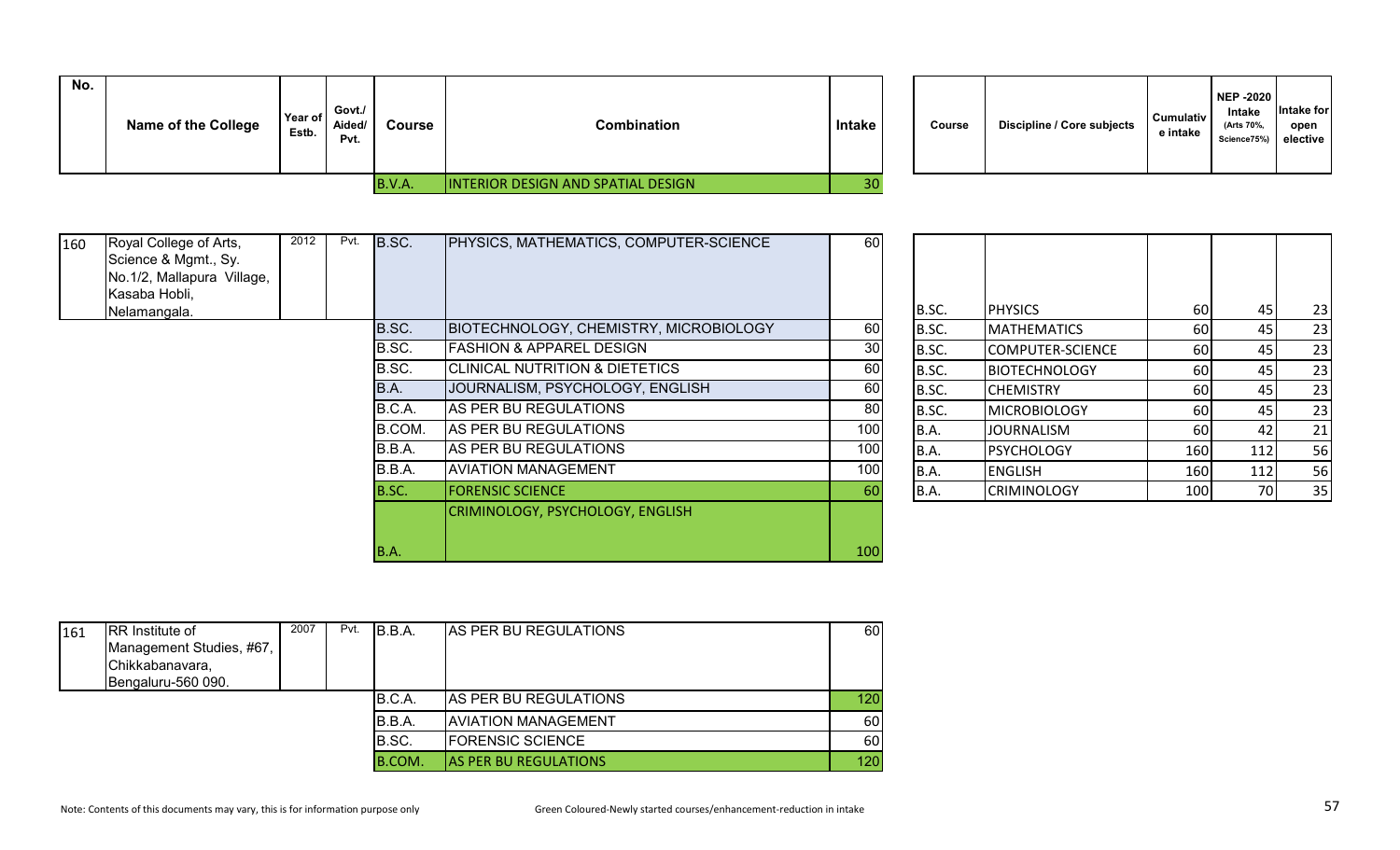| No. | <b>Name of the College</b> | Year of<br>Estb. | Govt./<br>Aided/<br>Pvt. | <b>Course</b> | <b>Combination</b>             | <b>Intake</b> | Course | <b>Discipline / Core subjects</b> | <b>Cumulativ</b><br>e intake |
|-----|----------------------------|------------------|--------------------------|---------------|--------------------------------|---------------|--------|-----------------------------------|------------------------------|
|     |                            |                  |                          | <b>PG.DIP</b> | <b>BUSINESS ADMINISTRATION</b> | 100           |        |                                   |                              |

| Discipline / Core subjects<br>Course | <b>Cumulativ</b><br>e intake | <b>NEP -2020</b><br>Intake<br>(Arts 70%,<br>Science75%) | Intake for<br>open<br>elective |
|--------------------------------------|------------------------------|---------------------------------------------------------|--------------------------------|
|--------------------------------------|------------------------------|---------------------------------------------------------|--------------------------------|

| 162 | Rural College, Kanakapura- | 1955 | Pvt.-<br>Aided | B.A.   | ECONOMICS, SOCIOLOGY, KANNADA*                | 100 |             |                     |     |     |     |
|-----|----------------------------|------|----------------|--------|-----------------------------------------------|-----|-------------|---------------------|-----|-----|-----|
|     | 561117                     |      |                |        |                                               |     | B.A.        | <b>ECONOMICS</b>    | 700 | 490 | 245 |
|     |                            |      |                | B.A.   | HISTORY, ECONOMICS, GEOGRAPHY*                | 100 | B.A.        | SOCIOLOGY           | 300 | 210 | 105 |
|     |                            |      |                | B.A.   | HISTORY, ECONOMICS, SOCIOLOGY *               | 200 | <b>B.A.</b> | <b>KANNADA</b>      | 200 | 140 | 70  |
|     |                            |      |                | B.A.   | HISTORY, ECONOMICS, KANNADA*                  | 100 | B.A.        | <b>HISTORY</b>      | 500 | 350 | 175 |
|     |                            |      |                | B.A.   | HISTORY, ECONOMICS, POLITICAL SCIENCE         | 100 | B.A.        | <b>GEOGRAPHY</b>    | 100 | 70  | 35  |
|     |                            |      |                | B.A.   | JOURNALISM, ECONOMICS, ENGLISH                | 100 | <b>B.A.</b> | POLITICAL SCIENCE   | 100 | 70  | 35  |
|     |                            |      |                | B.SC.  | <b>PHYSICS, CHEMISTRY, MATHEMATICS *</b>      | 72  | <b>B.A.</b> | <b>JOURNALISM</b>   | 100 | 70  | 35  |
|     |                            |      |                | B.SC.  | CHEMISTRY, BOTANY, ZOOLOGY *                  | 72  | <b>B.A.</b> | <b>ENGLISH</b>      | 100 | 70  | 35  |
|     |                            |      |                | B.SC.  | CHEMISTRY, BOTANY, SERICULTURE*               | 30  | B.SC.       | <b>PHYSICS</b>      | 132 | 99  | 50  |
|     |                            |      |                | B.SC.  | PHYSICS, MATHEMATICS, COMPUTER-SCIENCE        | 60  | B.SC.       | <b>CHEMISTRY</b>    | 174 | 131 | 66  |
|     |                            |      |                | B.SC.  | <b>BIOCHEMISTRY, BOTANY, MICROBIOLOGY</b>     | 60  | B.SC.       | <b>MATHEMATICS</b>  | 132 | 99  | 50  |
|     |                            |      |                | B.COM. | AS PER BU REGULATIONS* (PA200)                | 200 | B.SC.       | <b>BOTANY</b>       | 162 | 122 | 61  |
|     |                            |      |                | B.COM. | AS PER BU REGULATIONS (200 Renewal)           | 200 | B.SC.       | ZOOLOGY             | 72  | 54  | 27  |
|     |                            |      |                | B.B.A. | AS PER BU REGULATIONS                         | 50  | B.SC.       | <b>SERICULTURE</b>  | 30  | 23  | 12  |
|     |                            |      |                | B.C.A. | AS PER BU REGULATIONS                         | 60  | B.SC.       | COMPUTER-SCIENCE    | 60  | 45  | 23  |
|     |                            |      |                | M.COM. | AS PER BU REGULATIONS                         | 20  | B.SC.       | <b>BIOCHEMISTRY</b> | 60  | 45  | 23  |
|     |                            |      |                | M.A.   | <b>KANNADA</b>                                | 30  | B.SC.       | <b>MICROBIOLOGY</b> | 60  | 45  | 23  |
|     |                            |      |                | M.A.   | <b>HISTORY</b>                                | 20  |             |                     |     |     |     |
|     |                            |      |                |        | *Permanently affiliated courses up to 2021-22 |     |             |                     |     |     |     |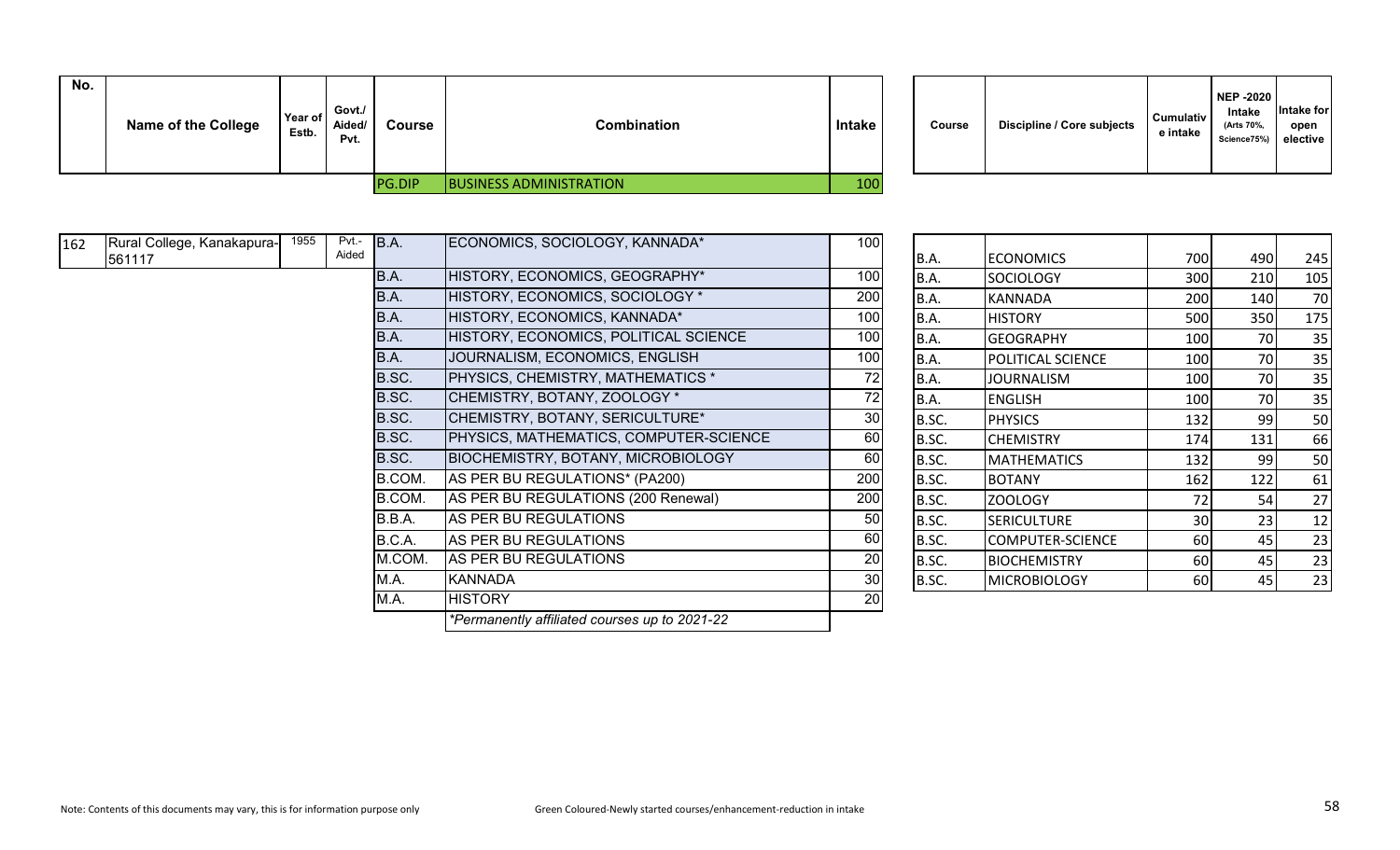| No. | <b>Name of the College</b>                                                                                          | Year of<br>Estb. | Govt./<br>Aided/<br>Pvt. | <b>Course</b> | <b>Combination</b>    | <b>Intake</b> | Course | Discipline / Core subjects | <b>Cumulativ</b><br>e intake |
|-----|---------------------------------------------------------------------------------------------------------------------|------------------|--------------------------|---------------|-----------------------|---------------|--------|----------------------------|------------------------------|
| 163 | S.V.R. College of<br>Commerce & Management<br>Studies, No.20/1,<br>Samasandra Palya, HSR<br>Sector-2, Bengaluru-34. | 2006             | Pvt.                     | B.COM.        | AS PER BU REGULATIONS | 180           |        |                            |                              |
|     |                                                                                                                     |                  |                          | B.C.A.        | AS PER BU REGULATIONS | 60            |        |                            |                              |
|     |                                                                                                                     |                  |                          | M.COM.        | AS PER BU REGULATIONS | 40            |        |                            |                              |
|     |                                                                                                                     |                  |                          | M.B.A.        | AS PER BU REGULATIONS | 120           |        |                            |                              |

| 164 | Sacred Degree College,     | 2017 | Pvt. | B.COM. | <b>AS PER BU REGULATIONS</b> | 50 |
|-----|----------------------------|------|------|--------|------------------------------|----|
|     | Ganapathihalli Big Bannyan |      |      |        |                              |    |
|     | Tree, Chunchanakuppe       |      |      |        |                              |    |
|     | Post, Bengaluru South,     |      |      |        |                              |    |
|     | Bengaluru-562 130          |      |      |        |                              |    |
|     |                            |      |      |        |                              |    |

| 165 | Sadhana Degree College,    | 2016 | Pvt. | B.COM. | <b>AS PER BU REGULATIONS</b> | 300 |
|-----|----------------------------|------|------|--------|------------------------------|-----|
|     | CA Site No.1, Happy Valley |      |      |        |                              |     |
|     | Layout, HBCS, Banashakri   |      |      |        |                              |     |
|     | 5th Stage, Uttarahalli,    |      |      |        |                              |     |
|     | Bengaluru-560 061          |      |      |        |                              |     |
|     |                            |      |      |        |                              |     |

| 166 | Sampradayika Shilpa<br>Grusukulagala Kendra,<br>Dept. of Kannada and<br>Culutrue, Kajana, Suvarana<br>Karnataka Kala Grama, | 2015 | Govt.<br>Body | IB.V.A. | <b>ITRADITIONAL SCULPTURE &amp; TEMPLE ARCHITECTURE</b> | 60 |
|-----|-----------------------------------------------------------------------------------------------------------------------------|------|---------------|---------|---------------------------------------------------------|----|
|     | Mallttahlli, Bengaluru-560<br>056                                                                                           |      |               |         |                                                         |    |

| Course | Discipline / Core subjects | <b>Cumulativ</b><br>e intake | <b>NEP -2020</b><br>Intake<br>(Arts 70%,<br>Science75%) | Intake for<br>open<br>elective |
|--------|----------------------------|------------------------------|---------------------------------------------------------|--------------------------------|
|--------|----------------------------|------------------------------|---------------------------------------------------------|--------------------------------|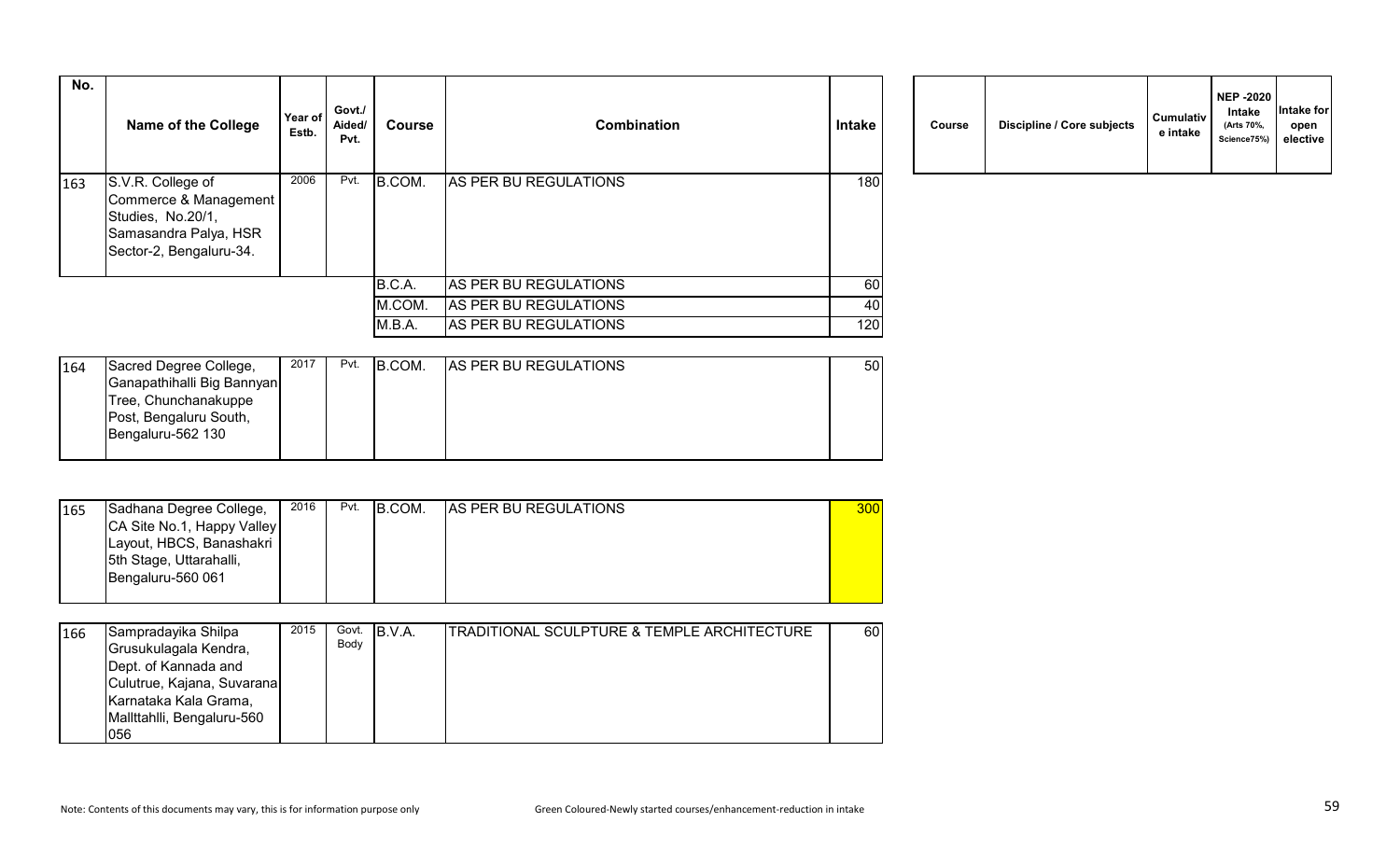| No. | <b>Name of the College</b> | Year of<br>Estb. | Govt./<br>Aided/<br>Pvt. | Course | <b>Combination</b> | <b>Intake</b> | Course | Discipline / Core subjects | <b>Cumulativ</b><br>e intake |
|-----|----------------------------|------------------|--------------------------|--------|--------------------|---------------|--------|----------------------------|------------------------------|
|     |                            |                  |                          |        |                    |               |        |                            |                              |

| B.COM.<br><b>AS PER BU REGULATIONS</b>         | 562125 |
|------------------------------------------------|--------|
| 100<br>100<br>70I<br><b>ECONOMICS</b><br> B.A. |        |

| Course | Discipline / Core subjects | <b>Cumulativ</b><br>e intake | <b>NEP -2020</b><br>Intake<br>(Arts 70%,<br>Science75%) | Intake for<br>open<br>elective |
|--------|----------------------------|------------------------------|---------------------------------------------------------|--------------------------------|
|--------|----------------------------|------------------------------|---------------------------------------------------------|--------------------------------|

| <b>B.A.</b> | <b>HISTORY</b>           | 100 |  |
|-------------|--------------------------|-----|--|
| <b>B.A.</b> | <b>ECONOMICS</b>         | 100 |  |
| B.A.        | <b>POLITICAL SCIENCE</b> | 100 |  |

| 168 | Seshadripuram Academy   | 2005 | Pvt. | B.COM. | <b>AS PER BU REGULATIONS*</b>                 | 240 |
|-----|-------------------------|------|------|--------|-----------------------------------------------|-----|
|     | of Busienss Studies,    |      |      |        |                                               |     |
|     | No.18, Kommagatta Road, |      |      |        |                                               |     |
|     | Kengeri New Town,       |      |      |        |                                               |     |
|     | Bengaluru -60           |      |      |        |                                               |     |
|     |                         |      |      | B.B.A. | <b>AS PER BU REGULATIONS*</b>                 | 60  |
|     |                         |      |      | B.C.A. | <b>AS PER BU REGULATIONS*</b>                 | 90  |
|     |                         |      |      |        | *Permanently affiliated courses up to 2025-26 |     |
|     |                         |      |      |        |                                               |     |

| 169 | Seshadripuram Commerce | 2005 | Pvt. | B.COM. | <b>AS PER BU REGULATIONS</b> | 160l |
|-----|------------------------|------|------|--------|------------------------------|------|
|     | College, No.65, 10th   |      |      |        |                              |      |
|     | Cross, Magadi Mn Road, |      |      |        |                              |      |
|     | Bengaluru -23          |      |      |        |                              |      |
|     |                        |      |      |        |                              |      |

| 170 | <b>SET Degree College</b><br>No.11/2, Magadi Main   | 2016 | Pvt. | B.COM. | <b>AS PER BU REGULATIONS</b> | 1801 |
|-----|-----------------------------------------------------|------|------|--------|------------------------------|------|
|     | Road, Agrahara<br>Dasarahalli, Bengaluru-560<br>079 |      |      |        |                              |      |
|     |                                                     |      |      | M.COM. | <b>IMASTER OF COMMERCE</b>   | 40I  |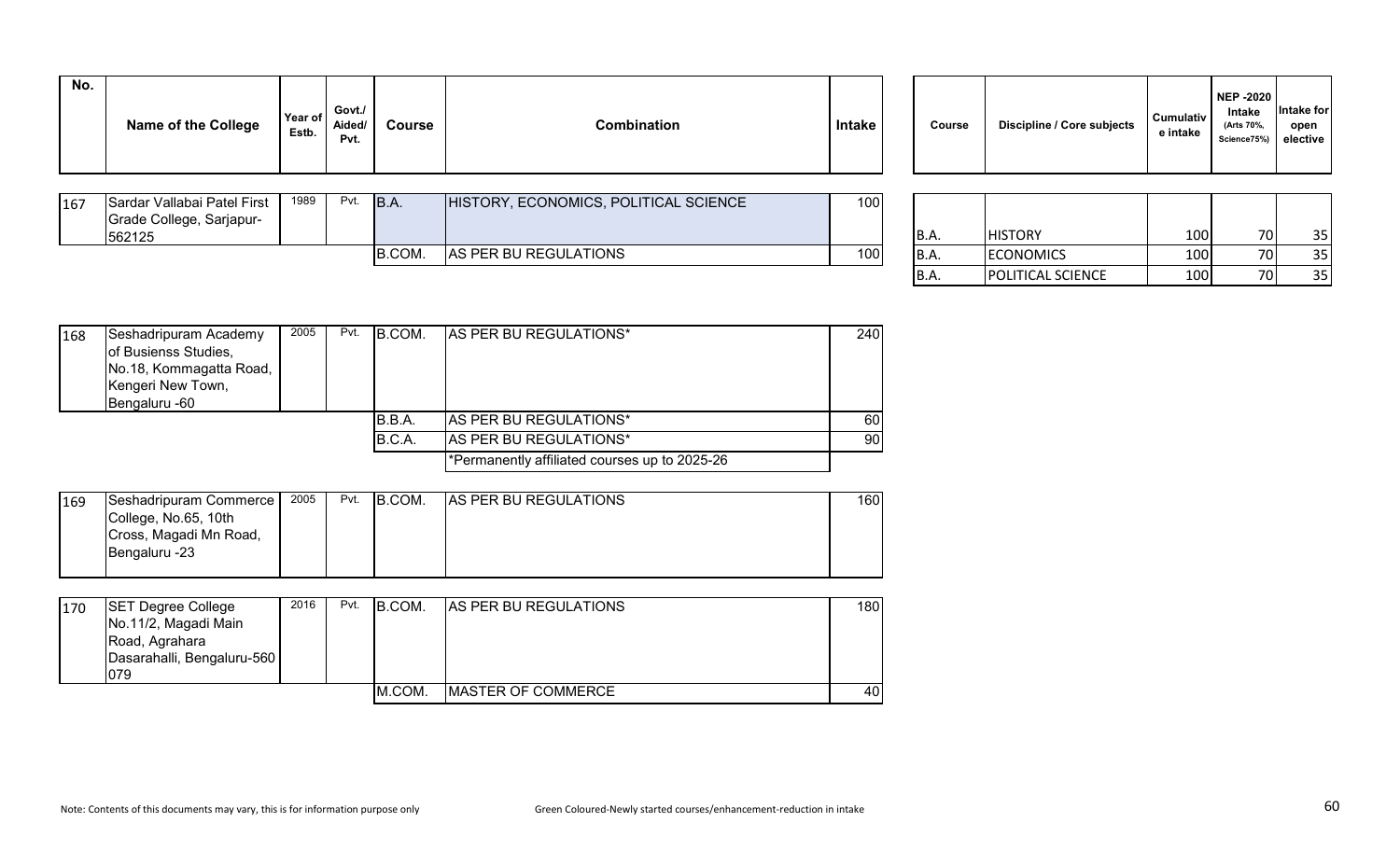| No. | <b>Name of the College</b>                                                                                        | Year of<br>Estb. | Govt./<br>Aided/<br>Pvt. | Course | <b>Combination</b>    | Intake    | Course | Discipline / Core subjects | <b>Cumulativ</b><br>e intake |
|-----|-------------------------------------------------------------------------------------------------------------------|------------------|--------------------------|--------|-----------------------|-----------|--------|----------------------------|------------------------------|
| 171 | <b>SET Evening Degree</b><br>College, No.11/2, Magadi<br>Main Road, Agrahara<br>Dasarahalli, Bengaluru-560<br>079 | 2016             | Pvt.                     | B.COM. | AS PER BU REGULATIONS | <b>60</b> |        |                            |                              |

|  | Course | Discipline / Core subjects | Cumulativ<br>e intake | <b>NEP -2020</b><br>Intake<br>(Arts 70%,<br>Science75%) | Intake for<br>open<br>elective |  |
|--|--------|----------------------------|-----------------------|---------------------------------------------------------|--------------------------------|--|
|--|--------|----------------------------|-----------------------|---------------------------------------------------------|--------------------------------|--|

| 172 | <b>SFS Evening College, Opp.</b> | 2011 | Pvt. | B.COM. | <b>AS PER BU REGULATIONS</b> | 601 |
|-----|----------------------------------|------|------|--------|------------------------------|-----|
|     | to Biocon, Huskur Gate,          |      |      |        |                              |     |
|     | Hosur-Bengaluru Main             |      |      |        |                              |     |
|     | Road, Electronic City,           |      |      |        |                              |     |
|     | IBengaluru-560 100               |      |      |        |                              |     |

| 173 | SGM Degree College,       | 2019 | Pvt. |               |                              |    |
|-----|---------------------------|------|------|---------------|------------------------------|----|
|     | Avalahalli, GEF Post,     |      |      |               |                              |    |
|     | Anjaneya Temple Ward,     |      |      |               |                              |    |
|     | Gajendranagar, Bengaluru- |      |      |               |                              |    |
|     | '26                       |      |      | <b>B.COM.</b> | <b>AS PER BU REGULATIONS</b> | 40 |

| 174 | <b>Shakuntala Devi</b><br>International Institute of | 2011 | Pvt. | B.COM. | <b>AS PER BU REGULATIONS</b> | 80 |
|-----|------------------------------------------------------|------|------|--------|------------------------------|----|
|     | Management Science, CA                               |      |      |        |                              |    |
|     | Site, #32/P3 Sector-IV,                              |      |      |        |                              |    |
|     | HSR Layout, Hosur                                    |      |      |        |                              |    |
|     | Sarjapur Road, Behind                                |      |      |        |                              |    |
|     | International Freedom                                |      |      |        |                              |    |
|     | School, Bengaluru-560                                |      |      |        |                              |    |
|     | 102.                                                 |      |      |        |                              |    |
|     |                                                      |      |      | PG.DIP | HUMAN RESOURCE MANAGEMENT    | 30 |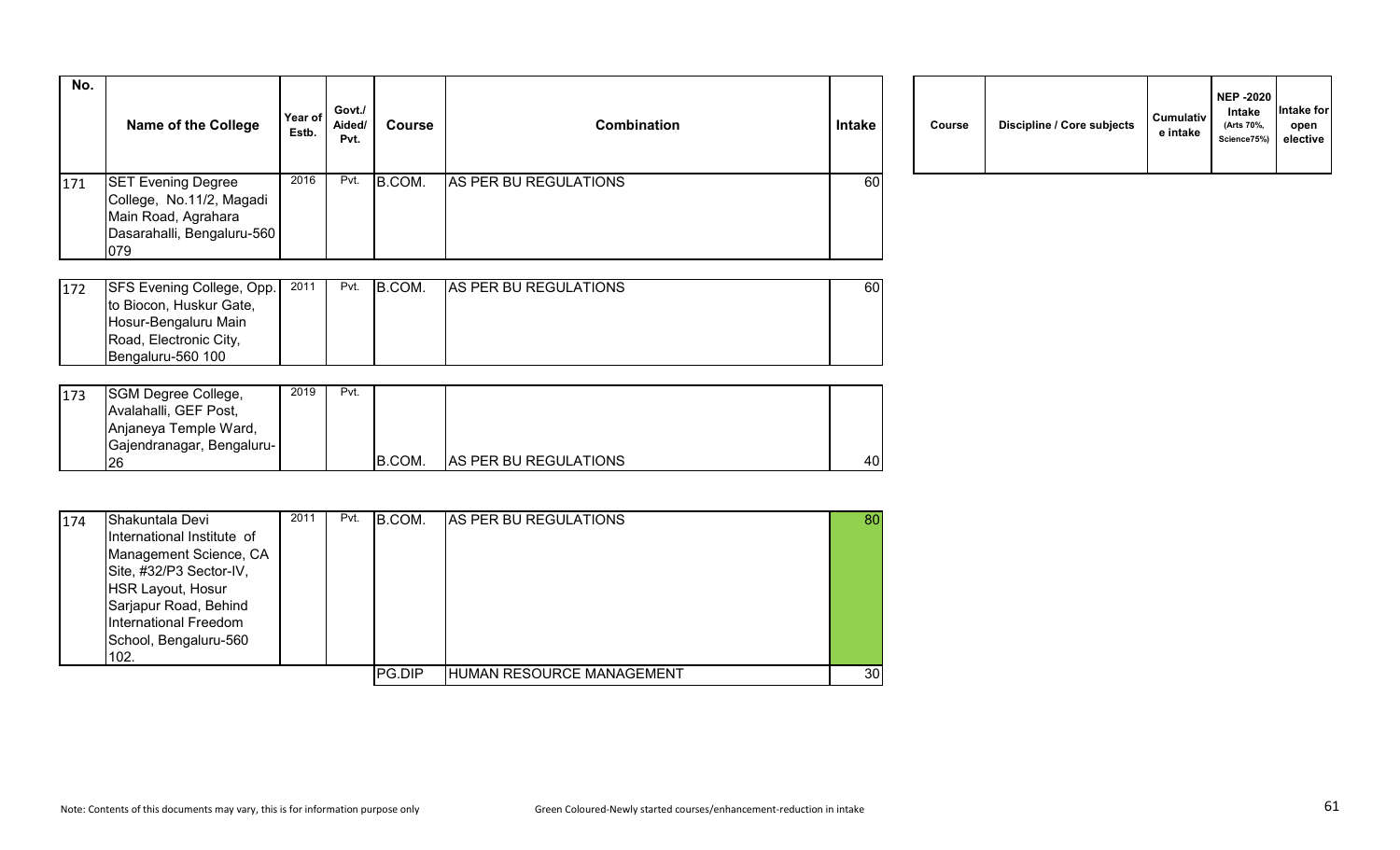| No. | <b>Name of the College</b>                                                                  | Year of<br>Estb. | Govt./<br>Aided/<br>Pvt. | Course | <b>Combination</b>                    | Intake          | Course | Discipline / Core subjects | <b>Cumulativ</b><br>e intake | <b>NEP-2020</b><br>Intake<br>(Arts 70%,<br>Science75%) | Intake for<br>open<br>elective |
|-----|---------------------------------------------------------------------------------------------|------------------|--------------------------|--------|---------------------------------------|-----------------|--------|----------------------------|------------------------------|--------------------------------------------------------|--------------------------------|
| 175 | Shanthidhama Degree<br>Evening College,<br>Sunkadakatte, Magadi<br>Road, Bengaluru-560 0091 | 2015             | Pvt.                     | B.A.   | HISTORY, ECONOMICS, POLITICAL SCIENCE | 15 <sub>1</sub> | B.A.   | <b>HISTORY</b>             | 45                           | 32 <sub>1</sub>                                        | 16                             |
|     |                                                                                             |                  |                          | B.A.   | HISTORY, ECONOMICS, SOCIOLOGY         | 15              | B.A.   | <b>ECONOMICS</b>           | 45                           |                                                        | 16                             |
|     |                                                                                             |                  |                          | B.A.   | HISTORY, ECONOMICS, KANNADA           | 15              | B.A.   | <b>POLITICAL SCIENCE</b>   | <b>151</b>                   |                                                        |                                |
|     |                                                                                             |                  |                          | B.COM. | AS PER BU REGULATIONS                 | 50              | B.A.   | <b>SOCIOLOGY</b>           | <b>151</b>                   |                                                        |                                |
|     |                                                                                             |                  |                          |        |                                       |                 | In A   | $\mathbf{1}$               | $\sim$ $-1$                  | $\overline{A}$                                         |                                |

| Course      | Discipline / Core subjects | <b>Cumulativ</b><br>e intake | <b>NEP-2020</b><br>Intake<br>(Arts 70%,<br>Science75%) | Intake for<br>open<br>elective |
|-------------|----------------------------|------------------------------|--------------------------------------------------------|--------------------------------|
| <b>B.A.</b> | <b>HISTORY</b>             | 45                           | 32                                                     | 16                             |
| B.A.        | <b>ECONOMICS</b>           | 45                           | 32                                                     | 16                             |
| <b>B.A.</b> | POLITICAL SCIENCE          | 15                           | 11                                                     | 6                              |
| <b>B.A.</b> | <b>SOCIOLOGY</b>           | 15                           | 11                                                     | 6                              |
| B.A.        | <b>KANNADA</b>             | 15                           | 11                                                     | 6                              |

| 176 | Shanthini Kethana College,   | 2000 | Pvt. | B.COM. | <b>AS PER BU REGULATIONS</b> | 60 |
|-----|------------------------------|------|------|--------|------------------------------|----|
|     | No.70, Bile Kalli Bengaluru- |      |      |        |                              |    |
|     | 17 A                         |      |      |        |                              |    |

| 177 | Shanti Dhama College,<br>Shantidhama,<br>Sunkadakatte, Magadi<br>Main Road, Bengaluru -91 | 2009 | Pvt. | B.A.   | HISTORY, ECONOMICS, KANNADA           | 60              | IB.A. | <b>HISTORY</b>           | <b>150</b>      | 105 <sub>1</sub> | 53        |
|-----|-------------------------------------------------------------------------------------------|------|------|--------|---------------------------------------|-----------------|-------|--------------------------|-----------------|------------------|-----------|
|     |                                                                                           |      |      | B.A.   | HISTORY, ECONOMICS, POLITICAL SCIENCE | 60              | B.A.  | <b>ECONOMICS</b>         | <b>150</b>      | 105              | 53        |
|     |                                                                                           |      |      | IB.A.  | HISTORY, ECONOMICS, JOURNALISM        | 30 <sup>1</sup> | IB.A. | KANNADA                  | 60              |                  | 21        |
|     |                                                                                           |      |      | B.COM. | AS PER BU REGULATIONS                 | 220             | IB.A. | <b>POLITICAL SCIENCE</b> | 60              |                  | 21        |
|     |                                                                                           |      |      | M.COM. | AS PER BU REGULATIONS                 | 40              | B.A.  | <b>JOURNALISM</b>        | 30 <sup>1</sup> |                  | <u>11</u> |

| B.A.        | <b>HISTORY</b>    | 150 | 105 | 53 |
|-------------|-------------------|-----|-----|----|
| B.A.        | <b>ECONOMICS</b>  | 150 | 105 | 53 |
| B.A.        | <b>KANNADA</b>    | 60  | 42  | 21 |
| <b>B.A.</b> | POLITICAL SCIENCE | 60  | 42  | 21 |
| B.A.        | <b>JOURNALISM</b> | 30  | 21  | 11 |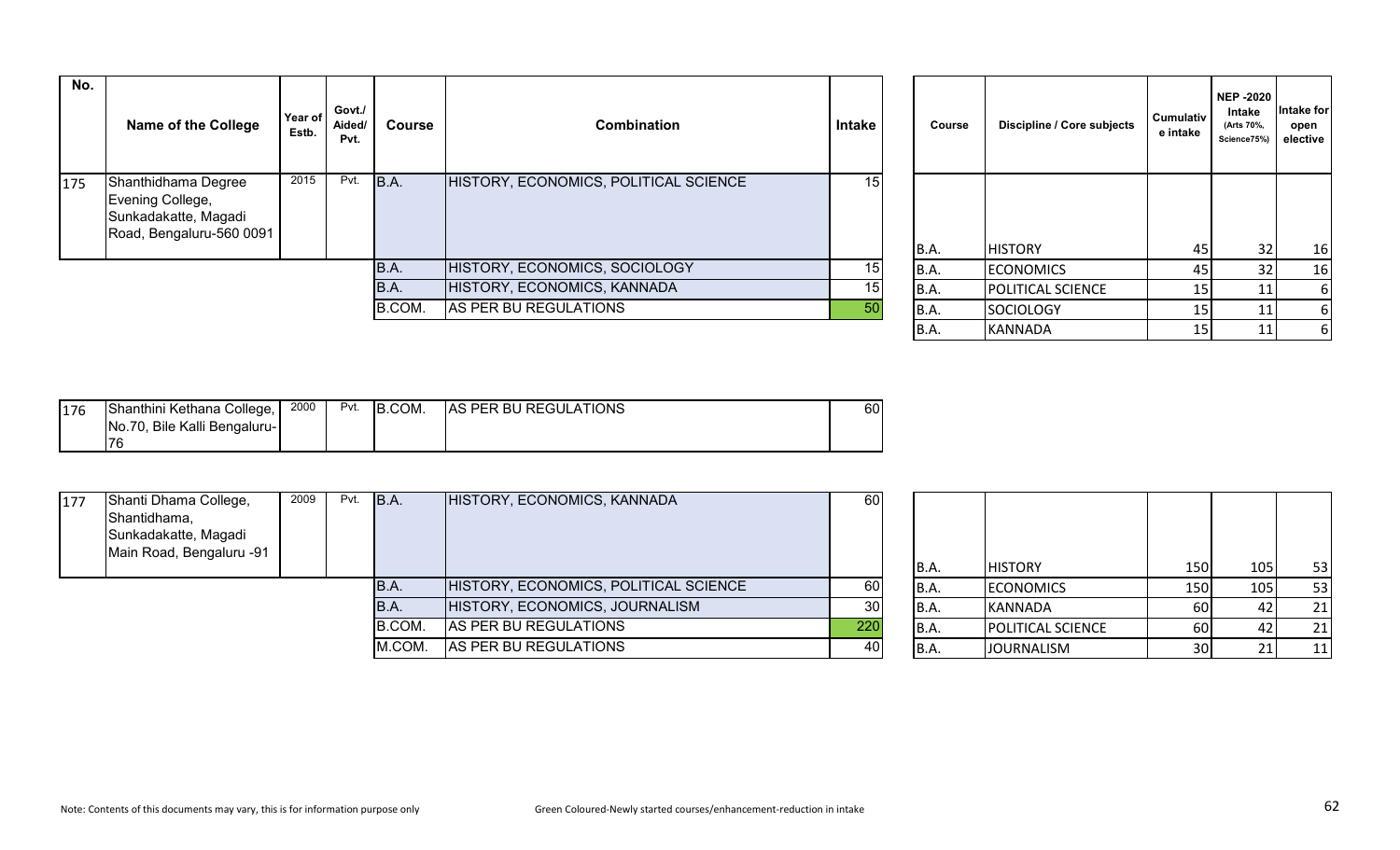| No. | <b>Name of the College</b>                                                                                               | Year of<br>Estb. | Govt./<br>Aided/<br>Pvt. | Course | <b>Combination</b>                     | Intake           | Course | Discipline / Core subjects | <b>Cumulativ</b><br>e intake | NEP -2020<br>Intake<br>(Arts 70%,<br>Science75%) | Intake for<br>open<br>elective |
|-----|--------------------------------------------------------------------------------------------------------------------------|------------------|--------------------------|--------|----------------------------------------|------------------|--------|----------------------------|------------------------------|--------------------------------------------------|--------------------------------|
| 178 | Shantiniketan College of<br>Science & Management<br>Studies, BM Road,<br>Vivekanandangar,<br>Ramangaram Dist.-571<br>511 | 2007             | Pvt.                     | B.C.A. | AS PER BU REGULATIONS                  | 120 <sub>1</sub> | B.SC.  | <b>PHYSICS</b>             | 60                           | 45                                               | 23                             |
|     |                                                                                                                          |                  |                          | B.COM. | AS PER BU REGULATIONS                  | 160              | B.SC.  | <b>CHEMISTRY</b>           | 120                          | 90 <sub>1</sub>                                  | 45                             |
|     |                                                                                                                          |                  |                          | B.SC.  | <b>PHYSICS, CHEMISTRY, MATHEMATICS</b> | 60               | B.SC.  | <b>MATHEMATICS</b>         | 60                           | 45                                               | 23                             |
|     |                                                                                                                          |                  |                          | B.SC.  | CHEMISTRY, BOTANY, ZOOLOGY             | 60               | B.SC.  | <b>BOTANY</b>              | 60                           |                                                  | 23                             |
|     |                                                                                                                          |                  |                          |        |                                        |                  |        |                            |                              |                                                  |                                |

| Course | Discipline / Core subjects | <b>Cumulativ</b><br>e intake | <b>NEP -2020</b><br>Intake<br>(Arts 70%,<br>Science75%) | Intake for<br>open<br>elective |
|--------|----------------------------|------------------------------|---------------------------------------------------------|--------------------------------|
| B.SC.  | <b>PHYSICS</b>             | 60                           | 45                                                      | 23                             |
| B.SC.  | <b>CHEMISTRY</b>           | 120                          | 90                                                      | 45                             |
| B.SC.  | <b>MATHEMATICS</b>         | 60                           | 45                                                      | 23                             |
| B.SC.  | <b>BOTANY</b>              | 60                           | 45                                                      | 23                             |
| B.SC.  | ZOOLOGY                    | 60                           | 45                                                      | 23                             |

| 179 | Sharada Vikas Institute of | 2005 | Pvt. | B.COM. | AS PER BU REGULATIONS                     | 90 <sup>1</sup> |       |                    |                 |                 |    |
|-----|----------------------------|------|------|--------|-------------------------------------------|-----------------|-------|--------------------|-----------------|-----------------|----|
|     | Mgmt. Studies, #324/645,   |      |      |        |                                           |                 |       |                    |                 |                 |    |
|     | Garebhavi Palya, Begur     |      |      |        |                                           |                 |       |                    |                 |                 |    |
|     | Hobli, Hongasandra Main    |      |      |        |                                           |                 |       |                    |                 |                 |    |
|     | Road, Pillar No.50, Hosur  |      |      |        |                                           |                 |       |                    |                 |                 |    |
|     | Main Road, Bengaluru-560   |      |      |        |                                           |                 |       |                    |                 |                 |    |
|     | 068.                       |      |      |        |                                           |                 |       |                    |                 |                 |    |
|     |                            |      |      |        |                                           |                 | B.SC. | <b>MATHEMATICS</b> | 30 <sup>1</sup> | 23 <sub>1</sub> | 12 |
|     |                            |      |      | B.B.A. | AS PER BU REGULATIONS                     | 30 <sup>l</sup> | B.SC. | <b>STATISTICS</b>  | 30              |                 | 12 |
|     |                            |      |      | B.SC.  | MATHEMATICS, STATISTICS, COMPUTER-SCIENCE | 30              | B.SC. | COMPUTER-SCIENCE   | <b>30</b>       |                 | 12 |

| 180 | Shivaganga First Grade<br>College of Arts & | 2015 | Pvt. | B.COM. | AS PER BU REGULATIONS | 80 <sup>1</sup> |      |                |     |    |     |
|-----|---------------------------------------------|------|------|--------|-----------------------|-----------------|------|----------------|-----|----|-----|
|     | Commerce, Shivagange,                       |      |      |        |                       |                 |      |                |     |    |     |
|     | Nelamangala, Bengaluru                      |      |      |        |                       |                 |      |                |     |    |     |
|     | Rural Dist.                                 |      |      |        |                       |                 | B.A. | <b>HISTORY</b> | 100 | 70 | 351 |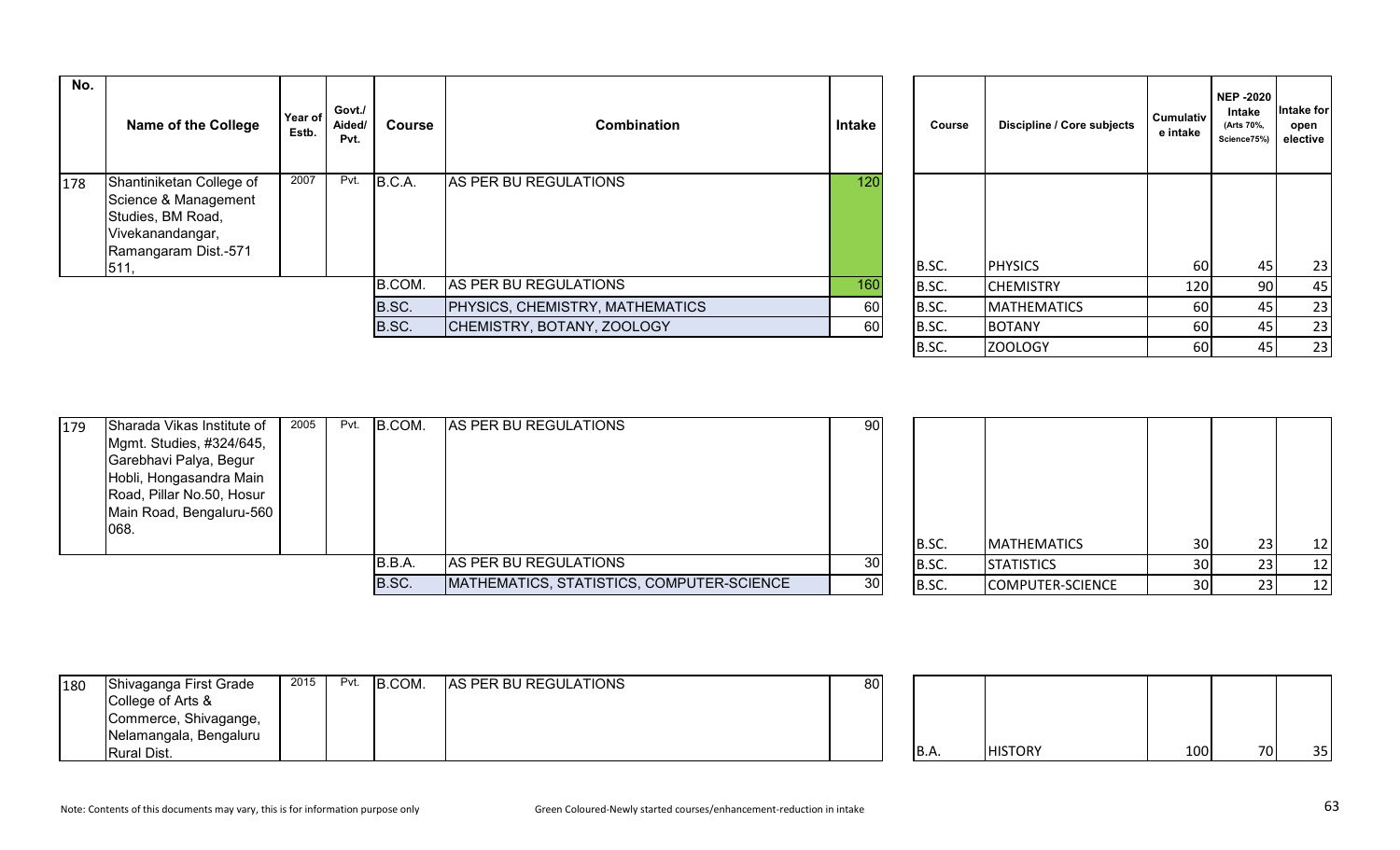| No. | <b>Name of the College</b> | Year of<br>Estb. | Govt./<br>Aided/<br>Pvt. | <b>Course</b> | Combination                           | Intake | Course | Discipline / Core subjects | Cumulativ<br>e intake | NEP -2020<br><b>Intake</b><br>(Arts 70%,<br>Science75%) elective | ∣ntake foı<br>open |
|-----|----------------------------|------------------|--------------------------|---------------|---------------------------------------|--------|--------|----------------------------|-----------------------|------------------------------------------------------------------|--------------------|
|     |                            |                  |                          | B.A.          | HISTORY, ECONOMICS, POLITICAL SCIENCE | 50     | B.A.   | <b>ECONOMICS</b>           | 100                   | 70I                                                              | 35                 |
|     |                            |                  |                          | IB.A.         | HISTORY, ECONOMICS, KANNADA           | 50     | IB.A.  | <b>POLITICAL SCIENCE</b>   | <b>50</b>             |                                                                  | 18                 |
|     |                            |                  |                          |               |                                       |        | . .    | .                          | $-1$                  |                                                                  | $\sim$             |

| Course | Discipline / Core subjects | <b>Cumulativ</b><br>e intake | <b>NEP-2020</b><br>Intake<br>(Arts 70%,<br>Science75%) | Intake for<br>open<br>elective |
|--------|----------------------------|------------------------------|--------------------------------------------------------|--------------------------------|
| B.A.   | <b>ECONOMICS</b>           | 100                          | 70                                                     | 35                             |
| B.A.   | POLITICAL SCIENCE          | 50                           | 35                                                     | 18                             |
| B.A.   | <b>KANNADA</b>             | 50                           | 35                                                     | 18                             |

| 181 | Shree Krishna Degree        | 2016 | Pvt. | B.COM. | <b>AS PER BU REGULATIONS</b> | 50 |
|-----|-----------------------------|------|------|--------|------------------------------|----|
|     | College, Manatapa Village,  |      |      |        |                              |    |
|     | Bannergatta Road, Jigani    |      |      |        |                              |    |
|     | Main Road, Anekal Taluk,    |      |      |        |                              |    |
|     | Jigani Hobli, Bengaluru-560 |      |      |        |                              |    |
|     | 083                         |      |      |        |                              |    |

| 182 | Shree Vinayaka First<br>Grade College, Indlable,<br>Attibele, Anekal Taluk,<br>Bengaluru Urban Dist-562<br>107 | 2021 | Pvt. | IB.COM. | <b>AS PER BU REGULATIONS</b> | 100 |
|-----|----------------------------------------------------------------------------------------------------------------|------|------|---------|------------------------------|-----|
|     |                                                                                                                |      |      | B.B.A   | <b>AS PER BU REGULATIONS</b> | 60I |

| 183 | Shri Sharada First Grade<br>College, SPG Colony,<br>Tavarekere, Magadi Main<br>Road, Bengaluru-560 0130. | 2011 | Pvt. | B.A.   | HISTORY, ECONOMICS, POLITICAL SCIENCE | 50  | IB.A. | <b>HISTORY</b>   | <b>50</b>              | 18     |
|-----|----------------------------------------------------------------------------------------------------------|------|------|--------|---------------------------------------|-----|-------|------------------|------------------------|--------|
|     |                                                                                                          |      |      | B.COM. | AS PER BU REGULATIONS                 | 50l | IB.A. | <b>ECONOMICS</b> | 50I                    | 18     |
|     |                                                                                                          |      |      |        |                                       |     |       | $P_{\text{A}}$   | $ \sim$ $\blacksquare$ | $\sim$ |

| <b>B.A.</b> | <b>HISTORY</b>    | 50 | 35 | 18 |
|-------------|-------------------|----|----|----|
| B.A.        | <b>ECONOMICS</b>  | 50 | 35 | 18 |
| B.A.        | POLITICAL SCIENCE | 50 | 35 | 18 |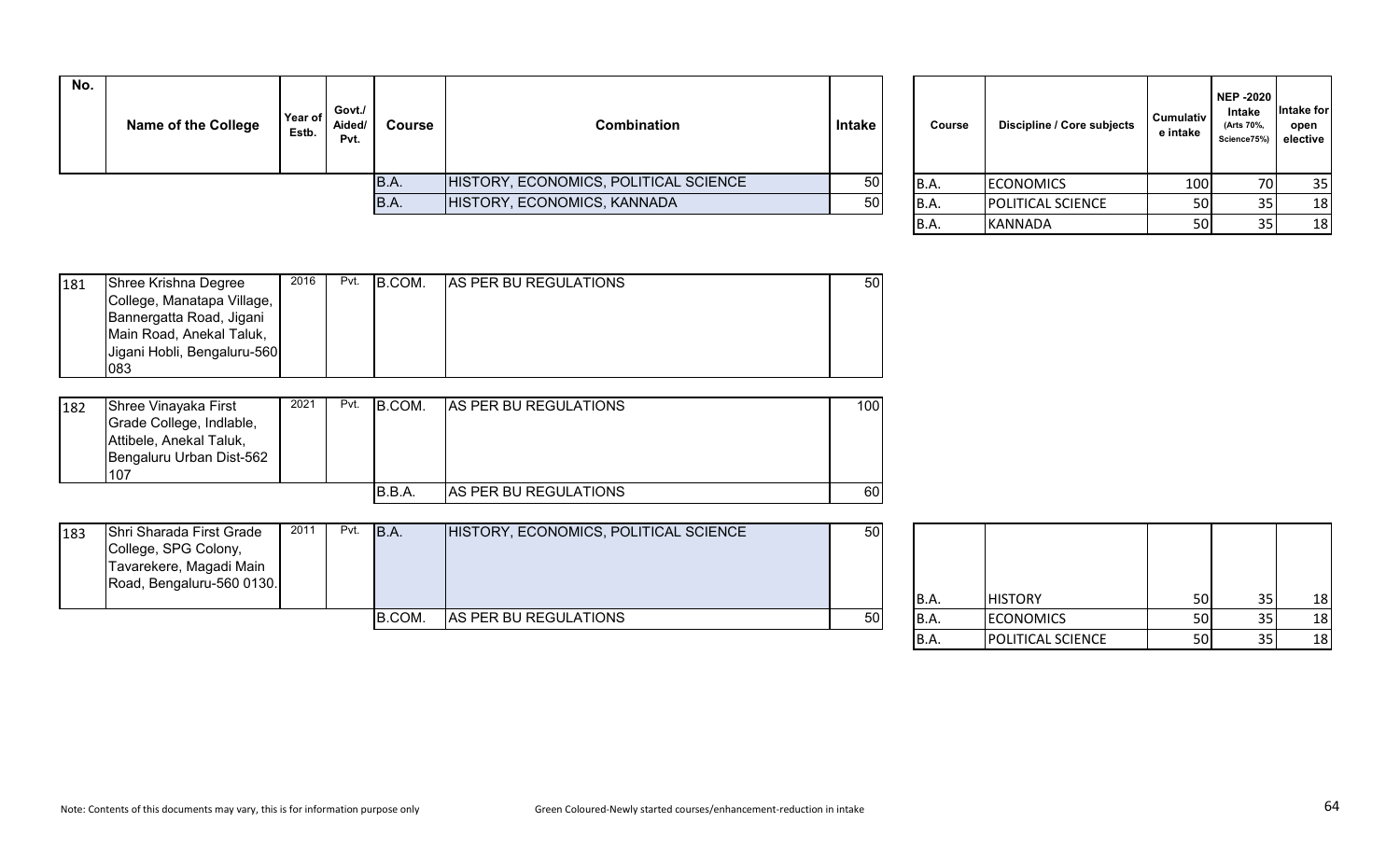| No. | <b>Name of the College</b> | Year of<br>Estb. | Govt./<br>Aided/<br>Pvt. | Course | <b>Combination</b>    | <b>Intake</b> | Course | Discipline / Core subjects | <b>Cumulativ</b><br>e intake |
|-----|----------------------------|------------------|--------------------------|--------|-----------------------|---------------|--------|----------------------------|------------------------------|
| 184 | Shushruti Institute of     | 2007             | Pvt.                     | M.B.A. | AS PER BU REGULATIONS | 60            |        |                            |                              |
|     | <b>Business Management</b> |                  |                          |        |                       |               |        |                            |                              |
|     | Studies, #68, Shushruti    |                  |                          |        |                       |               |        |                            |                              |
|     | Nagar, Andrahalli mn road, |                  |                          |        |                       |               |        |                            |                              |
|     | Peenya 2nd Stage,          |                  |                          |        |                       |               |        |                            |                              |
|     | Bengaluru -91              |                  |                          |        |                       |               |        |                            |                              |

| Course | Discipline / Core subjects | <b>Cumulativ</b><br>e intake | <b>NEP -2020</b><br>Intake<br>(Arts 70%,<br>Science75%) | Intake for<br>open<br>elective |
|--------|----------------------------|------------------------------|---------------------------------------------------------|--------------------------------|
|--------|----------------------------|------------------------------|---------------------------------------------------------|--------------------------------|

| 185 | Siddaganga College of   | 2005 | Pvt. | B.COM. | <b>IAS PER BU REGULATIONS</b> | 60 |
|-----|-------------------------|------|------|--------|-------------------------------|----|
|     | Management & Science,   |      |      |        |                               |    |
|     | No.33, Sooraj Towers,   |      |      |        |                               |    |
|     | Service Road, Near      |      |      |        |                               |    |
|     | Laggere Las Bus stop,   |      |      |        |                               |    |
|     | Narashihmaswamy Lahout, |      |      |        |                               |    |
|     | Bengaluru-560 058       |      |      |        |                               |    |
|     |                         |      |      |        |                               |    |
|     |                         |      |      | B.C.A. | <b>AS PER BU REGULATIONS</b>  | 60 |

| 186 | Siddaganga Evening        | 2008 | Pvt. | B.COM. | <b>AS PER BU REGULATIONS</b> | 60I |
|-----|---------------------------|------|------|--------|------------------------------|-----|
|     | College, No.33, Sooraj    |      |      |        |                              |     |
|     | Towers, Service Road,     |      |      |        |                              |     |
|     | Near Laggere Las Bus      |      |      |        |                              |     |
|     | stop, Narashihmaswamy     |      |      |        |                              |     |
|     | Lahout, Bengaluru-560 058 |      |      |        |                              |     |
|     |                           |      |      |        |                              |     |

| 187 | Siddaganga Shivakumara<br>Swamiji Degree College,<br>No.1, 1st Stage, 2nd<br>Phase, Chandra Layout,<br>Bengaluru-560 072, | 2015 | Pvt. | B.COM. | <b>AS PER BU REGULATIONS</b>  | 60 I |
|-----|---------------------------------------------------------------------------------------------------------------------------|------|------|--------|-------------------------------|------|
|     |                                                                                                                           |      |      | B.B.A. | <b>JAS PER BU REGULATIONS</b> | 40   |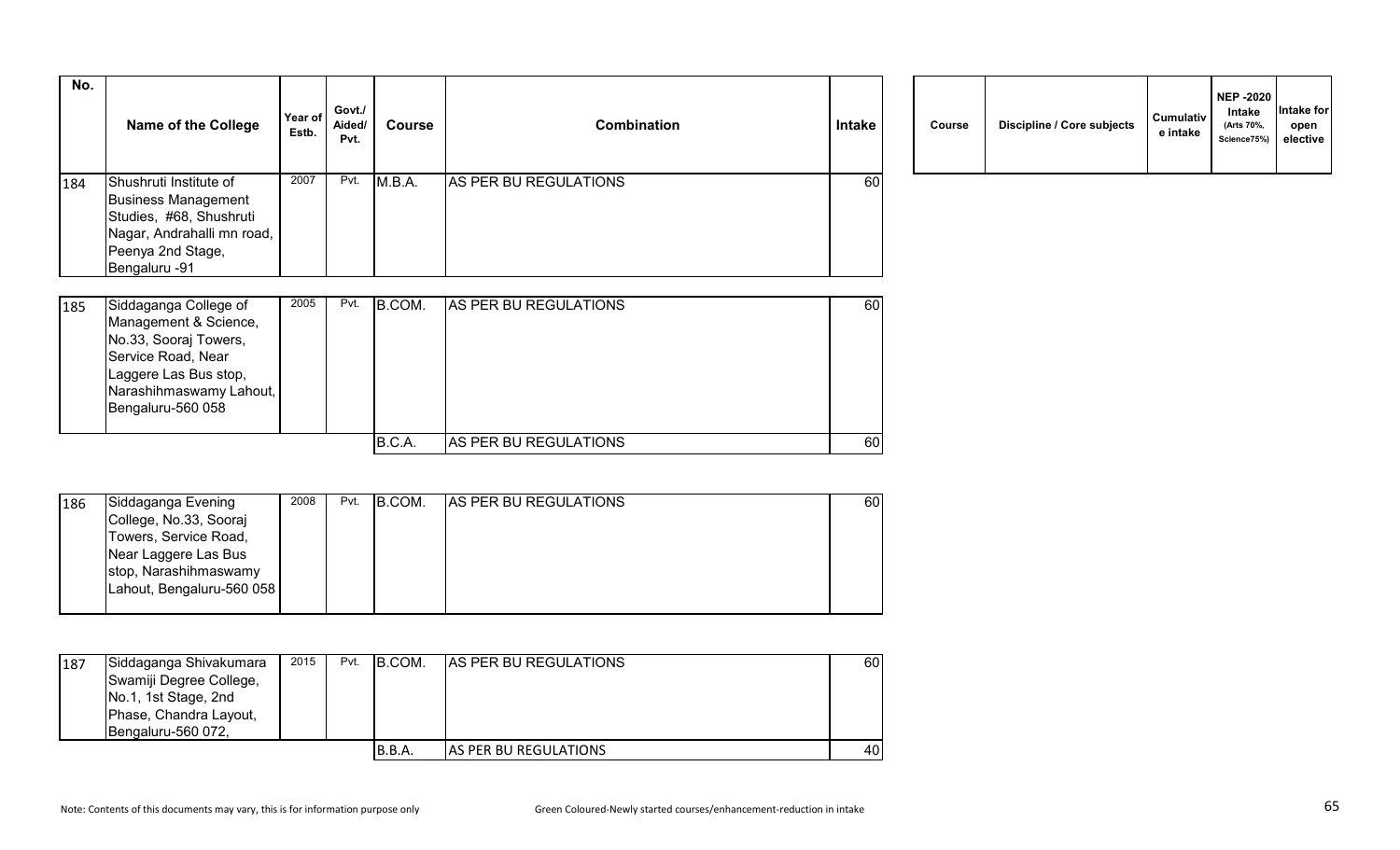| No. | <b>Name of the College</b> | Year of<br>Estb. | Govt./<br>Aided/<br>Pvt. | <b>Course</b> | Combination | Intake |  | Course | Discipline / Core subjects | <b>Cumulativ</b><br>e intake | <b>NEP -2020</b><br>Intake<br>(Arts 70%.<br>Science75%) elective | Intake for<br>open |
|-----|----------------------------|------------------|--------------------------|---------------|-------------|--------|--|--------|----------------------------|------------------------------|------------------------------------------------------------------|--------------------|
|-----|----------------------------|------------------|--------------------------|---------------|-------------|--------|--|--------|----------------------------|------------------------------|------------------------------------------------------------------|--------------------|

| 188 | Silicon City College of<br>Management &<br>Commerce, No.1,<br>Harinagara Cross,<br>Amruthnagara Main Road, | 2008 | Pvt. | B.COM. | <b>AS PER BU REGULATIONS</b>  | 130 |
|-----|------------------------------------------------------------------------------------------------------------|------|------|--------|-------------------------------|-----|
|     | Konanakunte, Bengaluru-<br>560 108.                                                                        |      |      |        |                               |     |
|     |                                                                                                            |      |      | B.B.A. | <b>JAS PER BU REGULATIONS</b> | 60  |

| 189 | SJB College of Arts and<br>Science, BGS Health and<br>Education City,<br>Vishnuvardhana Road,<br>Kengeri, Bengaluru-560 | 2021 | Pvt. | B.A.  | HISTORY, ECONOMICS, POLITICAL SCIENCE | 50              |         |                          |     |            |    |
|-----|-------------------------------------------------------------------------------------------------------------------------|------|------|-------|---------------------------------------|-----------------|---------|--------------------------|-----|------------|----|
|     | 060                                                                                                                     |      |      |       |                                       |                 | B.A.    | <b>HISTORY</b>           | 150 | <b>105</b> | 53 |
|     |                                                                                                                         |      |      | B.A.  | HISTORY, ECONOMICS, ENGLISH           | 50              | IB.A.   | <b>ECONOMICS</b>         | 150 | 1051       | 53 |
|     |                                                                                                                         |      |      | B.A.  | HISTORY, ECONOMICS, KANNADA           | 50              | B.A.    | <b>POLITICAL SCIENCE</b> | 50  |            | 18 |
|     |                                                                                                                         |      |      | B.SC. | PHYSICS, CHEMISTRY, MATHEMATICS       | 50              | IB.A.   | <b>ENGLISH</b>           | 50  |            | 18 |
|     |                                                                                                                         |      |      | B.SC. | CHEMISTRY, BOTANY, ZOOLOGY            | 50 <sub>l</sub> | IB.A.   | KANNADA                  |     |            | 18 |
|     |                                                                                                                         |      |      |       |                                       |                 | - - - - | --------                 |     |            |    |

| B.A.  | <b>HISTORY</b>     | 150 | 105 | 53 |
|-------|--------------------|-----|-----|----|
| B.A.  | <b>ECONOMICS</b>   | 150 | 105 | 53 |
| B.A.  | POLITICAL SCIENCE  | 50  | 35  | 18 |
| B.A.  | <b>ENGLISH</b>     | 50  | 35  | 18 |
| B.A.  | <b>KANNADA</b>     | 50  | 35  | 18 |
| B.SC. | <b>PHYSICS</b>     | 50  | 38  | 19 |
| B.SC. | <b>CHEMISTRY</b>   | 100 | 75  | 38 |
| B.SC. | <b>MATHEMATICS</b> | 50  | 38  | 19 |
| B.SC. | <b>BOTANY</b>      | 50  | 38  | 19 |
| B.SC. | <b>ZOOLOGY</b>     | 50  | 38  | 19 |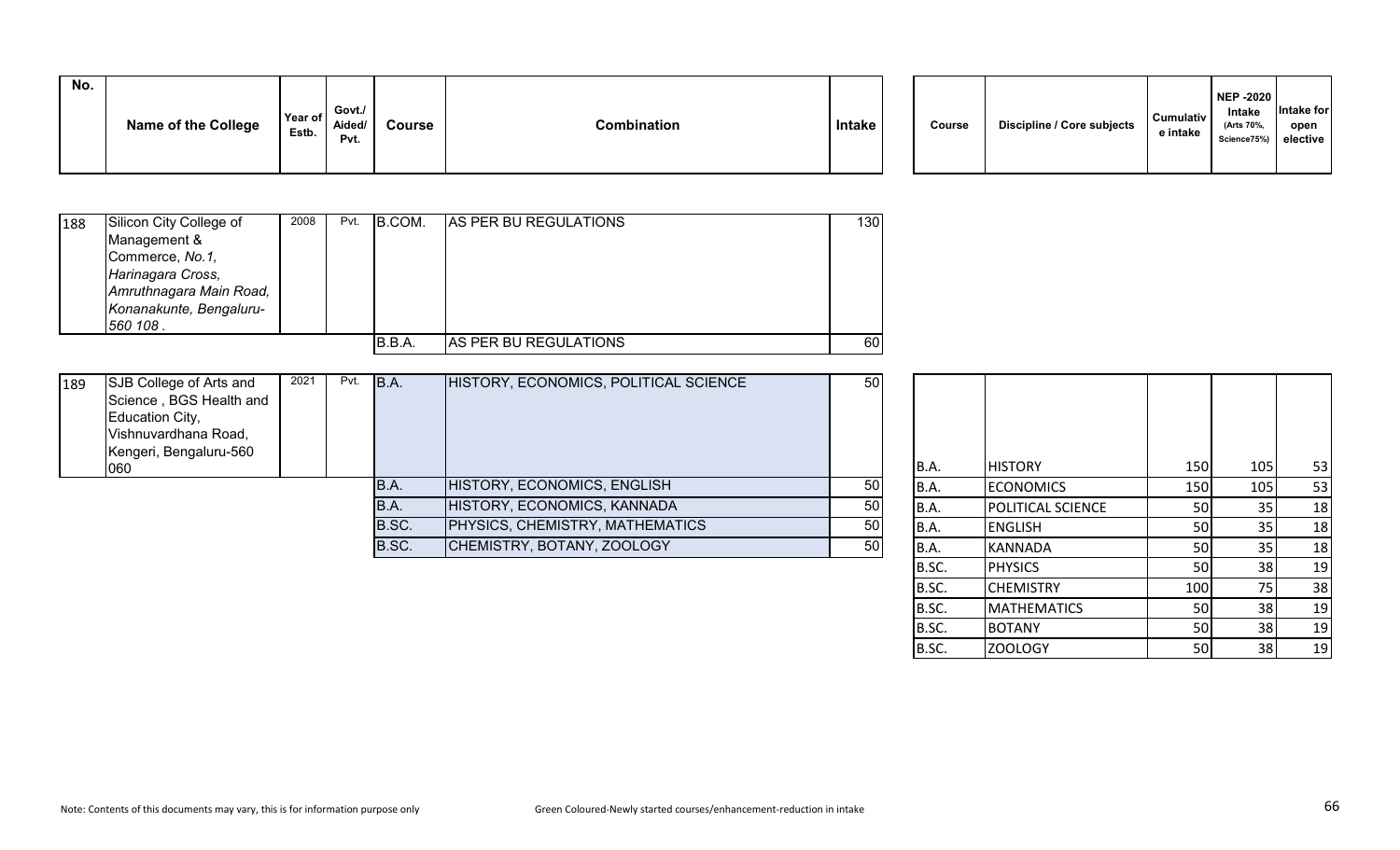| No. | <b>Name of the College</b>                                                                                    | Year of<br>Estb. | Govt./<br>Aided/<br>Pvt. | Course | <b>Combination</b>                      | <b>Intake</b> | <b>Course</b> | Discipline / Core subjects | Cumulativ<br>e intake |
|-----|---------------------------------------------------------------------------------------------------------------|------------------|--------------------------|--------|-----------------------------------------|---------------|---------------|----------------------------|-----------------------|
| 190 | SJB College of<br>Management Studies, #67,<br>BGS Health & Education<br>City, Kengeri, Bengaluru -<br>560 060 | 2010             | Pvt.                     | B.B.A. | AS PER BU REGULATIONS                   | 60            |               |                            |                       |
|     |                                                                                                               |                  |                          | B.COM. | AS PER BU REGULATIONS                   | 60            |               |                            |                       |
|     |                                                                                                               |                  |                          | B.SC.  | <b>FASHION &amp; APPAREL DESIGN</b>     | 60            |               |                            |                       |
|     |                                                                                                               |                  |                          | B.SC.  | <b>INTERIOR DECORATION &amp; DESIGN</b> | 60            |               |                            |                       |
|     |                                                                                                               |                  |                          | B.C.A. | AS PER BU REGULATIONS                   | 30            |               |                            |                       |
|     |                                                                                                               |                  |                          | M.COM. | AS PER BU REGULATIONS                   | 40            |               |                            |                       |
|     |                                                                                                               |                  |                          | M.B.A. | <b>AS PER BU REGULATIONS</b>            | 60            |               |                            |                       |

| Course | Discipline / Core subjects | <b>Cumulativ</b><br>e intake | <b>NEP -2020</b><br><b>Intake</b><br>(Arts 70%,<br>Science75%) | Intake for<br>open<br>elective |
|--------|----------------------------|------------------------------|----------------------------------------------------------------|--------------------------------|
|--------|----------------------------|------------------------------|----------------------------------------------------------------|--------------------------------|

| 191 | Smt. Gouramma and Sri D     | 2007 | Govt. B.A. | HISTORY, ECONOMICS, POLITICAL SCIENCE | 100 |       |                          |       |     |    |
|-----|-----------------------------|------|------------|---------------------------------------|-----|-------|--------------------------|-------|-----|----|
|     | K Kempegowda                |      |            |                                       |     |       |                          |       |     |    |
|     | <b>Government</b> Degree    |      |            |                                       |     |       |                          |       |     |    |
|     | College, Kodihalli-562 119, |      |            |                                       |     |       |                          |       |     |    |
|     | Kanakapura, Ramanagar       |      |            |                                       |     |       |                          |       |     |    |
|     | Dist.                       |      |            |                                       |     | B.A.  | <b>HISTORY</b>           | 240 l | 168 | 84 |
|     |                             |      | B.A.       | HISTORY, ECONOMICS, SOCIOLOGY         | 100 | IB.A. | <b>ECONOMICS</b>         | 240 l | 168 | 84 |
|     |                             |      | IB.A.      | HISTORY, ECONOMICS, KANNADA           | 40  | B.A.  | <b>POLITICAL SCIENCE</b> | 100   |     | 35 |
|     |                             |      | B.COM.     | AS PER BU REGULATIONS                 | 96  | IB.A. | <b>SOCIOLOGY</b>         | 100   |     | 35 |
|     |                             |      |            |                                       |     |       |                          |       |     |    |

| B.A. | <b>HISTORY</b>    | 240 | 168 | 84 |
|------|-------------------|-----|-----|----|
| B.A. | <b>ECONOMICS</b>  | 240 | 168 | 84 |
| B.A. | POLITICAL SCIENCE | 100 | 70  | 35 |
| B.A. | SOCIOLOGY         | 100 | 70  | 35 |
| B.A. | <b>KANNADA</b>    | 40  | 28  | 14 |

| 192 | Smt. Nalini Raghunath Rao<br>Degree College, Jigani,<br>Anekal Taluk, Bengaluru<br>District. | 2007 | Pvt. | B.COM. | AS PER BU REGULATIONS | 120 | B.SC. | <b>PHYSICS</b>     | 20 <sup>1</sup> |     |    |
|-----|----------------------------------------------------------------------------------------------|------|------|--------|-----------------------|-----|-------|--------------------|-----------------|-----|----|
|     |                                                                                              |      |      | B.B.A. | AS PER BU REGULATIONS | 60  | B.SC. | <b>CHEMISTRY</b>   | 40              | 30I | 15 |
|     |                                                                                              |      |      | B.C.A. | AS PER BU REGULATIONS | 60  | B.SC. | <b>MATHEMATICS</b> | 20 <sup>1</sup> |     |    |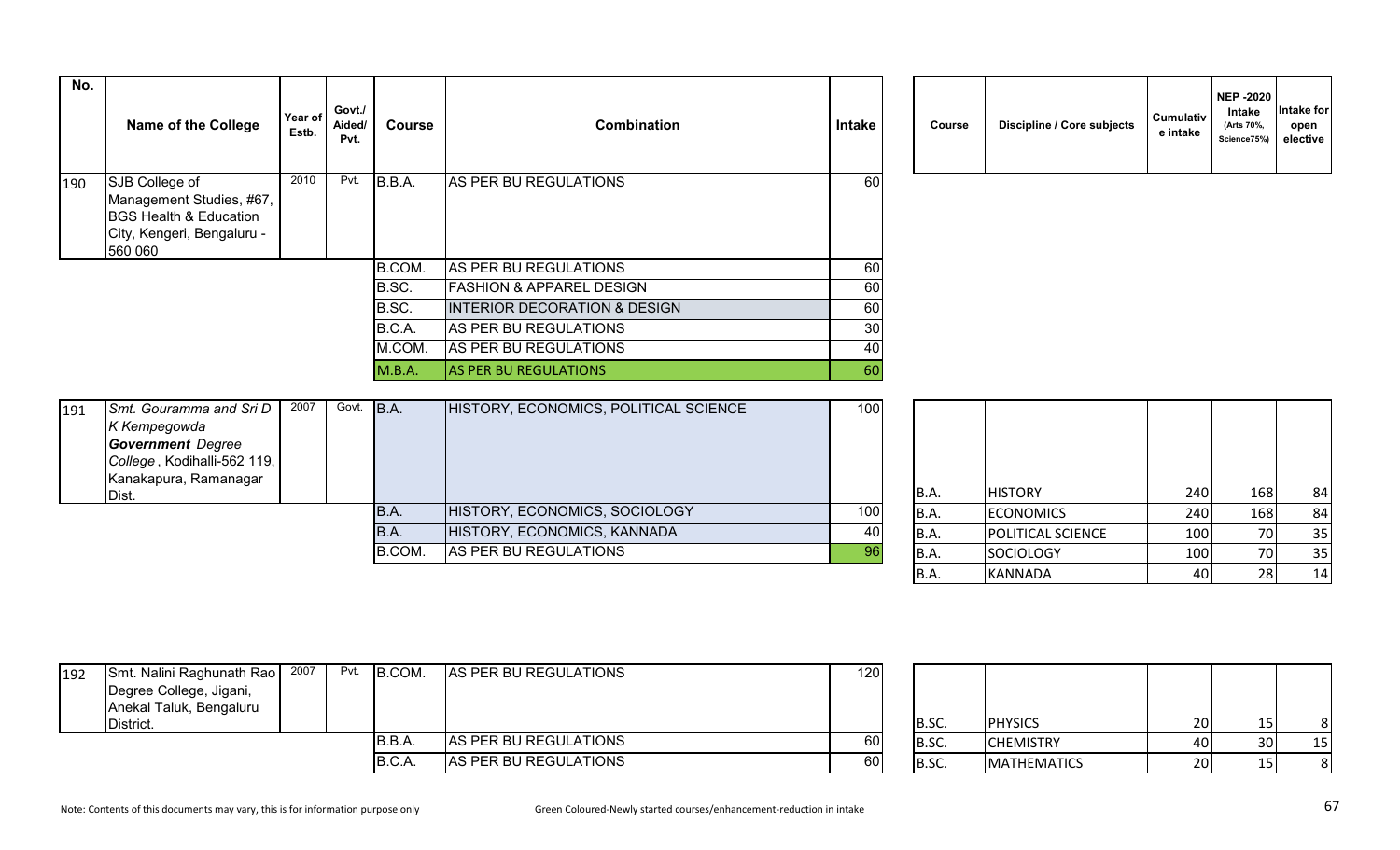| No. | <b>Name of the College</b> | Year of<br>Estb. | Govt./<br>Aided/<br>Pvt. | Course                                 | <b>Combination</b>         | <b>Intake</b> | <b>Course</b> | Discipline / Core subjects | <b>Cumulativ</b><br>e intake | NEP -2020<br>Intake<br>(Arts 70%,<br>Science75%) elective | Intake for<br>open |
|-----|----------------------------|------------------|--------------------------|----------------------------------------|----------------------------|---------------|---------------|----------------------------|------------------------------|-----------------------------------------------------------|--------------------|
|     |                            |                  | B.SC.                    | <b>PHYSICS, CHEMISTRY, MATHEMATICS</b> | <b>20</b>                  | B.SC.         | <b>BOTANY</b> | 20 <sup>1</sup>            |                              |                                                           |                    |
|     |                            |                  |                          | B.SC.                                  | CHEMISTRY, BOTANY, ZOOLOGY | <b>20</b>     | B.SC.         | <b>ZOOLOGY</b>             | 20 <sup>1</sup>              |                                                           |                    |

|       | Course | Discipline / Core subjects | <b>Cumulativ</b><br>e intake | <b>NEP -2020</b><br><b>Intake</b><br>(Arts 70%,<br>Science75%) | Intake for<br>open<br>elective |
|-------|--------|----------------------------|------------------------------|----------------------------------------------------------------|--------------------------------|
| B.SC. |        | <b>BOTANY</b>              | 20                           | 15                                                             | 8                              |
| B.SC. |        | <b>ZOOLOGY</b>             | 20                           | 15                                                             | 8                              |

| 193 | Soundarya Ambika Degree | 2016 | Pvt. | B.COM. | <b>AS PER BU REGULATIONS</b> | 601 |
|-----|-------------------------|------|------|--------|------------------------------|-----|
|     | College, Tyamagondlu    |      |      |        |                              |     |
|     | Road, T-Begur,          |      |      |        |                              |     |
|     | Nelamangala-562 123     |      |      |        |                              |     |
|     |                         |      |      |        |                              |     |

| 194 | Soundarya Arts &<br>Commerce Evening<br>College, Soundaryanagar,<br>Sidedahalli, Nagasandra | 2016 | Pvt. | B.A.   | HISTORY, ECONOMICS, POLITICAL SCEINCE | 50  |       |                          |     |     |    |
|-----|---------------------------------------------------------------------------------------------|------|------|--------|---------------------------------------|-----|-------|--------------------------|-----|-----|----|
|     | Post, Bengaluru-560 073                                                                     |      |      |        |                                       |     | B.A.  | <b>HISTORY</b>           | 100 | 70I | 35 |
|     |                                                                                             |      |      | IB.A.  | HISTORY, ECONOMICS, SOCIOLOGY         | 50  | B.A.  | <b>ECONOMICS</b>         | 100 | 70I | 35 |
|     |                                                                                             |      |      | B.COM. | AS PER BU REGULATIONS                 | 100 | IB.A. | <b>POLITICAL SCIENCE</b> |     |     | 18 |
|     |                                                                                             |      |      |        |                                       |     | IB.A  | SOCIOLOGY                |     |     | 18 |

| 195 | Soundarya Institute of   | 2007 | Pvt. | B.COM. | AS PER BU REGULATIONS*     | 400  |       |                    |            |     |    |
|-----|--------------------------|------|------|--------|----------------------------|------|-------|--------------------|------------|-----|----|
|     | Management & Science,    |      |      |        |                            |      |       |                    |            |     |    |
|     | Soundarya Nagara,        |      |      |        |                            |      |       |                    |            |     |    |
|     | Seededahalli, Nagasandra |      |      |        |                            |      |       |                    |            |     |    |
|     | Post, Bengaluru-73       |      |      |        |                            |      |       |                    |            |     |    |
|     |                          |      |      |        |                            |      | B.SC. | <b>PHYSICS</b>     | <b>180</b> | 135 | 68 |
|     |                          |      |      | B.B.A. | AS PER BU REGULATIONS*     | 70   | B.SC. | <b>CHEMISTRY</b>   | <b>60</b>  |     | 23 |
|     |                          |      |      | B.B.A. | <b>AVIATION MANAGEMENT</b> | 60 l | B.SC. | <b>MATHEMATICS</b> | 180        | 135 | 68 |
|     |                          |      |      | B.C.A. | AS PER BU REGULATIONS*     | 100  | B.SC. | <b>ELECTRONICS</b> | 60         |     | 23 |

| B.SC. | <b>PHYSICS</b>     | 180 | 135 | 68 |
|-------|--------------------|-----|-----|----|
| B.SC. | <b>CHEMISTRY</b>   | 60  | 45  | 23 |
| B.SC. | <b>MATHEMATICS</b> | 180 | 135 | 68 |
| B.SC. | <b>ELECTRONICS</b> | 60  | 45  | 23 |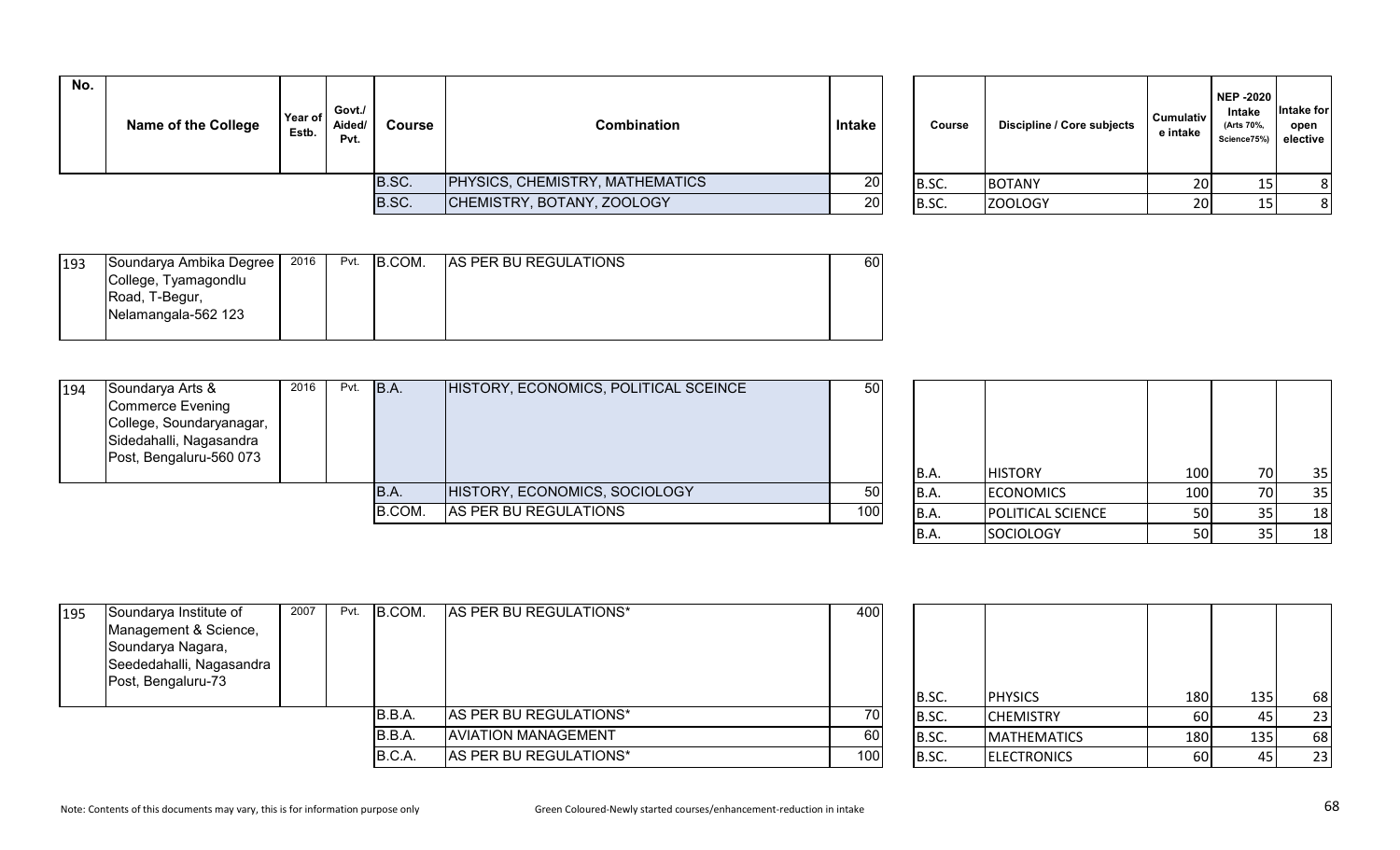| No. | <b>Name of the College</b> | Year of<br>Estb. | Govt./<br>Aided/<br>Pvt. | <b>Course</b> | <b>Combination</b>                                                                             | Intake | Course      | Discipline / Core subjects | <b>Cumulativ</b><br>e intake | <b>NEP-2020</b><br>Intake<br>(Arts 70%,<br>Science75%) | ntake for<br>open<br>elective |
|-----|----------------------------|------------------|--------------------------|---------------|------------------------------------------------------------------------------------------------|--------|-------------|----------------------------|------------------------------|--------------------------------------------------------|-------------------------------|
|     |                            |                  |                          | B.SC.         | PHYSICS, CHEMISTRY, MATHEMATICS                                                                | 60     | B.SC.       | <b>COMPUTER SCIENCE</b>    | 60                           | 45                                                     | 23                            |
|     |                            |                  |                          | B.SC.         | PHYSICS, MATHEMATICS, ELECTRONICS                                                              | 60     | B.A.        | <b>JOURNALISM</b>          | 80                           | 56                                                     | 28                            |
|     |                            |                  |                          | B.SC.         | PHYSICS, MATHEMATICS, COMPUTER SCIENCE                                                         | 60     | B.A.        | <b>POLITICAL SCIENCE</b>   | 80 <sup>1</sup>              | <b>56</b>                                              | 28                            |
|     |                            |                  |                          | B.A.          | JOURNALISM, POLITICAL SCIENCE, PSYCHOLOGY                                                      | 40     | B.A.        | PSYCHOLOGY                 | 40                           | 28                                                     | 14                            |
|     |                            |                  |                          | B.A.          | JOURNALISM, POLITICAL SCIENCE, ENGLISH                                                         | 40     | <b>B.A.</b> | <b>ENGLISH</b>             | 40                           | 28                                                     | 14                            |
|     |                            |                  |                          | M.COM.        | AS PER BU REGULATIONS                                                                          | 50     |             |                            |                              |                                                        |                               |
|     |                            |                  |                          | M.COM.        | <b>FINANCIAL ANALYSIS</b>                                                                      | 30     |             |                            |                              |                                                        |                               |
|     |                            |                  |                          | PG.DIP        | E-COMMERCE                                                                                     | 30     |             |                            |                              |                                                        |                               |
|     |                            |                  |                          | B.SC.         | <b>FORENSIC SCIENCE</b>                                                                        | 30     |             |                            |                              |                                                        |                               |
|     |                            |                  |                          | B.A.          | CRIMINOLOGY, PSYCHOLOGY, JOURNALISM                                                            | 30     |             |                            |                              |                                                        |                               |
|     |                            |                  |                          | B.A.          | CRIMINOLOGY, PSYCHOLOGY, POLITICAL SCIENCE                                                     | 30     |             |                            |                              |                                                        |                               |
|     |                            |                  |                          |               | *Renewal of Permanen affiliation recommended by LIC 2021-<br>22, Orders from Govt. are awaited |        |             |                            |                              |                                                        |                               |

| Course      | Discipline / Core subjects | Cumulativ<br>e intake | <b>NEP-2020</b><br>Intake<br>(Arts 70%,<br>Science75%) | Intake for<br>open<br>elective |
|-------------|----------------------------|-----------------------|--------------------------------------------------------|--------------------------------|
| B.SC.       | <b>COMPUTER SCIENCE</b>    | 60                    | 45                                                     | 23                             |
| <b>B.A.</b> | <b>JOURNALISM</b>          | 80                    | 56                                                     | 28                             |
| <b>B.A.</b> | POLITICAL SCIENCE          | 80                    | 56                                                     | 28                             |
| B.A.        | <b>PSYCHOLOGY</b>          | 40                    | 28                                                     | 14                             |
| B.A.        | <b>ENGLISH</b>             | 40                    | 28                                                     | 14                             |

| 196 | <b>SPG First Grade College,</b> | 2018 | Pvt. | B.COM. | <b>AS PER BU REGULATIONS</b> | 60 I |
|-----|---------------------------------|------|------|--------|------------------------------|------|
|     | No.1, Jnanakashi,               |      |      |        |                              |      |
|     | Muneshwara Block, Near          |      |      |        |                              |      |
|     | <b>BBMP Children Hospital,</b>  |      |      |        |                              |      |
|     | Avalahalli, Bengaluru-560       |      |      |        |                              |      |
|     | 026                             |      |      |        |                              |      |
|     |                                 |      |      |        |                              |      |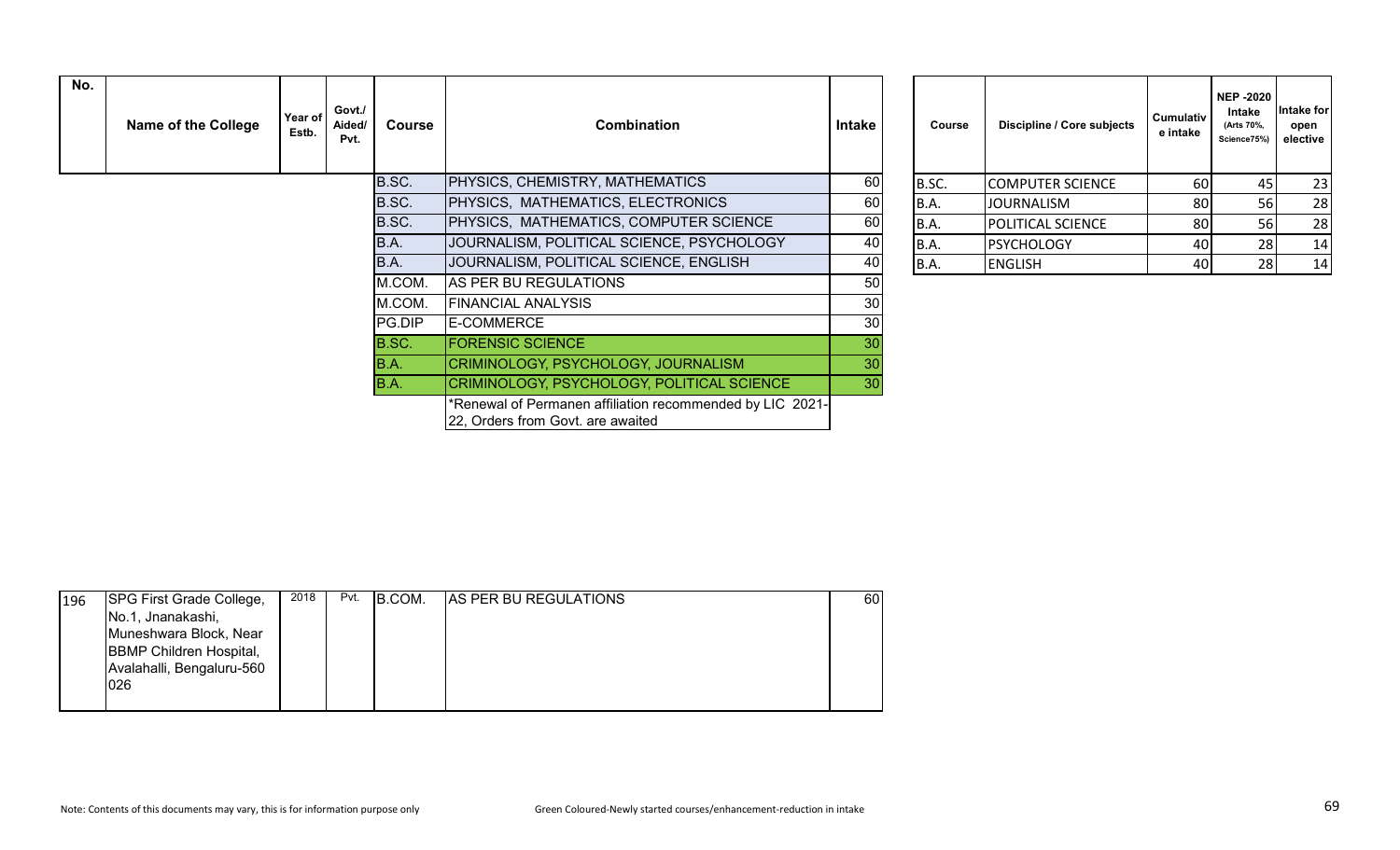| No. | <b>Name of the College</b>                                                                                                                          | Year of<br>Estb. | Govt./<br>Aided/<br>Pvt. | <b>Course</b> | Combination                | Intake    | Course | Discipline / Core subjects | <b>Cumulativ</b><br>e intake |
|-----|-----------------------------------------------------------------------------------------------------------------------------------------------------|------------------|--------------------------|---------------|----------------------------|-----------|--------|----------------------------|------------------------------|
| 197 | Spurthy College of Science<br>& Management Studies,<br>#328, Marasur Gate,<br>Anekal Main Road,<br>Marasur Post, Anekal<br>Taluk, Bengaluru-562 106 | 2010             | Pvt.                     | B.B.A.        | AS PER BU REGULATIONS      | 60        |        |                            |                              |
|     |                                                                                                                                                     |                  |                          | B.B.A.        | <b>AVIATION MANAGEMENT</b> | 60        |        |                            |                              |
|     |                                                                                                                                                     |                  |                          | B.COM.        | AS PER BU REGULATIONS      | 100       |        |                            |                              |
|     |                                                                                                                                                     |                  |                          | B.C.A.        | AS PER BU REGULATIONS      | <b>60</b> |        |                            |                              |

|  | Course | Discipline / Core subjects | <b>Cumulativ</b><br>e intake | <b>NEP -2020</b><br>Intake<br>(Arts 70%,<br>Science75%) | Intake for<br>open<br>elective |
|--|--------|----------------------------|------------------------------|---------------------------------------------------------|--------------------------------|
|--|--------|----------------------------|------------------------------|---------------------------------------------------------|--------------------------------|

| 198 | Spurthy Evening College, | 2018 | Pvt. | B.COM. | <b>AS PER BU REGULATIONS</b> | 60 |
|-----|--------------------------|------|------|--------|------------------------------|----|
|     | No.328, Marasur Gate,    |      |      |        |                              |    |
|     | Anekal main road, Anekal |      |      |        |                              |    |
|     | Taluk, Bengaluru Urban   |      |      |        |                              |    |
|     | ldist-562106             |      |      |        |                              |    |

| 199 | Sri Adi Chunchanagiri      | 1996 | Pvt. | <b>B.COM.</b> | <b>AS PER BU REGULATIONS</b> | 60 |
|-----|----------------------------|------|------|---------------|------------------------------|----|
|     | College of Business        |      |      |               |                              |    |
|     | Management, No.1416/A,     |      |      |               |                              |    |
|     | 3rd Floor, Behind          |      |      |               |                              |    |
|     | Adichunchanagiri Mutt, 1st |      |      |               |                              |    |
|     | A Main Road, 3rd Cross,    |      |      |               |                              |    |
|     | Vijayanagar, Bengaluru -   |      |      |               |                              |    |
|     | I40.                       |      |      |               |                              |    |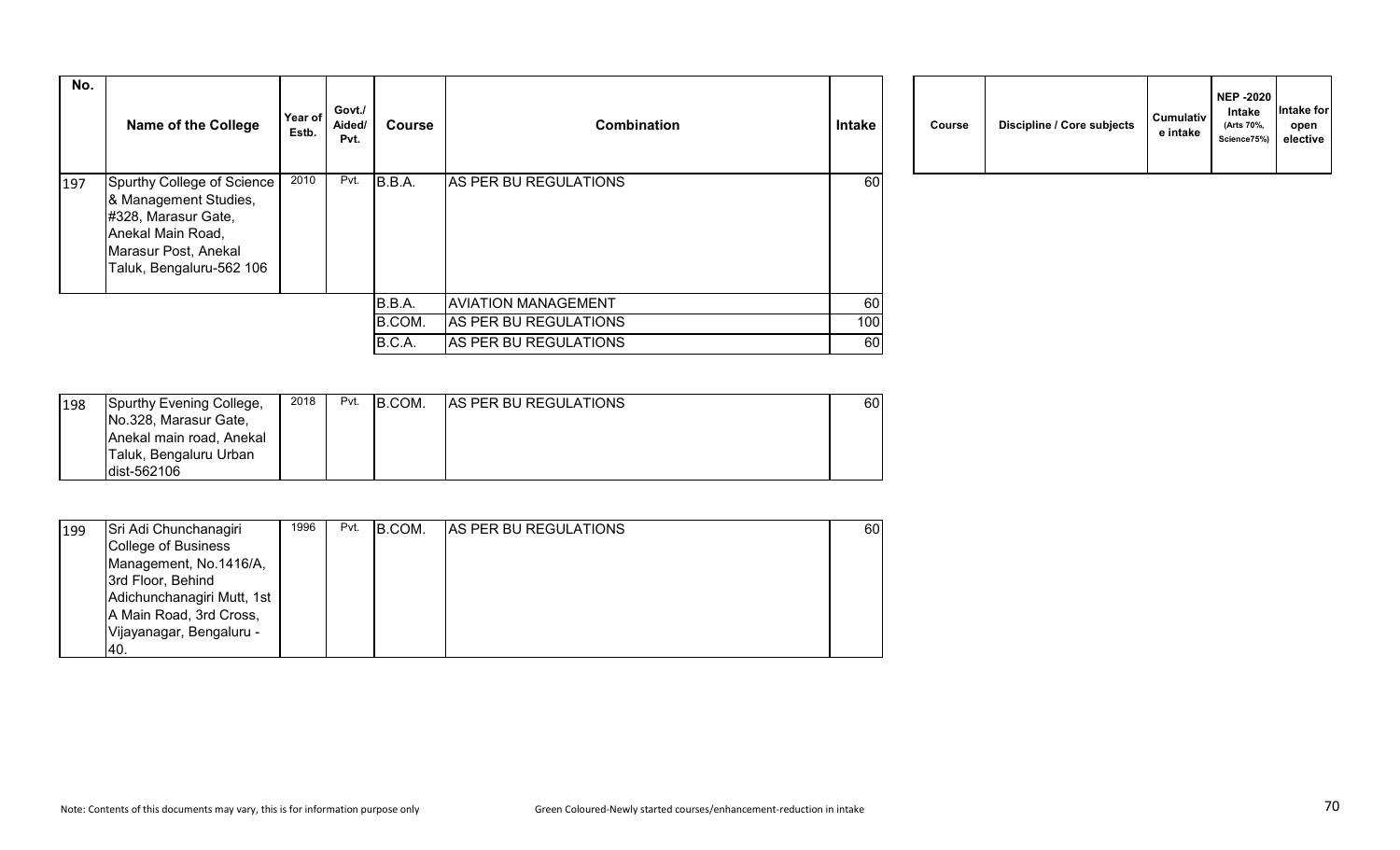| No. | <b>Name of the College</b>                                                                                              | Year of<br>Estb. | Govt./<br>Aided/<br>Pvt. | Course | Combination           | Intake | <b>Course</b> | Discipline / Core subjects | Cumulativ<br>e intake |
|-----|-------------------------------------------------------------------------------------------------------------------------|------------------|--------------------------|--------|-----------------------|--------|---------------|----------------------------|-----------------------|
| 200 | Sri Anupama Degree<br>College, #45, 46, Andrahalli<br>Road, Viswaneedum Post,<br>Peenya 2nd Stage,<br>Bengaluru-560 091 | 2014             | Pvt.                     | B.COM. | AS PER BU REGULATIONS | 60     |               |                            |                       |

|  | Course | Discipline / Core subjects | <b>Cumulativ</b><br>e intake | <b>NEP -2020</b><br>Intake<br>(Arts 70%,<br>Science75%) | Intake for<br>open<br>elective |
|--|--------|----------------------------|------------------------------|---------------------------------------------------------|--------------------------------|
|--|--------|----------------------------|------------------------------|---------------------------------------------------------|--------------------------------|

| 201 | Sri Aurbindo College,      | 1996 | Pvt. | B.COM. | AS PER BU REGULATIONS*                        | 200             |
|-----|----------------------------|------|------|--------|-----------------------------------------------|-----------------|
|     | No.6/c, 5th Main, IInd     |      |      |        |                                               |                 |
|     | Stage, Dr. Da Ra Bendre    |      |      |        |                                               |                 |
|     | Road, Mahalakshmipuram,    |      |      |        |                                               |                 |
|     | Bengaluru-86, (BBA,        |      |      |        |                                               |                 |
|     | Bcom, M.Com. Courses       |      |      |        |                                               |                 |
|     | are offered at No.413/66,  |      |      |        |                                               |                 |
|     | 20th Main, 1st Block,      |      |      |        |                                               |                 |
|     | Rajajinagar, Bengaluru-74) |      |      |        |                                               |                 |
|     |                            |      |      |        |                                               |                 |
|     |                            |      |      | B.B.A. | <b>AS PER BU REGULATIONS*</b>                 | 60              |
|     |                            |      |      | B.C.A. | AS PER BU REGULATIONS*(40 PA)                 | 40              |
|     |                            |      |      | B.C.A. | AS PER BU REGULATIONS (10 Renewal)            | 10 <sup>1</sup> |
|     |                            |      |      | M.COM. | AS PER BU REGULATIONS                         | 40              |
|     |                            |      |      |        | * Permanently affiliated courses upto 2021-22 |                 |

| 202 | Sri Basaveshwara Evening   2014<br><b>First Grade College,</b><br>Pavada Sri Basavanna<br>Devara Mutt, Nelamangala  <br>Town, Bengaluru Rural<br>Dist. -562123, |  | Pvt. B.A. | HISTORY, ECONOMICS, POLITICAL-SCIENCE | 50        |      |                  |            |     |    |
|-----|-----------------------------------------------------------------------------------------------------------------------------------------------------------------|--|-----------|---------------------------------------|-----------|------|------------------|------------|-----|----|
|     |                                                                                                                                                                 |  |           |                                       |           | B.A. | <b>HISTORY</b>   | <b>100</b> | 70I | 35 |
|     |                                                                                                                                                                 |  | IB.A.     | HISTORY, ECONOMICS, SOCIOLOGY         | <b>50</b> | B.A. | <b>ECONOMICS</b> | 100        | 70I | 35 |

| B.A. | <b>HISTORY</b>   | 100 | 70 | 35 |
|------|------------------|-----|----|----|
| B.A. | <b>ECONOMICS</b> | 100 | 70 | 35 |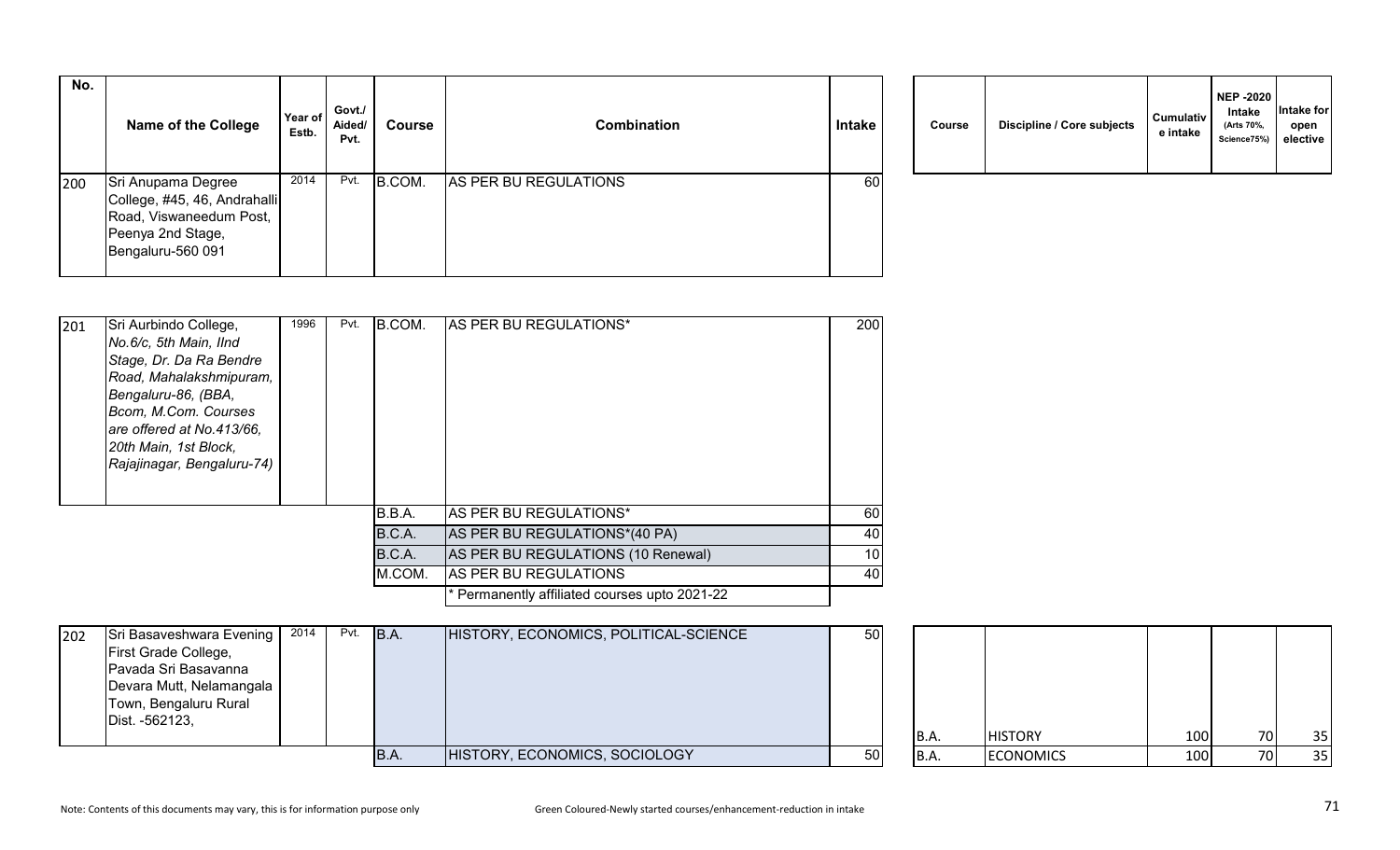| No. | <b>Name of the College</b> | Year of<br>Estb. | Govt./<br>Aided/<br>Pvt. | Course | Combination           | Intake | Course | Discipline / Core subjects | Cumulativ<br>e intake | NEP -2020<br>Intake<br>(Arts 70%<br>Science75%) elective | Intake for<br>open |
|-----|----------------------------|------------------|--------------------------|--------|-----------------------|--------|--------|----------------------------|-----------------------|----------------------------------------------------------|--------------------|
|     |                            |                  |                          | B.COM. | AS PER BU REGULATIONS | 50     | B.A.   | SOCIOLOGY                  | 50                    |                                                          | 18                 |
|     |                            |                  |                          |        |                       |        | IB.A.  | <b>IPOLITICAL-SCIENCE</b>  | .50 l                 |                                                          | 18                 |

| Course | Discipline / Core subjects | <b>Cumulativ</b><br>e intake | <b>NEP -2020</b><br>Intake<br>(Arts 70%,<br>Science75%) | Intake for<br>open<br>elective |
|--------|----------------------------|------------------------------|---------------------------------------------------------|--------------------------------|
| B.A.   | <b>SOCIOLOGY</b>           | 50                           | 35                                                      | 18                             |
| B.A.   | POLITICAL-SCIENCE          | 50                           | 35                                                      | 18                             |

| 203 | Sri Basaveshwara Women<br>First Grade College,<br>Nelamangala Town,<br>Bengaluru Rural Dist.-562 | 2012 | Pvt. | B.A.   | HISTORY, ECONOMICS, POLITICAL SCIENCE  | 100              |       |                          |     |     |     |
|-----|--------------------------------------------------------------------------------------------------|------|------|--------|----------------------------------------|------------------|-------|--------------------------|-----|-----|-----|
|     | 123                                                                                              |      |      |        |                                        |                  | IB.A. | <b>HISTORY</b>           | 300 | 210 | 105 |
|     |                                                                                                  |      |      | B.A.   | HISTORY, ECONOMICS, KANNADA            | 100              | IB.A. | <b>ECONOMICS</b>         | 300 | 210 | 105 |
|     |                                                                                                  |      |      | B.A.   | HISTORY, ECONOMICS, SOCIOLOGY          | 100 <sup>1</sup> | IB.A. | <b>POLITICAL SCIENCE</b> | 200 | 140 | 70  |
|     |                                                                                                  |      |      | IB.A.  | KANNADA, JOURNALISM, POLITICAL SCIENCE | 100              | IB.A. | KANNADA                  | 200 | 140 | 70  |
|     |                                                                                                  |      |      | B.COM. | AS PER BU REGULATIONS                  | 200              | IB.A. | SOCIOLOGY                | 100 | 70I | 35  |
|     |                                                                                                  |      |      | B.C.A. | AS PER BU REGULATIONS                  | 60               | IB.A. | <b>JOURNALISM</b>        | 100 | 70  | 35  |
|     |                                                                                                  |      |      | M.COM. | AS PER BU REGULATIONS                  | 30               |       |                          |     |     |     |

| 204 | Sri Gangarasa College of  | 1992 | Pvt. | IB.V.A. | <b>AS PER BU REGULATIONS</b> | 30 <sub>l</sub> |
|-----|---------------------------|------|------|---------|------------------------------|-----------------|
|     | <b>IFine Arts, Kengal</b> |      |      |         |                              |                 |
|     | IChannapatna-571501.      |      |      |         |                              |                 |

| 205 | Sri Guru Sai First Grade   | 2019 | Pvt. |        |                              |    |
|-----|----------------------------|------|------|--------|------------------------------|----|
|     | College, No.1251/B, 1st    |      |      |        |                              |    |
|     | Floor, 1st Main Ring Road, |      |      |        |                              |    |
|     | Near Hoysala Circle,       |      |      |        |                              |    |
|     | Kengeri Sattelet Town,     |      |      |        |                              |    |
|     | Bengaluru-560060           |      |      | B.COM. | <b>AS PER BU REGULATIONS</b> | 90 |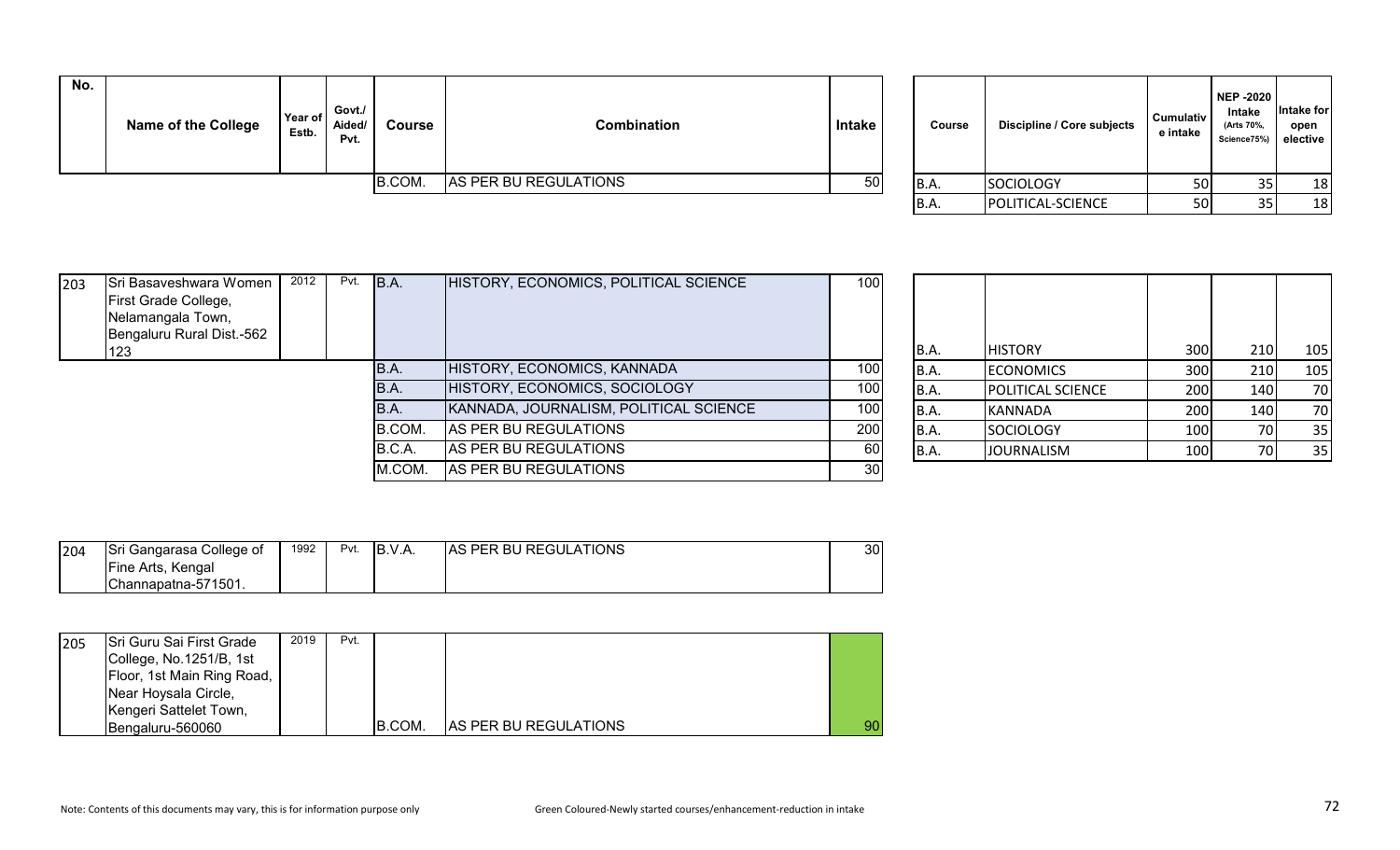| No. | <b>Name of the College</b> | Year of<br>Estb. | Govt./<br>Aided/<br>Pvt. | <b>Course</b> | Combination | Intake |  | Course | Discipline / Core subjects | <b>Cumulativ</b><br>e intake | <b>NEP -2020</b><br>Intake<br>(Arts 70%,<br>Science75%) elective | Intake for<br>open |
|-----|----------------------------|------------------|--------------------------|---------------|-------------|--------|--|--------|----------------------------|------------------------------|------------------------------------------------------------------|--------------------|
|-----|----------------------------|------------------|--------------------------|---------------|-------------|--------|--|--------|----------------------------|------------------------------|------------------------------------------------------------------|--------------------|

| 206 | Sri Kuvempu Maha        | 1973 | Pvt.- | B.A.   | HISTORY, ECONOMICS, SOCIOLOGY          | 100 |       |                          |                  |     |     |
|-----|-------------------------|------|-------|--------|----------------------------------------|-----|-------|--------------------------|------------------|-----|-----|
|     | Vidhyalaya, First Grade |      | Aided |        |                                        |     |       |                          |                  |     |     |
|     | College, Channapatna-   |      |       |        |                                        |     |       |                          |                  |     |     |
|     | 571501.                 |      |       |        |                                        |     | B.A.  | <b>HISTORY</b>           | 500              | 350 | 175 |
|     |                         |      |       | B.A.   | HISTORY, ECONOMICS, POLITICAL SCIENCE  | 100 | B.A.  | <b>ECONOMICS</b>         | 400              | 280 | 140 |
|     |                         |      |       | IB.A.  | HISTORY, ECONOMICS, GEOGRAPHY          | 100 | B.A.  | <b>SOCIOLOGY</b>         | 200              | 140 | 70  |
|     |                         |      |       | IB.A.  | HISTORY, ECONOMICS, KANNADA            | 100 | B.A.  | <b>POLITICAL SCIENCE</b> | 100              | 70I | 35  |
|     |                         |      |       | IB.A.  | HISTORY, SOCIOLOGY, ENGLISH            | 100 | B.A.  | <b>IGEOGRAPHY</b>        | 100              | 70I | 35  |
|     |                         |      |       | B.SC.  | <b>PHYSICS, CHEMISTRY, MATHEMATICS</b> | 72  | IB.A. | KANNADA                  | 100              | 70I | 35  |
|     |                         |      |       | B.SC.  | CHEMISTRY, BOTANY, ZOOLOGY             |     | B.A.  | <b>ENGLISH</b>           | 100              |     | 35  |
|     |                         |      |       | B.COM. | AS PER BU REGULATIONS                  | 100 | B.SC. | <b>PHYSICS</b>           | 72 <sub>1</sub>  |     | 27  |
|     |                         |      |       | B.C.A. | AS PER BU REGULATIONS                  | 60  | B.SC. | <b>ICHEMISTRY</b>        | 144 <sup> </sup> | 108 | 54  |
|     |                         |      |       | M.A.   | <b>IKANNADA</b>                        | 20  | B.SC. | <b>MATHEMATICS</b>       | 72 I             |     | 27  |
|     |                         |      |       |        |                                        |     |       |                          |                  |     |     |

| B.A.  | <b>HISTORY</b>     | 500 | 350 | 175 |
|-------|--------------------|-----|-----|-----|
| B.A.  | <b>ECONOMICS</b>   | 400 | 280 | 140 |
| B.A.  | <b>SOCIOLOGY</b>   | 200 | 140 | 70  |
| B.A.  | POLITICAL SCIENCE  | 100 | 70  | 35  |
| B.A.  | <b>GEOGRAPHY</b>   | 100 | 70  | 35  |
| B.A.  | <b>KANNADA</b>     | 100 | 70  | 35  |
| B.A.  | <b>ENGLISH</b>     | 100 | 70  | 35  |
| B.SC. | <b>PHYSICS</b>     | 72  | 54  | 27  |
| B.SC. | <b>CHEMISTRY</b>   | 144 | 108 | 54  |
| B.SC. | <b>MATHEMATICS</b> | 72  | 54  | 27  |
| B.SC. | <b>BOTANY</b>      | 72  | 54  | 27  |
| B.SC. | ZOOLOGY            | 72  | 54  | 27  |

| 207 | Sri Lakshmi College of   | 2015 | Pvt. | B.COM. | AS PER BU REGULATIONS           | 120  |       |                   |    |     |    |
|-----|--------------------------|------|------|--------|---------------------------------|------|-------|-------------------|----|-----|----|
|     | Management & Science,    |      |      |        |                                 |      |       |                   |    |     |    |
|     | #4&5 Sri Gandada Kaval,  |      |      |        |                                 |      |       |                   |    |     |    |
|     | Magadi Main Road,        |      |      |        |                                 |      |       |                   |    |     |    |
|     | Viswaneedam Post,        |      |      |        |                                 |      |       |                   |    |     |    |
|     | Sunkadakatte, Bengaluru- |      |      |        |                                 |      |       |                   |    |     |    |
|     | 560 091                  |      |      |        |                                 |      | B.A.  | <b>JOURNALISM</b> | 40 |     | 14 |
|     |                          |      |      | B.B.A. | AS PER BU REGULATIONS           | 60   | B.A.  | <b>PSYCHOLOGY</b> | 40 |     | 14 |
|     |                          |      |      | B.C.A. | AS PER BU REGULATIONS           | 60 l | B.A.  | <b>ENGLISH</b>    | 40 |     | 14 |
|     |                          |      |      | M.COM. | AS PER BU REGULATIONS           | 40   | B.SC. | <b>CHEMISTRY</b>  | 40 | 30l | 15 |
|     |                          |      |      | B.A.   | JOURNALISM, PSYCHOLOGY, ENGLISH | 40   | B.SC. | <b>BOTANY</b>     | 40 |     | 15 |

| B.A.  | <b>JOURNALISM</b> | 40 | 28 | 14 |
|-------|-------------------|----|----|----|
| B.A.  | <b>PSYCHOLOGY</b> | 40 | 28 | 14 |
| B.A.  | <b>ENGLISH</b>    | 40 | 28 | 14 |
| B.SC. | <b>CHEMISTRY</b>  | 40 | 30 | 15 |
| B.SC. | <b>BOTANY</b>     | 40 | 30 | 15 |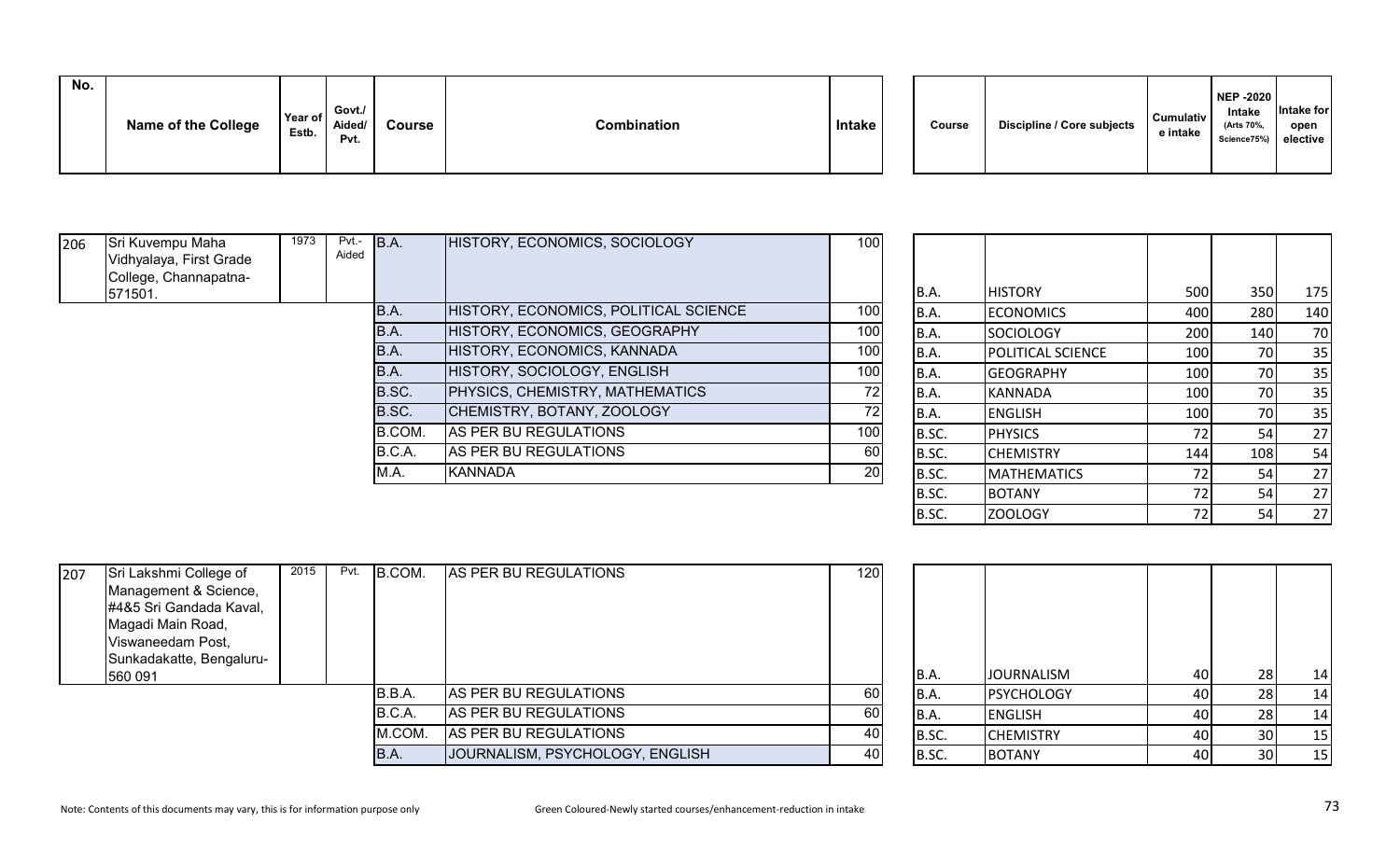| No. | <b>Name of the College</b> | Year of<br>Estb. | Govt./<br>Aided/<br>Pvt. | Course | Combination                | Intake | Course | Discipline / Core subjects | Cumulativ<br>e intake | <b>NEP -2020</b><br>Intake<br>(Arts 70%,<br>Science75%) elective | Intake for<br>open |
|-----|----------------------------|------------------|--------------------------|--------|----------------------------|--------|--------|----------------------------|-----------------------|------------------------------------------------------------------|--------------------|
|     |                            |                  |                          | B.SC.  | CHEMISTRY, BOTANY, ZOOLOGY | 40     | B.SC.  | ZOOLOGY                    | 40                    | 30                                                               | 15                 |

| <b>Course</b> | Discipline / Core subjects | <b>Cumulativ</b><br>e intake | <b>NEP -2020</b><br>Intake<br>(Arts 70%,<br>Science75%) | Intake for<br>open<br>elective |
|---------------|----------------------------|------------------------------|---------------------------------------------------------|--------------------------------|
| B.SC.         | ZOOLOGY                    | 40                           | 30                                                      | 15                             |

| 208 | Sri Maruthi Institute of | 2018 | Pvt. | B.COM. | <b>AS PER BU REGULATIONS</b> | 100 |
|-----|--------------------------|------|------|--------|------------------------------|-----|
|     | Science Commerce &       |      |      |        |                              |     |
|     | Management, Hosapete,    |      |      |        |                              |     |
|     | Ramanagara Road,         |      |      |        |                              |     |
|     | Magadi Town, Ramanagar   |      |      |        |                              |     |
|     | District.                |      |      |        |                              |     |

| 209 | Sri Raghavendra Degree<br>College, No.29/57,<br>Chimney Hills, Pipeline<br>Road, Chikkabanavara | 2019 | Pvt. |        |                              |    |
|-----|-------------------------------------------------------------------------------------------------|------|------|--------|------------------------------|----|
|     | Post, Bengaluru -90                                                                             |      |      | B.COM. | <b>AS PER BU REGULATIONS</b> | 60 |

| 210 | Sri Sai Ram Degree       | 2015 | Pvt. | B.COM. | <b>AS PER BU REGULATIONS</b> | 120 |
|-----|--------------------------|------|------|--------|------------------------------|-----|
|     | College, #36, Somasandra |      |      |        |                              |     |
|     | Palya, Near DHL Officer, |      |      |        |                              |     |
|     | HSR Layout, 2nd Sector,  |      |      |        |                              |     |
|     | Bengaluru-560102         |      |      |        |                              |     |
|     |                          |      |      |        |                              |     |

| 211 | Sri Sharada College of<br>Management, No.54-59,<br>Uttarahalli Main Road,<br>Uttarahalli, Bengaluru-560<br>1061 | 2018 | Pvt. | <b>B.COM.</b> | AS PER BU REGULATIONS        | 1001 |
|-----|-----------------------------------------------------------------------------------------------------------------|------|------|---------------|------------------------------|------|
|     |                                                                                                                 |      |      | IB.B.A.       | <b>AS PER BU REGULATIONS</b> | 60   |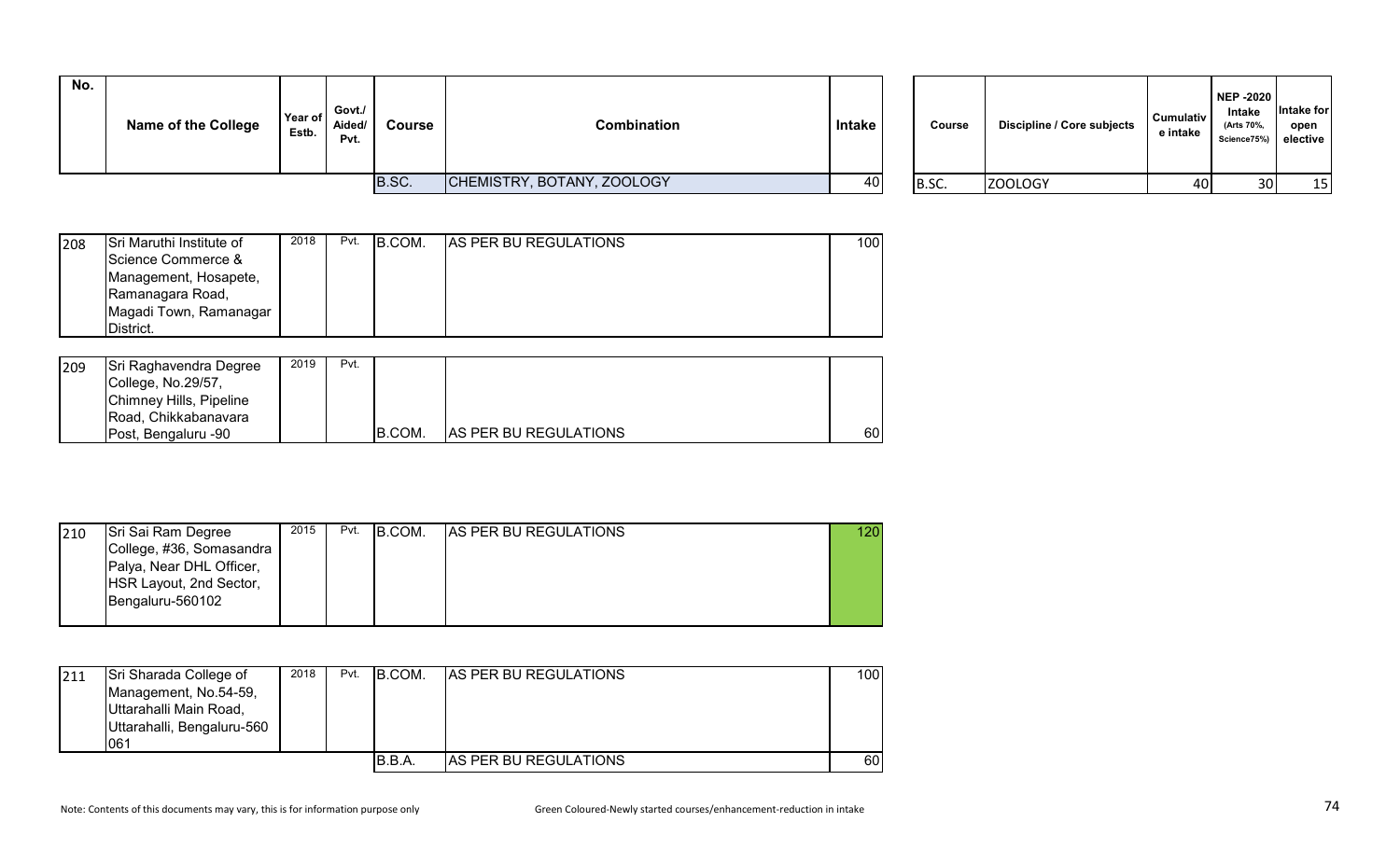| No. | <b>Name of the College</b> | Year of<br>Estb. | Govt./<br>Aided/<br>Pvt. | <b>Course</b> | <b>Combination</b> | <b>Intake</b> | Course | Discipline / Core subjects | Cumulativ<br>e intake |
|-----|----------------------------|------------------|--------------------------|---------------|--------------------|---------------|--------|----------------------------|-----------------------|
|     |                            |                  |                          |               |                    |               |        |                            |                       |

| 212 | Sri Sharada First Grade<br>College, Batarayanapura,<br>Mysore Road, Bengaluru- | 1992 | Pvt. | B.A.   | HISTORY, ECONOMICS, POLITICAL SCIENCE | 80  | IB.A. | <b>HISTORY</b>           | 1601 | 56  |
|-----|--------------------------------------------------------------------------------|------|------|--------|---------------------------------------|-----|-------|--------------------------|------|-----|
|     |                                                                                |      |      | B.A.   | HISTORY, ECONOMICS, SOCIOLOGY         | 80  | IB.A. | <b>ECONOMICS</b>         | 160  | 56  |
|     |                                                                                |      |      | B.COM. | AS PER BU REGULATIONS                 | 100 | B.A.  | <b>POLITICAL SCIENCE</b> | 80   | 28  |
|     |                                                                                |      |      |        |                                       |     |       | Isociology               | R∩I  | ົາຂ |

| B.A. | <b>HISTORY</b>    | 160 | 112 | 56 |
|------|-------------------|-----|-----|----|
| B.A. | <b>ECONOMICS</b>  | 160 | 112 | 56 |
| B.A. | POLITICAL SCIENCE | 80  | 56  | 28 |
| B.A  | <b>SOCIOLOGY</b>  | 80  | 56  | 28 |

**NEP -2020 Intake (Arts 70%, Science75%)**

**Intake for open elective**

| 213 | Sri Sharada First Grade   | 2019 | Pvt. |        |                               |                 |
|-----|---------------------------|------|------|--------|-------------------------------|-----------------|
|     | College, No.2010, MPR     |      |      |        |                               |                 |
|     | Complex, Court Road,      |      |      |        |                               |                 |
|     | Beside Private Bus Stand, |      |      |        |                               |                 |
|     | Magadi Town-562 120,      |      |      |        |                               |                 |
|     | Ramanagar District        |      |      | B.COM. | <b>IAS PER BU REGULATIONS</b> | 50 <sub>l</sub> |

| 214 | Sri Siddaganga Arts and<br>Commerce College,<br>Nelamangala-562 123, | 1984 | $Pvt - B.A.$<br>Aided |               | HISTORY, ECONOMICS, POLITICAL SCIENCE *       | 150 | IB.A. | <b>HISTORY</b>           | 300   | 210 | 105 |
|-----|----------------------------------------------------------------------|------|-----------------------|---------------|-----------------------------------------------|-----|-------|--------------------------|-------|-----|-----|
|     |                                                                      |      |                       | IB.A.         | HISTORY, ECONOMICS, GEOGRAPHY*                | 150 | B.A.  | <b>ECONOMICS</b>         | 300   | 210 | 105 |
|     |                                                                      |      |                       | <b>B.COM.</b> | AS PER BU REGULATIONS                         | 160 | IB.A. | <b>POLITICAL SCIENCE</b> | 150 l | 105 | 53  |
|     |                                                                      |      |                       |               | *Permanently affiliated courses up to 2022-23 |     | IB.A. | <b>GEOGRAPHY</b>         | 150 l | 105 | 53  |

| B.A.        | <b>HISTORY</b>   |                   | 300 | 210 | 105 |
|-------------|------------------|-------------------|-----|-----|-----|
| B.A.        | <b>ECONOMICS</b> |                   | 300 | 210 | 105 |
| <b>B.A.</b> |                  | POLITICAL SCIENCE | 150 | 105 | 53  |
| B.A.        | <b>GEOGRAPHY</b> |                   | 150 | 105 | 53  |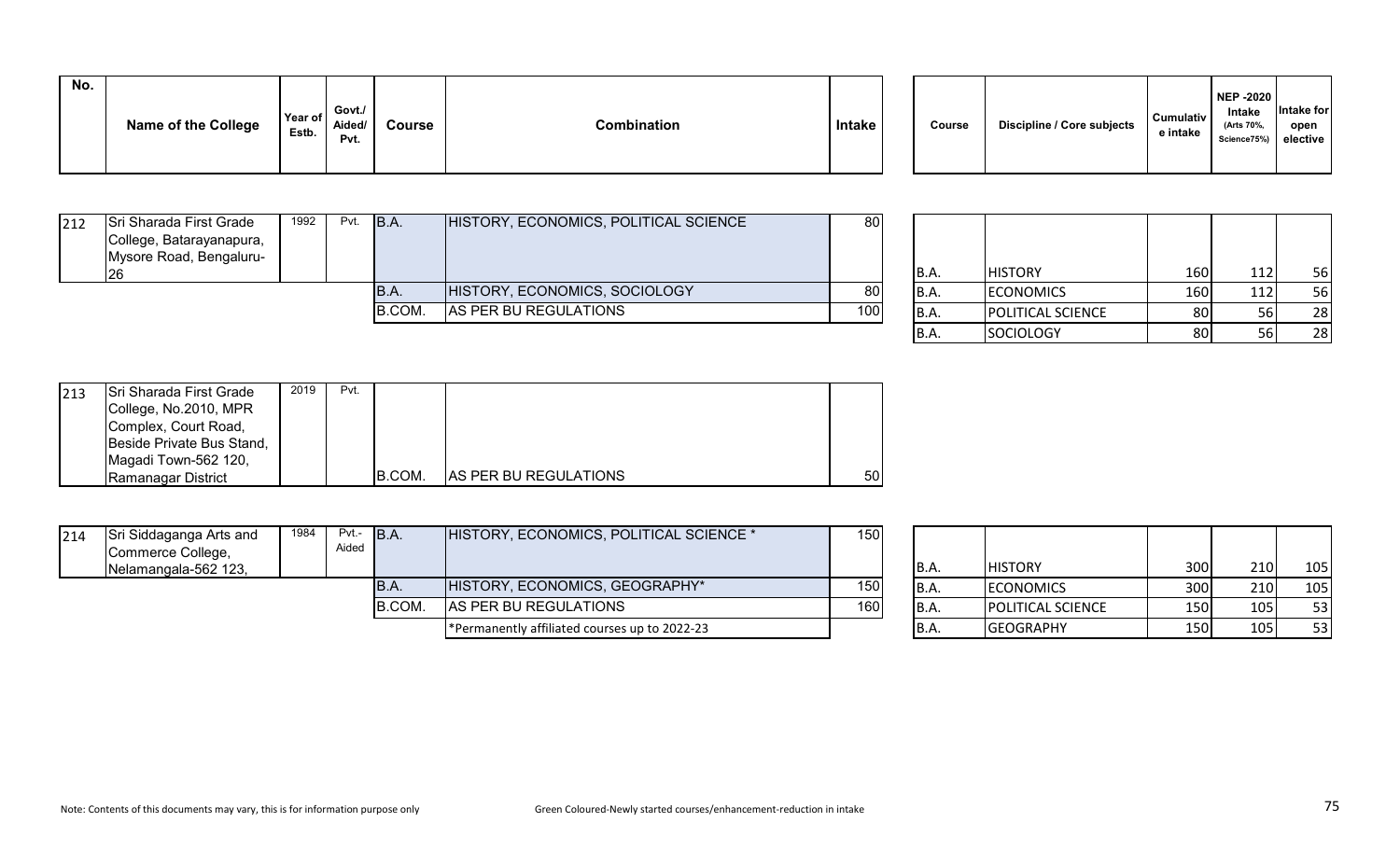| No. | <b>Name of the College</b>                                                                                                                                                               | Govt./<br>Year of<br><b>Combination</b><br>Aided/<br><b>Course</b><br>Estb.<br>Pvt. |      |        | <b>Intake</b>                         | Course | Discipline / Core subjects | <b>Cumulativ</b><br>e intake | <b>NEP -2020</b><br>Intake<br>(Arts 70%,<br>Science75%) | Intake for<br>open<br>elective |    |
|-----|------------------------------------------------------------------------------------------------------------------------------------------------------------------------------------------|-------------------------------------------------------------------------------------|------|--------|---------------------------------------|--------|----------------------------|------------------------------|---------------------------------------------------------|--------------------------------|----|
| 215 | 2017<br>Sri Vani Vidya Kendra<br>Degree College,<br>Hanumavana, Sy.No.143,<br>Between 16th 17th Km,<br>Macholhalli Village,<br>Nelamangala Taluk,<br>Magadi Road, Bengaluru-<br>560 0091 |                                                                                     | Pvt. | B.A.   | DANCE, DRAMA, MUSIC                   | 60     | B.A.                       | <b>HISTORY</b>               | 60                                                      | 42                             | 21 |
|     |                                                                                                                                                                                          |                                                                                     |      | B.A.   | HISTORY, ECONOMICS, POLITICAL SCIENCE | 60     | <b>B.A.</b>                | <b>ECONOMICS</b>             | 60                                                      | 42                             | 21 |
|     |                                                                                                                                                                                          |                                                                                     |      | B.B.A. | AS PER BU REGULATIONS                 | 60     | B.A.                       | <b>POLITICAL SCIENCE</b>     | 60                                                      | 42                             | 21 |
|     |                                                                                                                                                                                          |                                                                                     |      | B.COM. | AS PER BU REGULATIONS                 | 60     |                            |                              |                                                         |                                |    |
|     |                                                                                                                                                                                          |                                                                                     |      | B.C.A. | AS PER BU REGULATIONS                 | 60     |                            |                              |                                                         |                                |    |

| Course | Discipline / Core subjects | <b>Cumulativ</b><br>e intake | <b>NEP-2020</b><br>Intake<br>(Arts 70%,<br>Science75%) | Intake for<br>open<br>elective |
|--------|----------------------------|------------------------------|--------------------------------------------------------|--------------------------------|
| B.A.   |                            |                              |                                                        |                                |
|        | <b>HISTORY</b>             | 60                           | 42                                                     | 21                             |
| B.A.   | <b>ECONOMICS</b>           | 60                           | 42                                                     | 21                             |
| B.A.   | POLITICAL SCIENCE          | 60                           | 42                                                     | 21                             |

| St. Claret College, MES<br>216<br>Road, 5th Cross, 1st Main, | 2005 | Pvt. | B.A.   | JOURNALISM, PSYCHOLOGY, ENGLISH*                | 50              |       |                          |                 |     |     |
|--------------------------------------------------------------|------|------|--------|-------------------------------------------------|-----------------|-------|--------------------------|-----------------|-----|-----|
| Sharadambangar,                                              |      |      |        |                                                 |                 |       |                          |                 |     |     |
| Bengaluru-13                                                 |      |      |        |                                                 |                 | B.A.  | <b>ECONOMICS</b>         | 90              | 63  | 32  |
|                                                              |      |      | B.A.   | ECONOMICS, SOCIOLOGY, POLITICAL SCIENCE         | 30              | IB.A. | SOCIOLOGY                | 60              | 42  | 21  |
|                                                              |      |      | IB.A.  | <b>PSYCHOLOGY, ECONOMICS, ENGLISH</b>           | 30              | B.A.  | <b>POLITICAL SCIENCE</b> | 90              |     | 32  |
|                                                              |      |      | B.A.   | ECONOMICS, POLITICAL SCIENCE, COMPUTER SCIENCE  | 30 <sup>°</sup> | B.A.  | <b>PSYCHOLOGY</b>        | 80              | 56  | 28  |
|                                                              |      |      | IB.A.  | POLITICAL SCIENCE, SOCIOLOGY, JOURNALISM        | 30              | B.A.  | <b>ENGLISH</b>           | 80              | 56I | 28  |
|                                                              |      |      | B.SC.  | MATHEMATICS, STATISTICS, ECONOMICS              | 40              | B.A.  | <b>COMPUTER SCIENCE</b>  | 30 <sup>1</sup> |     | 11  |
|                                                              |      |      | B.SC.  | MATHEMATICS, STATISTICS, COMPUTER-SCIENCE       | 30              | B.A.  | <b>JOURNALISM</b>        | 80              | 56I | 28  |
|                                                              |      |      | B.SC.  | <b>PSYCHOLOGY, JOURNALISM, COMPUTER SCIENCE</b> | 30              | B.SC. | <b>MATHEMATICS</b>       | 70              | 53  | 27  |
|                                                              |      |      | B.COM. | AS PER BU REGULATIONS*                          | 300             | B.SC. | <b>STATISTICS</b>        | 70              | 53  | 27  |
|                                                              |      |      | B.COM. | <b>TOURISM*</b>                                 | 60              | B.SC. | <b>ECONOMICS</b>         | 40              | 30I | 15  |
|                                                              |      |      | B.B.A. | AS PER BU REGULATIONS*                          | 140             | B.SC. | COMPUTER-SCIENCE         | 60              |     | 23  |
|                                                              |      |      | B.C.A. | AS PER BU REGULATIONS *                         | 90              | B.SC. | <b>PSYCHOLOGY</b>        | 30 <sup>1</sup> |     | -12 |

| B.A.  | <b>ECONOMICS</b>        | 90 | 63 | 32 |
|-------|-------------------------|----|----|----|
| B.A.  | <b>SOCIOLOGY</b>        | 60 | 42 | 21 |
| B.A.  | POLITICAL SCIENCE       | 90 | 63 | 32 |
| B.A.  | <b>PSYCHOLOGY</b>       | 80 | 56 | 28 |
| B.A.  | <b>ENGLISH</b>          | 80 | 56 | 28 |
| B.A.  | <b>COMPUTER SCIENCE</b> | 30 | 21 | 11 |
| B.A.  | <b>JOURNALISM</b>       | 80 | 56 | 28 |
| B.SC. | <b>MATHEMATICS</b>      | 70 | 53 | 27 |
| B.SC. | <b>STATISTICS</b>       | 70 | 53 | 27 |
| B.SC. | <b>ECONOMICS</b>        | 40 | 30 | 15 |
| B.SC. | COMPUTER-SCIENCE        | 60 | 45 | 23 |
| B.SC. | <b>PSYCHOLOGY</b>       | 30 | 23 | 12 |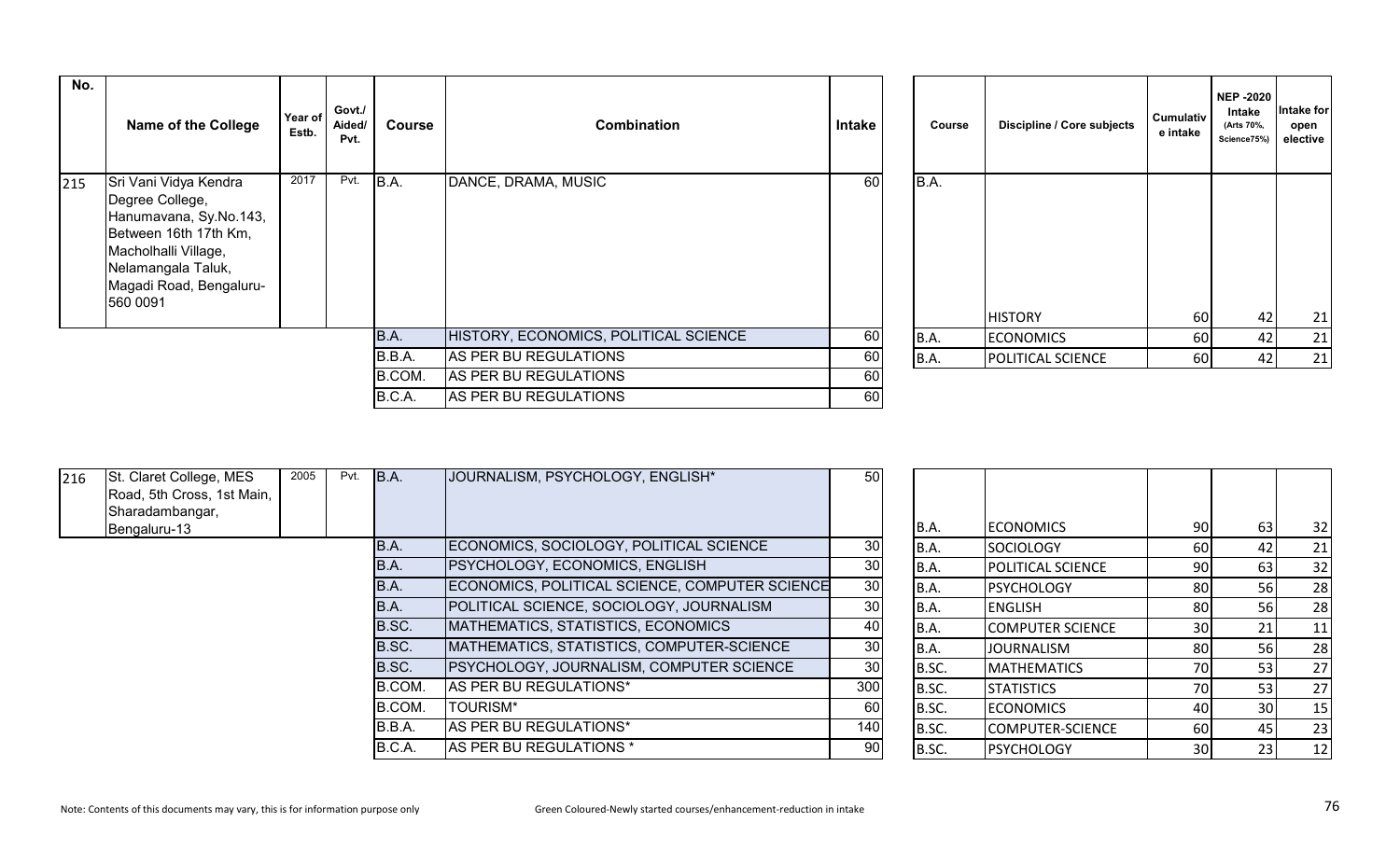| No. | <b>Name of the College</b> | Year of<br>Estb. | Govt./<br>Aided/<br>Pvt. | <b>Course</b> | <b>Combination</b>                         | Intake | Course | Discipline / Core subjects | <b>Cumulativ</b><br>e intake | NEP -2020<br>Intake<br>(Arts 70%,<br>Science75%) elective | ntake for<br>open |
|-----|----------------------------|------------------|--------------------------|---------------|--------------------------------------------|--------|--------|----------------------------|------------------------------|-----------------------------------------------------------|-------------------|
|     |                            |                  |                          | M.COM.        | AS PER BU REGULATIONS                      | 40     | B.SC.  | <b>JOURNALISM</b>          | 30 <sup>1</sup>              |                                                           | 12                |
|     |                            |                  |                          | M.S.W.        | AS PER BU REGULATIONS                      | 30     |        |                            |                              |                                                           |                   |
|     |                            |                  |                          |               | *Permanent affiliaited courses upt 2024-25 |        |        |                            |                              |                                                           |                   |

| Course | Discipline / Core subjects | <b>Cumulativ</b><br>e intake | <b>NEP -2020</b><br><b>Intake</b><br>(Arts 70%,<br>Science75%) | Intake for<br>open<br>elective |
|--------|----------------------------|------------------------------|----------------------------------------------------------------|--------------------------------|
| B.SC.  | <b>JOURNALISM</b>          | 30                           | 23                                                             | 12                             |

| 217 | St. Claret Evening College,<br>PB No.1321, 5th Cross,<br>MES Ring Road, 5th<br>Cross, 1st Main, | 2019 | Pvt. |        |                               |     |
|-----|-------------------------------------------------------------------------------------------------|------|------|--------|-------------------------------|-----|
|     | Sharadambangar,<br>Bangalore-13                                                                 |      |      | B.COM. | <b>IAS PER BU REGULATIONS</b> | 100 |
| 218 | St. Claret Institute of<br>Management, P.B.No.                                                  | 2021 | Pvt. | M.B.A. | <b>AS PER BU REGULATIONS</b>  | 180 |

| 1321, 5th Cross,<br>MES Ring Road,<br>Sharadhamba Nagar,<br>Jalahalli,<br>Bangalore $-560013$ |  |  |  |  |
|-----------------------------------------------------------------------------------------------|--|--|--|--|

| 219 | St. Philomena's First Grade | 2018 | Pvt. | B.COM. | <b>AS PER BU REGULATIONS</b> | 1201 |
|-----|-----------------------------|------|------|--------|------------------------------|------|
|     | College, Kotaganahalli,     |      |      |        |                              |      |
|     | Bikkanahalli Road,          |      |      |        |                              |      |
|     | Sarjpaura, Anekal Taluk,    |      |      |        |                              |      |
|     | Bengaluru-562 125           |      |      |        |                              |      |
|     |                             |      |      |        |                              |      |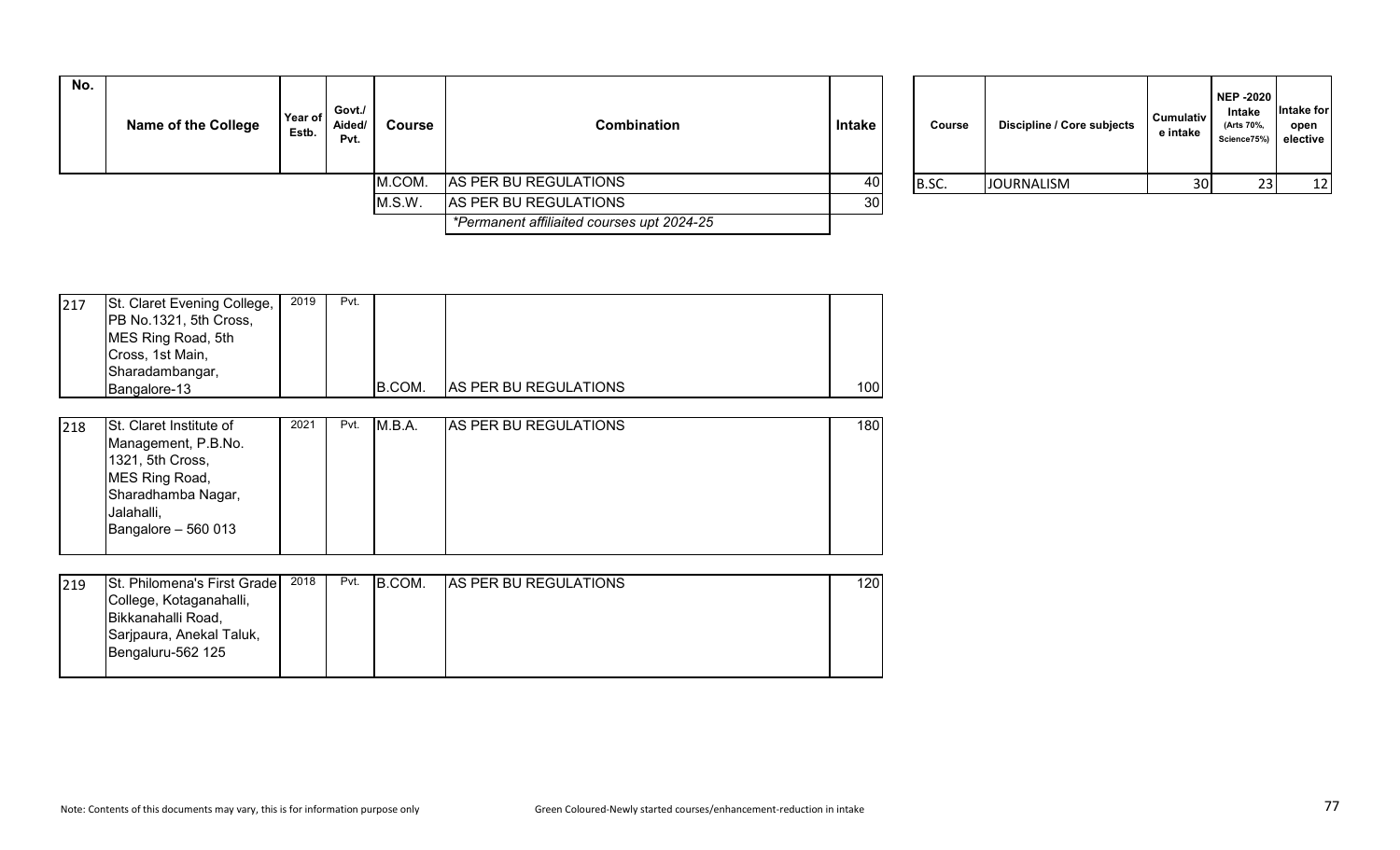| No. | <b>Name of the College</b>                                                                                     | Year of<br>Estb. | Govt./<br>Aided/<br>Pvt. | <b>Course</b> | Combination                                                                                                                                | <b>Intake</b>   | Course      | Discipline / Core subjects | <b>Cumulativ</b><br>e intake | <b>NEP-2020</b><br>Intake<br>(Arts 70%,<br>Science75%) | <b>Intake for</b><br>open<br>elective |
|-----|----------------------------------------------------------------------------------------------------------------|------------------|--------------------------|---------------|--------------------------------------------------------------------------------------------------------------------------------------------|-----------------|-------------|----------------------------|------------------------------|--------------------------------------------------------|---------------------------------------|
| 220 | <b>St. Francis D Sales</b><br>College, Mermier Nagar,<br>Huskur Gate, Electronic<br>City Post, Bengaluru -100. | 2004             | Pvt.                     | B.A.          | HISTORY, ECONOMICS, POLITICAL SCIENCE *                                                                                                    | $\overline{60}$ |             |                            |                              |                                                        |                                       |
|     |                                                                                                                |                  |                          |               |                                                                                                                                            |                 | B.A.        | <b>JOURNALISM</b>          | 100                          | 70                                                     | 35                                    |
|     |                                                                                                                |                  |                          | B.A.          | JOURNALISM, PSYCHOLOGY, ENGLISH*                                                                                                           | 100             | B.A.        | <b>PSYCHOLOGY</b>          | 160                          | 112                                                    | 56                                    |
|     |                                                                                                                |                  |                          | B.A.          | PSYCHOLOGY, ECONOMICS, SOCIOLOGY *                                                                                                         | 60              | B.A.        | <b>ENGLISH</b>             | 100                          | 70                                                     | 35                                    |
|     |                                                                                                                |                  |                          | B.A.          | HISTORY, ECONOMICS, SOCIOLOGY                                                                                                              | 30              | <b>B.A.</b> | <b>ECONOMICS</b>           | 150                          | 105                                                    | 53                                    |
|     |                                                                                                                |                  |                          | B.B.A.        | AS PER BU REGULATIONS*                                                                                                                     | 120             | B.A.        | <b>SOCIOLOGY</b>           | 90                           | 63                                                     | 32                                    |
|     |                                                                                                                |                  |                          | B.C.A.        | AS PER BU REGULATIONS*                                                                                                                     | 80              | B.A.        | <b>HISTORY</b>             | 90                           | 63                                                     | 32                                    |
|     |                                                                                                                |                  |                          | B.COM.        | AS PER BU REGULATIONS*                                                                                                                     | 400             | B.A.        | POLITICAL SCIENCE          | 60                           | 42                                                     | 21                                    |
|     |                                                                                                                |                  |                          | B.COM.        | TOURISM @                                                                                                                                  | 60              | B.SC.       | <b>MATHEMATICS</b>         | 120                          | 90                                                     | 45                                    |
|     |                                                                                                                |                  |                          | B.SC.         | MATHEMATICS, COMPUTER-SCIENCE, ELECTRONICS *                                                                                               | 60              | B.SC.       | <b>COMPUTER-SCIENCE</b>    | 180                          | 135                                                    | 68                                    |
|     |                                                                                                                |                  |                          | B.SC.         | PHYSICS, CHEMISTRY, MATHEMATICS                                                                                                            | 60              | B.SC.       | <b>ELECTRONICS</b>         | 60                           | 45                                                     | 23                                    |
|     |                                                                                                                |                  |                          | B.SC.         | PSYCHOLOGY, JOURNALISM, COMPUTER SCIENCE                                                                                                   | 120             | B.SC.       | <b>PHYSICS</b>             | 60                           | 45                                                     | 23                                    |
|     |                                                                                                                |                  |                          | M.A.          | <b>ECONOMICS</b>                                                                                                                           | 30              | B.SC.       | <b>CHEMISTRY</b>           | 60                           | 45                                                     | 23                                    |
|     |                                                                                                                |                  |                          | M.COM.        | <b>FINANCIAL ANALYSIS</b>                                                                                                                  | 50              | B.SC.       | <b>JOURNALISM</b>          | 120                          | 90                                                     | 45                                    |
|     |                                                                                                                |                  |                          | M.COM.        | <b>MASTER OF COMMERCE</b>                                                                                                                  | 50              | B.SC.       | <b>PSYCHOLOGY</b>          | 120                          | 90                                                     | 45                                    |
|     |                                                                                                                |                  |                          | M.SC.         | <b>PSYCHOLOGY</b>                                                                                                                          | 30              |             |                            |                              |                                                        |                                       |
|     |                                                                                                                |                  |                          | M.SC.         | <b>MATHEMATICS</b>                                                                                                                         | 30              |             |                            |                              |                                                        |                                       |
|     |                                                                                                                |                  |                          | PG.DIP        | PSYCHOLOGICAL COUNSELING                                                                                                                   | 30              |             |                            |                              |                                                        |                                       |
|     |                                                                                                                |                  |                          | PG.DIP        | HUMAN RESOURCE MANAGEMENT                                                                                                                  | 30              |             |                            |                              |                                                        |                                       |
|     |                                                                                                                |                  |                          | B.B.A.        | <b>AVIATION MANAGEMENT</b>                                                                                                                 | 60              |             |                            |                              |                                                        |                                       |
|     |                                                                                                                |                  |                          | M.B.A.        | AS PER BU REGULATIONS                                                                                                                      | 120             |             |                            |                              |                                                        |                                       |
|     |                                                                                                                |                  |                          |               | *Renewal of Permanent affiliation recommended by LIC 2021-<br>22. Govt. order is awaited<br>@ Permanently affiliated coruses up to 2024-25 |                 |             |                            |                              |                                                        |                                       |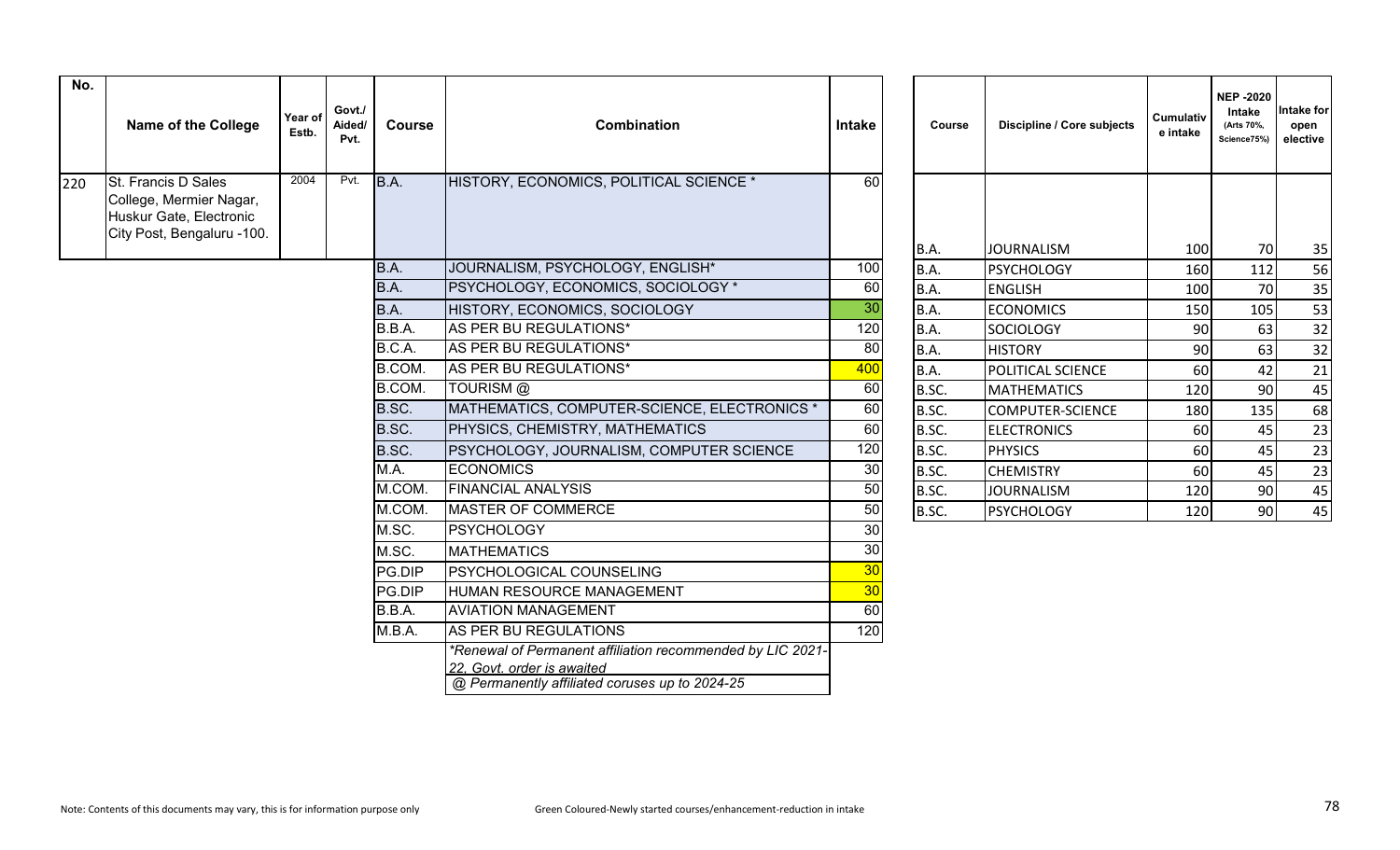| No. | <b>Name of the College</b>                                        | Year of<br>Estb. | Govt./<br>Aided/<br>Pvt. | Course     | <b>Combination</b>                       | Intake | Course | Discipline / Core subjects | Cumulativ<br>e intake | <b>NEP -2020</b><br>Intake<br>(Arts 70%,<br>Science75%) | ∣ntake foı<br>open<br>elective |
|-----|-------------------------------------------------------------------|------------------|--------------------------|------------|------------------------------------------|--------|--------|----------------------------|-----------------------|---------------------------------------------------------|--------------------------------|
| 221 | St. Paul's College, #E-1,<br>Nelagadaranahally,<br>Nagasandra PO, | 2016             | Pvt.                     | B.COM.     | AS PER BU REGULATIONS                    | 100    |        |                            |                       |                                                         |                                |
|     | Bengalurue-560 0073                                               |                  |                          |            |                                          |        | B.A.   | <b>JOURNALISM</b>          | 120                   | 84                                                      | -42                            |
|     |                                                                   |                  |                          | B.B.A.     | AS PER BU REGULATIONS                    | 40     | B.A.   | <b>PSYCHOLOGY</b>          | 40                    | 28                                                      | 14                             |
|     |                                                                   |                  |                          | B.A.       | JOURNALISM, PSYCHOLOGY, ENGLISH          | 40     | B.A.   | <b>ENGLISH</b>             | 80                    | 56                                                      | 28                             |
|     |                                                                   |                  |                          | B.A.       | JOURNALISM, POLITICAL SCIENCE, ENGLISH   | 40     | B.A.   | <b>POLITICAL SCIENCE</b>   | 40                    | 28                                                      | 14                             |
|     |                                                                   |                  |                          | B.A.       | JOURNALISM, HISTORY, TOURISM             | 40     | B.A.   | <b>HISTORY</b>             | 40                    | 28                                                      | 14                             |
|     |                                                                   |                  |                          | B.SC.      | JOURNALISM, PSYCHOLOGY, COMPUTER SCIENCE | 40     | B.A.   | <b>TOURISM</b>             | 40                    | 28                                                      | 14                             |
|     |                                                                   |                  |                          | B.C.A.     | AS PER BU REGULATIONS                    | 40     | B.SC.  | <b>JOURNALISM</b>          | 40                    | 30                                                      | 15                             |
|     |                                                                   |                  |                          | <b>DIP</b> | FILM ACTING (PROFESSIONAL COURSE)        | 20     | B.SC.  | PSYCHOLOGY                 | 40                    | 30                                                      | 15                             |
|     |                                                                   |                  |                          | M.A.       | JOURNALISM and MASS COMMUNICATION        | 20     | B.SC.  | <b>COMPUTER SCIENCE</b>    | 40                    | 30                                                      | 15                             |

| Course | Discipline / Core subjects | <b>NEP-2020</b><br>Intake<br>Cumulativ<br>(Arts 70%,<br>e intake<br>Science75%) |    |    |  |  |
|--------|----------------------------|---------------------------------------------------------------------------------|----|----|--|--|
|        |                            |                                                                                 |    |    |  |  |
| B.A.   | <b>JOURNALISM</b>          | 120                                                                             | 84 | 42 |  |  |
| B.A.   | <b>PSYCHOLOGY</b>          | 40                                                                              | 28 | 14 |  |  |
| B.A.   | <b>ENGLISH</b>             | 80                                                                              | 56 | 28 |  |  |
| B.A.   | POLITICAL SCIENCE          | 40                                                                              | 28 | 14 |  |  |
| B.A.   | <b>HISTORY</b>             | 40                                                                              | 28 | 14 |  |  |
| B.A.   | <b>TOURISM</b>             | 40                                                                              | 28 | 14 |  |  |
| B.SC.  | <b>JOURNALISM</b>          | 40                                                                              | 30 | 15 |  |  |
| B.SC.  | <b>PSYCHOLOGY</b>          | 40                                                                              | 30 | 15 |  |  |
| B.SC.  | <b>COMPUTER SCIENCE</b>    | 40                                                                              | 30 | 15 |  |  |

| 222 | Surana College, No.167,<br>Industrial suburbs, 5th<br>Main, 2nd Stage, Peenya | 2017 | Pvt. | B.COM. | AS PER BU REGULATIONS                    | 80  |       |                             |      |     |     |
|-----|-------------------------------------------------------------------------------|------|------|--------|------------------------------------------|-----|-------|-----------------------------|------|-----|-----|
|     | (Behing FTI), Bengaluru-                                                      |      |      |        |                                          |     |       |                             |      |     |     |
|     | 560 022                                                                       |      |      |        |                                          |     | B.SC. | <b>PHYSICS</b>              | 40   | 30I | -15 |
|     |                                                                               |      |      | B.B.A. | AS PER BU REGULATIONS                    | 60  | B.SC. | <b>CHEMISTRY</b>            | 80I  |     | 30  |
|     |                                                                               |      |      | B.C.A. | AS PER BU REGULATIONS                    | 60  | B.SC. | <b>MATHEMATICS</b>          | 40 I | 30  | 15  |
|     |                                                                               |      |      | B.SC.  | PHYSICS, CHEMISTRY, MATHEMATICS          | 40  | B.SC. | <b>BOTANY</b>               |      |     | 15  |
|     |                                                                               |      |      | B.SC.  | BOTANY, CHEMISTRY, ENVIRONMENTAL SCIENCE | 40  | B.SC. | <b>ENVIRONMENTAL SCIENC</b> | 40 l | 30  | 15  |
|     |                                                                               |      |      | IB.A.  | HISTORY, ECONOMICS, POLITICAL SCIENCE    | 60I | B.A.  | <b>HISTORY</b>              | 120  |     | 41  |
|     |                                                                               |      |      | IB.A.  | HISTORY, ECONOMICS, JOURNALISM           | 60  | IB.A. | <b>ECONOMICS</b>            | 120  |     | 41  |
|     |                                                                               |      |      |        |                                          |     |       |                             |      |     |     |

| B.SC. | <b>PHYSICS</b>              | 40  | 30 | 15 |
|-------|-----------------------------|-----|----|----|
| B.SC. | <b>CHEMISTRY</b>            | 80  | 60 | 30 |
| B.SC. | <b>MATHEMATICS</b>          | 40  | 30 | 15 |
| B.SC. | <b>BOTANY</b>               | 40  | 30 | 15 |
| B.SC. | <b>ENVIRONMENTAL SCIENC</b> | 40  | 30 | 15 |
| B.A.  | <b>HISTORY</b>              | 120 | 84 | 41 |
| B.A.  | <b>ECONOMICS</b>            | 120 | 84 | 41 |
| B.A.  | POLITICAL SCIENCE           | 60  | 42 | 21 |
| B.A.  | <b>JOURNALISM</b>           | 60  | 42 | 21 |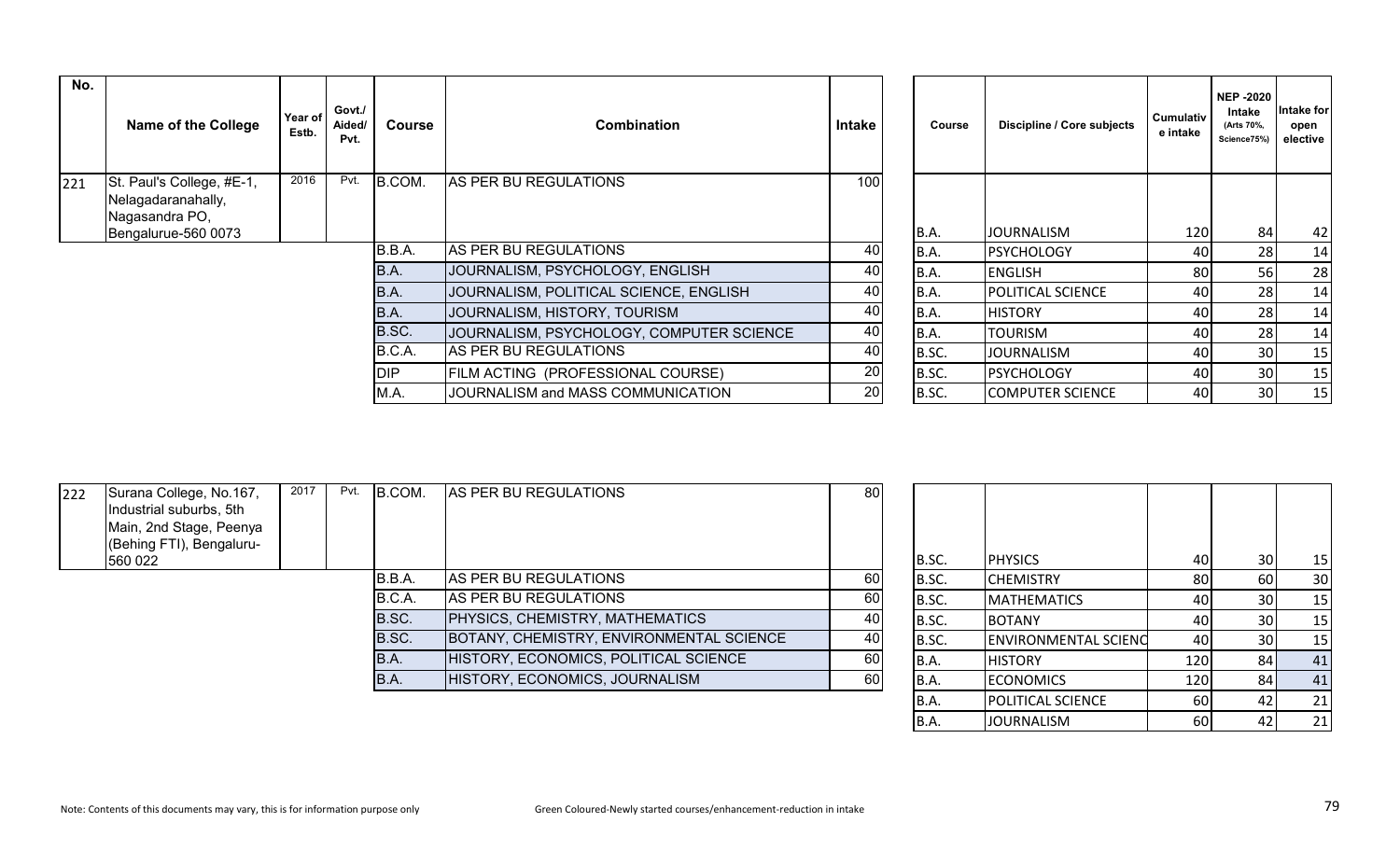| No. | <b>Name of the College</b>                                                                                               | Year of<br>Estb. | Govt./<br>Aided/<br>Pvt. | Course | <b>Combination</b>           | <b>Intake</b> | Course | Discipline / Core subjects | <b>Cumulativ</b><br>e intake |
|-----|--------------------------------------------------------------------------------------------------------------------------|------------------|--------------------------|--------|------------------------------|---------------|--------|----------------------------|------------------------------|
| 223 | Surana Evening College -<br>Kengeri, CA-17, Tumkur<br>Mysore Ring Road, Kengeri<br>Sattelite Town, Bengaluru-<br>560 060 | 2015             | Pvt.                     | B.COM. | AS PER BU REGULATIONS        | 80            |        |                            |                              |
|     |                                                                                                                          |                  |                          | B.C.A. | <b>AS PER BU REGULATIONS</b> | 60            |        |                            |                              |

|  | Course | Discipline / Core subjects | <b>Cumulativ</b><br>e intake | <b>NEP -2020</b><br>Intake<br>(Arts 70%,<br>Science75%) | Intake for<br>open<br>elective |
|--|--------|----------------------------|------------------------------|---------------------------------------------------------|--------------------------------|
|--|--------|----------------------------|------------------------------|---------------------------------------------------------|--------------------------------|

B.A. POLITICAL SCIENCE | 100 70 35

| 224 | Surana Evening College of | 2011 | Pvt. | <b>B.COM.</b> | IAS PER BU REGULATIONS | 80 |
|-----|---------------------------|------|------|---------------|------------------------|----|
|     | Commerce &                |      |      |               |                        |    |
|     | Management, #16, South    |      |      |               |                        |    |
|     | End Road, Basavanagudi,   |      |      |               |                        |    |
|     | Bengaluru-560 004         |      |      |               |                        |    |
|     |                           |      |      |               |                        |    |

| 225 | Suryodaya Degree College,<br>No. 2-15, Thirupalya | 2019 | Pvt. |             |                                         |                  |       |                   |     |     |    |
|-----|---------------------------------------------------|------|------|-------------|-----------------------------------------|------------------|-------|-------------------|-----|-----|----|
|     | Village, Bommasandra                              |      |      |             |                                         |                  |       |                   |     |     |    |
|     | Post, Jigani Hobli, Anekal                        |      |      |             |                                         |                  |       |                   |     |     |    |
|     | Taluk, Bangalore Urban                            |      |      |             |                                         |                  |       |                   |     |     |    |
|     | <b>Distrit</b>                                    |      |      |             |                                         |                  |       |                   |     |     |    |
|     |                                                   |      |      | <b>B.A.</b> | <b>PSYCHOLOGY, JOURNALISM, ENGLISH</b>  | 100 <sub>1</sub> | B.A.  | <b>PSYCHOLOGY</b> | 100 | 70  | 35 |
|     |                                                   |      |      | B.A.        | ECONOMICS, SOCIOLOGY, POLITICAL SCIENCE | 100              | B.A.  | <b>JOURNALISM</b> | 100 | 70I | 35 |
|     |                                                   |      |      | B.COM.      | AS PER BU REGULATIONS                   | 100              | B.A.  | <b>ENGLISH</b>    | 100 | 70I | 35 |
|     |                                                   |      |      | B.B.A.      | AS PER BU REGULATIONS                   | 60               | B.A.  | <b>ECONOMICS</b>  | 100 | 70I | 35 |
|     |                                                   |      |      |             |                                         |                  | IB.A. | SOCIOLOGY         | 100 | 70I | 35 |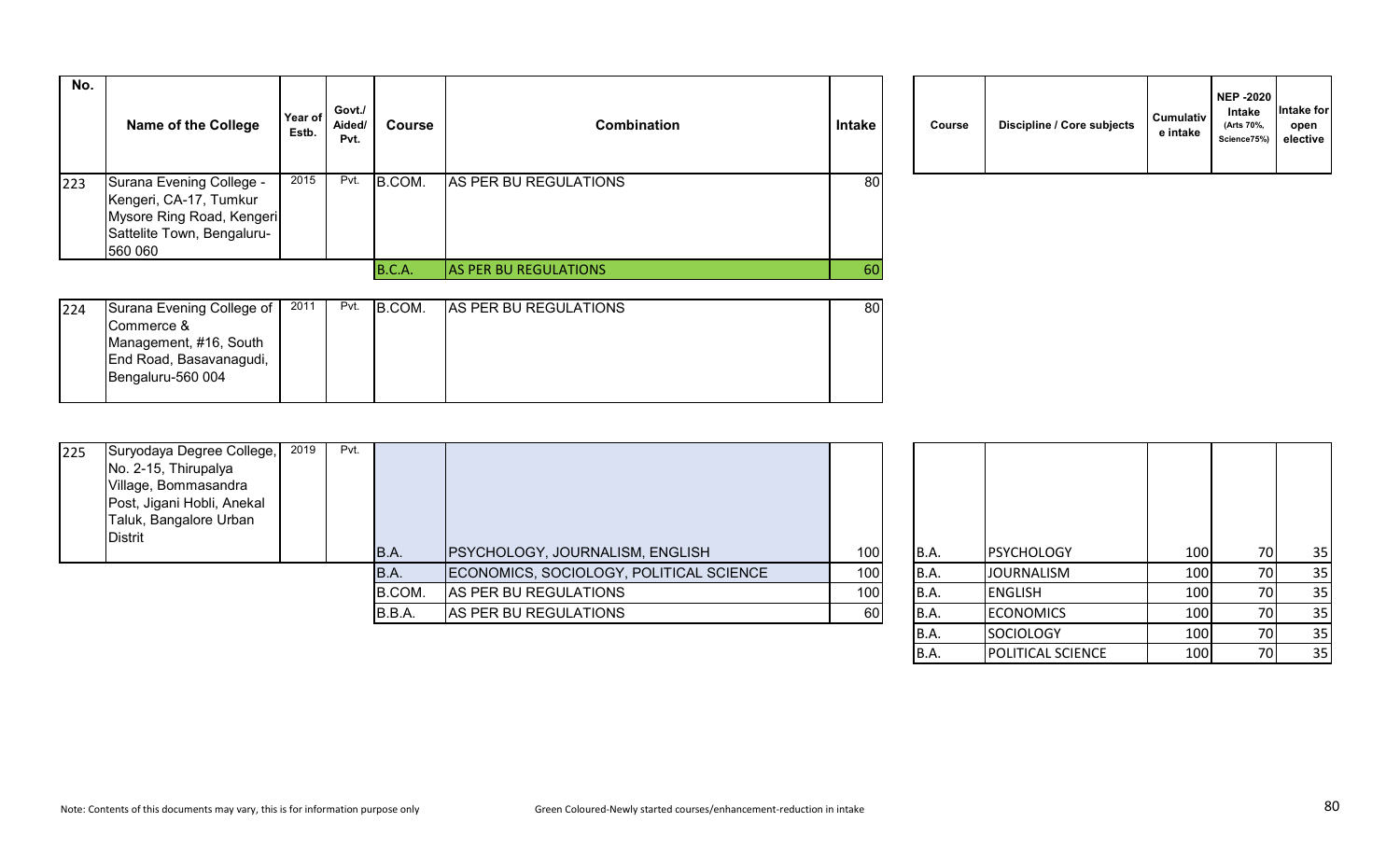| No. | <b>Name of the College</b>                                                                    | Year of<br>Estb. | Govt./<br>Aided/<br>Pvt. | <b>Course</b> | <b>Combination</b>    | <b>Intake</b> | <b>Course</b> | Discipline / Core subjects | <b>Cumulativ</b><br>e intake |
|-----|-----------------------------------------------------------------------------------------------|------------------|--------------------------|---------------|-----------------------|---------------|---------------|----------------------------|------------------------------|
| 226 | Swamy Vivekananda Rural<br>First Grade College,<br>Chandapura, Anekal Taluk,<br>Bengaluru -81 | 2005             | Pvt.                     | B.COM.        | AS PER BU REGULATIONS | 250           |               |                            |                              |
|     |                                                                                               |                  |                          | B.B.A.        | AS PER BU REGULATIONS | 60            |               |                            |                              |

|  | Course | Discipline / Core subjects | <b>Cumulativ</b><br>e intake | <b>NEP -2020</b><br>Intake<br>(Arts 70%,<br>Science75%) | Intake for<br>open<br>elective |
|--|--------|----------------------------|------------------------------|---------------------------------------------------------|--------------------------------|
|--|--------|----------------------------|------------------------------|---------------------------------------------------------|--------------------------------|

| 227 | Syed Ali Imam Oriental   | 2019 | Pvt. |        |                              |      |
|-----|--------------------------|------|------|--------|------------------------------|------|
|     | Degree College, D Cross, |      |      |        |                              |      |
|     | Ilyas Nagar, JP Nagar    |      |      |        |                              |      |
|     | Post, Bengaluru-560 078  |      |      |        |                              |      |
|     |                          |      |      | B.COM. | <b>AS PER BU REGULATIONS</b> | 40 I |

| 228 | . John College, No.80/1,<br>Gottigere Post, | 1993 | Pvt. | B.SC.  | <b>FASHION AND APPAREL DESIGN *</b>           | 60              |             |                   |    |           |    |
|-----|---------------------------------------------|------|------|--------|-----------------------------------------------|-----------------|-------------|-------------------|----|-----------|----|
|     | Bannergatta Road,                           |      |      |        |                                               |                 |             |                   |    |           |    |
|     | Bengaluru-83                                |      |      |        |                                               |                 | B.A.        | <b>JOURNALISM</b> | 40 | 28        | 14 |
|     |                                             |      |      | B.A.   | JOURNALISM, PSYCHOLOGY, ENGLISH*              | 40              | B.A.        | <b>PSYCHOLOGY</b> | 40 | 281       | 14 |
|     |                                             |      |      | B.B.A. | AS PER BU REGULATIONS*                        | 120             | <b>B.A.</b> | <b>ENGLISH</b>    | 40 | <b>28</b> | 14 |
|     |                                             |      |      | B.C.A. | AS PER BU REGULATIONS*                        | 120             |             |                   |    |           |    |
|     |                                             |      |      | B.H.M. | AS PER BU REGULATIONS*                        | 120             |             |                   |    |           |    |
|     |                                             |      |      | B.COM. | AS PER BU REGULATIONS                         | 100             |             |                   |    |           |    |
|     |                                             |      |      | M.COM. | AS PER BU REGULATIONS                         | 30 <sub>1</sub> |             |                   |    |           |    |
|     |                                             |      |      | M.B.A. | AS PER BU REGULATIONS                         | 180             |             |                   |    |           |    |
|     |                                             |      |      | M.C.A. | AS PER BU REGULATIONS                         | 60              |             |                   |    |           |    |
|     |                                             |      |      |        | *Permanently affiliated courses up to 2023-24 |                 |             |                   |    |           |    |

| <b>B.A.</b> | <b>JOURNALISM</b> | 40 | -28 |    |
|-------------|-------------------|----|-----|----|
| <b>B.A.</b> | <b>PSYCHOLOGY</b> | 40 | 28  | 14 |
| B.A.        | <b>ENGLISH</b>    | 40 | 28  |    |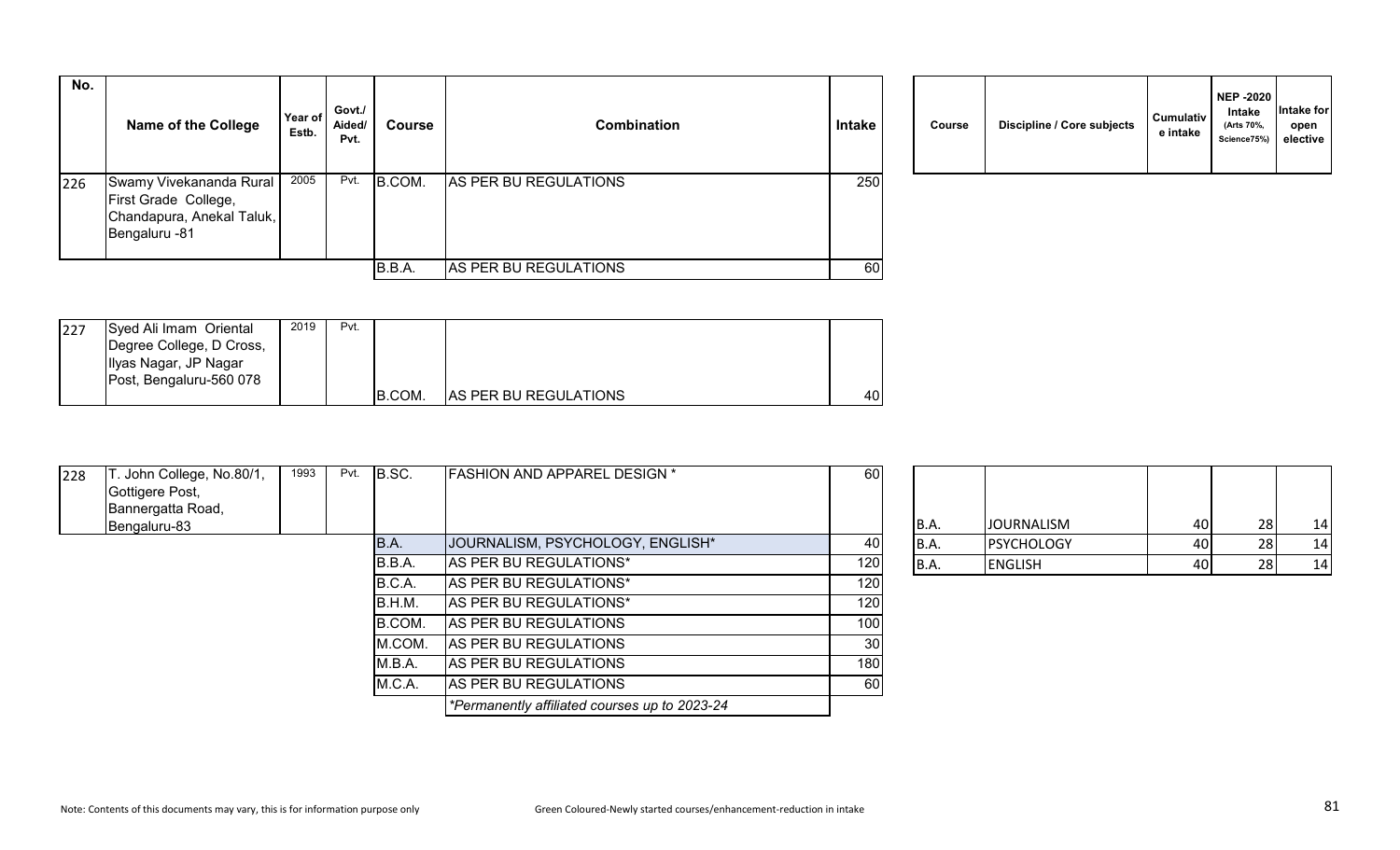| No. | <b>Name of the College</b>                                                         | Year of<br>Estb. | Govt./<br>Aided/<br>Pvt. | Course           | <b>Combination</b>                             | Intake                 | Course | Discipline / Core subjects | <b>Cumulativ</b><br>e intake |
|-----|------------------------------------------------------------------------------------|------------------|--------------------------|------------------|------------------------------------------------|------------------------|--------|----------------------------|------------------------------|
| 229 | John Institute of<br>Management and Science,<br>Banerghatta Road,<br>Bengaluru -83 | 2004             | Pvt.                     | B.B.A.           | AS PER BU REGULATIONS                          | 60                     |        |                            |                              |
|     |                                                                                    |                  |                          | B.COM.<br>M.B.A. | AS PER BU REGULATIONS<br>AS PER BU REGULATIONS | 60<br>120 <sub>1</sub> |        |                            |                              |

| Course | Discipline / Core subjects | <b>Cumulativ</b><br>e intake | <b>NEP -2020</b><br>Intake<br>(Arts 70%,<br>Science75%) | Intake for<br>open<br>elective |
|--------|----------------------------|------------------------------|---------------------------------------------------------|--------------------------------|
|--------|----------------------------|------------------------------|---------------------------------------------------------|--------------------------------|

| 230 | Tapasya College,          | 2019 | Pvt. | B.COM. | <b>AS PER BU REGULATIONS</b> | 100I |
|-----|---------------------------|------|------|--------|------------------------------|------|
|     | Sy.No.78, TMR Building,   |      |      |        |                              |      |
|     | Above Karoor Visya Bank,  |      |      |        |                              |      |
|     | Chandapura, Anekla Taluk, |      |      |        |                              |      |
|     | Bengaluru-560 009         |      |      |        |                              |      |
|     |                           |      |      |        |                              |      |

| 231 | The Dalai Lama Institute<br>for Higher Education,<br>Sheshagirihalli, Hejjala<br>Post, Mysore Road, Bidadi<br>Hobli, Ramanagar District- | 2017 | Pvt. | B.A.   | GEOGRAPHY, ECONOMICS, POLITICAL SCIENCE | 60 |      |                   |     |     |    |
|-----|------------------------------------------------------------------------------------------------------------------------------------------|------|------|--------|-----------------------------------------|----|------|-------------------|-----|-----|----|
|     | 562 109                                                                                                                                  |      |      |        |                                         |    | B.A. | <b>HISTORY</b>    | 120 | 84  | 42 |
|     |                                                                                                                                          |      |      | B.A.   | GEOGRAPHY, POLITICAL SCIENCE, ENGLISH   | 60 | B.A. | <b>ECONOMICS</b>  | 120 | 84  | 42 |
|     |                                                                                                                                          |      |      | B.A.   | HISTORY, ECONOMICS, POLITICAL SCIENCE   | 60 | B.A. | POLITICAL SCIENCE | 240 | 168 | 84 |
|     |                                                                                                                                          |      |      | B.A.   | HISTORY, PSYCHOLOGY, ENGLISH            | 60 | B.A. | <b>GEOGRAPHY</b>  | 120 | 84  | 42 |
|     |                                                                                                                                          |      |      | B.A.   | POLITICAL SCIENCE, JOURNALISM, ENGLISH  | 60 | B.A. | <b>PSYCHOLOGY</b> | 60  |     | 21 |
|     |                                                                                                                                          |      |      | B.C.A. | BACHELOR OF COMPUTER APPLICATIONS       | 60 | B.A. | <b>ENGLISH</b>    | 180 | 126 | 63 |
|     |                                                                                                                                          |      |      | B.COM. | AS PER BU REGULATIONS                   | 60 | B.A. | <b>JOURNALISM</b> | 60  |     | 21 |
|     |                                                                                                                                          |      |      | B.B.A. | AS PER BU REGULATIONS                   | 60 |      |                   |     |     |    |

| B.A. | <b>HISTORY</b>    | 120 | 84  | 42 |
|------|-------------------|-----|-----|----|
| B.A. | <b>ECONOMICS</b>  | 120 | 84  | 42 |
| B.A. | POLITICAL SCIENCE | 240 | 168 | 84 |
| B.A. | <b>GEOGRAPHY</b>  | 120 | 84  | 42 |
| B.A. | <b>PSYCHOLOGY</b> | 60  | 42  | 21 |
| B.A. | <b>ENGLISH</b>    | 180 | 126 | 63 |
| B.A. | <b>JOURNALISM</b> | 60  | 42  | 21 |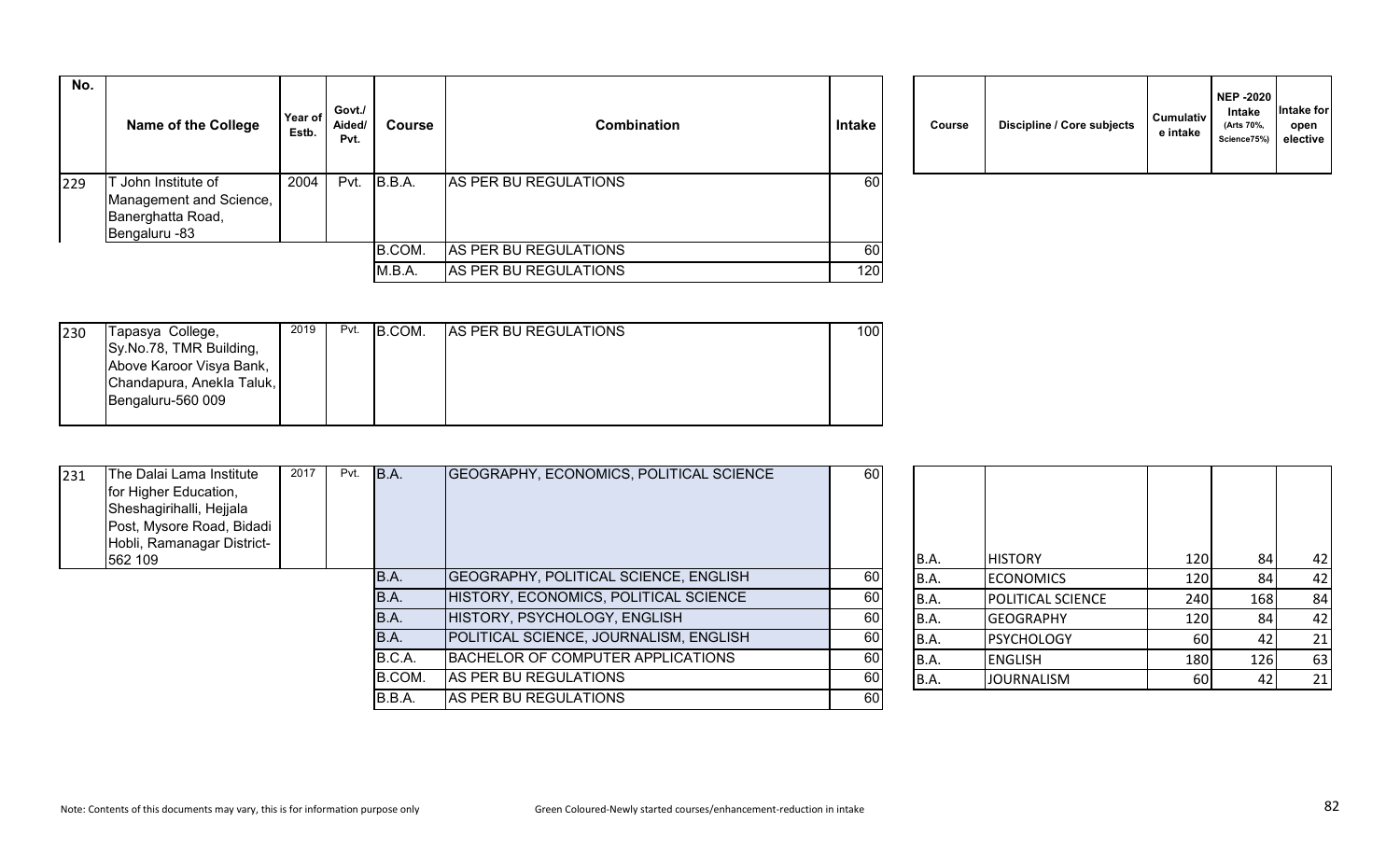| No. | <b>Name of the College</b>                                                                                                   | Year of<br>Estb. | Govt./<br>Aided/<br>Pvt. | <b>Course</b> | Combination           | <b>Intake</b> | Course | Discipline / Core subjects | <b>Cumulativ</b><br>e intake |
|-----|------------------------------------------------------------------------------------------------------------------------------|------------------|--------------------------|---------------|-----------------------|---------------|--------|----------------------------|------------------------------|
| 232 | The Kingdom College,<br>No.1008, Ideal Homes<br>Township, Jayanna Circle<br>Circle, Rajarajeswarinagar,<br>Bengaluru-560 098 | 2017             | Pvt.                     | B.COM.        | AS PER BU REGULATIONS | 40            |        |                            |                              |
|     |                                                                                                                              |                  |                          | B.B.A.        | AS PER BU REGULATIONS | 50            |        |                            |                              |
|     |                                                                                                                              |                  |                          | B.C.A.        | AS PER BU REGULATIONS | 40            |        |                            |                              |

| Course | Discipline / Core subjects | <b>Cumulativ</b><br>e intake | <b>NEP -2020</b><br><b>Intake</b><br>(Arts 70%,<br>Science75%) | Intake for<br>open<br>elective |  |
|--------|----------------------------|------------------------------|----------------------------------------------------------------|--------------------------------|--|
|--------|----------------------------|------------------------------|----------------------------------------------------------------|--------------------------------|--|

| 233 | The Kingdom College,<br>No.28, 52-3 Doresany<br>Palya, Bannergatta Road, | 2018 | Pvt. | B.COM. | <b>AS PER BU REGULATIONS</b> | 100 |
|-----|--------------------------------------------------------------------------|------|------|--------|------------------------------|-----|
|     | Bengaluru-560 076                                                        |      |      |        |                              |     |
|     |                                                                          |      |      | B.B.A. | <b>AS PER BU REGULATIONS</b> | 60  |

| 234 | The Oxford College of Arts,<br>No.32, 19th Main Road,<br>17th B Cross, Sector-4,<br>HSR Layout, Bengaluru -<br>560 102 | 2006 | Pvt. | B.A.   | JOURNALISM, PSYCHOLOGY, ENGLISH            | 40              | IB.A.       | <b>JOURNALISM</b> | 100 <sup> </sup> | 70I | 35  |
|-----|------------------------------------------------------------------------------------------------------------------------|------|------|--------|--------------------------------------------|-----------------|-------------|-------------------|------------------|-----|-----|
|     |                                                                                                                        |      |      | B.A.   | SOCIOLOGY, ECONOMICS, PSYCHOLOGY           | <b>60</b>       | <b>B.A.</b> | <b>PSYCHOLOGY</b> | 160              |     | 56  |
|     |                                                                                                                        |      |      | IB.A.  | JOURNALISM, PSYCHOLOGY, ECONOMICS          | 60              | B.A.        | <b>ENGLISH</b>    | 40 I             |     | -14 |
|     |                                                                                                                        |      |      | M.S.W. | AS PER BU REGULATIONS                      | 30 <sup>1</sup> | B.A.        | SOCIOLOGY         | 60 l             |     | 21  |
|     |                                                                                                                        |      |      | M.A    | <b>JOURNALISM &amp; MASS COMMUNICATION</b> | 30              | B.A.        | <b>ECONOMICS</b>  | 120 l            |     | 42  |

| <b>B.A.</b> | <b>JOURNALISM</b> | 100 | 70  | 35 |
|-------------|-------------------|-----|-----|----|
| B.A.        | <b>PSYCHOLOGY</b> | 160 | 112 | 56 |
| B.A.        | <b>ENGLISH</b>    | 40  | 28  | 14 |
| B.A.        | <b>SOCIOLOGY</b>  | 60  | 42  | 21 |
| B.A.        | <b>ECONOMICS</b>  | 120 | 84  | 42 |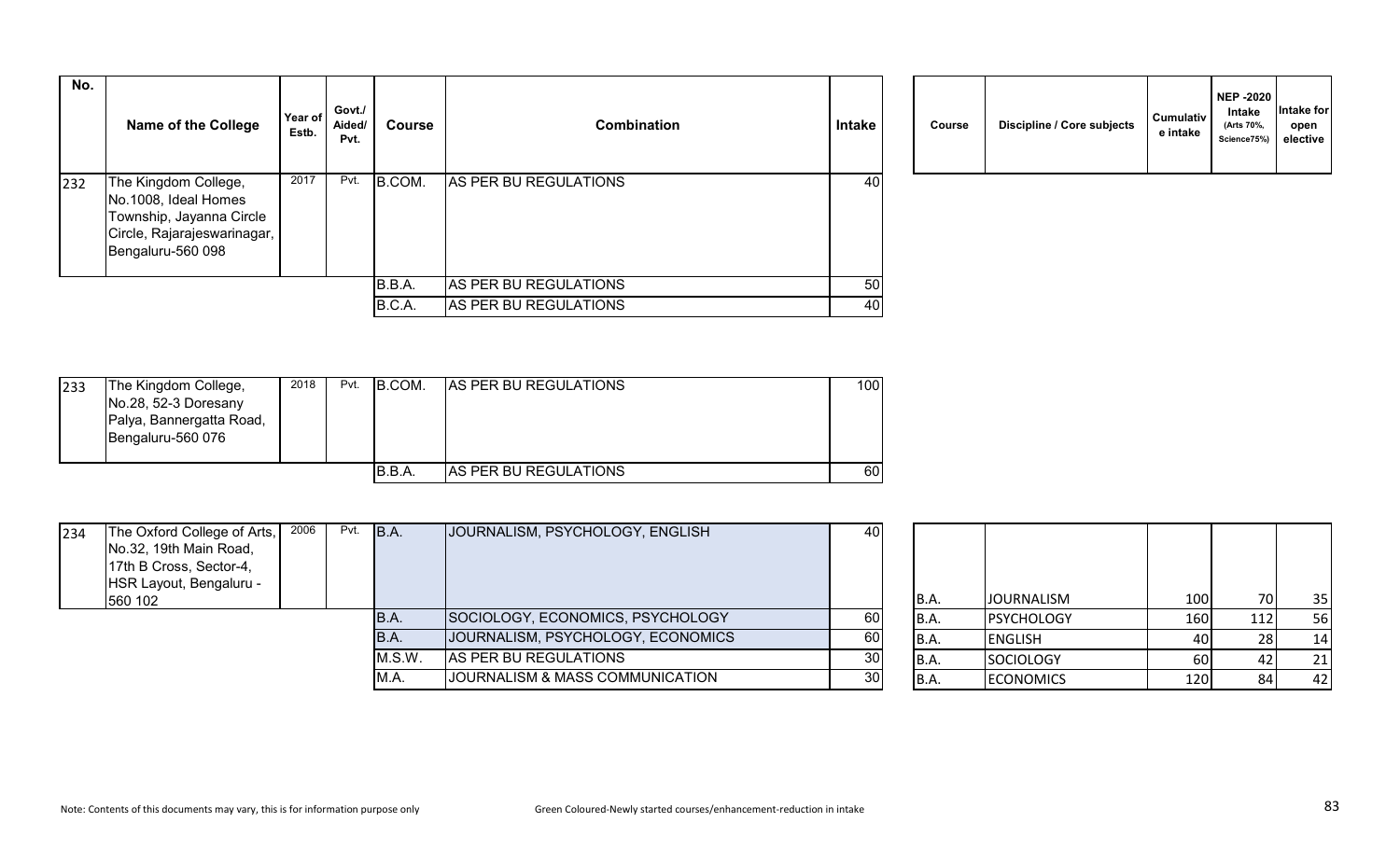| No. | <b>Name of the College</b>                                                                                                               | Year of<br>Estb. | Govt./<br>Aided/<br>Pvt. | Course | <b>Combination</b>                            | <b>Intake</b> | Course | Discipline / Core subjects | Cumulativ<br>e intake |
|-----|------------------------------------------------------------------------------------------------------------------------------------------|------------------|--------------------------|--------|-----------------------------------------------|---------------|--------|----------------------------|-----------------------|
| 235 | The Oxford College of<br>Business Management,<br>No.32, 19th Main Road,<br>17th B Cross, Sector-4,<br>HSR Layout, Bengaluru -<br>560 102 | 1994             | Pvt.                     | B.COM. | AS PER BU REGULATIONS*(PA200)                 | 200           |        |                            |                       |
|     |                                                                                                                                          |                  |                          | B.COM. | AS PER BU REGULATIONS (100Renewal)            | 100           |        |                            |                       |
|     |                                                                                                                                          |                  |                          | B.B.A. | AS PER BU REGULATIONS*                        | 240           |        |                            |                       |
|     |                                                                                                                                          |                  |                          | M.COM. | AS PER BU REGULATIONS                         | 60            |        |                            |                       |
|     |                                                                                                                                          |                  |                          | PG.DIP | HOSPITAL ADMINISTRATION                       | 40            |        |                            |                       |
|     |                                                                                                                                          |                  |                          | M.B.A. | AS PER BU REGULATIONS                         | 180           |        |                            |                       |
|     |                                                                                                                                          |                  |                          |        | *Permanently affiliated courses up to 2021-22 |               |        |                            |                       |
|     |                                                                                                                                          |                  |                          |        |                                               |               |        |                            |                       |

| Course | Discipline / Core subjects | <b>Cumulativ</b><br>e intake | <b>NEP -2020</b><br><b>Intake</b><br>(Arts 70%,<br>Science75%) | Intake for<br>open<br>elective |
|--------|----------------------------|------------------------------|----------------------------------------------------------------|--------------------------------|
|--------|----------------------------|------------------------------|----------------------------------------------------------------|--------------------------------|

| 236 | The Oxford College of<br>Science, No.32, 19th Main<br>Road, 17th B Cross, Sector-<br>4, HSR Layout, Bengaluru -<br>560 102 | 1994 | Pvt. | B.SC. | MICROBIOLOGY, ZOOLOGY, BIOCHEMISTRY *           | 40              |       |                      |            |       |     |
|-----|----------------------------------------------------------------------------------------------------------------------------|------|------|-------|-------------------------------------------------|-----------------|-------|----------------------|------------|-------|-----|
|     |                                                                                                                            |      |      |       |                                                 |                 | B.SC. | <b>MICROBIOLOGY</b>  | 280        | 210   | 105 |
|     |                                                                                                                            |      |      | B.SC. | MATHEMATICS, ELECTRONICS, COMPUTER-SCIENCE *    | 240             | B.SC. | ZOOLOGY              | 400        | 300   | 150 |
|     |                                                                                                                            |      |      | B.SC. | BIOTECHNOLOGY, ZOOLOGY, CHEMISTRY *             | 240             | B.SC. | <b>BIOCHEMISTRY</b>  | 280        | 210   | 105 |
|     |                                                                                                                            |      |      | B.SC. | <b>PHYSICS, MATHEMATICS, ELECTRONICS *</b>      | 30 <sup>1</sup> | B.SC. | <b>IMATHEMATICS</b>  | 510        | 383   | 192 |
|     |                                                                                                                            |      |      | B.SC. | <b>PHYSICS, MATHEMATICS, COMPUTER-SCIENCE *</b> | 120             | B.SC. | <b>IELECTRONICS</b>  | <b>270</b> | 203   | 102 |
|     |                                                                                                                            |      |      | B.SC. | MICROBIOLOGY, CHEMISTRY, ZOOLOGY *              | 120             | B.SC. | COMPUTER-SCIENCE     | 480        | 360   | 180 |
|     |                                                                                                                            |      |      | B.SC. | BIOTECHNOLOGY, GENETICS, CHEMISTRY *            | 240             | B.SC. | <b>BIOTECHNOLOGY</b> | 600        | 450   | 225 |
|     |                                                                                                                            |      |      | B.SC. | <b>FASHION AND APPAREL DESIGN*</b>              | 60              | B.SC. | <b>CHEMISTRY</b>     | 600        | 450   | 225 |
|     |                                                                                                                            |      |      | B.SC. | GENETICS, BIOCHEMISTRY, BIOTECHNOLOGY *         | 120             | B.SC. | <b>PHYSICS</b>       | 150        | 113   | 57  |
|     |                                                                                                                            |      |      | B.SC. | <b>GENETICS, BIOCHEMISTRY, MICROBIOLOGY *</b>   | 120             | B.SC. | <b>GENETICS</b>      | 480        | 360   | 180 |
|     |                                                                                                                            |      |      | B.SC. | STATISTICS, MATHEMATICS, COMPUTER-SCIENCE *     | 120             | B.SC. | <b>STATISTICS</b>    | 120        | -90 l | 45  |
|     |                                                                                                                            |      |      |       |                                                 |                 |       |                      |            |       |     |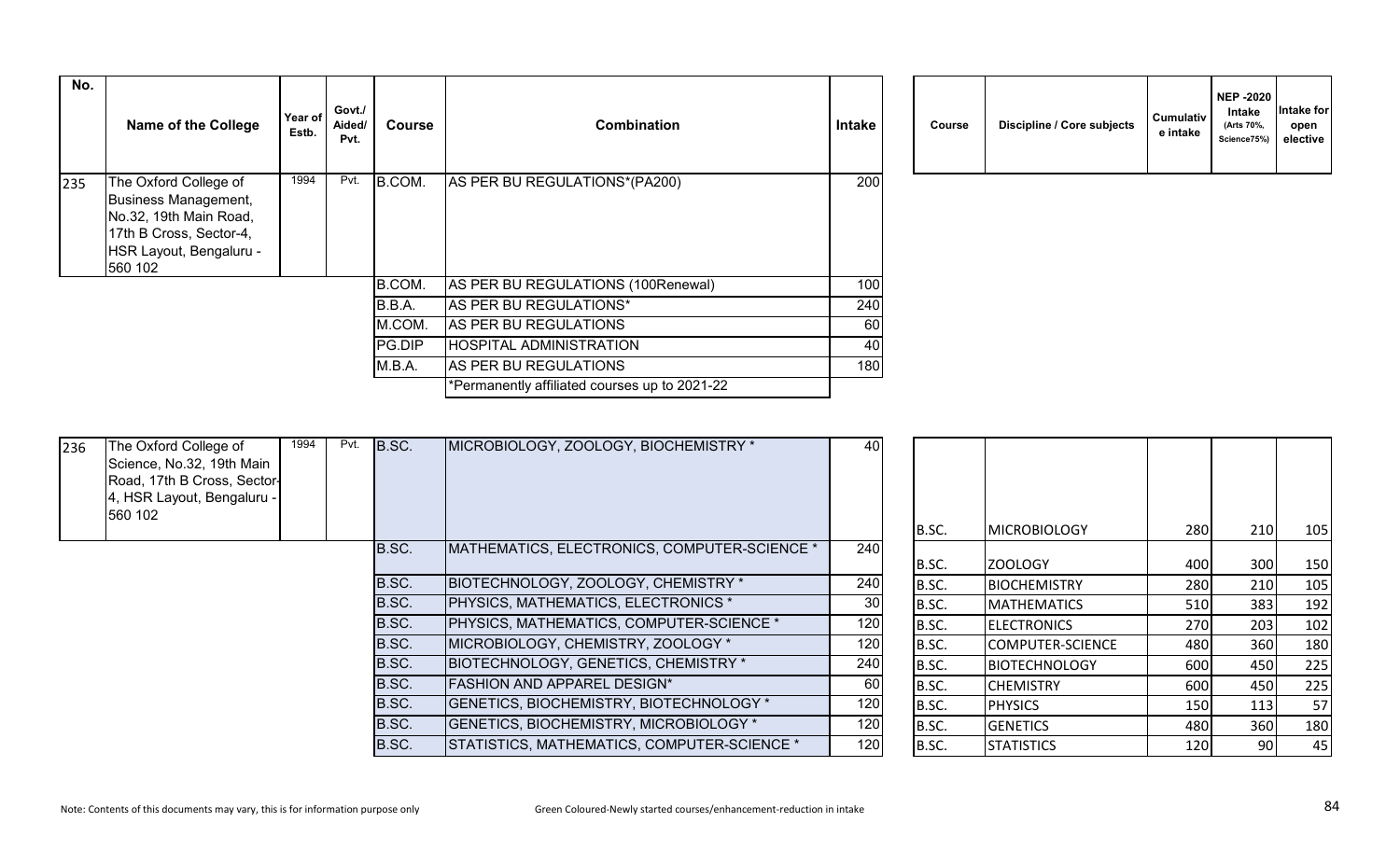| No. | <b>Name of the College</b> | Year of<br>Estb. | Govt./<br>Aided/<br>Pvt. | <b>Course</b> | <b>Combination</b>                            | Intake | Course | Discipline / Core subjects | Cumulativ<br>e intake |
|-----|----------------------------|------------------|--------------------------|---------------|-----------------------------------------------|--------|--------|----------------------------|-----------------------|
|     |                            |                  |                          | B.C.A.        | AS PER BU REGULATIONS*(PA200)                 | 200    |        |                            |                       |
|     |                            |                  |                          | B.C.A.        | AS PER BU REGULATIONS (40 Renewal)            | 40     |        |                            |                       |
|     |                            |                  |                          | M.SC.         | <b>BIOCHEMISTRY</b>                           | 60     |        |                            |                       |
|     |                            |                  |                          | M.SC.         | <b>BIOTECHNOLOGY</b>                          | 60     |        |                            |                       |
|     |                            |                  |                          | M.SC.         | <b>MICROBIOLOGY</b>                           | 60     |        |                            |                       |
|     |                            |                  |                          | M.SC.         | <b>GENETICS</b>                               | 30     |        |                            |                       |
|     |                            |                  |                          | M.SC.         | <b>MATHEMATICS</b>                            | 50     |        |                            |                       |
|     |                            |                  |                          | M.SC.         | <b>CHEMISTRY</b>                              | 40     |        |                            |                       |
|     |                            |                  |                          | M.SC.         | <b>STATISTICS</b>                             | 20     |        |                            |                       |
|     |                            |                  |                          | M.SC.         | <b>ELECTRONIC SCIENCE</b>                     | 20     |        |                            |                       |
|     |                            |                  |                          | M.SC.         | COMPUTER-SCIENCE                              | 20     |        |                            |                       |
|     |                            |                  |                          | M.SC.         | <b>PHYSICS</b>                                | 20     |        |                            |                       |
|     |                            |                  |                          | M.A.          | <b>ENGLISH</b>                                | 20     |        |                            |                       |
|     |                            |                  |                          | M.C.A.        | AS PER BU REGULATIONS                         | 30     |        |                            |                       |
|     |                            |                  |                          | PG.DIP.       | <b>B.T. FINISHING SCHOOL</b>                  | 25     |        |                            |                       |
|     |                            |                  |                          |               | *Permanently affiliated courses up to 2021-22 |        |        |                            |                       |

| Course |  | Discipline / Core subjects | <b>Cumulativ</b><br>e intake | <b>NEP -2020</b><br><b>Intake</b><br>(Arts 70%,<br>Science75%) | Intake for<br>open<br>elective |
|--------|--|----------------------------|------------------------------|----------------------------------------------------------------|--------------------------------|
|--------|--|----------------------------|------------------------------|----------------------------------------------------------------|--------------------------------|

| 237 | Transcend Degree College, | 2019 | Pvt. | B.COM. | <b>AS PER BU REGULATIONS</b> | 180 |
|-----|---------------------------|------|------|--------|------------------------------|-----|
|     | No.86-A, YV Annaiah       |      |      |        |                              |     |
|     | Road, Yelachenahalli,     |      |      |        |                              |     |
|     | Kanakapura Main Road,     |      |      |        |                              |     |
|     | Bengaluru-560 078         |      |      |        |                              |     |
|     |                           |      |      |        |                              |     |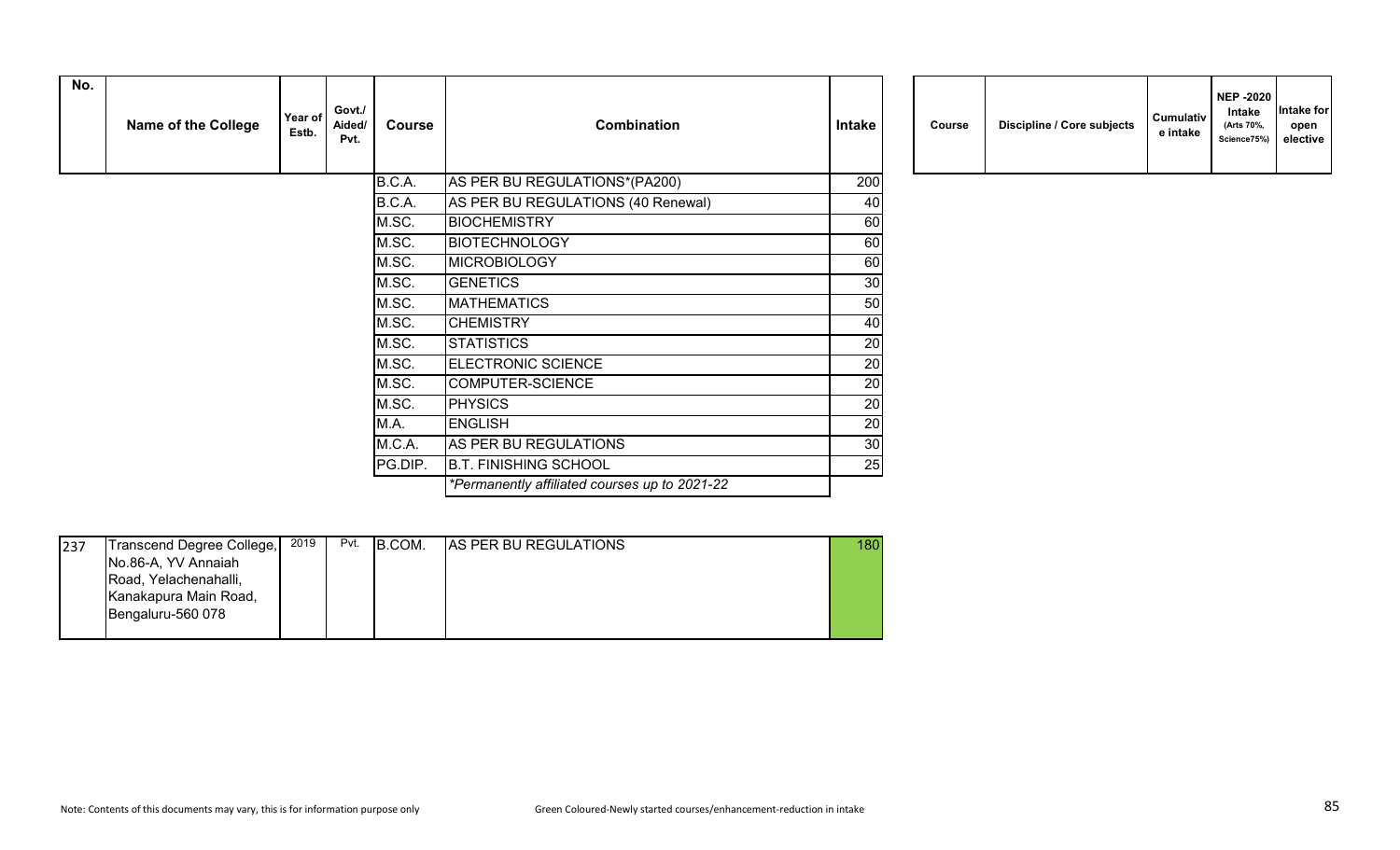| No. | <b>Name of the College</b> | Year of<br>Estb. | Govt./<br>Aided/<br>Pvt. | <b>Course</b> | <b>Combination</b>    | Intake | <b>Course</b> | Discipline / Core subjects | <b>Cumulativ</b><br>e intake |
|-----|----------------------------|------------------|--------------------------|---------------|-----------------------|--------|---------------|----------------------------|------------------------------|
| 238 | <b>Transcend Evening</b>   | 2017             | Pvt.                     | B.COM.        | AS PER BU REGULATIONS | 120    |               |                            |                              |
|     | College of Commerce,       |                  |                          |               |                       |        |               |                            |                              |
|     | No.86/A, VY Annaiah        |                  |                          |               |                       |        |               |                            |                              |
|     | Road, Yelachenahalli,      |                  |                          |               |                       |        |               |                            |                              |
|     | Kanakapura Main Road, JP   |                  |                          |               |                       |        |               |                            |                              |
|     | Nagar Post, Bengaluru-560  |                  |                          |               |                       |        |               |                            |                              |
|     | 078                        |                  |                          |               |                       |        |               |                            |                              |

|  | Course | Discipline / Core subjects | Cumulativ<br>e intake | <b>NEP -2020</b><br>Intake<br>(Arts 70%,<br>Science75%) | Intake for<br>open<br>elective |
|--|--------|----------------------------|-----------------------|---------------------------------------------------------|--------------------------------|
|--|--------|----------------------------|-----------------------|---------------------------------------------------------|--------------------------------|

| 239 | Triveni Degree Evening     | 2018 | Pvt. | B.COM. | <b>AS PER BU REGULATIONS</b> | 40 l |
|-----|----------------------------|------|------|--------|------------------------------|------|
|     | College, No.28/29,         |      |      |        |                              |      |
|     | Mallasandra, Hesargatta    |      |      |        |                              |      |
|     | Main Road, Bagalagunte, T  |      |      |        |                              |      |
|     | Dasarahalli, Bengaluru-560 |      |      |        |                              |      |
|     | 057                        |      |      |        |                              |      |

| 240 | Triveni Institute of      | 2011 | Pvt. | B.C.A. | <b>IAS PER BU REGULATIONS</b> | 60  |
|-----|---------------------------|------|------|--------|-------------------------------|-----|
|     | Commerce &                |      |      |        |                               |     |
|     | Management, No.28/29,     |      |      |        |                               |     |
|     | Hesarugatta Raod, T.      |      |      |        |                               |     |
|     | Dasarahalli, Mallasandra, |      |      |        |                               |     |
|     | Banglaore-560 057         |      |      |        |                               |     |
|     |                           |      |      | B.COM. | AS PER BU REGULATION          | 160 |
|     |                           |      |      | B.B.A. | AS PER BU REGULATION          | 60  |
|     |                           |      |      | M.COM. | AS PER BU REGULATIONS         | 40  |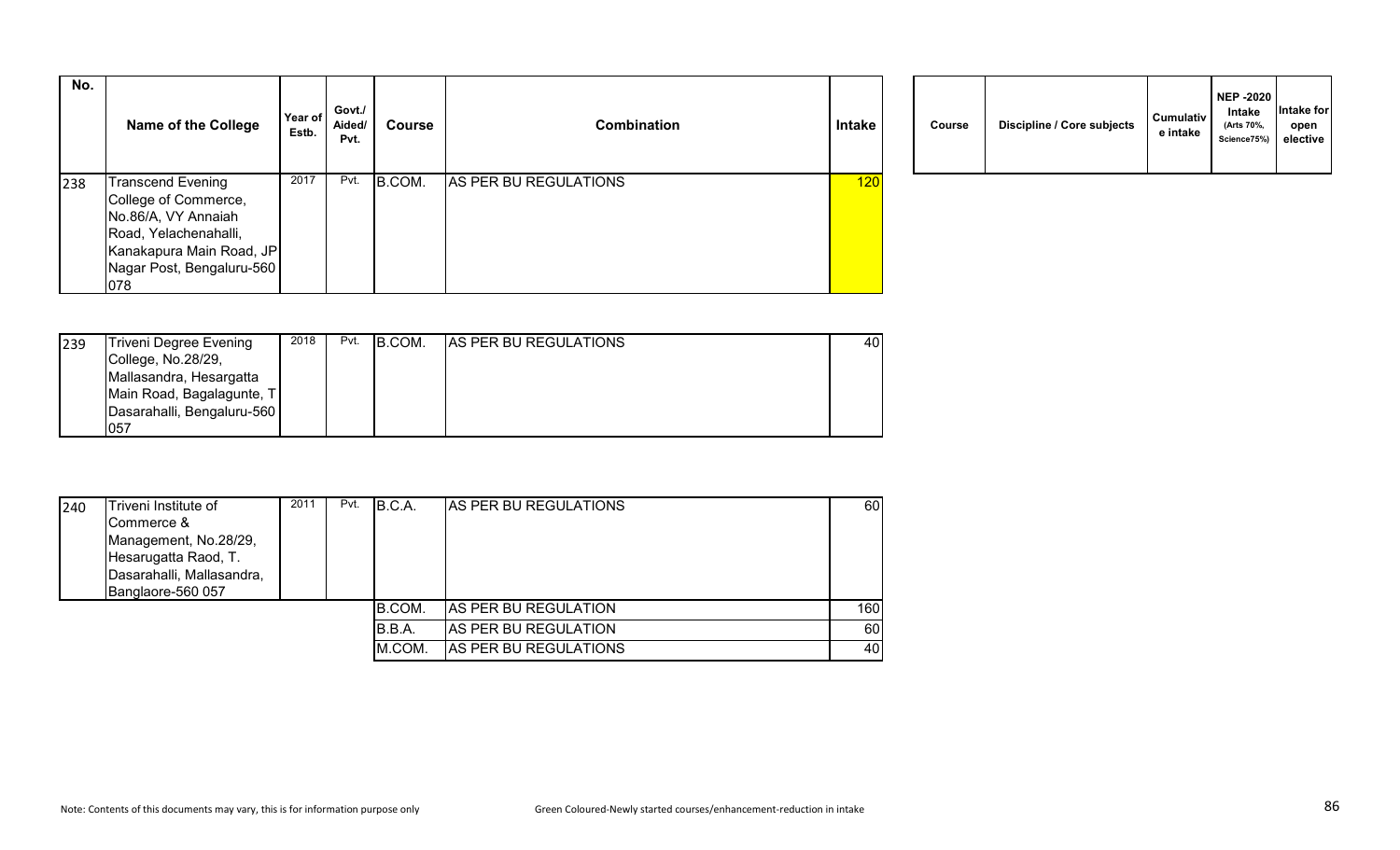| No. | <b>Name of the College</b>                                                                                                                                      | Year of<br>Estb. | Govt./<br>Aided/<br>Pvt. | <b>Course</b> | <b>Combination</b>                      | Intake           | Course      | Discipline / Core subjects | Cumulativ<br>e intake | <b>NEP -2020</b><br>Intake<br>(Arts 70%,<br>Science75%) | Intake for<br>open<br>elective |
|-----|-----------------------------------------------------------------------------------------------------------------------------------------------------------------|------------------|--------------------------|---------------|-----------------------------------------|------------------|-------------|----------------------------|-----------------------|---------------------------------------------------------|--------------------------------|
| 241 | Universal School of<br>Administration, 68/69,<br>Gurvayanapura, Kolur<br>Village, Ramohalli Post,<br>Tavarekere Hobli,<br>Bengaluru South,<br>Bengaluru-560 074 | 2017             | Pvt.                     | B.A.          | HISTORY, GEOGRAPHY, POLITICAL SCIENCE   | 100              | B.A.        | <b>HISTORY</b>             | 260                   | 182                                                     | 91                             |
|     |                                                                                                                                                                 |                  |                          | B.A.          | HISTORY, ECONOMICS, KANNADA             | 40               | B.A.        | <b>GEOGRAPHY</b>           | 220                   | 154                                                     | 77                             |
|     |                                                                                                                                                                 |                  |                          | B.A.          | GEOGRAPHY, ECONOMICS, POLITICAL SCIENCE | 60               | B.A.        | <b>POLITICAL SCIENCE</b>   | 220                   | 154                                                     | 77                             |
|     |                                                                                                                                                                 |                  |                          | B.A.          | HISTORY, ECONOMICS, GEOGRAPHY           | 60               | B.A.        | <b>ECONOMICS</b>           | 220                   | 154                                                     | 77                             |
|     |                                                                                                                                                                 |                  |                          | B.A.          | HISTORY, ECONOMICS, POLITICAL SCIENCE   | 60               | <b>B.A.</b> | <b>KANNADA</b>             | 40                    | 28                                                      | 14                             |
|     |                                                                                                                                                                 |                  |                          | B.COM.        | AS PER BU REGULATIONS                   | 120 <sub>1</sub> |             |                            |                       |                                                         |                                |

| Course | Discipline / Core subjects | <b>Cumulativ</b><br>e intake | <b>NEP-2020</b><br>Intake<br>(Arts 70%,<br>Science75%) | Intake for<br>open<br>elective |
|--------|----------------------------|------------------------------|--------------------------------------------------------|--------------------------------|
| B.A.   | <b>HISTORY</b>             | 260                          | 182                                                    | 91                             |
| B.A.   | <b>GEOGRAPHY</b>           | 220                          | 154                                                    | 77                             |
| B.A.   | POLITICAL SCIENCE          | 220                          | 154                                                    | 77                             |
|        |                            |                              |                                                        |                                |
| B.A.   | <b>ECONOMICS</b>           | 220                          | 154                                                    | 77                             |
| B.A.   | <b>KANNADA</b>             | 40                           | 28                                                     | 14                             |

| 242 | Vagdevi Degree College,    | 2014 | Pvt. | B.COM. | <b>AS PER BU REGULATIONS</b> | 60 l |
|-----|----------------------------|------|------|--------|------------------------------|------|
|     | Pipeline Road, Opp. Jindal |      |      |        |                              |      |
|     | High School, Hesaraghatta  |      |      |        |                              |      |
|     | Main Road,                 |      |      |        |                              |      |
|     | Chikkabanavara,            |      |      |        |                              |      |
|     | IBengaluru-560 090         |      |      |        |                              |      |

| 243 | Vagdevi Vilas College, S.<br>No.26/1 & 26/2, | 2015 | Pvt. | B.SC. | <b>PHYSICS, MATHEMATICS, COMPUTER SCIENCE</b> | 40              |       |                         |            |     |    |
|-----|----------------------------------------------|------|------|-------|-----------------------------------------------|-----------------|-------|-------------------------|------------|-----|----|
|     | Halavahalli, Thippasandra                    |      |      |       |                                               |                 |       |                         |            |     |    |
|     | Village, Sarjapur Hobli,                     |      |      |       |                                               |                 |       |                         |            |     |    |
|     | Anekal Taluk, Bengaluru-<br>560 087          |      |      |       |                                               |                 | B.SC. | <b>PHYSICS</b>          | 100        |     | 38 |
|     |                                              |      |      | B.SC. | ELECTRONICS, MATHEMATICS, COMPUTER SCIENCE    | 30 <sup>1</sup> | B.SC. | <b>MATHEMATICS</b>      | <b>130</b> | 98. | 49 |
|     |                                              |      |      | B.SC. | <b>PHYSICS, MATHEMATICS, ELECTRONICS</b>      | 30              |       |                         |            |     |    |
|     |                                              |      |      | B.SC. | <b>PHYSICS, CHEMISTRY, MATHEMATICS</b>        | 30              | B.SC. | <b>ELECTRONICS</b>      | <b>60</b>  |     | 23 |
|     |                                              |      |      |       |                                               |                 | B.SC. | <b>COMPUTER SCIENCE</b> | 70         |     | 27 |

| B.SC. | <b>PHYSICS</b>          | 100 | 75 | 38 |
|-------|-------------------------|-----|----|----|
| B.SC. | <b>MATHEMATICS</b>      | 130 | 98 | 49 |
| B.SC. | <b>ELECTRONICS</b>      | 60  | 45 | 23 |
| B.SC. | <b>COMPUTER SCIENCE</b> | 70  | 53 | 27 |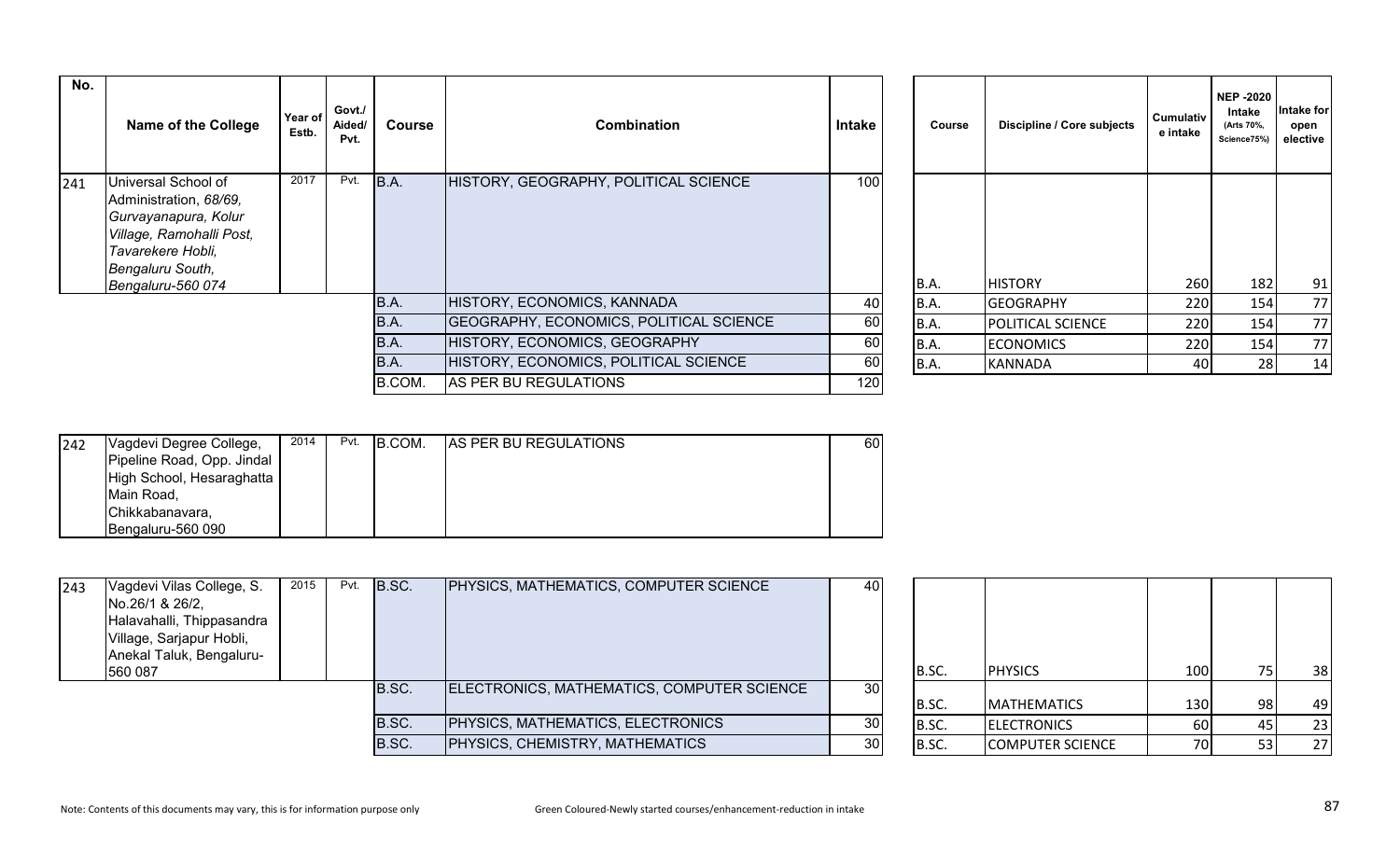| No. | Name of the College | Year of<br>Estb. | Govt./<br>Aided/<br>Pvt. | <b>Course</b> | <b>Combination</b>                     | Intake          | Course      | Discipline / Core subjects | <b>Cumulativ</b><br>e intake | <b>NEP-2020</b><br>Intake<br>(Arts 70%,<br>Science75%) | ntake for<br>open<br>elective |
|-----|---------------------|------------------|--------------------------|---------------|----------------------------------------|-----------------|-------------|----------------------------|------------------------------|--------------------------------------------------------|-------------------------------|
|     |                     |                  |                          | B.SC.         | CHEMISTRY, BOTANY, ZOOLOGY             | 30              | B.SC.       | <b>CHEMISTRY</b>           | 60                           |                                                        | 23                            |
|     |                     |                  |                          | B.COM.        | AS PER BU REGULATIONS                  | 60              | B.SC.       | <b>BOTANY</b>              | 30 <sup>1</sup>              |                                                        | -12                           |
|     |                     |                  |                          | B.B.A.        | AS PER BU REGULATIONS                  | 60              | B.SC.       | ZOOLOGY                    | 30I                          |                                                        | 12                            |
|     |                     |                  |                          | B.C.A.        | AS PER BU REGULATIONS                  | 60              | IB.A.       | <b>JOURNALISM</b>          | <b>60</b>                    |                                                        | 21                            |
|     |                     |                  |                          | B.A.          | JOURNALISM, PSYCHOLOGY, ENGLISH        | 30 <sup>°</sup> | IB.A.       | <b>PSYCHOLOGY</b>          | 30I                          |                                                        | 11                            |
|     |                     |                  |                          | B.A.          | JOURNALISM, POLITICAL SCIENCE, ENGLISH | 30              | <b>B.A.</b> | <b>ENGLISH</b>             | 60                           |                                                        | 21                            |
|     |                     |                  |                          |               |                                        |                 | ID /        | <b>IDOUTICAL SCIENCE</b>   | 2∩I                          |                                                        | 11                            |

| Course | Discipline / Core subjects | <b>Cumulativ</b><br>e intake | <b>NEP -2020</b><br>Intake<br>(Arts 70%,<br>Science75%) | Intake for<br>open<br>elective |
|--------|----------------------------|------------------------------|---------------------------------------------------------|--------------------------------|
| B.SC.  | <b>CHEMISTRY</b>           | 60                           | 45                                                      | 23                             |
| B.SC.  | <b>BOTANY</b>              | 30                           | 23                                                      | 12                             |
| B.SC.  | <b>ZOOLOGY</b>             | 30                           | 23                                                      | 12                             |
| B.A.   | <b>JOURNALISM</b>          | 60                           | 42                                                      | 21                             |
| B.A.   | <b>PSYCHOLOGY</b>          | 30                           | 21                                                      | 11                             |
| B.A.   | <b>ENGLISH</b>             | 60                           | 42                                                      | 21                             |
| B.A.   | POLITICAL SCIENCE          | 30                           | 21                                                      | 11                             |

| 244 | Vasavi Jnanapeetha         | 1986 | Pvt. | B.A           | HISTORY, ECONOMICS, POLITICAL SCIENCE | 60  |       |                  |      |       |     |
|-----|----------------------------|------|------|---------------|---------------------------------------|-----|-------|------------------|------|-------|-----|
|     | Evening College, #10, 11th |      |      |               |                                       |     |       |                  |      |       |     |
|     | main, Vijayanagar,         |      |      |               |                                       |     |       |                  |      |       |     |
|     | <b>IBengaluru-40</b>       |      |      |               |                                       |     | IB.A. | <b>HISTORY</b>   | 60   |       | 21  |
|     |                            |      |      | <b>B.COM.</b> | AS PER BU REGULATIONS                 | 100 | B.A.  | <b>ECONOMICS</b> | 60   |       | 21  |
|     |                            |      |      |               |                                       |     | .     | .                | $-1$ | - - - | - - |

| B.A.        | <b>HISTORY</b>    | 60 | 42 |  |
|-------------|-------------------|----|----|--|
| <b>B.A.</b> | <b>ECONOMICS</b>  | 60 |    |  |
| <b>B.A.</b> | POLITICAL SCIENCE | 60 |    |  |

| 245 | Vasavi Jnanapeeta First   | 2006 | Pvt. | B.COM. | AS PER BU REGULATIONS           | 270  |       |                    |      |    |
|-----|---------------------------|------|------|--------|---------------------------------|------|-------|--------------------|------|----|
|     | Grade College, No.10, 2nd |      |      |        |                                 |      |       |                    |      |    |
|     | Main, Vijayanagar,        |      |      |        |                                 |      |       |                    |      |    |
|     | Bengaluru -40.            |      |      |        |                                 |      | B.SC. | <b>PHYSICS</b>     | 60   | 23 |
|     |                           |      |      | B.B.A. | AS PER BU REGULATIONS           | -50' | B.SC. | <b>CHEMISTRY</b>   | 60 I | 23 |
|     |                           |      |      | B.C.A. | AS PER BU REGULATIONS           | 90   | B.SC. | <b>MATHEMATICS</b> | 60 I | 23 |
|     |                           |      |      | M.COM. | AS PER BU REGULATIONS           | 50   |       |                    |      |    |
|     |                           |      |      | B.SC.  | PHYSICS, CHEMISTRY, MATHEMATICS | 60   |       |                    |      |    |

| B.SC. | <b>PHYSICS</b>     | 60 | 45 | 23 |
|-------|--------------------|----|----|----|
| B.SC. | <b>CHEMISTRY</b>   | 60 | 45 | 23 |
| B.SC. | <b>MATHEMATICS</b> | 60 | 45 | 23 |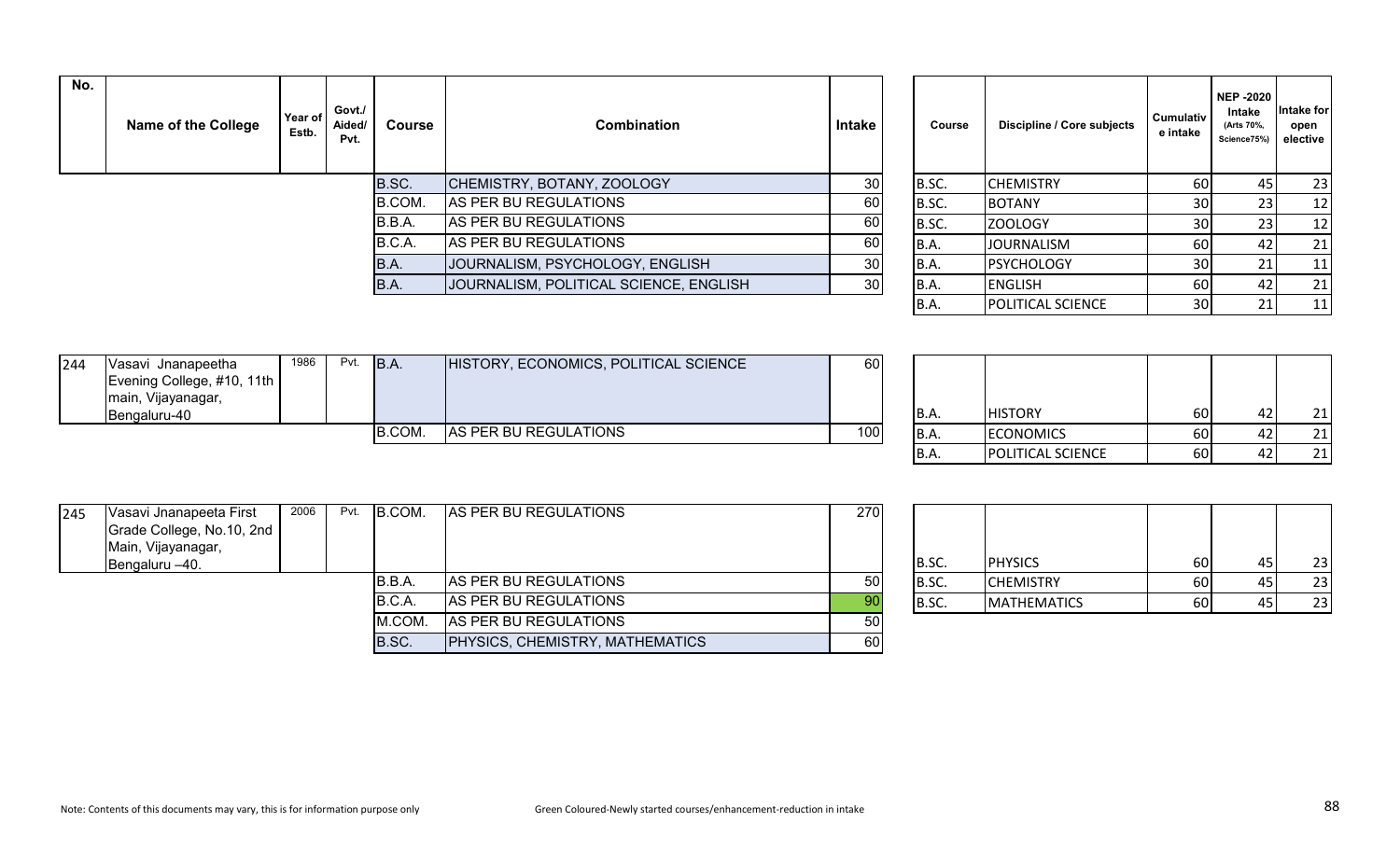| No. | <b>Name of the College</b>                                                                                                                        | Year of<br>Estb. | Govt./<br>Aided/<br>Pvt. | <b>Course</b> | <b>Combination</b>    | <b>Intake</b> | Course | Discipline / Core subjects | <b>Cumulativ</b><br>e intake |
|-----|---------------------------------------------------------------------------------------------------------------------------------------------------|------------------|--------------------------|---------------|-----------------------|---------------|--------|----------------------------|------------------------------|
| 246 | Vedantha Degree College,<br>Krishna Indira Building, 25-<br>1A 1B Sharada Nagar,<br>Vasanthapura Main Road<br>Vasanthapura, Bengaluru-<br>560 061 | 2018             | Pvt.                     | B.COM.        | AS PER BU REGULATIONS | 100           |        |                            |                              |

|  | Course | Discipline / Core subjects | Cumulativ<br>e intake | <b>NEP -2020</b><br><b>Intake</b><br>(Arts 70%,<br>Science75%) | Intake for<br>open<br>elective |
|--|--------|----------------------------|-----------------------|----------------------------------------------------------------|--------------------------------|
|--|--------|----------------------------|-----------------------|----------------------------------------------------------------|--------------------------------|

| 247 | <b>IVEIT Degree College,</b><br>South End Circle, 3rd<br>Block, Jayangar, Bengaluru- | 2011 | Pvt. | B.C.A  | <b>AS PER BU REGULATIONS</b> | 60  |
|-----|--------------------------------------------------------------------------------------|------|------|--------|------------------------------|-----|
|     | 560 011                                                                              |      |      |        |                              |     |
|     |                                                                                      |      |      | B.COM. | <b>AS PER BU REGULATIONS</b> | 100 |

| 248 | Vigour Institute of Yogic<br>Science and Studies,<br>Marvel Kidzee, #158/51,<br>3rd Main, Kempegowda<br>Nagar, T Dasarahalli,<br>Bengaluru-560 057 | 2016 | Pvt. | IC.C.  | <b>YOGA STUDIES</b> | 20 l |
|-----|----------------------------------------------------------------------------------------------------------------------------------------------------|------|------|--------|---------------------|------|
|     |                                                                                                                                                    |      |      | PG.DIP | <b>YOGA STUDIES</b> | 50   |

| 249 | Vishwa Chethana Degree<br>College, No.36,<br>Rajarajeshwari Layout, I<br>Main, 4th cross,<br>Sammandour, Anekal<br>Kasaba Village, Anekal. | 2010 | Pvt. | B.COM. | <b>AS PER BU REGULATIONS</b> | 220  |
|-----|--------------------------------------------------------------------------------------------------------------------------------------------|------|------|--------|------------------------------|------|
|     |                                                                                                                                            |      |      | B.C.A. | <b>AS PER BU REGULATIONS</b> | 100l |
|     |                                                                                                                                            |      |      | B.B.A. | AS PER BU REGULATIONS        | 60   |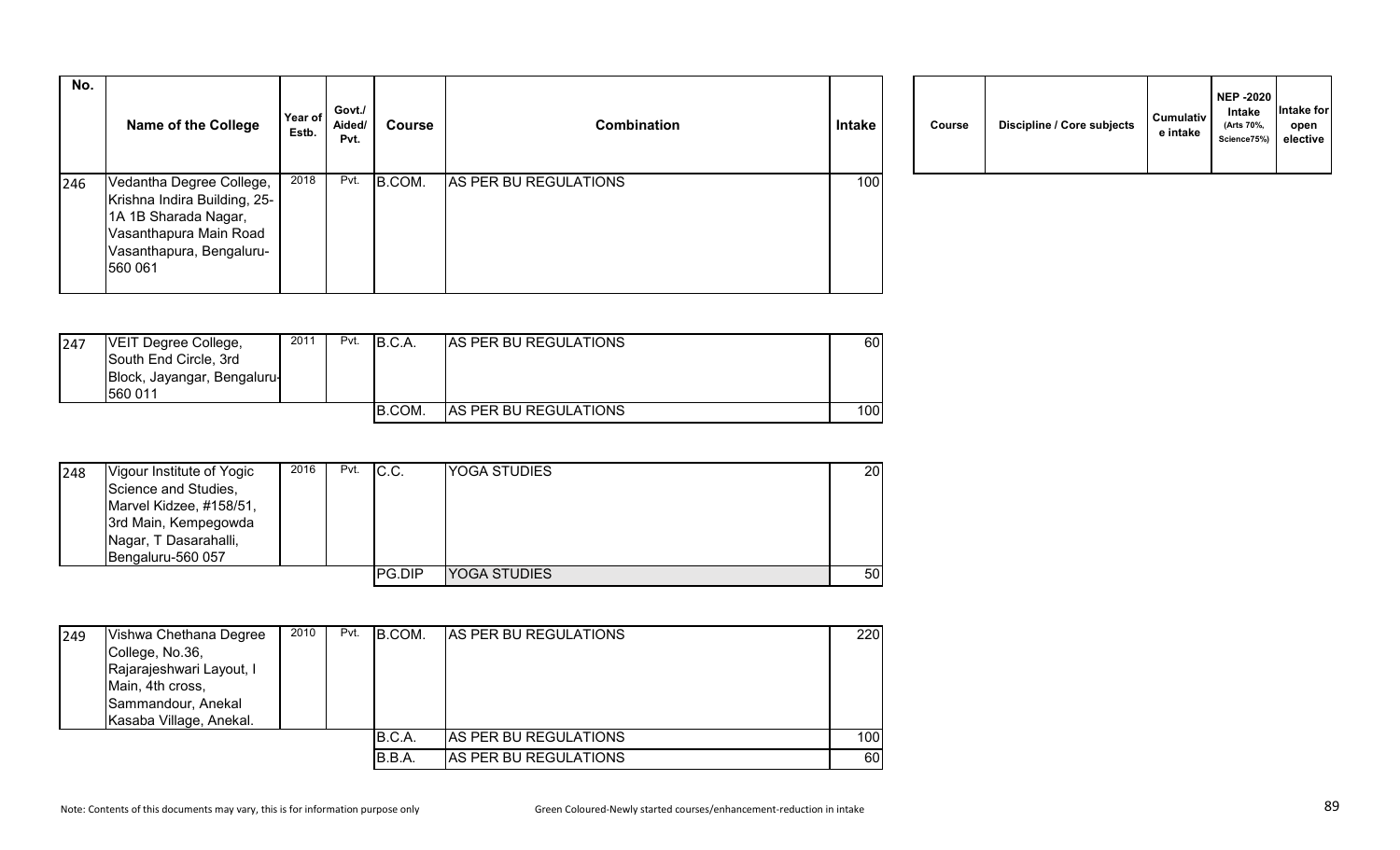| No. | <b>Name of the College</b>                                                                                      | Year of<br>Estb. | Govt./<br>Aided/<br>Pvt. | <b>Course</b> | <b>Combination</b>                       | <b>Intake</b> | <b>Course</b> | Discipline / Core subjects | Cumulativ<br>e intake | <b>NEP -2020</b><br>Intake<br>(Arts 70%,<br>Science75%) | Intake for<br>open<br>elective |
|-----|-----------------------------------------------------------------------------------------------------------------|------------------|--------------------------|---------------|------------------------------------------|---------------|---------------|----------------------------|-----------------------|---------------------------------------------------------|--------------------------------|
|     |                                                                                                                 |                  |                          | M.COM.        | AS PER BU REGULATIONS                    | 50            |               |                            |                       |                                                         |                                |
| 250 | Vishwa Venkateshwara<br>Degree College, Tirumala<br>Garden Kodipalya, Kengeri,<br>Bangalore-560 060             | 2021             | Pvt.                     | B.COM.        | AS PER BU REGULATIONS                    | 100           |               |                            |                       |                                                         |                                |
|     |                                                                                                                 |                  |                          | B.B.A.        | AS PER BU REGULATIONS                    | 60            |               |                            |                       |                                                         |                                |
|     |                                                                                                                 |                  |                          | B.C.A.        | AS PER BU REGULATIONS                    | 60            |               |                            |                       |                                                         |                                |
| 251 | Vivekananda Degree<br>College for Women, No.22,<br>Srikanteswaranagar,<br>Mahalakshmi Layout,<br>Bengaluru -96. | 2006             | Pvt.                     | B.COM.        | AS PER BU REGULATIONS                    | 120           | B.A.          | <b>POLITICAL SCIENCE</b>   | 120                   | 84                                                      | 42                             |
|     |                                                                                                                 |                  |                          | <b>B.A.</b>   | ECONOMICS, POLITICAL SCIENCE, JOURNALISM | 60            | B.A.          | <b>JOURNALISM</b>          | 120                   | 84                                                      | 42                             |
|     |                                                                                                                 |                  |                          | B.A.          | POLITICAL SCIENCE, SOCIOLOGY, JOURNALISM | 60            | B.A.          | SOCIOLOGY                  | 60                    | 42                                                      | 21                             |
|     |                                                                                                                 |                  |                          | B.B.A.        | AS PER BU REGULATIONS                    | 60            | B.A.          | <b>ECONOMICS</b>           | 60                    | 42                                                      | 21                             |
|     |                                                                                                                 |                  |                          |               |                                          |               |               |                            |                       |                                                         |                                |

## NEW COLLEGES 2021-22

| <b>SEMA COLLEGE, SY</b><br>NO.74/2, BEGIHALLI<br>VILLAGE, JIGANI HOBLI,<br><b>ANEKAL TALUK,</b><br><b>BANGALORE DISTRICT</b><br>252 560105 | 2022 | Pvt. | IB.C.A. | <b>IAS PER BU REGULATIONS</b> | 40 |
|--------------------------------------------------------------------------------------------------------------------------------------------|------|------|---------|-------------------------------|----|
|                                                                                                                                            |      |      | B.B.A.  | AS PER BU REGULATIONS         | 40 |
|                                                                                                                                            |      |      | B.COM.  | <b>AS PER BU REGULATIONS</b>  | 50 |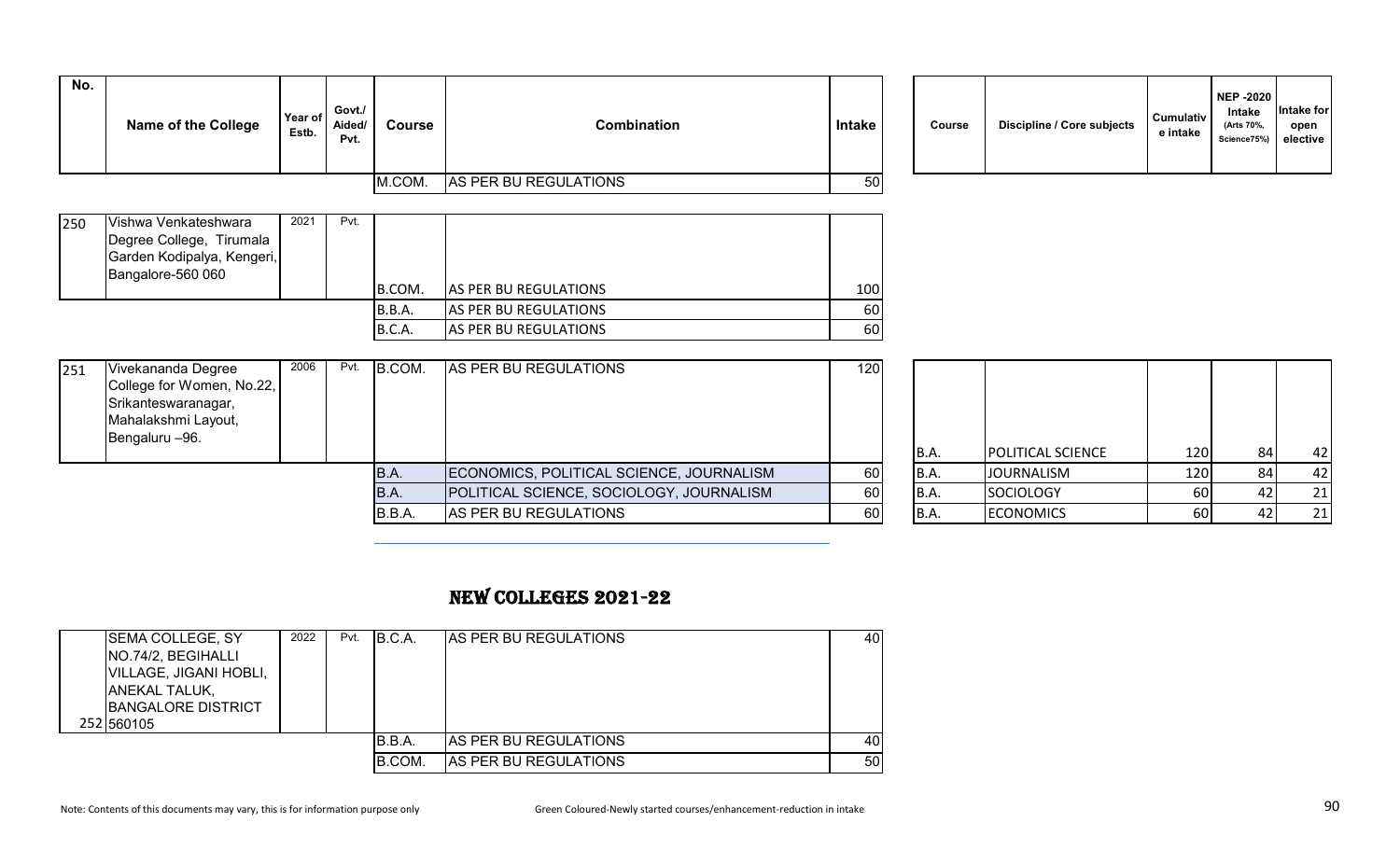| No. | <b>Name of the College</b> | Year of<br>Estb. | Govt./<br>Aided/<br>Pvt. | Course | Combination | <b>Intake</b> | Course | Discipline / Core subjects | <b>Cumulativ</b><br>e intake |
|-----|----------------------------|------------------|--------------------------|--------|-------------|---------------|--------|----------------------------|------------------------------|
|     |                            |                  |                          |        |             |               |        |                            |                              |

| Course | Discipline / Core subjects | <b>Cumulativ</b><br>e intake | <b>NEP -2020</b><br>Intake<br>(Arts 70%,<br>Science75%) | Intake for<br>open<br>elective |  |
|--------|----------------------------|------------------------------|---------------------------------------------------------|--------------------------------|--|
|--------|----------------------------|------------------------------|---------------------------------------------------------|--------------------------------|--|

|                              | 2022 | Pvt. |        |                               | 50 |
|------------------------------|------|------|--------|-------------------------------|----|
| SBS Degree College, Sri      |      |      |        |                               |    |
| Bandeshwara Swamy            |      |      |        |                               |    |
| 253 Mutt, kengeri, Bangalore |      |      | B.COM. | <b>JAS PER BU REGULATIONS</b> |    |

| 254 | H.M.R. DEGREE COLLEGE, | 2022 | Pvt. |        |                              |                 |
|-----|------------------------|------|------|--------|------------------------------|-----------------|
|     | <b>HMR LAYOUT,</b>     |      |      |        |                              |                 |
|     | INANAJYOTHINAGARA,     |      |      |        |                              |                 |
|     | 80FT MAIN ROAD,        |      |      |        |                              |                 |
|     | BANGALORE-56056        |      |      | B.COM. | <b>AS PER BU REGULATIONS</b> | 60              |
|     |                        |      |      | B.C.A. | AS PER BU REGULATIONS        | 30 <sup>1</sup> |

## EDUCATION COLLEGES 2021-22

| 255 | Anupama College of<br>Education, CA No.6, West<br>of Chord Road, 2nd Stage,<br>Mahalakshmipuram,<br>Bengaluru -86 | 2015 | Pvt. | B.Ed. | AS PER BU REGULATIONS | 50 |
|-----|-------------------------------------------------------------------------------------------------------------------|------|------|-------|-----------------------|----|
| 256 | Bangalore College of<br>Education, Heelalige<br>Village, Chandapura,<br>Bengaluru -81                             | 2004 | Pvt. | B.Ed. | AS PER BU REGULATIONS | 50 |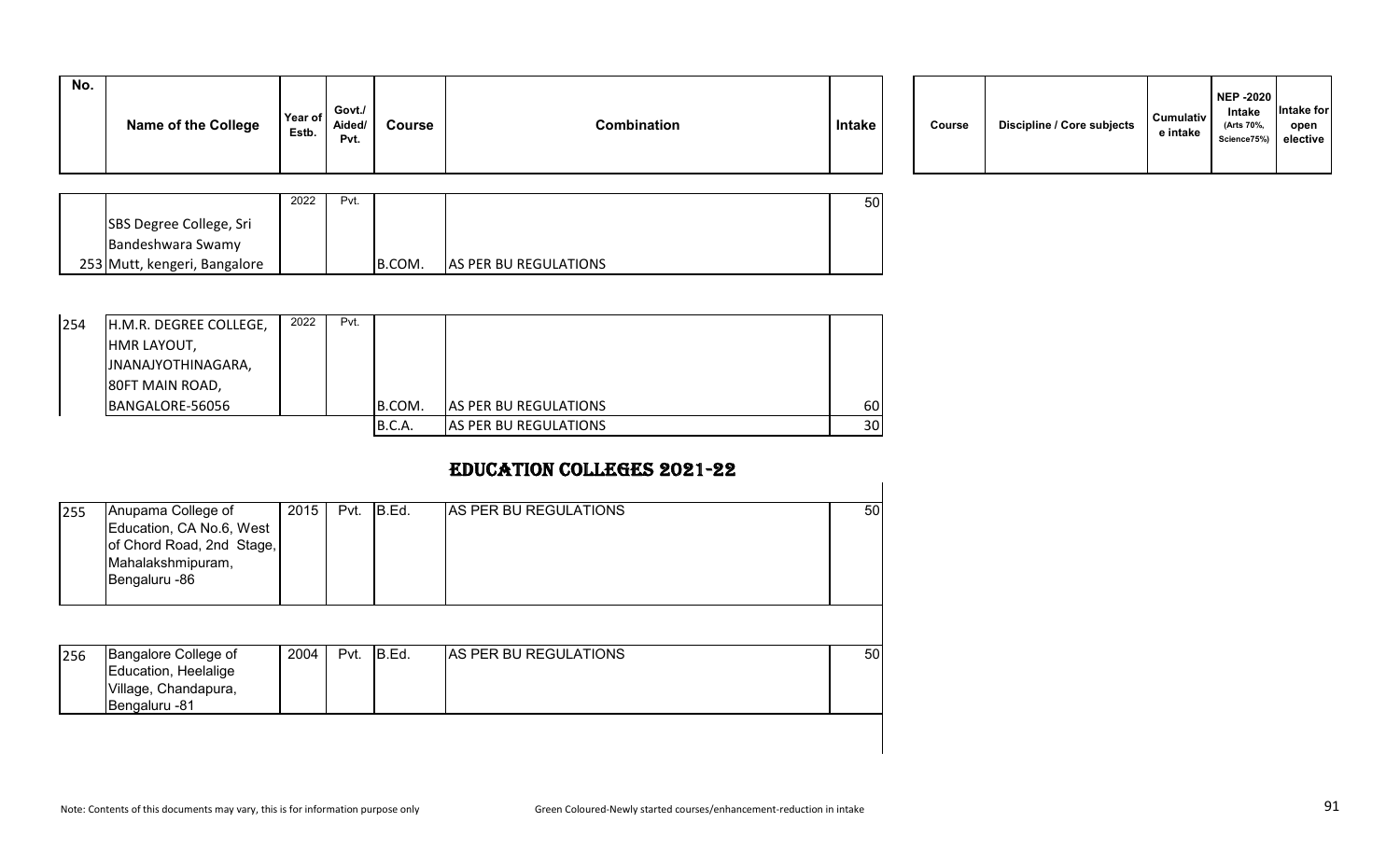| No. | <b>Name of the College</b>                                                                                                                     | Year of<br>Estb. | Govt./<br>Aided/<br>Pvt. | <b>Course</b> | <b>Combination</b>                            | Intake | Course | Discipline / Core subjects | Cumulativ<br>e intake |
|-----|------------------------------------------------------------------------------------------------------------------------------------------------|------------------|--------------------------|---------------|-----------------------------------------------|--------|--------|----------------------------|-----------------------|
|     |                                                                                                                                                |                  |                          |               |                                               |        |        |                            |                       |
| 257 | BRV B.Ed. College, No.8,9,<br>Mahadeswara Extension,<br>Hereohalli, Bengaluru-560<br>0091                                                      | 2012             | Pvt.                     | B.Ed.         | AS PER BU REGULATIONS                         | 100    |        |                            |                       |
|     |                                                                                                                                                |                  |                          |               |                                               |        |        |                            |                       |
| 258 | Capitol College of<br>Education, No.1, 8 & 9<br>Cross, RBI Layout,<br>Kottanur Dinne, JP Nagar<br>7th Phase, Bengaluru-78                      | 2004             | Pvt.                     | B.Ed.         | AS PER BU REGULATIONS                         | 50     |        |                            |                       |
| 259 | Crescent College of<br>Education, KK Doddi,<br>Ramanagaram-571 511                                                                             | 2008             | Pvt.                     | B.Ed.         | AS PER BU REGULATIONS                         | 100    |        |                            |                       |
| 260 | Dr. Ambedkar College of<br>Education, Pipe line road,<br>Jayachamarajanagar, West<br>of Chord Road,<br>Mahalakshimpuram(post),<br>Bengaluru-86 | 1980             | Aided                    | Pvt.- B.Ed.   | AS PER BU REGULATIONS*                        | 50     |        |                            |                       |
|     |                                                                                                                                                |                  |                          | M.Ed.         | AS PER BU REGULATIONS                         | 35     |        |                            |                       |
|     |                                                                                                                                                |                  |                          |               | * Permanently affiliated course up to 2022-23 |        |        |                            |                       |

| Course | Discipline / Core subjects | Cumulativ<br>e intake | <b>NEP -2020</b><br>Intake<br>(Arts 70%,<br>Science75%) | Intake for<br>open<br>elective |
|--------|----------------------------|-----------------------|---------------------------------------------------------|--------------------------------|
|--------|----------------------------|-----------------------|---------------------------------------------------------|--------------------------------|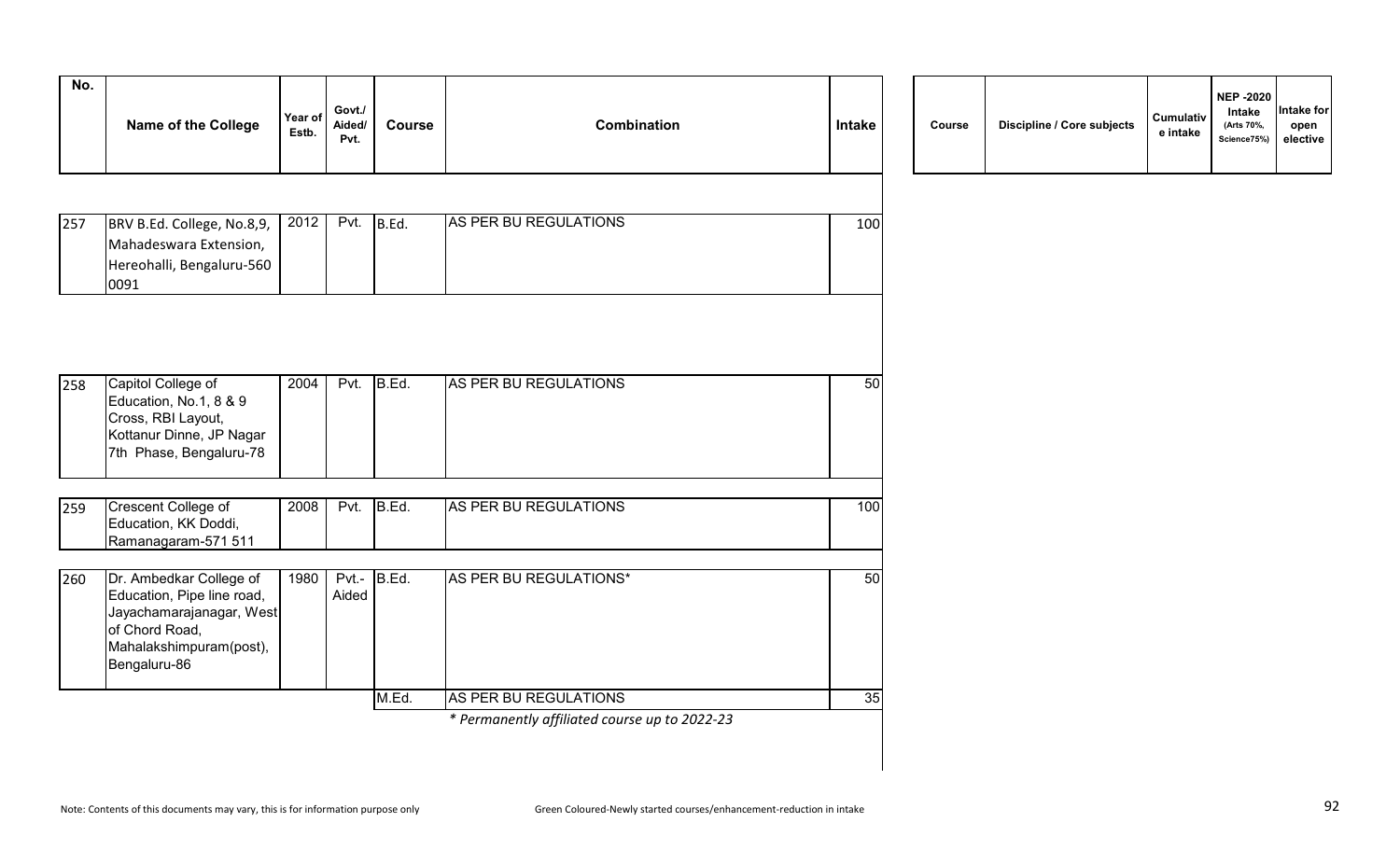| No. | Name of the College                                                                                                                                   | Year of<br>Estb. | Govt./<br>Aided/<br>Pvt. | <b>Course</b> | <b>Combination</b>    | Intake | Course | <b>Discipline / Core subjects</b> | Cumulativ<br>e intake |
|-----|-------------------------------------------------------------------------------------------------------------------------------------------------------|------------------|--------------------------|---------------|-----------------------|--------|--------|-----------------------------------|-----------------------|
| 261 | Dhanwantri College of<br>Education, MAJ<br>Foundation, No.39/1,<br>Vinayakanagara,<br>Hesrghatta Main Road,<br>Chikkabanavara, Bengaluru-<br>560 091. | 2005             | Pvt.                     | B.Ed.         | AS PER BU REGULATIONS | 100    |        |                                   |                       |
| 262 | M.H. College of B.Ed,<br>Vivekanandanagar, B.M.<br>Road, Ramanagaram-<br>571511                                                                       | 2004             | Pvt.                     | B.Ed.         | AS PER BU REGULATIONS | 100    |        |                                   |                       |
| 263 | Mother Teresa College of                                                                                                                              | 2004             | Pvt.                     | B.Ed.         | AS PER BU REGULATIONS | 50     |        |                                   |                       |
|     | Education, P.O. Box<br>No.1320, MES Ring Road,<br>Jalahalli, Bangalore -13                                                                            |                  |                          |               |                       |        |        |                                   |                       |
| 264 | R.R. College of Education,<br>No.40, Raja Reddy Layout,<br>Near Chikkabanawara<br>Railway Station,<br>Hesaragatta Road,<br>Bengaluru -90              | 2004             | Pvt.                     | B.Ed.         | AS PER BU REGULATIONS | 100    |        |                                   |                       |

| Course | Discipline / Core subjects | Cumulativ<br>e intake | <b>NEP -2020</b><br>Intake<br>(Arts 70%,<br>Science75%) | Intake for<br>open<br>elective |
|--------|----------------------------|-----------------------|---------------------------------------------------------|--------------------------------|
|--------|----------------------------|-----------------------|---------------------------------------------------------|--------------------------------|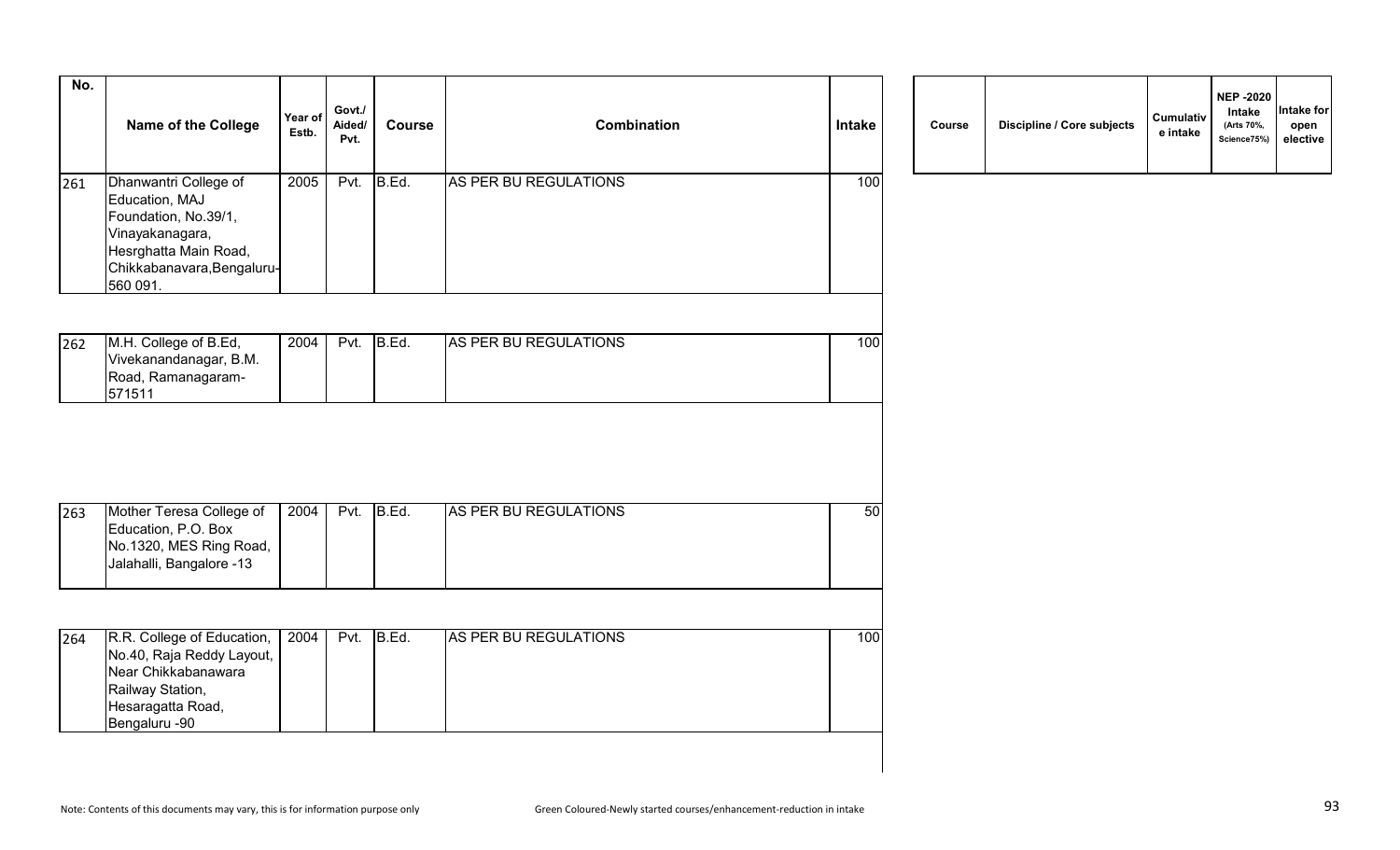| No. | Name of the College                                                                                                           | Year of<br>Estb. | Govt./<br>Aided/<br>Pvt. | <b>Course</b> | <b>Combination</b>    | <b>Intake</b> | Course | Discipline / Core subjects | Cumulativ<br>e intake |
|-----|-------------------------------------------------------------------------------------------------------------------------------|------------------|--------------------------|---------------|-----------------------|---------------|--------|----------------------------|-----------------------|
| 265 | Rajiv Gandhi College of<br>Education, IIT Campus,<br>Opp Meenakshi Temple,<br><b>National Park</b><br>Road, Bengaluru-560 076 | 2004             | Pvt.                     | B.Ed.         | AS PER BU REGULATIONS | 100           |        |                            |                       |
| 266 | Subramanya College of<br>Education, Sy. No.63,<br>Veshwaneedam Post, Opp.<br>Magadi Road, Bengaluru -<br>91                   | 2004             | Pvt.                     | B.Ed.         | AS PER BU REGULATIONS | 100           |        |                            |                       |
| 267 | Shushruti College of<br>Education, No.68,<br>Shushruthinagar,<br>Andrahalli Main Road,<br>Peenya 2nd Stage,<br>Bengaluru -91  | 2004             | Pvt.                     | B.Ed.         | AS PER BU REGULATIONS | 100           |        |                            |                       |
| 268 | Shrinidhi College of<br>Education for Women, No.<br>93/2, Hommadevanahally,<br>Bannerghatta Main Road,<br>Bangalore -83       | 2004             | Pvt.                     | B.Ed.         | AS PER BU REGULATIONS | 50            |        |                            |                       |
| 269 | Shuttariya College of<br>Education, No.35/1, B<br>Nijagal, Nelamangala,<br><b>Bangalore Rural District-</b><br>562 123.       | 2005             | Pvt.                     | B.Ed.         | AS PER BU REGULATIONS | 100           |        |                            |                       |

|  | Course | Discipline / Core subjects | <b>Cumulativ</b><br>e intake | <b>NEP -2020</b><br>Intake<br>(Arts 70%,<br>Science75%) | Intake for<br>open<br>elective |
|--|--------|----------------------------|------------------------------|---------------------------------------------------------|--------------------------------|
|--|--------|----------------------------|------------------------------|---------------------------------------------------------|--------------------------------|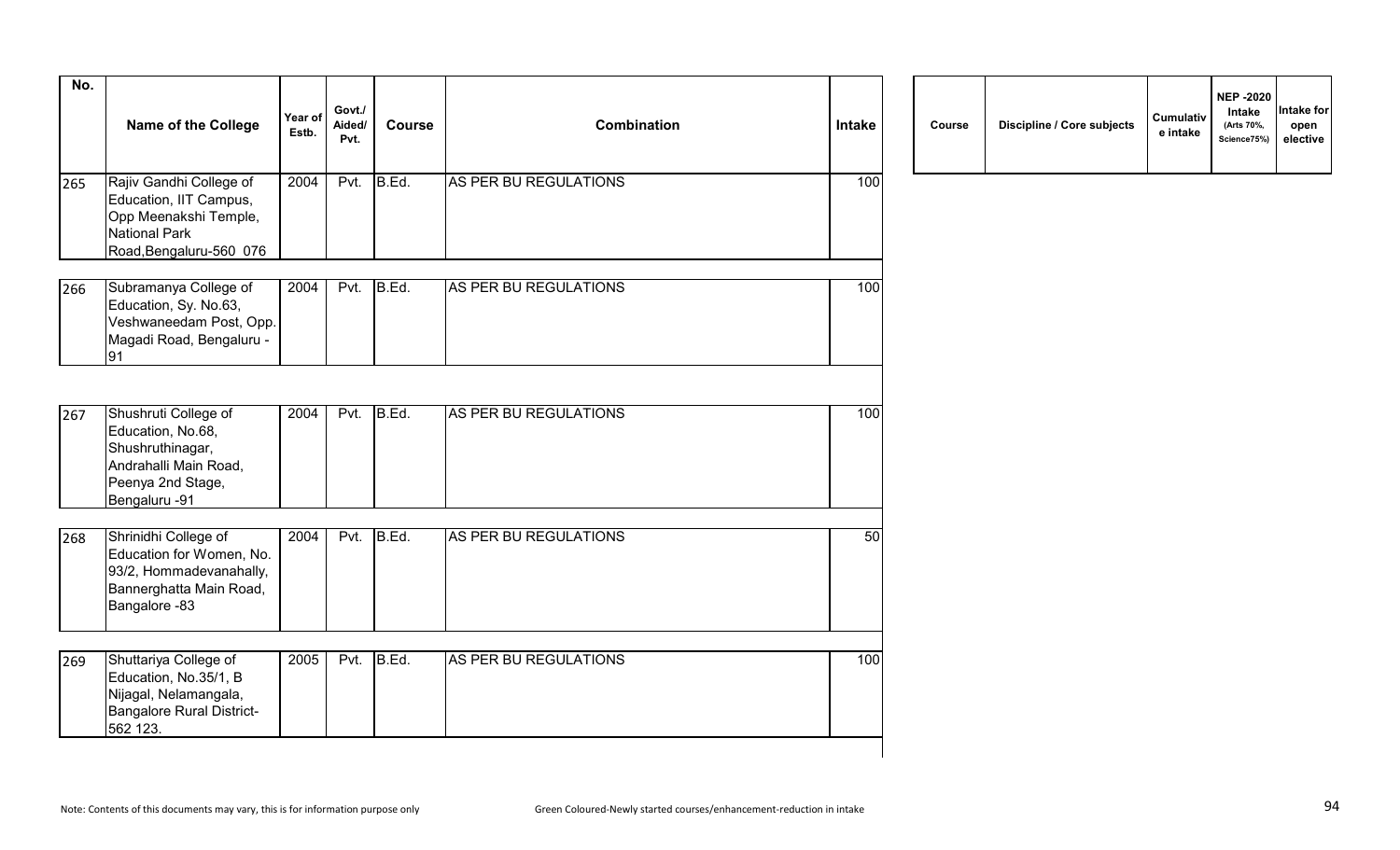| No. |                                                                                                                                 |                  |                          |               |                                               |               |        |                            |                       |
|-----|---------------------------------------------------------------------------------------------------------------------------------|------------------|--------------------------|---------------|-----------------------------------------------|---------------|--------|----------------------------|-----------------------|
|     | <b>Name of the College</b>                                                                                                      | Year of<br>Estb. | Govt./<br>Aided/<br>Pvt. | <b>Course</b> | <b>Combination</b>                            | <b>Intake</b> | Course | Discipline / Core subjects | Cumulativ<br>e intake |
| 270 | St. Paul's College of<br>Education, No.1, 2nd Main,<br>BDA Layout, Pttegarapalya<br>Bengaluru -79.                              | 2004             | Pvt.                     | B.Ed.         | AS PER BU REGULATIONS*                        | 50            |        |                            |                       |
|     |                                                                                                                                 |                  |                          |               | * Permanently affiliated course up to 2021-22 |               |        |                            |                       |
| 271 | Sree Sarvajna College of<br>Education, M.R.C.R Lay<br>out Nagarbhavi Road,<br>Vijayanagar, Bengaluru-40                         | 1980             | Aided                    | Pvt.- B.Ed.   | AS PER BU REGULATIONS                         | 50            |        |                            |                       |
|     |                                                                                                                                 |                  |                          |               | * Permanently affiliated course up to 2021-22 |               |        |                            |                       |
| 272 | Shri Sharada B.Ed.<br>College, BM Road,<br>Ramanagaram-571 511.                                                                 | 2005             | Pvt.                     | B.Ed.         | AS PER BU REGULATIONS                         | 50            |        |                            |                       |
|     |                                                                                                                                 |                  |                          |               |                                               |               |        |                            |                       |
| 273 | <b>Sree Nirvana Swamy</b><br>College of Education, Sree<br>Degulamata, Kanakapura-<br>562 117.                                  | 2004             | Pvt.                     | B.Ed.         | AS PER BU REGULATIONS                         | 50            |        |                            |                       |
|     |                                                                                                                                 |                  |                          |               |                                               |               |        |                            |                       |
| 274 | Sri Raghavendra College of 2006<br>Education, No.24,<br>Chinmaya Hills, Pipeline<br>Road, Chikkabanavara<br>Post, Bengaluru -90 |                  | Pvt.                     | B.Ed.         | AS PER BU REGULATIONS                         | 100           |        |                            |                       |
|     |                                                                                                                                 |                  |                          |               |                                               |               |        |                            |                       |

| Course | Discipline / Core subjects | <b>Cumulativ</b><br>e intake | <b>NEP -2020</b><br>Intake<br>(Arts 70%,<br>Science75%) | Intake for<br>open<br>elective |
|--------|----------------------------|------------------------------|---------------------------------------------------------|--------------------------------|
|--------|----------------------------|------------------------------|---------------------------------------------------------|--------------------------------|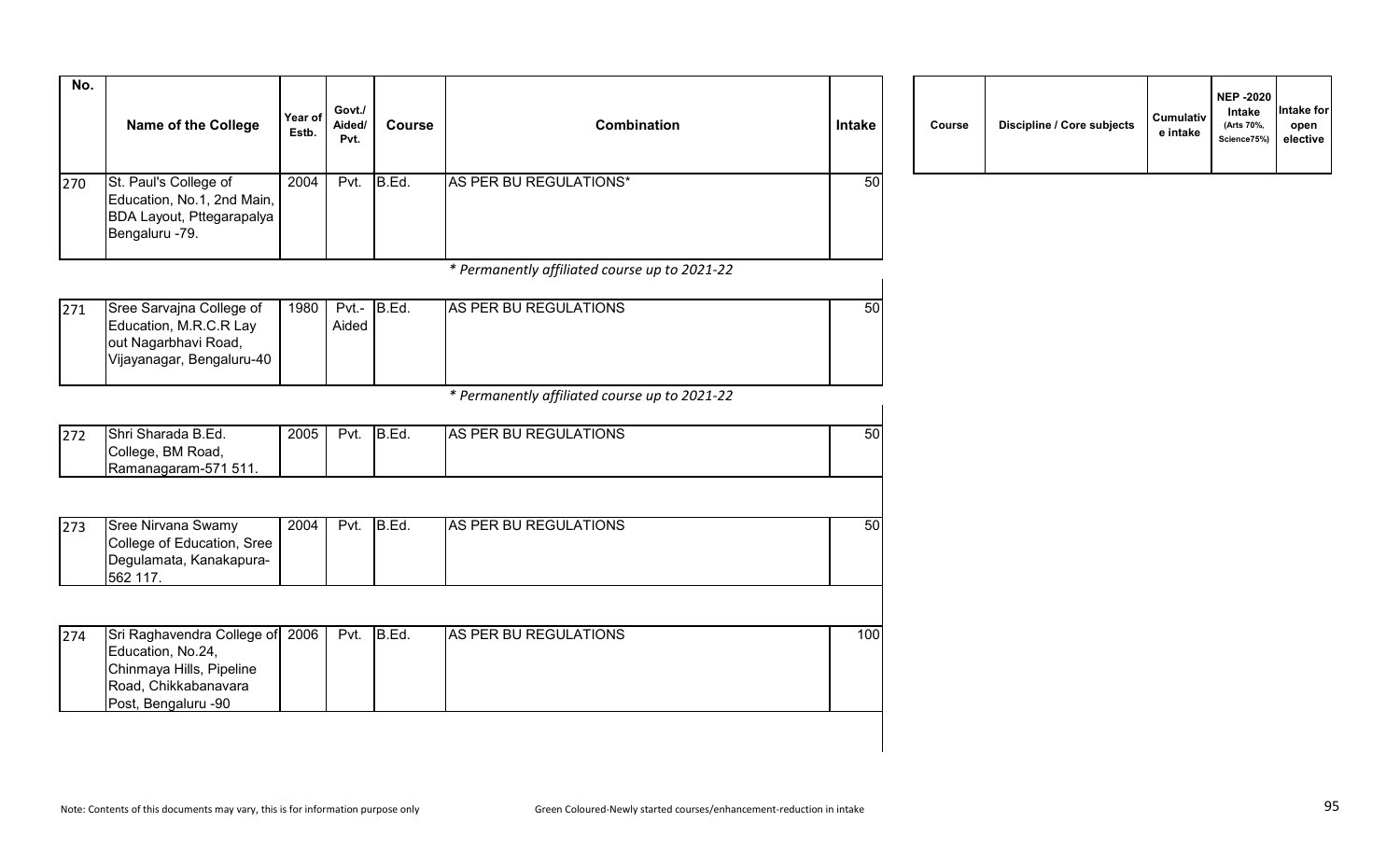| No. | <b>Name of the College</b>                                                                                                        | Year of<br>Estb. | Govt./<br>Aided/<br>Pvt. | <b>Course</b> | <b>Combination</b>    | <b>Intake</b> | Course | Discipline / Core subjects | Cumulativ<br>e intake |
|-----|-----------------------------------------------------------------------------------------------------------------------------------|------------------|--------------------------|---------------|-----------------------|---------------|--------|----------------------------|-----------------------|
| 275 | Sri. S. Kariyappa College of 2005<br>Education, RS Campus,<br>MG Road, Kanakapura-562<br>117, Ramanagar District.                 |                  | Pvt.                     | B.Ed.         | AS PER BU REGULATIONS | 50            |        |                            |                       |
| 276 | Smt. Manjula Mallesh<br>College of Education,<br>CanaraBank Colony,<br>Nagarabhavi Road,<br>Bangalore -72                         | 2004             | Pvt.                     | B.Ed.         | AS PER BU REGULATIONS | 50            |        |                            |                       |
| 277 | Raja Ram Mohan Roy<br>College of Education,<br>No.48/2, 4th Cross,<br>Ashraya Hospital, Magadi<br>Main Road, Bengaluru-560<br>091 | 2005             | Pvt.                     | B.Ed.         | AS PER BU REGULATIONS | 100           |        |                            |                       |
| 278 | Kalaniketan College of<br>Education, #42/1, AECS<br>Layout, Kudlu, Off Hosur<br>Road, Bangalore-560068                            |                  | Pvt.                     | B.Ed.         | AS PER BU REGULATIONS | 100           |        |                            |                       |
| 279 | <b>BTL College of Education,</b><br>No.259/B, Bommasandra<br>Industrial Area, Hosur<br>Road, Bengaluru -99                        | 2015             | Pvt.                     | B.Ed.         | AS PER BU REGULATIONS | 100           |        |                            |                       |

| Course | Discipline / Core subjects | Cumulativ<br>e intake | <b>NEP -2020</b><br>Intake<br>(Arts 70%,<br>Science75%) | Intake for<br>open<br>elective |
|--------|----------------------------|-----------------------|---------------------------------------------------------|--------------------------------|
|--------|----------------------------|-----------------------|---------------------------------------------------------|--------------------------------|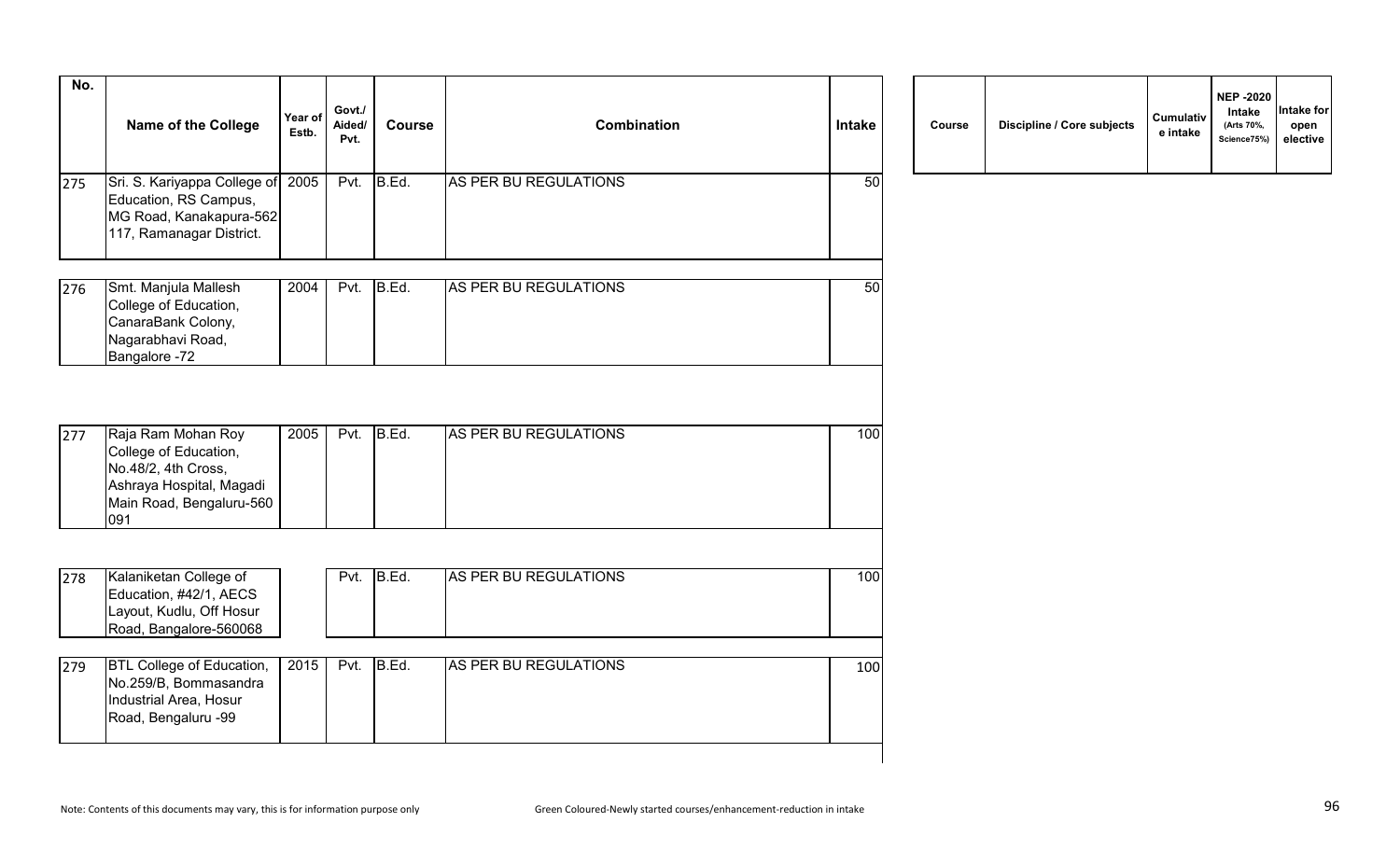| No. | <b>Name of the College</b>                                                                                       | Year of<br>Estb. | Govt./<br>Aided/<br>Pvt. | <b>Course</b> | <b>Combination</b>    | Intake | Course | Discipline / Core subjects | Cumulativ<br>e intake |
|-----|------------------------------------------------------------------------------------------------------------------|------------------|--------------------------|---------------|-----------------------|--------|--------|----------------------------|-----------------------|
| 280 | Frank College of<br>Education, C.A. No.10,<br>17th Cross, 33rd Main, 6th<br>Phase, J.P. Nagar,<br>Bengaluru -78. | 2004             | Pvt.                     | B.Ed.         | AS PER BU REGULATIONS | 100    |        |                            |                       |
| 281 | Prince College of<br>Education, No.93/2-A, ACK<br>Palya, HD Halli, Gottiger,<br>Bangalore-560 083                | 2017             | Pvt.                     | B.Ed.         | AS PER BU REGULATIONS | 100    |        |                            |                       |
| 282 | SHANTINIKETAN<br><b>COLLEGE OF</b><br>EDUCATION, NO.70,<br><b>BILEKALLI, BANGALORE-</b><br>76                    | 2005             | Pvt.                     | B.Ed.         | AS PER BU REGULATIONS | 50     |        |                            |                       |

| Course | Discipline / Core subjects | <b>Cumulativ</b><br>e intake | <b>NEP -2020</b><br>Intake<br>(Arts 70%,<br>Science75%) | Intake for<br>open<br>elective |
|--------|----------------------------|------------------------------|---------------------------------------------------------|--------------------------------|
|--------|----------------------------|------------------------------|---------------------------------------------------------|--------------------------------|

| <b>AUTONOMOUS COLLEGES</b> |  |
|----------------------------|--|
|                            |  |

| 283 | N.M.K.R.V. College for<br>Women, 3rd Block,<br>Jayanagar, Bangalore<br>$-011.$ (Autonomous) |  | Pvt.<br>Aided | IB.A. | HISTORY, ECONOMICS, SOCIOLOGY                               | 110 |
|-----|---------------------------------------------------------------------------------------------|--|---------------|-------|-------------------------------------------------------------|-----|
|     |                                                                                             |  |               | B.A.  | JOURNALISM, PSYCHOLOGY, KANNADA-ENGLISH-<br><b>SANSKRIT</b> | 160 |
|     |                                                                                             |  |               | B.A.  | ECONOMICS, SOCIOLOGY, PSYCHOLOGY                            | 100 |
|     |                                                                                             |  |               | B.SC. | PHYSICS, CHEMISTRY, MATHEMATICS                             | 144 |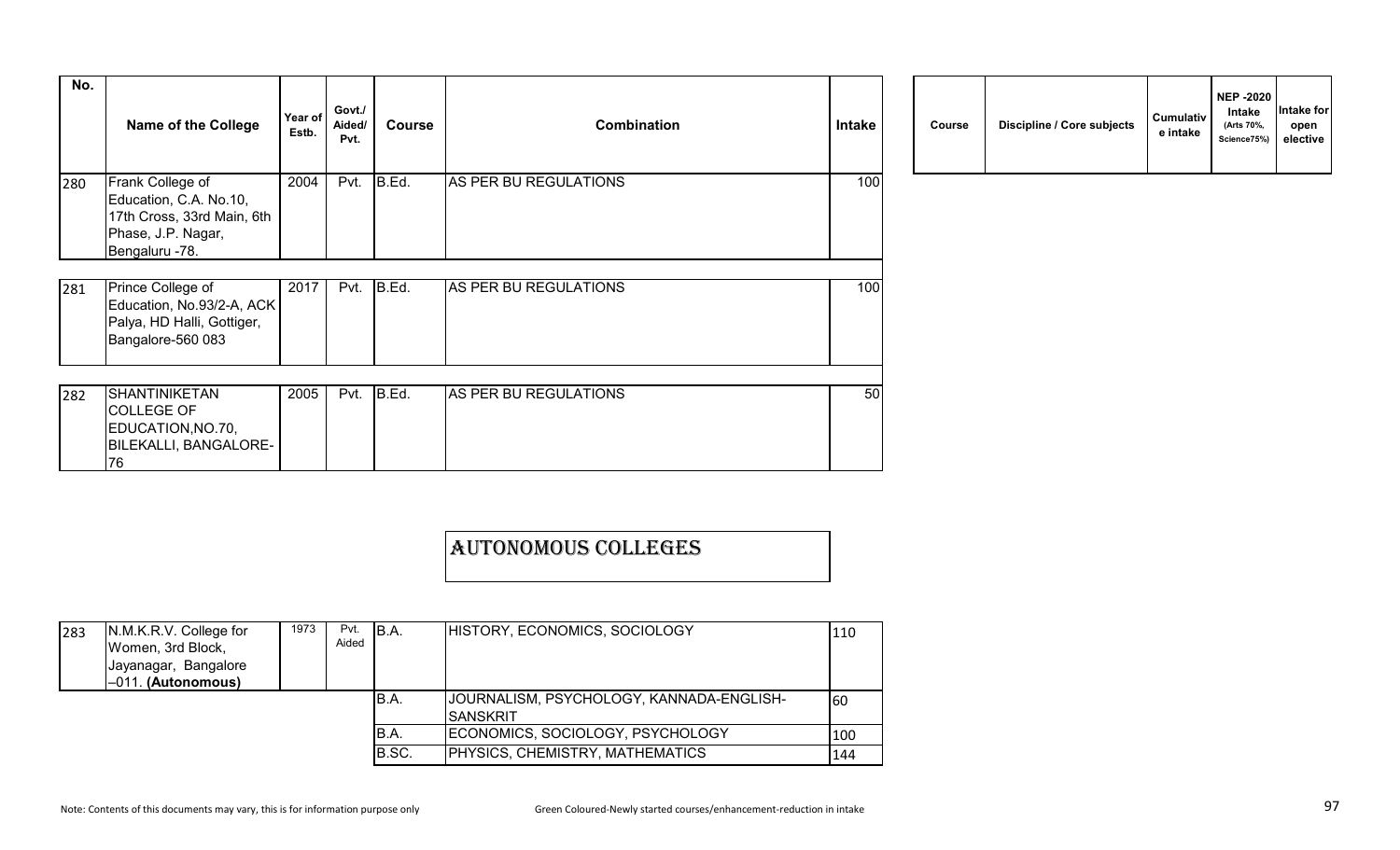| No. | <b>Name of the College</b> | Year of<br>Estb. | Govt./<br>Aided/<br>Pvt. | <b>Course</b> | <b>Combination</b>                     | <b>Intake</b> | Course | Discipline / Core subjects | Cumulativ<br>e intake |
|-----|----------------------------|------------------|--------------------------|---------------|----------------------------------------|---------------|--------|----------------------------|-----------------------|
|     |                            |                  |                          | B.SC.         | CHEMISTRY, BOTANY, ZOOLOGY             | 144           |        |                            |                       |
|     |                            |                  |                          | B.SC.         | PHYSICS, MATHEMATICS, COMPUTER-SCIENCE | 60            |        |                            |                       |
|     |                            |                  |                          | B.SC.         | CHEMISTRY, ZOOLOGY, BIOTECHNOLOGY      | 75            |        |                            |                       |
|     |                            |                  |                          | B.COM.        | AS PER BU REGULATIONS                  | 400           |        |                            |                       |
|     |                            |                  |                          | B.COM.        | TAX PROCEDURES & PRACTICE              | 60            |        |                            |                       |
|     |                            |                  |                          | B.COM.        | INSURANCE AND ACTURIAL STUDIES         | 30            |        |                            |                       |
|     |                            |                  |                          | B.B.A.        | AS PER BU REGULATIONS                  | 120           |        |                            |                       |
|     |                            |                  |                          | M.A.          | <b>ENGLISH</b>                         | 20            |        |                            |                       |
|     |                            |                  |                          | M.SC.         | <b>CHEMISTRY</b>                       | 40            |        |                            |                       |
|     |                            |                  |                          | M.SC.         | <b>MATHEMATICS</b>                     | 40            |        |                            |                       |
|     |                            |                  |                          | M.SC.         | <b>PHYSICS</b>                         | 20            |        |                            |                       |
|     |                            |                  |                          | M.SC.         | <b>DATA SCIENCE</b>                    | 20            |        |                            |                       |
|     |                            |                  |                          | M.SC.         | <b>ENVIRONMENTAL SCIENCE</b>           | 20            |        |                            |                       |
|     |                            |                  |                          | M.S.          | <b>COMMUNICATION</b>                   | 20            |        |                            |                       |
|     |                            |                  |                          | M.COM.        | AS PER BU REGULATIONS                  | 40            |        |                            |                       |
|     |                            |                  |                          | B.A.B.Ed      | 4 Years Integrated Course              | 50            |        |                            |                       |
|     |                            |                  |                          |               | B.Sc.B.Ed. 4 Years Integrated Course   | 50            |        |                            |                       |
|     |                            |                  |                          |               |                                        |               |        |                            |                       |

| Course | Discipline / Core subjects | <b>Cumulativ</b><br>e intake | <b>NEP -2020</b><br><b>Intake</b><br>(Arts 70%,<br>Science75%) | Intake for<br>open<br>elective |
|--------|----------------------------|------------------------------|----------------------------------------------------------------|--------------------------------|
|--------|----------------------------|------------------------------|----------------------------------------------------------------|--------------------------------|

| 284 | The National College,<br>Block, Jayanagar,<br>Bangalore -560 070.<br>(Autonomous) | 7th | 1965 | Pvt.<br>Aided | B.A. | HISTORY, ECONOMICS, OPTIONAL KANNADA     | 100 |
|-----|-----------------------------------------------------------------------------------|-----|------|---------------|------|------------------------------------------|-----|
|     |                                                                                   |     |      |               | B.A. | HISTORY, ECONOMICS, SOCIOLOGY            | 100 |
|     |                                                                                   |     |      |               | B.A. | <b>PSYCHOLOGY, ECONOMICS, SOCIOLOGY</b>  | 100 |
|     |                                                                                   |     |      |               | B.A. | JOURNALISM, PSYCHOLOGY, OPTIONAL ENGLISH | 30  |
|     |                                                                                   |     |      |               | B.A. | PSYCHOLOGY, SOCIOLOGY, JOURNALISM        | 30  |
|     |                                                                                   |     |      |               | B.A. | HISTORY, JOURNALISM, OPTIONAL KANNADA    | 30  |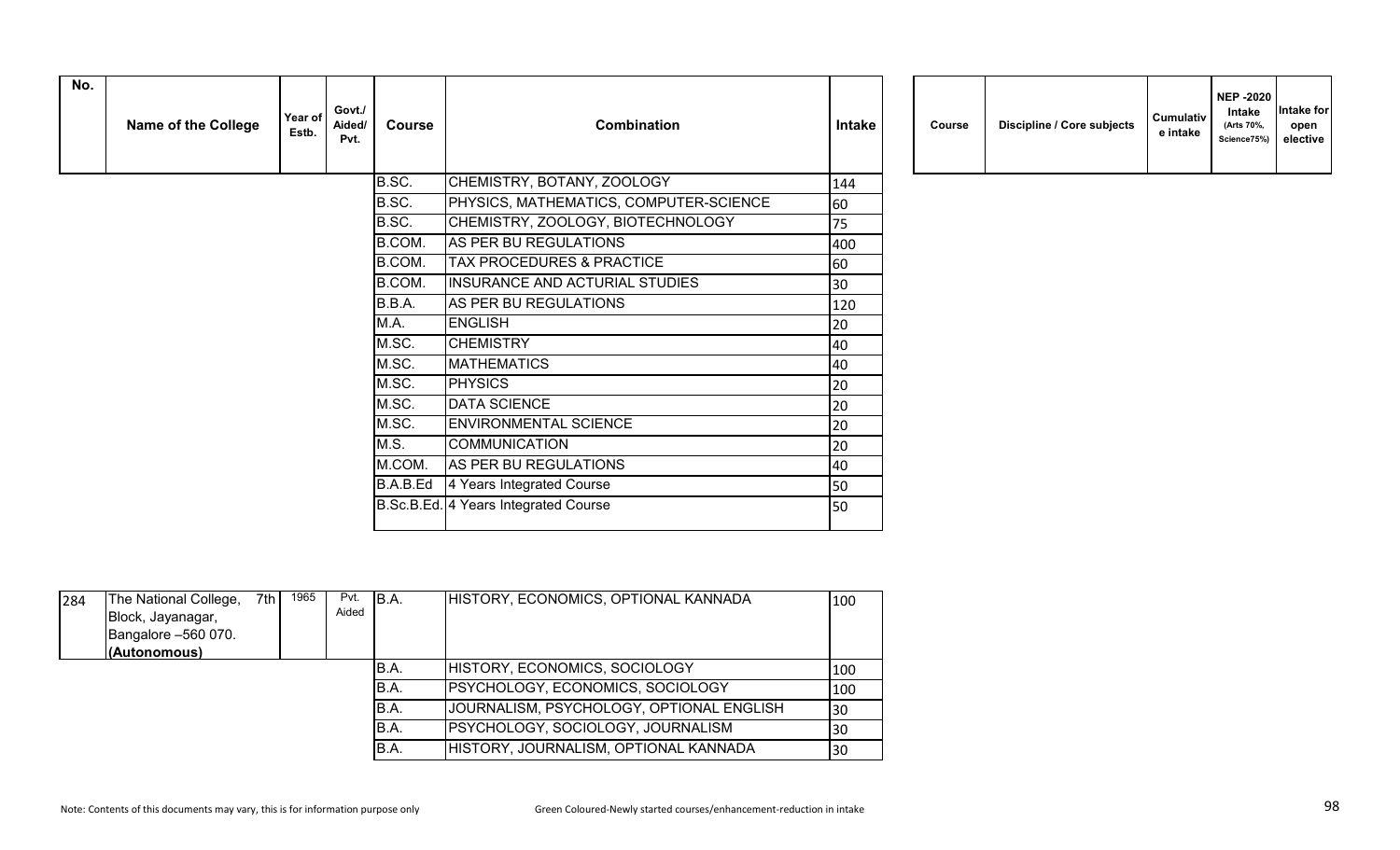| No. | <b>Name of the College</b> | Year of<br>Estb. | Govt./<br>Aided/<br>Pvt. | Course | <b>Combination</b>                         | <b>Intake</b> | Course | Discipline / Core subjects | Cumulativ<br>e intake |
|-----|----------------------------|------------------|--------------------------|--------|--------------------------------------------|---------------|--------|----------------------------|-----------------------|
|     |                            |                  |                          | B.A.   | HISTORY, OPTIONAL ENGLISH, JOURNALISM      | 30            |        |                            |                       |
|     |                            |                  |                          | B.SC.  | PHYSICS, CHEMISTRY, MATHEMATICS            | 72            |        |                            |                       |
|     |                            |                  |                          | B.SC.  | PHYSICS, MATHEMATICS, ELECTRONICS          | 60            |        |                            |                       |
|     |                            |                  |                          | B.SC.  | PHYSICS, MATHEMATICS, COMPUTER-SCIENCE     | 60            |        |                            |                       |
|     |                            |                  |                          | B.SC.  | ELECTRONICS, MATHEMATICS, COMPUTER-SCIENCE | 60            |        |                            |                       |
|     |                            |                  |                          | B.C.A. | BACHELOR OF COMPUTER APPLICATIONS          | 120           |        |                            |                       |
|     |                            |                  |                          | B.COM. | <b>BACHELOR OF COMMERCE</b>                | 240           |        |                            |                       |
|     |                            |                  |                          | M.SC.  | <b>MATHEMATICS</b>                         | 30            |        |                            |                       |
|     |                            |                  |                          | M.SC   | <b>PHYSICS</b>                             | 30            |        |                            |                       |
|     |                            |                  |                          | M.COM. | MASTER OF COMMERCE                         | 30            |        |                            |                       |
|     |                            |                  |                          | B.C.A. | DATA SCIENCE                               | 60            |        |                            |                       |
|     |                            |                  |                          | B.C.A. | <b>INTERNET OF THINGS</b>                  | 60            |        |                            |                       |
|     |                            |                  |                          | B.SC.  | <b>BIOMEDICAL ELECTRONICS</b>              | 60            |        |                            |                       |

| Course | Discipline / Core subjects | <b>Cumulativ</b><br>e intake | <b>NEP -2020</b><br>Intake<br>(Arts 70%,<br>Science75%) | Intake for<br>open<br>elective |
|--------|----------------------------|------------------------------|---------------------------------------------------------|--------------------------------|
|--------|----------------------------|------------------------------|---------------------------------------------------------|--------------------------------|

| 285 | IFIM College, #8 P & 9P,<br>KIADB Industrial Area,<br>Electronic City, I Phase,<br>Bengaluru -560 100., | 2009 | Pvt. | B.COM. | <b>AS PER BU REGULATIONS</b>    | 100 |
|-----|---------------------------------------------------------------------------------------------------------|------|------|--------|---------------------------------|-----|
|     |                                                                                                         |      |      | B.B.A. | <b>AS PER BU REGULATIONS</b>    | 180 |
|     |                                                                                                         |      |      | B.C.A. | AS PER BU REGULATIONS           | 60  |
|     |                                                                                                         |      |      | B.A.   | JOURNALISM, PSYCHOLOGY, ENGLISH | 40  |
|     |                                                                                                         |      |      | M.COM. | AS PER BU REGULATIONS           | 40  |
|     |                                                                                                         |      |      | M.B.A. | AS PER BU REGULATIONS           | 120 |